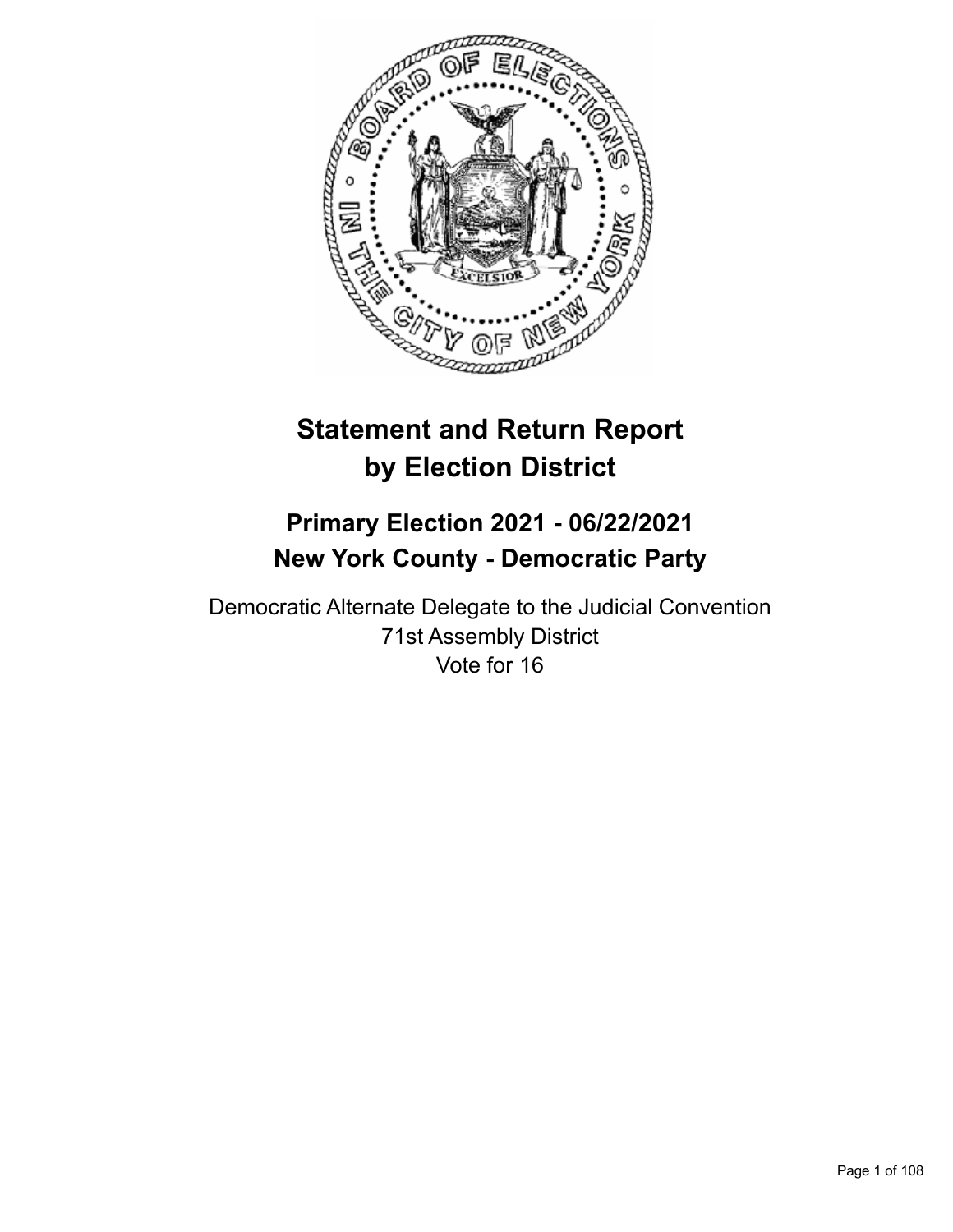

| PUBLIC COUNTER                                           | 183          |
|----------------------------------------------------------|--------------|
| MANUALLY COUNTED EMERGENCY                               | $\mathbf{0}$ |
| ABSENTEE / MILITARY                                      | 29           |
| AFFIDAVIT                                                | 4            |
| <b>Total Ballots</b>                                     | 216          |
| Less - Inapplicable Federal/Special Presidential Ballots | 0            |
| <b>Total Applicable Ballots</b>                          | 216          |
| ROBERT REED                                              | 26           |
| LOIS J. NAFTULIN                                         | 28           |
| <b>JAZMIN DEL VALLE</b>                                  | 37           |
| <b>NIDAL SAFI</b>                                        | 28           |
| ROSAA, GREER                                             | 36           |
| <b>MATTHEW LEVY</b>                                      | 28           |
| <b>CAROLYN MCBAIN</b>                                    | 38           |
| DANNERIS M. HERNANDEZ                                    | 29           |
| <b>LESLIE ESPAILLAT</b>                                  | 43           |
| <b>NANCY BROWN</b>                                       | 41           |
| <b>MARIA I. TAVERAS</b>                                  | 37           |
| <b>CARIDAD FIGUEROA</b>                                  | 34           |
| <b>LINDA ROYSTER</b>                                     | 25           |
| <b>JOSE CRUZ</b>                                         | 30           |
| PATRICIA SCARBOROUGH                                     | 36           |
| <b>LARENA YOUNG</b>                                      | 33           |
| <b>ALTAGRACIA VALIENTE</b>                               | 26           |
| MARGARITA CASIMIRO                                       | 28           |
| CHARLIE HILARIO                                          | 15           |
| ELIZABETH RODRIGUEZ                                      | 33           |
| ANTONIO ABREU                                            | 18           |
| <b>CARMEN PEREZ</b>                                      | 35           |
| <b>ELIZABETH VERAS</b>                                   | 34           |
| JULIO C. NEGRON                                          | 13           |
| RAFAELINA GARCIA                                         | 33           |
| <b>Total Votes</b>                                       | 764          |
| Unrecorded                                               | 2,692        |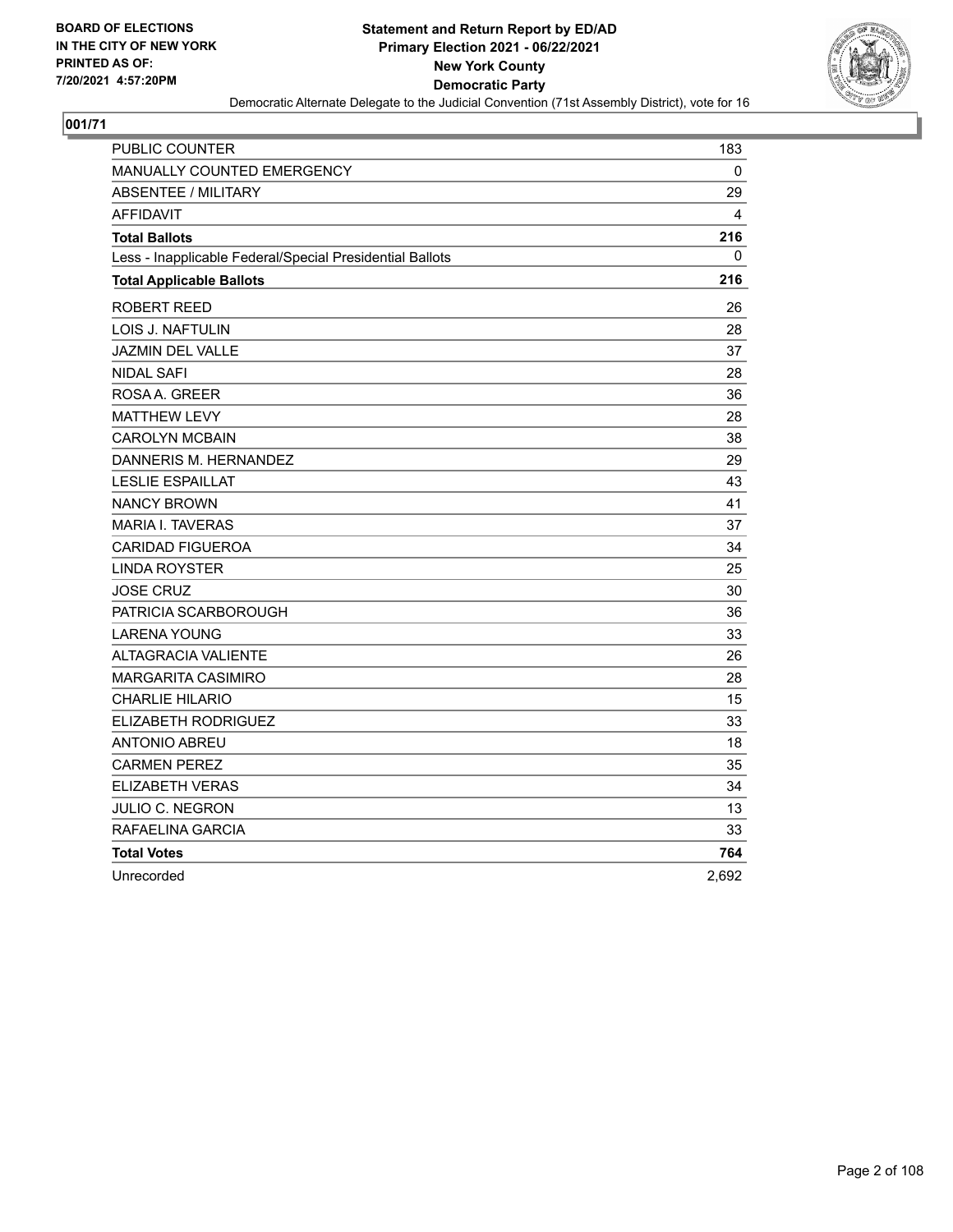

| PUBLIC COUNTER                                           | 151   |
|----------------------------------------------------------|-------|
| <b>MANUALLY COUNTED EMERGENCY</b>                        | 0     |
| <b>ABSENTEE / MILITARY</b>                               | 35    |
| <b>AFFIDAVIT</b>                                         | 1     |
| <b>Total Ballots</b>                                     | 187   |
| Less - Inapplicable Federal/Special Presidential Ballots | 0     |
| <b>Total Applicable Ballots</b>                          | 187   |
| ROBERT REED                                              | 42    |
| LOIS J. NAFTULIN                                         | 30    |
| JAZMIN DEL VALLE                                         | 51    |
| <b>NIDAL SAFI</b>                                        | 35    |
| ROSA A. GREER                                            | 44    |
| <b>MATTHEW LEVY</b>                                      | 34    |
| <b>CAROLYN MCBAIN</b>                                    | 40    |
| DANNERIS M. HERNANDEZ                                    | 31    |
| <b>LESLIE ESPAILLAT</b>                                  | 51    |
| <b>NANCY BROWN</b>                                       | 49    |
| <b>MARIA I. TAVERAS</b>                                  | 51    |
| <b>CARIDAD FIGUEROA</b>                                  | 46    |
| <b>LINDA ROYSTER</b>                                     | 38    |
| <b>JOSE CRUZ</b>                                         | 39    |
| PATRICIA SCARBOROUGH                                     | 40    |
| <b>LARENA YOUNG</b>                                      | 35    |
| <b>ALTAGRACIA VALIENTE</b>                               | 19    |
| <b>MARGARITA CASIMIRO</b>                                | 33    |
| <b>CHARLIE HILARIO</b>                                   | 9     |
| <b>ELIZABETH RODRIGUEZ</b>                               | 40    |
| <b>ANTONIO ABREU</b>                                     | 24    |
| <b>CARMEN PEREZ</b>                                      | 34    |
| <b>ELIZABETH VERAS</b>                                   | 33    |
| JULIO C. NEGRON                                          | 17    |
| RAFAELINA GARCIA                                         | 32    |
| UNATTRIBUTABLE WRITE-IN (WRITE-IN)                       | 1     |
| UNCOUNTED WRITE-IN PER STATUTE (WRITE-IN)                | 1     |
| <b>Total Votes</b>                                       | 899   |
| Unrecorded                                               | 2,093 |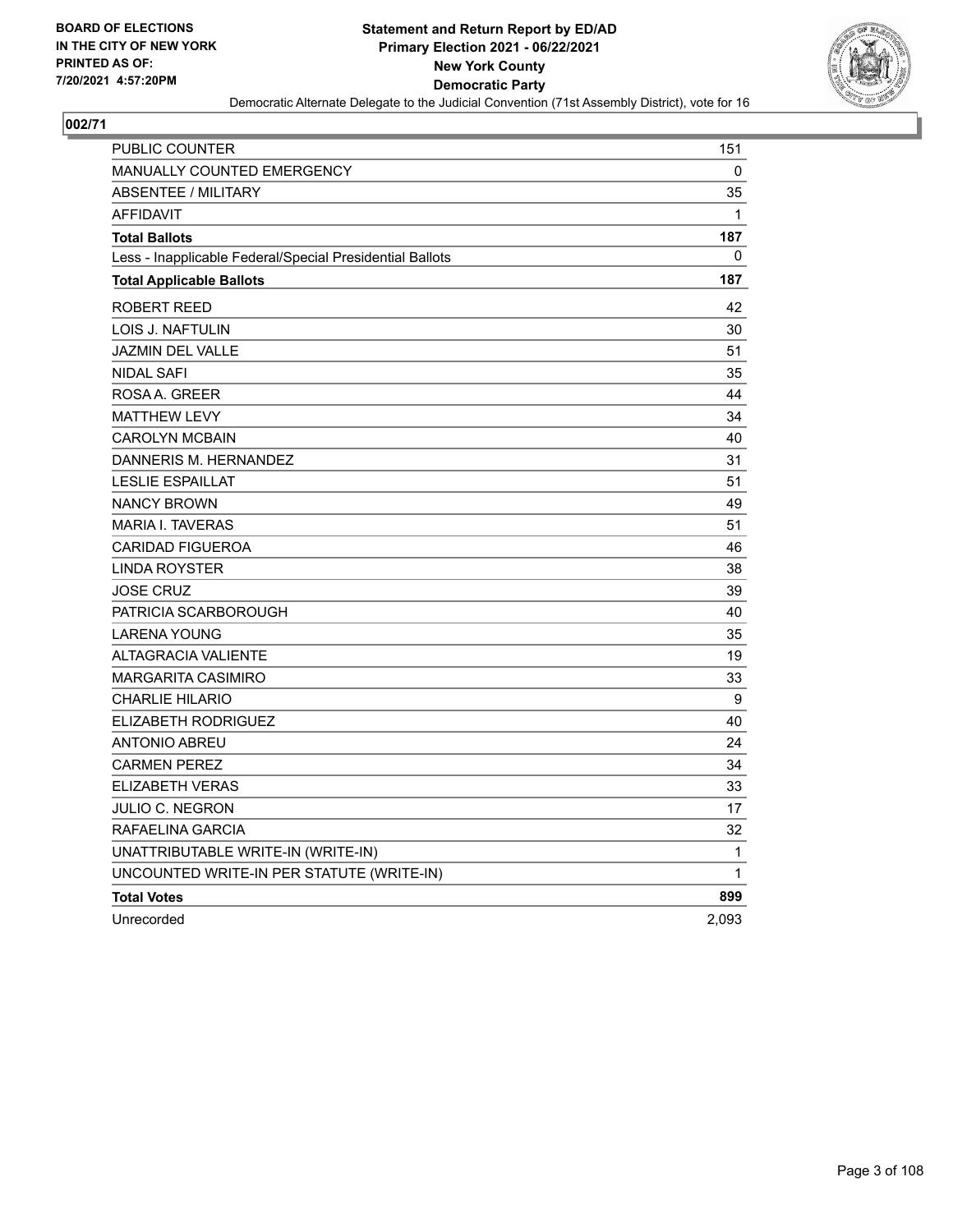

| PUBLIC COUNTER                                           | 87                |
|----------------------------------------------------------|-------------------|
| MANUALLY COUNTED EMERGENCY                               | 0                 |
| <b>ABSENTEE / MILITARY</b>                               | 20                |
| <b>AFFIDAVIT</b>                                         | 1                 |
| <b>Total Ballots</b>                                     | 108               |
| Less - Inapplicable Federal/Special Presidential Ballots | 0                 |
| <b>Total Applicable Ballots</b>                          | 108               |
| ROBERT REED                                              | 11                |
| LOIS J. NAFTULIN                                         | 14                |
| <b>JAZMIN DEL VALLE</b>                                  | 22                |
| <b>NIDAL SAFI</b>                                        | 11                |
| ROSA A. GREER                                            | 19                |
| <b>MATTHEW LEVY</b>                                      | 13                |
| <b>CAROLYN MCBAIN</b>                                    | 19                |
| DANNERIS M. HERNANDEZ                                    | 14                |
| <b>LESLIE ESPAILLAT</b>                                  | 20                |
| <b>NANCY BROWN</b>                                       | 19                |
| <b>MARIA I. TAVERAS</b>                                  | 20                |
| <b>CARIDAD FIGUEROA</b>                                  | $12 \overline{ }$ |
| <b>LINDA ROYSTER</b>                                     | 18                |
| <b>JOSE CRUZ</b>                                         | 13                |
| PATRICIA SCARBOROUGH                                     | 17                |
| <b>LARENA YOUNG</b>                                      | 16                |
| <b>ALTAGRACIA VALIENTE</b>                               | 8                 |
| <b>MARGARITA CASIMIRO</b>                                | 15                |
| <b>CHARLIE HILARIO</b>                                   | $\mathsf 3$       |
| ELIZABETH RODRIGUEZ                                      | 17                |
| <b>ANTONIO ABREU</b>                                     | 10                |
| <b>CARMEN PEREZ</b>                                      | 12                |
| <b>ELIZABETH VERAS</b>                                   | 13                |
| JULIO C. NEGRON                                          | 4                 |
| RAFAELINA GARCIA                                         | 13                |
| <b>Total Votes</b>                                       | 353               |
| Unrecorded                                               | 1,375             |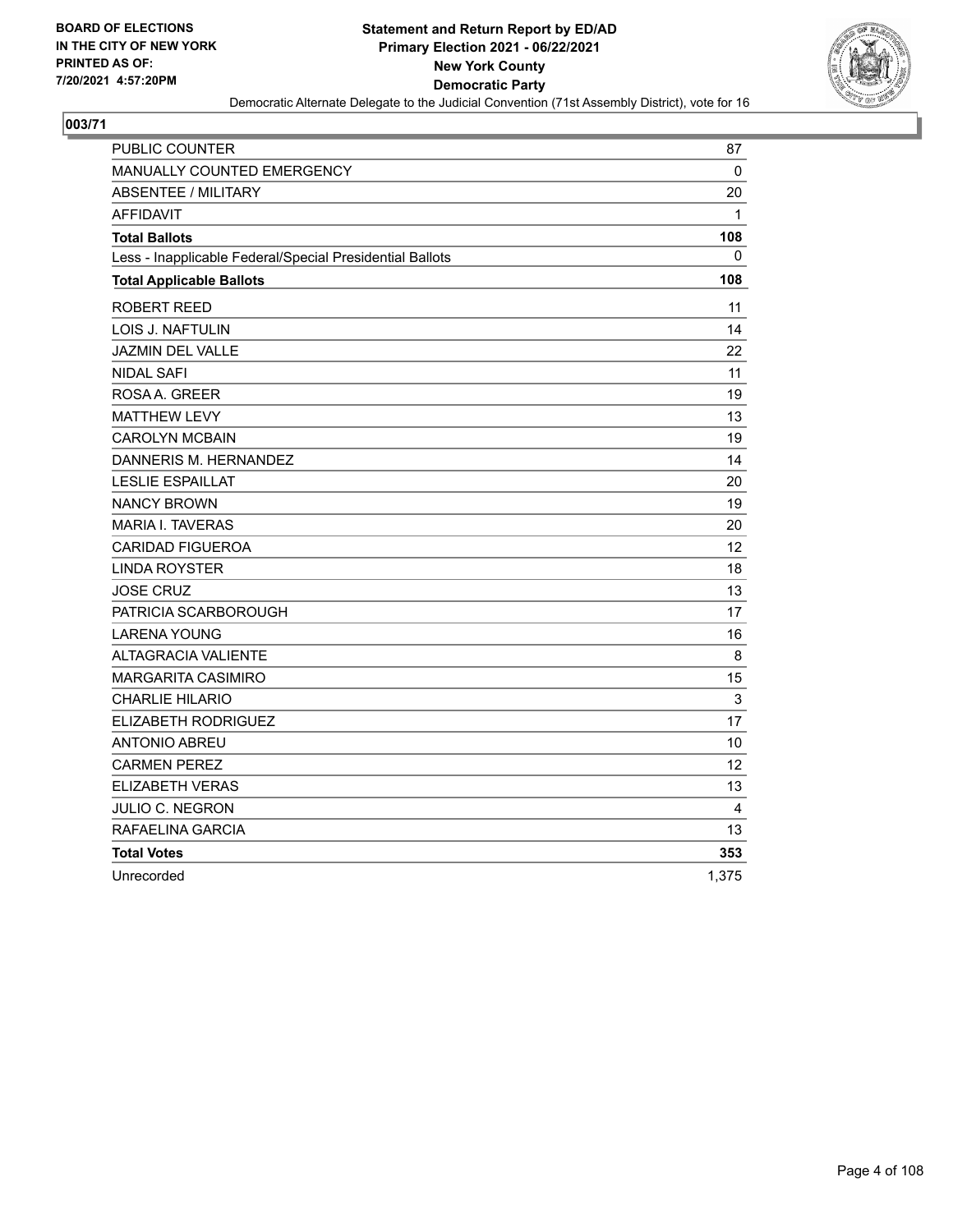

| PUBLIC COUNTER                                           | 132            |
|----------------------------------------------------------|----------------|
| <b>MANUALLY COUNTED EMERGENCY</b>                        | 0              |
| <b>ABSENTEE / MILITARY</b>                               | 10             |
| <b>AFFIDAVIT</b>                                         | 3              |
| <b>Total Ballots</b>                                     | 145            |
| Less - Inapplicable Federal/Special Presidential Ballots | $\Omega$       |
| <b>Total Applicable Ballots</b>                          | 145            |
| <b>ROBERT REED</b>                                       | 35             |
| LOIS J. NAFTULIN                                         | 28             |
| <b>JAZMIN DEL VALLE</b>                                  | 35             |
| <b>NIDAL SAFI</b>                                        | 28             |
| ROSAA, GREER                                             | 34             |
| <b>MATTHEW LEVY</b>                                      | 30             |
| <b>CAROLYN MCBAIN</b>                                    | 35             |
| DANNERIS M. HERNANDEZ                                    | 27             |
| <b>LESLIE ESPAILLAT</b>                                  | 32             |
| <b>NANCY BROWN</b>                                       | 41             |
| <b>MARIA I. TAVERAS</b>                                  | 32             |
| <b>CARIDAD FIGUEROA</b>                                  | 24             |
| <b>LINDA ROYSTER</b>                                     | 30             |
| <b>JOSE CRUZ</b>                                         | 24             |
| PATRICIA SCARBOROUGH                                     | 35             |
| <b>LARENA YOUNG</b>                                      | 33             |
| <b>ALTAGRACIA VALIENTE</b>                               | 15             |
| <b>MARGARITA CASIMIRO</b>                                | 16             |
| <b>CHARLIE HILARIO</b>                                   | 12             |
| ELIZABETH RODRIGUEZ                                      | 16             |
| <b>ANTONIO ABREU</b>                                     | 20             |
| <b>CARMEN PEREZ</b>                                      | 23             |
| <b>ELIZABETH VERAS</b>                                   | 20             |
| JULIO C. NEGRON                                          | 10             |
| RAFAELINA GARCIA                                         | 18             |
| UNATTRIBUTABLE WRITE-IN (WRITE-IN)                       | $\overline{2}$ |
| <b>Total Votes</b>                                       | 655            |
| Unrecorded                                               | 1,665          |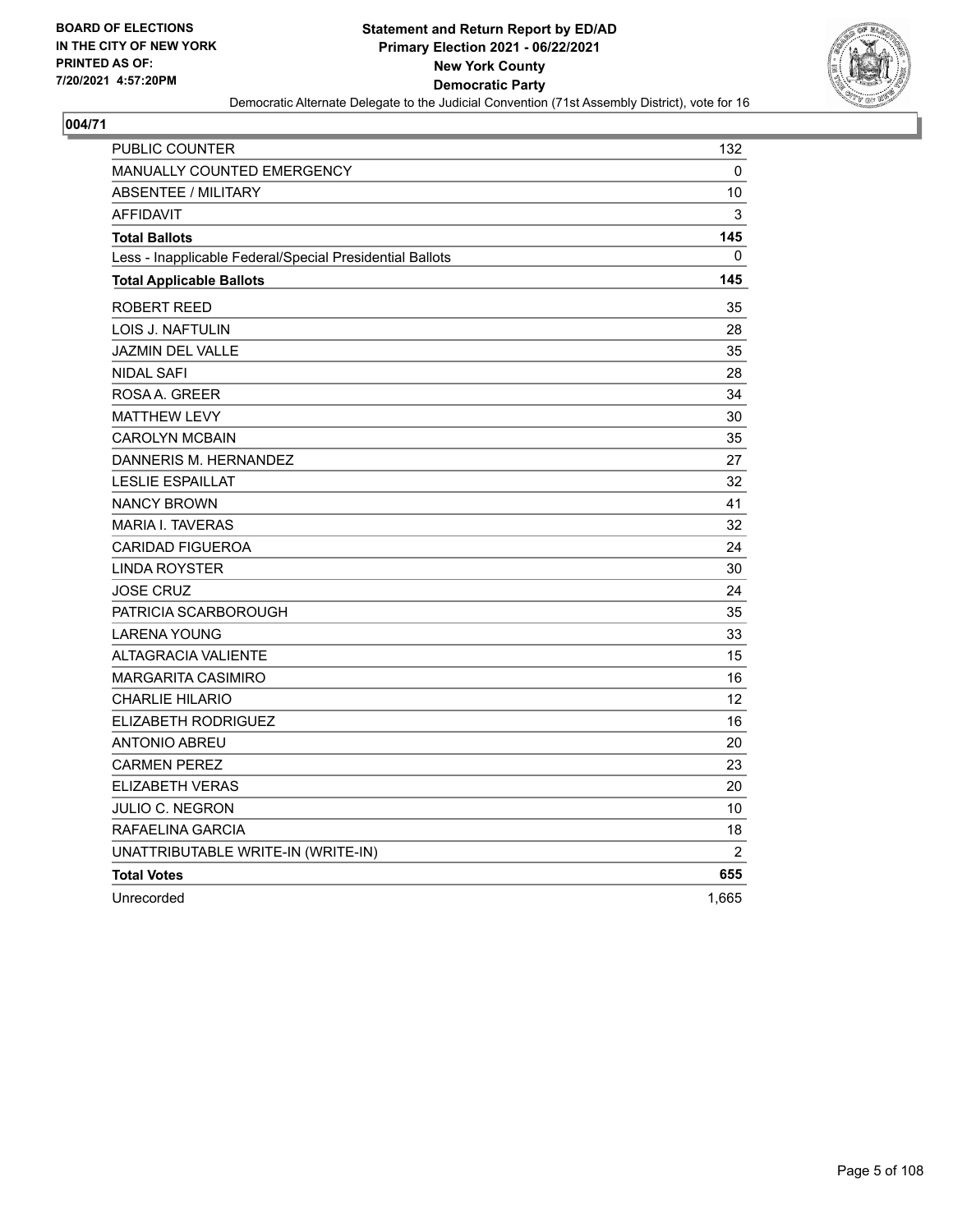

| PUBLIC COUNTER                                           | 128            |
|----------------------------------------------------------|----------------|
| MANUALLY COUNTED EMERGENCY                               | 0              |
| <b>ABSENTEE / MILITARY</b>                               | 17             |
| <b>AFFIDAVIT</b>                                         | 0              |
| <b>Total Ballots</b>                                     | 145            |
| Less - Inapplicable Federal/Special Presidential Ballots | 0              |
| <b>Total Applicable Ballots</b>                          | 145            |
| <b>ROBERT REED</b>                                       | 41             |
| LOIS J. NAFTULIN                                         | 21             |
| <b>JAZMIN DEL VALLE</b>                                  | 29             |
| <b>NIDAL SAFI</b>                                        | 22             |
| ROSA A. GREER                                            | 31             |
| <b>MATTHEW LEVY</b>                                      | 27             |
| <b>CAROLYN MCBAIN</b>                                    | 37             |
| DANNERIS M. HERNANDEZ                                    | 14             |
| <b>LESLIE ESPAILLAT</b>                                  | 26             |
| <b>NANCY BROWN</b>                                       | 40             |
| <b>MARIA I. TAVERAS</b>                                  | 25             |
| <b>CARIDAD FIGUEROA</b>                                  | 25             |
| <b>LINDA ROYSTER</b>                                     | 31             |
| <b>JOSE CRUZ</b>                                         | 14             |
| PATRICIA SCARBOROUGH                                     | 34             |
| <b>LARENA YOUNG</b>                                      | 33             |
| ALTAGRACIA VALIENTE                                      | 19             |
| <b>MARGARITA CASIMIRO</b>                                | 17             |
| <b>CHARLIE HILARIO</b>                                   | 14             |
| ELIZABETH RODRIGUEZ                                      | 20             |
| <b>ANTONIO ABREU</b>                                     | 18             |
| <b>CARMEN PEREZ</b>                                      | 30             |
| <b>ELIZABETH VERAS</b>                                   | 18             |
| <b>JULIO C. NEGRON</b>                                   | 10             |
| RAFAELINA GARCIA                                         | 26             |
| UNATTRIBUTABLE WRITE-IN (WRITE-IN)                       | $\overline{2}$ |
| <b>Total Votes</b>                                       | 624            |
| Unrecorded                                               | 1,696          |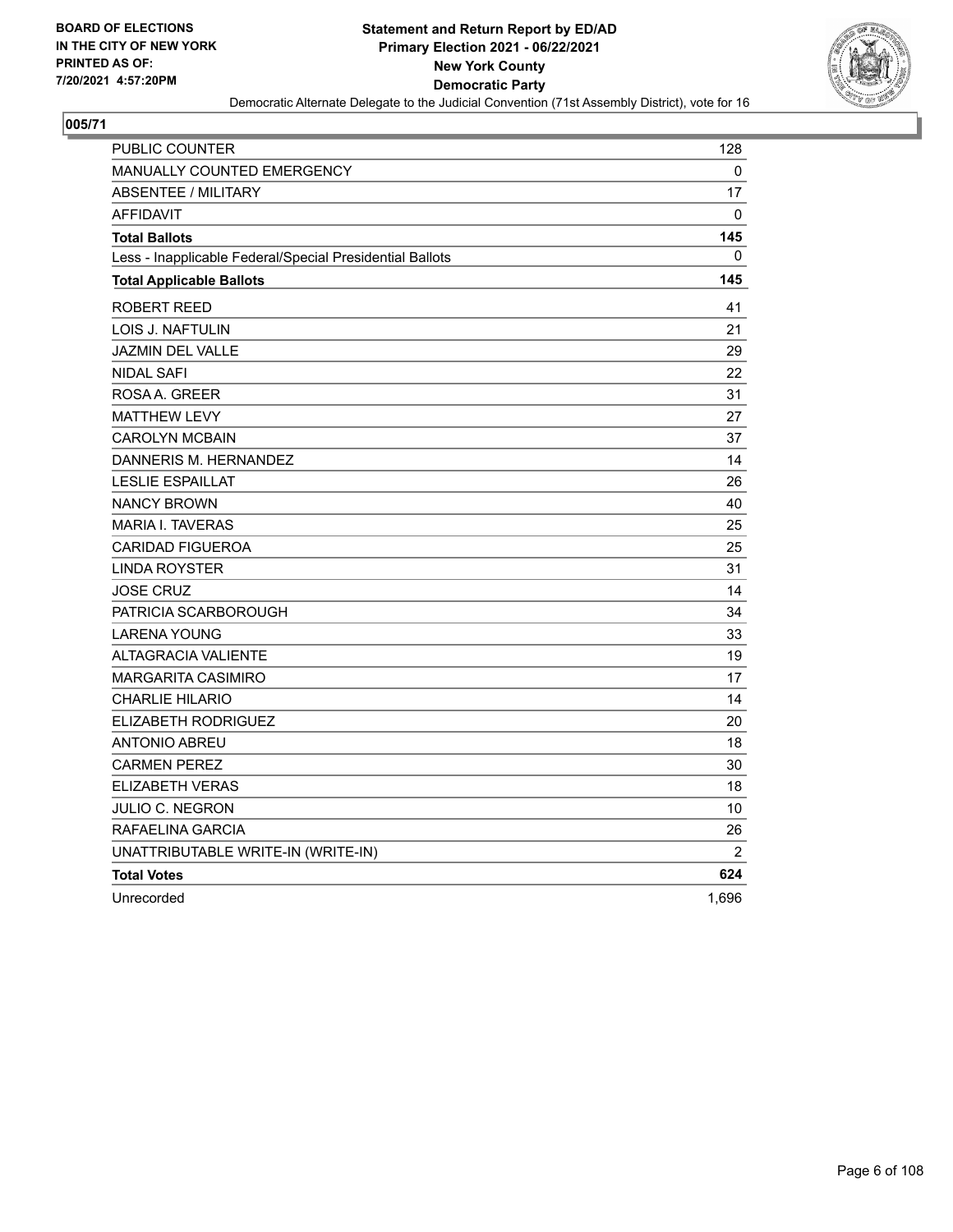

| PUBLIC COUNTER                                           | 221          |
|----------------------------------------------------------|--------------|
| <b>MANUALLY COUNTED EMERGENCY</b>                        | 0            |
| <b>ABSENTEE / MILITARY</b>                               | 43           |
| <b>AFFIDAVIT</b>                                         | $\mathbf{0}$ |
| <b>Total Ballots</b>                                     | 264          |
| Less - Inapplicable Federal/Special Presidential Ballots | 0            |
| <b>Total Applicable Ballots</b>                          | 264          |
| ROBERT REED                                              | 47           |
| LOIS J. NAFTULIN                                         | 27           |
| <b>JAZMIN DEL VALLE</b>                                  | 55           |
| <b>NIDAL SAFI</b>                                        | 37           |
| ROSA A. GREER                                            | 47           |
| <b>MATTHEW LEVY</b>                                      | 38           |
| <b>CAROLYN MCBAIN</b>                                    | 43           |
| DANNERIS M. HERNANDEZ                                    | 41           |
| <b>LESLIE ESPAILLAT</b>                                  | 47           |
| <b>NANCY BROWN</b>                                       | 52           |
| <b>MARIA I. TAVERAS</b>                                  | 57           |
| <b>CARIDAD FIGUEROA</b>                                  | 44           |
| LINDA ROYSTER                                            | 45           |
| <b>JOSE CRUZ</b>                                         | 45           |
| PATRICIA SCARBOROUGH                                     | 42           |
| <b>LARENA YOUNG</b>                                      | 47           |
| <b>ALTAGRACIA VALIENTE</b>                               | 31           |
| <b>MARGARITA CASIMIRO</b>                                | 26           |
| <b>CHARLIE HILARIO</b>                                   | 17           |
| ELIZABETH RODRIGUEZ                                      | 37           |
| <b>ANTONIO ABREU</b>                                     | 24           |
| <b>CARMEN PEREZ</b>                                      | 49           |
| <b>ELIZABETH VERAS</b>                                   | 33           |
| <b>JULIO C. NEGRON</b>                                   | 23           |
| RAFAELINA GARCIA                                         | 35           |
| LUIS TEJADA (WRITE-IN)                                   | 1            |
| UNATTRIBUTABLE WRITE-IN (WRITE-IN)                       | 1            |
| <b>Total Votes</b>                                       | 991          |
| Unrecorded                                               | 3,233        |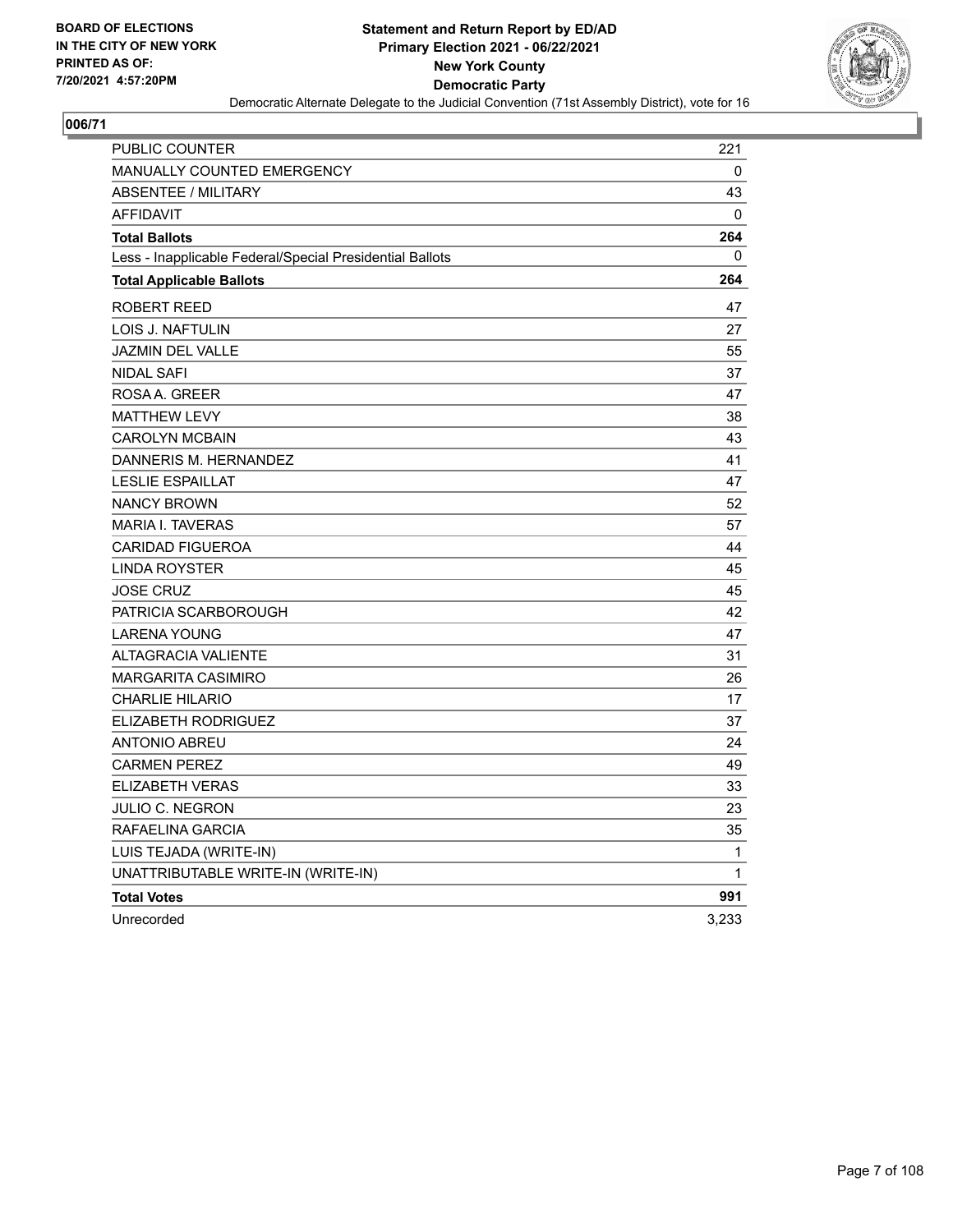

| PUBLIC COUNTER                                           | 129   |
|----------------------------------------------------------|-------|
| MANUALLY COUNTED EMERGENCY                               | 0     |
| <b>ABSENTEE / MILITARY</b>                               | 20    |
| <b>AFFIDAVIT</b>                                         | 0     |
| <b>Total Ballots</b>                                     | 149   |
| Less - Inapplicable Federal/Special Presidential Ballots | 0     |
| <b>Total Applicable Ballots</b>                          | 149   |
| ROBERT REED                                              | 20    |
| LOIS J. NAFTULIN                                         | 14    |
| JAZMIN DEL VALLE                                         | 30    |
| <b>NIDAL SAFI</b>                                        | 16    |
| ROSAA, GREER                                             | 25    |
| <b>MATTHEW LEVY</b>                                      | 12    |
| <b>CAROLYN MCBAIN</b>                                    | 28    |
| DANNERIS M. HERNANDEZ                                    | 19    |
| <b>LESLIE ESPAILLAT</b>                                  | 28    |
| <b>NANCY BROWN</b>                                       | 29    |
| <b>MARIA I. TAVERAS</b>                                  | 28    |
| <b>CARIDAD FIGUEROA</b>                                  | 20    |
| <b>LINDA ROYSTER</b>                                     | 17    |
| <b>JOSE CRUZ</b>                                         | 17    |
| PATRICIA SCARBOROUGH                                     | 23    |
| <b>LARENA YOUNG</b>                                      | 23    |
| ALTAGRACIA VALIENTE                                      | 20    |
| <b>MARGARITA CASIMIRO</b>                                | 21    |
| <b>CHARLIE HILARIO</b>                                   | 8     |
| ELIZABETH RODRIGUEZ                                      | 28    |
| <b>ANTONIO ABREU</b>                                     | 15    |
| <b>CARMEN PEREZ</b>                                      | 25    |
| ELIZABETH VERAS                                          | 21    |
| JULIO C. NEGRON                                          | 9     |
| RAFAELINA GARCIA                                         | 23    |
| <b>Total Votes</b>                                       | 519   |
| Unrecorded                                               | 1,865 |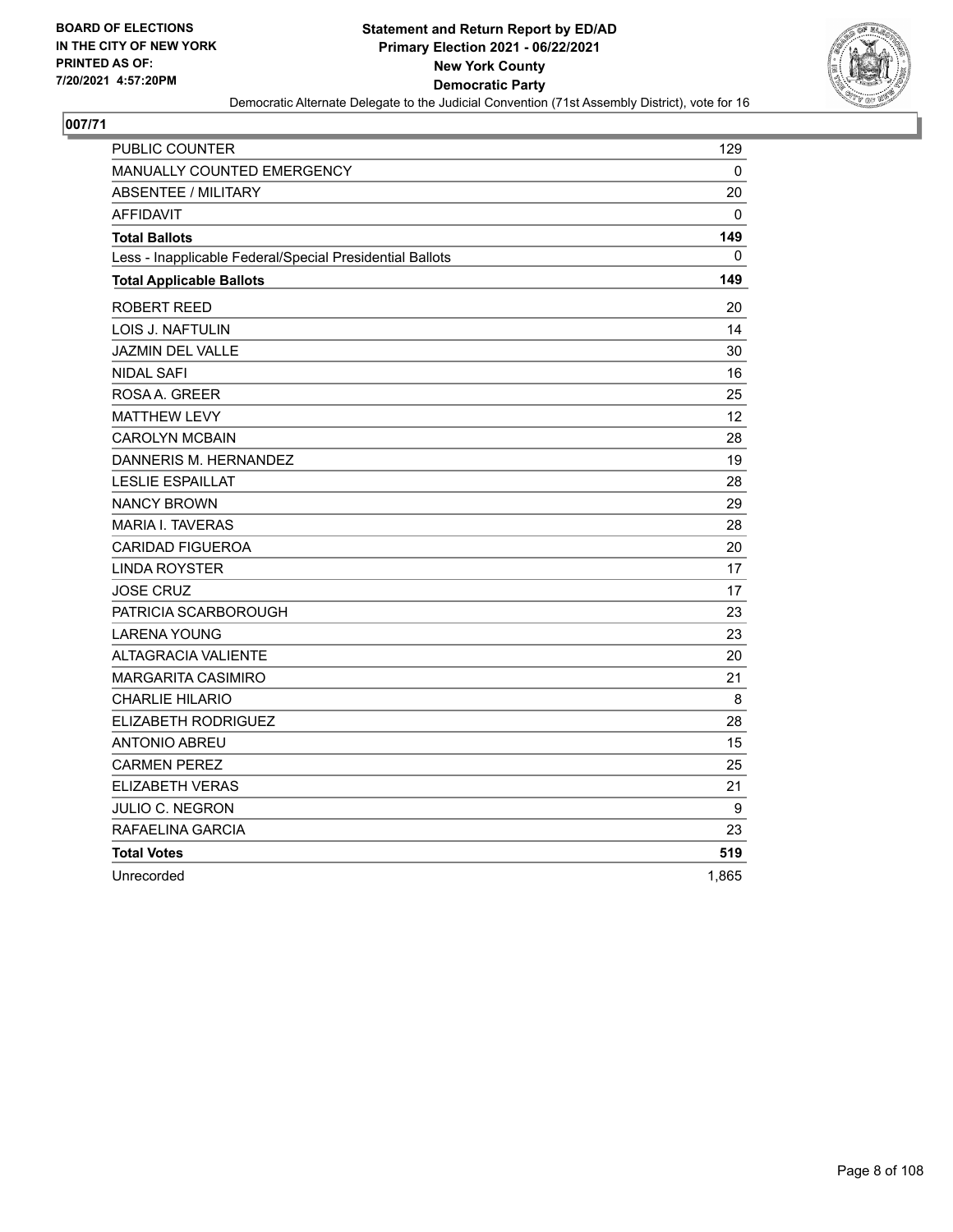

| PUBLIC COUNTER                                           | 181   |
|----------------------------------------------------------|-------|
| MANUALLY COUNTED EMERGENCY                               | 0     |
| <b>ABSENTEE / MILITARY</b>                               | 24    |
| <b>AFFIDAVIT</b>                                         | 1     |
| <b>Total Ballots</b>                                     | 206   |
| Less - Inapplicable Federal/Special Presidential Ballots | 0     |
| <b>Total Applicable Ballots</b>                          | 206   |
| <b>ROBERT REED</b>                                       | 39    |
| LOIS J. NAFTULIN                                         | 27    |
| <b>JAZMIN DEL VALLE</b>                                  | 43    |
| <b>NIDAL SAFI</b>                                        | 27    |
| ROSA A. GREER                                            | 44    |
| <b>MATTHEW LEVY</b>                                      | 22    |
| <b>CAROLYN MCBAIN</b>                                    | 39    |
| DANNERIS M. HERNANDEZ                                    | 27    |
| <b>LESLIE ESPAILLAT</b>                                  | 44    |
| <b>NANCY BROWN</b>                                       | 49    |
| <b>MARIA I. TAVERAS</b>                                  | 39    |
| <b>CARIDAD FIGUEROA</b>                                  | 27    |
| <b>LINDA ROYSTER</b>                                     | 37    |
| <b>JOSE CRUZ</b>                                         | 24    |
| PATRICIA SCARBOROUGH                                     | 36    |
| <b>LARENA YOUNG</b>                                      | 40    |
| <b>ALTAGRACIA VALIENTE</b>                               | 30    |
| <b>MARGARITA CASIMIRO</b>                                | 32    |
| <b>CHARLIE HILARIO</b>                                   | 15    |
| ELIZABETH RODRIGUEZ                                      | 31    |
| <b>ANTONIO ABREU</b>                                     | 19    |
| <b>CARMEN PEREZ</b>                                      | 37    |
| <b>ELIZABETH VERAS</b>                                   | 32    |
| JULIO C. NEGRON                                          | 13    |
| RAFAELINA GARCIA                                         | 28    |
| DAVID V. BROOKS (WRITE-IN)                               | 1     |
| JEFFERY OMARA (WRITE-IN)                                 | 1     |
| SHAUN ABREU (WRITE-IN)                                   | 1     |
| <b>Total Votes</b>                                       | 804   |
| Unrecorded                                               | 2,492 |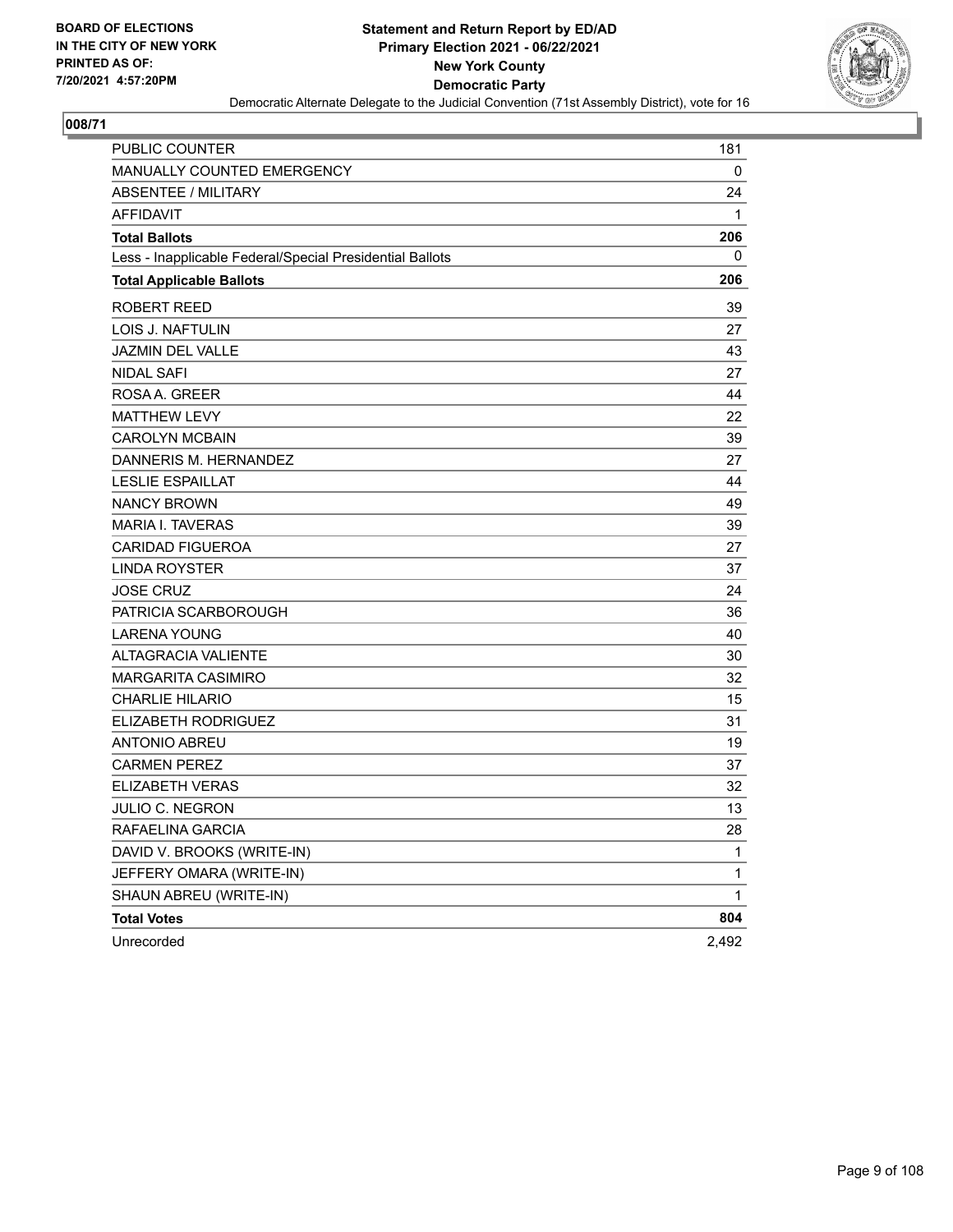

| <b>PUBLIC COUNTER</b>                                    | 205   |
|----------------------------------------------------------|-------|
| MANUALLY COUNTED EMERGENCY                               | 0     |
| <b>ABSENTEE / MILITARY</b>                               | 27    |
| <b>AFFIDAVIT</b>                                         | 0     |
| <b>Total Ballots</b>                                     | 232   |
| Less - Inapplicable Federal/Special Presidential Ballots | 0     |
| <b>Total Applicable Ballots</b>                          | 232   |
| ROBERT REED                                              | 52    |
| LOIS J. NAFTULIN                                         | 35    |
| <b>JAZMIN DEL VALLE</b>                                  | 55    |
| <b>NIDAL SAFI</b>                                        | 45    |
| ROSAA. GREER                                             | 57    |
| <b>MATTHEW LEVY</b>                                      | 33    |
| <b>CAROLYN MCBAIN</b>                                    | 47    |
| DANNERIS M. HERNANDEZ                                    | 33    |
| <b>LESLIE ESPAILLAT</b>                                  | 43    |
| <b>NANCY BROWN</b>                                       | 61    |
| <b>MARIA I. TAVERAS</b>                                  | 55    |
| <b>CARIDAD FIGUEROA</b>                                  | 38    |
| <b>LINDA ROYSTER</b>                                     | 47    |
| <b>JOSE CRUZ</b>                                         | 33    |
| PATRICIA SCARBOROUGH                                     | 56    |
| <b>LARENA YOUNG</b>                                      | 54    |
| <b>ALTAGRACIA VALIENTE</b>                               | 24    |
| <b>MARGARITA CASIMIRO</b>                                | 34    |
| <b>CHARLIE HILARIO</b>                                   | 20    |
| ELIZABETH RODRIGUEZ                                      | 41    |
| <b>ANTONIO ABREU</b>                                     | 24    |
| <b>CARMEN PEREZ</b>                                      | 46    |
| ELIZABETH VERAS                                          | 36    |
| <b>JULIO C. NEGRON</b>                                   | 18    |
| RAFAELINA GARCIA                                         | 33    |
| LAURIE REEVES (WRITE-IN)                                 | 1     |
| MARSHA FLOWERS (WRITE-IN)                                | 1     |
| <b>Total Votes</b>                                       | 1,022 |
| Unrecorded                                               | 2,690 |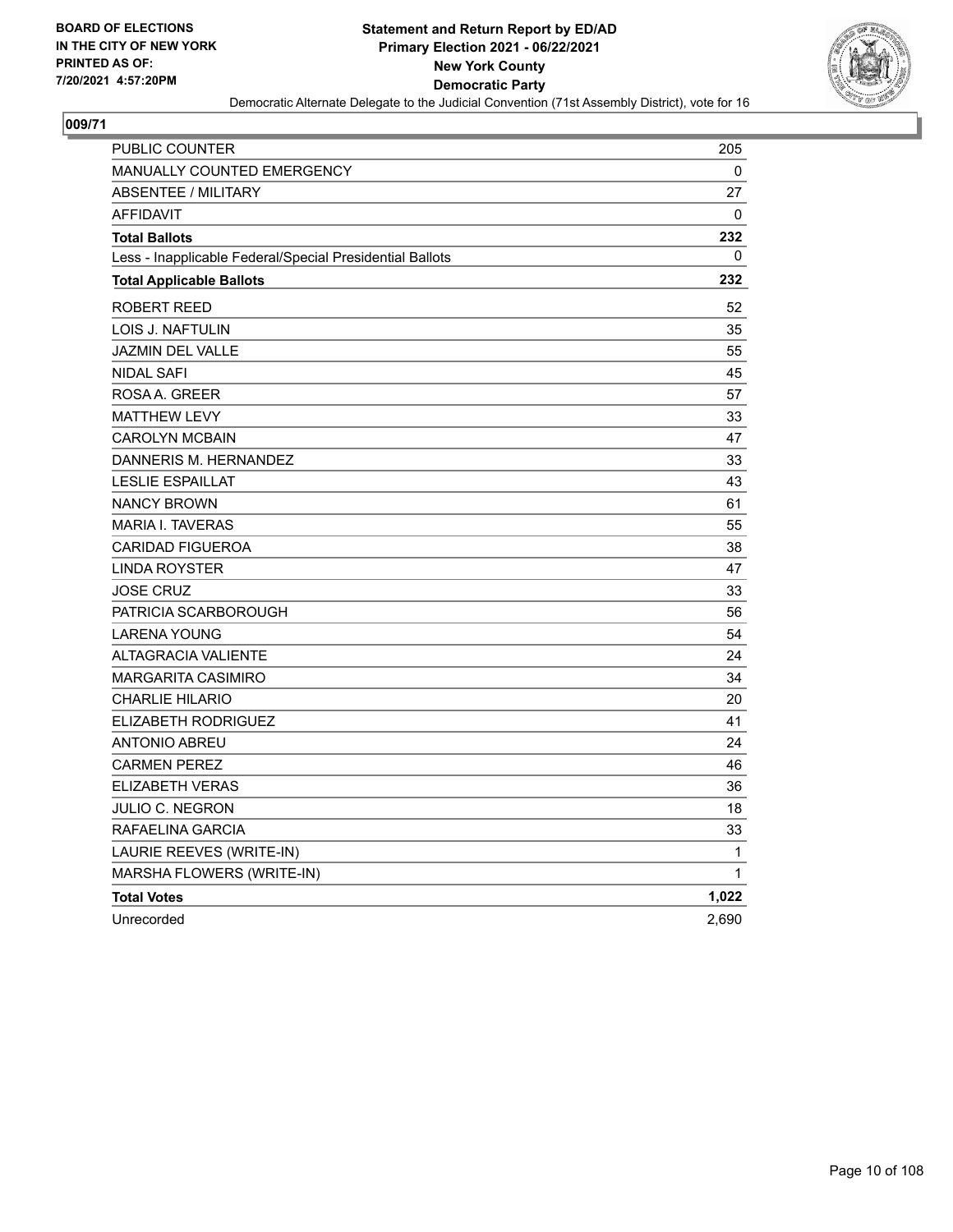

| <b>PUBLIC COUNTER</b>                                    | 290   |
|----------------------------------------------------------|-------|
| <b>MANUALLY COUNTED EMERGENCY</b>                        | 0     |
| <b>ABSENTEE / MILITARY</b>                               | 27    |
| <b>AFFIDAVIT</b>                                         | 1     |
| <b>Total Ballots</b>                                     | 318   |
| Less - Inapplicable Federal/Special Presidential Ballots | 0     |
| <b>Total Applicable Ballots</b>                          | 318   |
| <b>ROBERT REED</b>                                       | 53    |
| LOIS J. NAFTULIN                                         | 65    |
| <b>JAZMIN DEL VALLE</b>                                  | 74    |
| <b>NIDAL SAFI</b>                                        | 60    |
| ROSA A. GREER                                            | 70    |
| <b>MATTHEW LEVY</b>                                      | 67    |
| <b>CAROLYN MCBAIN</b>                                    | 69    |
| DANNERIS M. HERNANDEZ                                    | 59    |
| <b>LESLIE ESPAILLAT</b>                                  | 80    |
| <b>NANCY BROWN</b>                                       | 75    |
| <b>MARIA I. TAVERAS</b>                                  | 68    |
| <b>CARIDAD FIGUEROA</b>                                  | 67    |
| <b>LINDA ROYSTER</b>                                     | 70    |
| <b>JOSE CRUZ</b>                                         | 57    |
| PATRICIA SCARBOROUGH                                     | 70    |
| <b>LARENA YOUNG</b>                                      | 69    |
| ALTAGRACIA VALIENTE                                      | 31    |
| <b>MARGARITA CASIMIRO</b>                                | 43    |
| <b>CHARLIE HILARIO</b>                                   | 13    |
| ELIZABETH RODRIGUEZ                                      | 44    |
| ANTONIO ABREU                                            | 21    |
| <b>CARMEN PEREZ</b>                                      | 46    |
| <b>ELIZABETH VERAS</b>                                   | 33    |
| <b>JULIO C. NEGRON</b>                                   | 25    |
| RAFAELINA GARCIA                                         | 39    |
| UNATTRIBUTABLE WRITE-IN (WRITE-IN)                       | 1     |
| <b>Total Votes</b>                                       | 1,369 |
| Unrecorded                                               | 3,719 |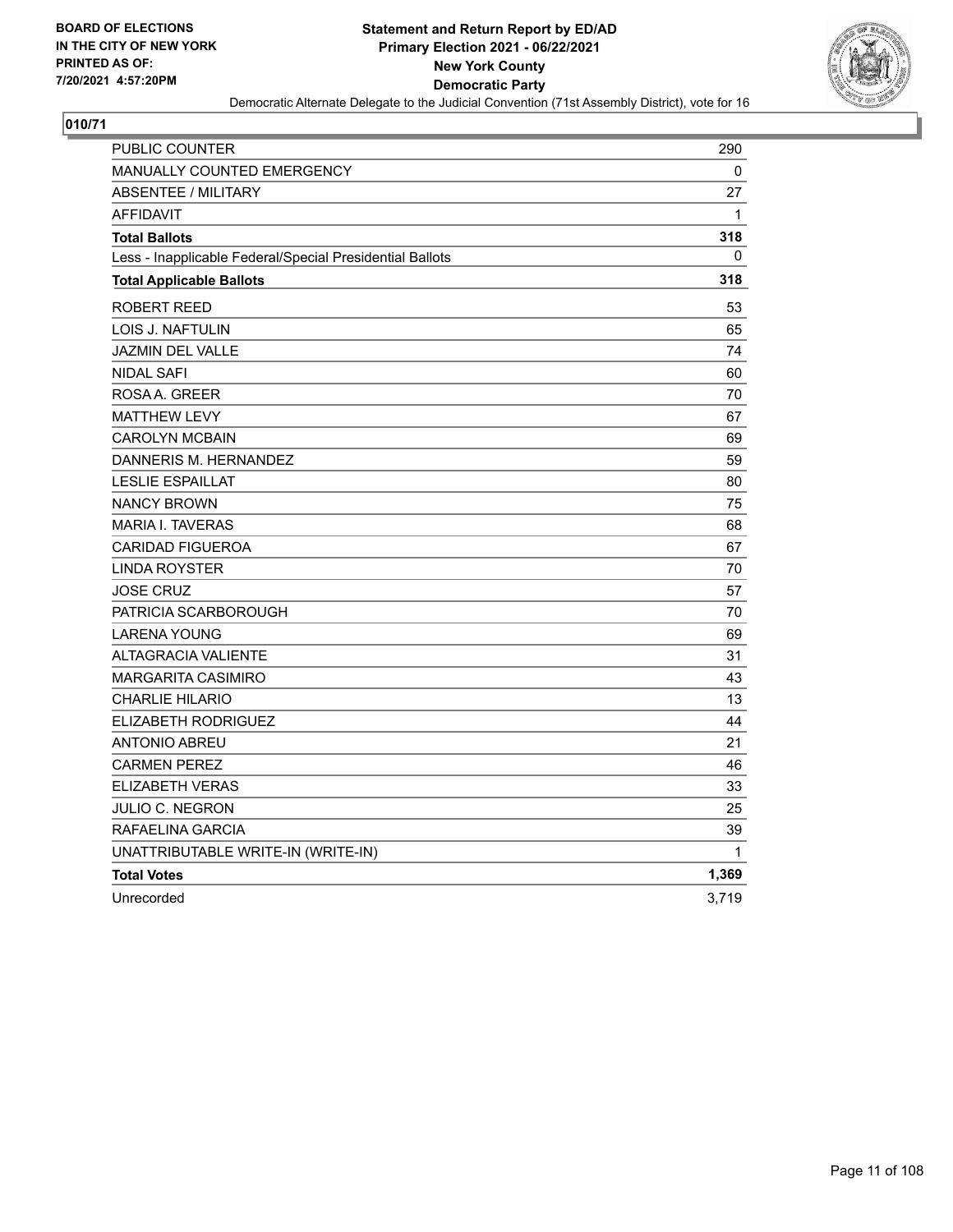

| PUBLIC COUNTER                                           | 178   |
|----------------------------------------------------------|-------|
| <b>MANUALLY COUNTED EMERGENCY</b>                        | 0     |
| <b>ABSENTEE / MILITARY</b>                               | 5     |
| <b>AFFIDAVIT</b>                                         | 3     |
| <b>Total Ballots</b>                                     | 186   |
| Less - Inapplicable Federal/Special Presidential Ballots | 0     |
| <b>Total Applicable Ballots</b>                          | 186   |
| <b>ROBERT REED</b>                                       | 38    |
| LOIS J. NAFTULIN                                         | 27    |
| <b>JAZMIN DEL VALLE</b>                                  | 37    |
| <b>NIDAL SAFI</b>                                        | 29    |
| ROSAA, GREER                                             | 37    |
| <b>MATTHEW LEVY</b>                                      | 25    |
| <b>CAROLYN MCBAIN</b>                                    | 39    |
| DANNERIS M. HERNANDEZ                                    | 24    |
| <b>LESLIE ESPAILLAT</b>                                  | 36    |
| <b>NANCY BROWN</b>                                       | 42    |
| <b>MARIA I. TAVERAS</b>                                  | 37    |
| <b>CARIDAD FIGUEROA</b>                                  | 30    |
| <b>LINDA ROYSTER</b>                                     | 36    |
| <b>JOSE CRUZ</b>                                         | 23    |
| PATRICIA SCARBOROUGH                                     | 36    |
| <b>LARENA YOUNG</b>                                      | 37    |
| <b>ALTAGRACIA VALIENTE</b>                               | 22    |
| <b>MARGARITA CASIMIRO</b>                                | 28    |
| <b>CHARLIE HILARIO</b>                                   | 12    |
| <b>ELIZABETH RODRIGUEZ</b>                               | 36    |
| <b>ANTONIO ABREU</b>                                     | 14    |
| <b>CARMEN PEREZ</b>                                      | 39    |
| <b>ELIZABETH VERAS</b>                                   | 30    |
| JULIO C. NEGRON                                          | 15    |
| RAFAELINA GARCIA                                         | 24    |
| SALIMUH MOHAMED (WRITE-IN)                               | 1     |
| <b>Total Votes</b>                                       | 754   |
| Unrecorded                                               | 2,222 |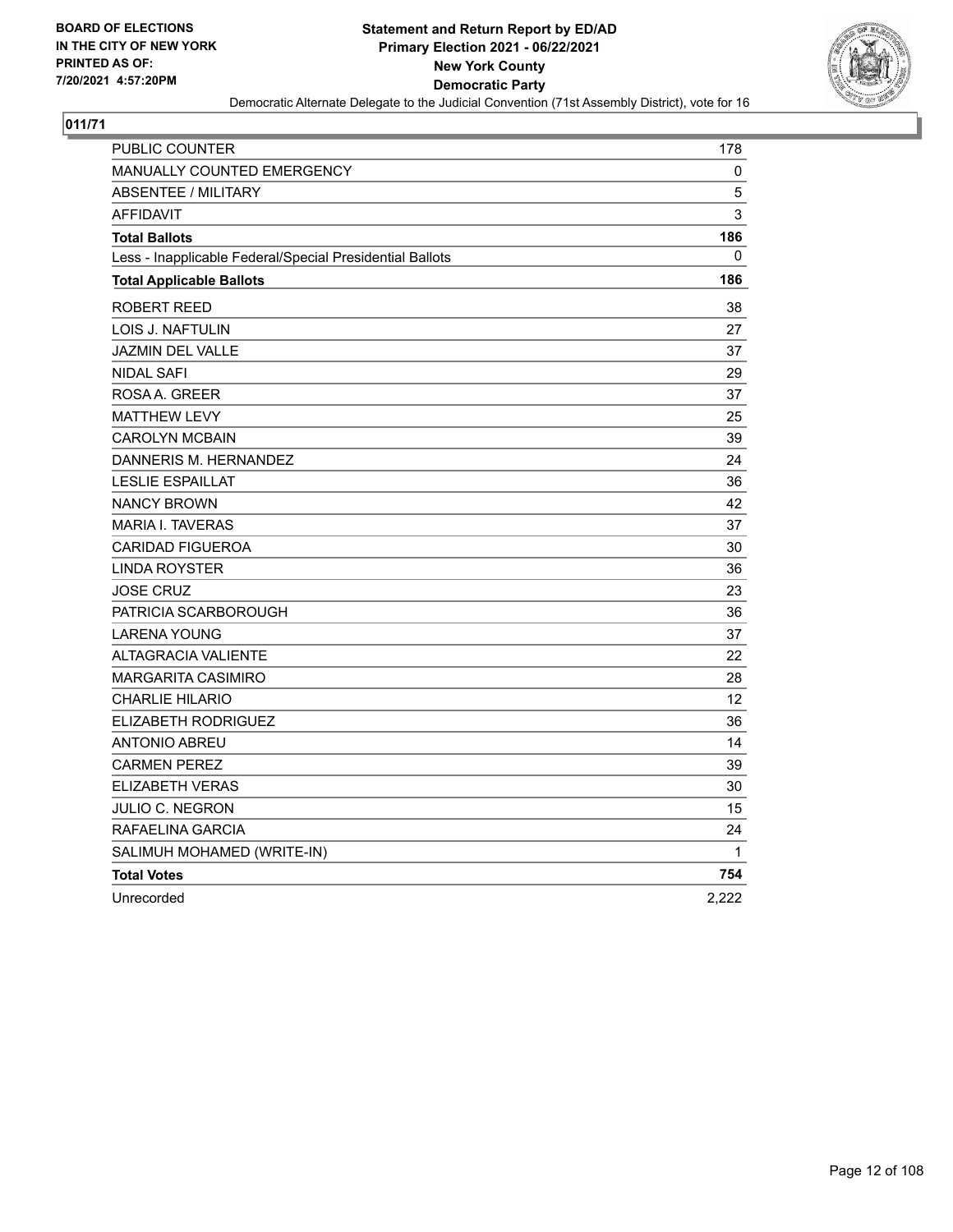

| PUBLIC COUNTER                                           | 187   |
|----------------------------------------------------------|-------|
| <b>MANUALLY COUNTED EMERGENCY</b>                        | 0     |
| <b>ABSENTEE / MILITARY</b>                               | 37    |
| <b>AFFIDAVIT</b>                                         | 0     |
| <b>Total Ballots</b>                                     | 224   |
| Less - Inapplicable Federal/Special Presidential Ballots | 0     |
| <b>Total Applicable Ballots</b>                          | 224   |
| ROBERT REED                                              | 53    |
| LOIS J. NAFTULIN                                         | 36    |
| <b>JAZMIN DEL VALLE</b>                                  | 53    |
| <b>NIDAL SAFI</b>                                        | 38    |
| ROSAA. GREER                                             | 51    |
| <b>MATTHEW LEVY</b>                                      | 36    |
| <b>CAROLYN MCBAIN</b>                                    | 49    |
| DANNERIS M. HERNANDEZ                                    | 36    |
| <b>LESLIE ESPAILLAT</b>                                  | 47    |
| <b>NANCY BROWN</b>                                       | 58    |
| <b>MARIA I. TAVERAS</b>                                  | 54    |
| <b>CARIDAD FIGUEROA</b>                                  | 45    |
| <b>LINDA ROYSTER</b>                                     | 45    |
| JOSE CRUZ                                                | 33    |
| PATRICIA SCARBOROUGH                                     | 49    |
| <b>LARENA YOUNG</b>                                      | 56    |
| <b>ALTAGRACIA VALIENTE</b>                               | 23    |
| <b>MARGARITA CASIMIRO</b>                                | 30    |
| <b>CHARLIE HILARIO</b>                                   | 19    |
| ELIZABETH RODRIGUEZ                                      | 37    |
| <b>ANTONIO ABREU</b>                                     | 20    |
| <b>CARMEN PEREZ</b>                                      | 44    |
| ELIZABETH VERAS                                          | 34    |
| JULIO C. NEGRON                                          | 13    |
| RAFAELINA GARCIA                                         | 24    |
| UNATTRIBUTABLE WRITE-IN (WRITE-IN)                       | 19    |
| <b>Total Votes</b>                                       | 1,002 |
| Unrecorded                                               | 2,582 |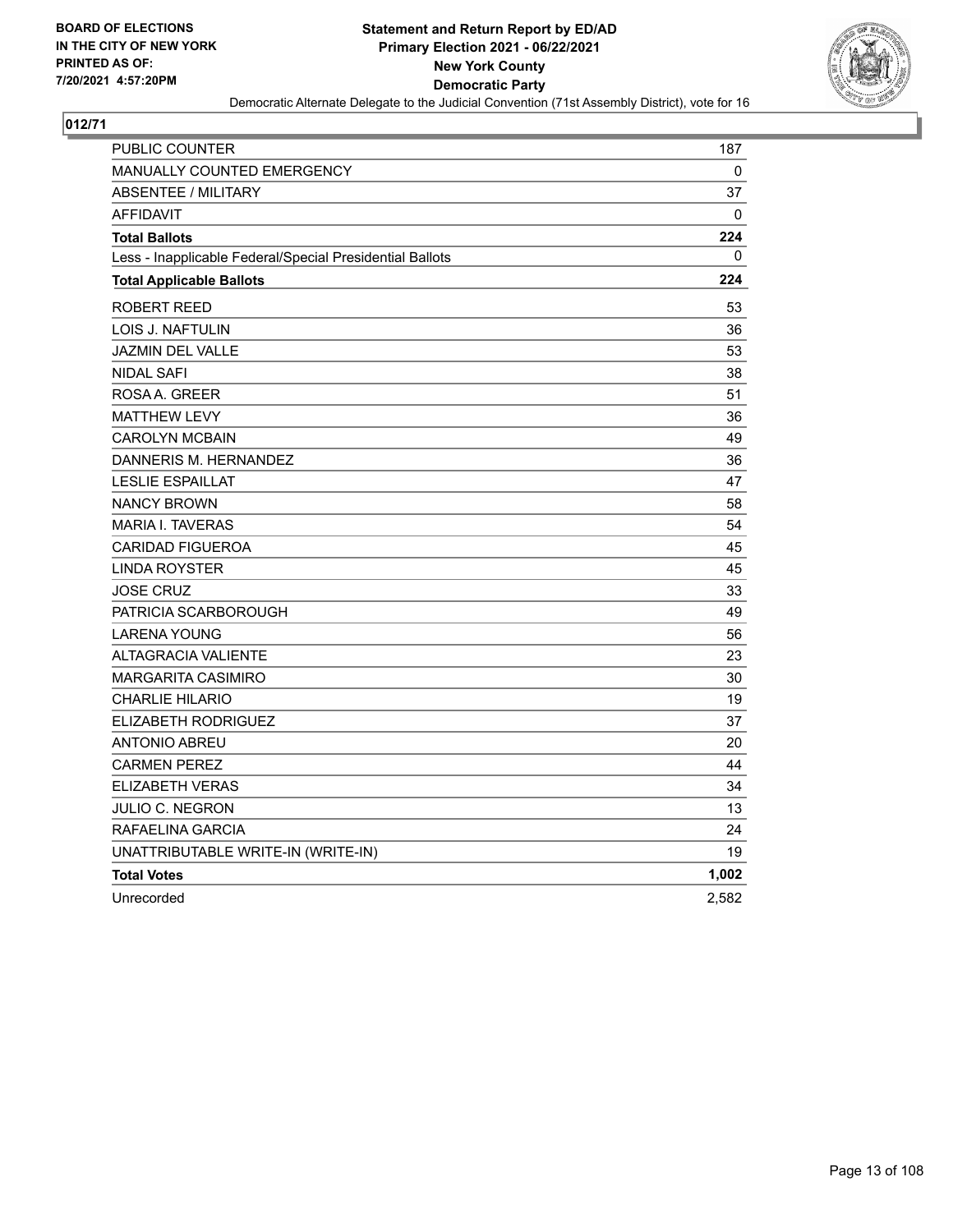

| PUBLIC COUNTER                                           | 150            |
|----------------------------------------------------------|----------------|
| MANUALLY COUNTED EMERGENCY                               | 0              |
| <b>ABSENTEE / MILITARY</b>                               | $\overline{7}$ |
| <b>AFFIDAVIT</b>                                         | $\overline{2}$ |
| <b>Total Ballots</b>                                     | 159            |
| Less - Inapplicable Federal/Special Presidential Ballots | 0              |
| <b>Total Applicable Ballots</b>                          | 159            |
| ROBERT REED                                              | 35             |
| LOIS J. NAFTULIN                                         | 24             |
| JAZMIN DEL VALLE                                         | 25             |
| <b>NIDAL SAFI</b>                                        | 21             |
| ROSAA, GREER                                             | 34             |
| <b>MATTHEW LEVY</b>                                      | 20             |
| <b>CAROLYN MCBAIN</b>                                    | 32             |
| DANNERIS M. HERNANDEZ                                    | 25             |
| <b>LESLIE ESPAILLAT</b>                                  | 33             |
| <b>NANCY BROWN</b>                                       | 33             |
| <b>MARIA I. TAVERAS</b>                                  | 28             |
| <b>CARIDAD FIGUEROA</b>                                  | 22             |
| <b>LINDA ROYSTER</b>                                     | 29             |
| <b>JOSE CRUZ</b>                                         | 25             |
| PATRICIA SCARBOROUGH                                     | 35             |
| <b>LARENA YOUNG</b>                                      | 24             |
| <b>ALTAGRACIA VALIENTE</b>                               | 19             |
| <b>MARGARITA CASIMIRO</b>                                | 13             |
| <b>CHARLIE HILARIO</b>                                   | 8              |
| ELIZABETH RODRIGUEZ                                      | 28             |
| <b>ANTONIO ABREU</b>                                     | 11             |
| <b>CARMEN PEREZ</b>                                      | 26             |
| ELIZABETH VERAS                                          | 20             |
| JULIO C. NEGRON                                          | 13             |
| RAFAELINA GARCIA                                         | 13             |
| <b>Total Votes</b>                                       | 596            |
| Unrecorded                                               | 1,948          |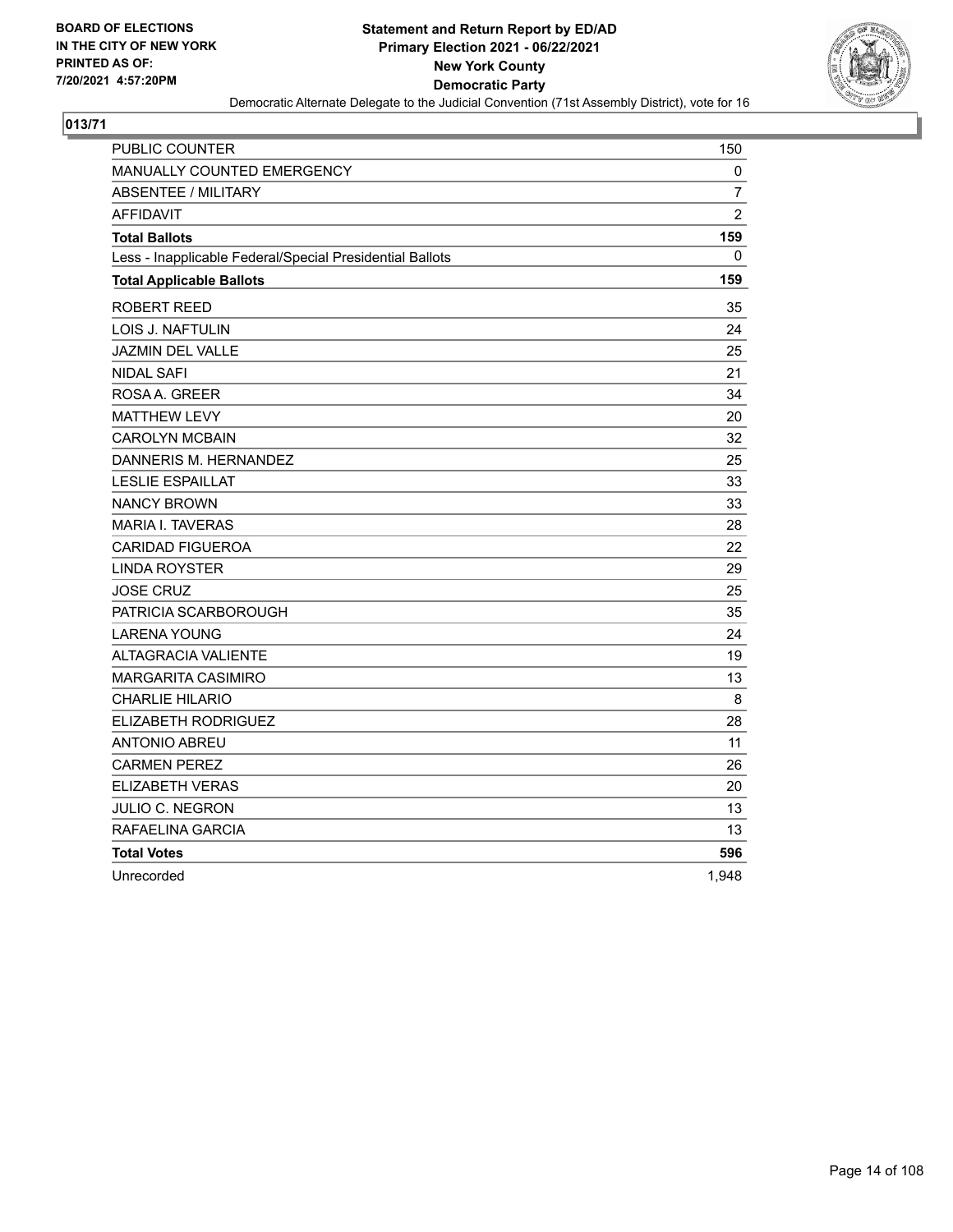

| PUBLIC COUNTER                                           | 156          |
|----------------------------------------------------------|--------------|
| MANUALLY COUNTED EMERGENCY                               | $\mathbf{0}$ |
| ABSENTEE / MILITARY                                      | 13           |
| AFFIDAVIT                                                | $\mathbf 0$  |
| <b>Total Ballots</b>                                     | 169          |
| Less - Inapplicable Federal/Special Presidential Ballots | 0            |
| <b>Total Applicable Ballots</b>                          | 169          |
| ROBERT REED                                              | 40           |
| LOIS J. NAFTULIN                                         | 21           |
| <b>JAZMIN DEL VALLE</b>                                  | 35           |
| <b>NIDAL SAFI</b>                                        | 28           |
| ROSAA, GREER                                             | 28           |
| <b>MATTHEW LEVY</b>                                      | 31           |
| <b>CAROLYN MCBAIN</b>                                    | 31           |
| DANNERIS M. HERNANDEZ                                    | 26           |
| <b>LESLIE ESPAILLAT</b>                                  | 33           |
| <b>NANCY BROWN</b>                                       | 42           |
| <b>MARIA I. TAVERAS</b>                                  | 28           |
| <b>CARIDAD FIGUEROA</b>                                  | 20           |
| <b>LINDA ROYSTER</b>                                     | 24           |
| <b>JOSE CRUZ</b>                                         | 28           |
| PATRICIA SCARBOROUGH                                     | 30           |
| <b>LARENA YOUNG</b>                                      | 34           |
| <b>ALTAGRACIA VALIENTE</b>                               | 15           |
| MARGARITA CASIMIRO                                       | 20           |
| <b>CHARLIE HILARIO</b>                                   | 13           |
| ELIZABETH RODRIGUEZ                                      | 34           |
| ANTONIO ABREU                                            | 15           |
| <b>CARMEN PEREZ</b>                                      | 32           |
| <b>ELIZABETH VERAS</b>                                   | 19           |
| JULIO C. NEGRON                                          | 22           |
| RAFAELINA GARCIA                                         | 27           |
| <b>Total Votes</b>                                       | 676          |
| Unrecorded                                               | 2,028        |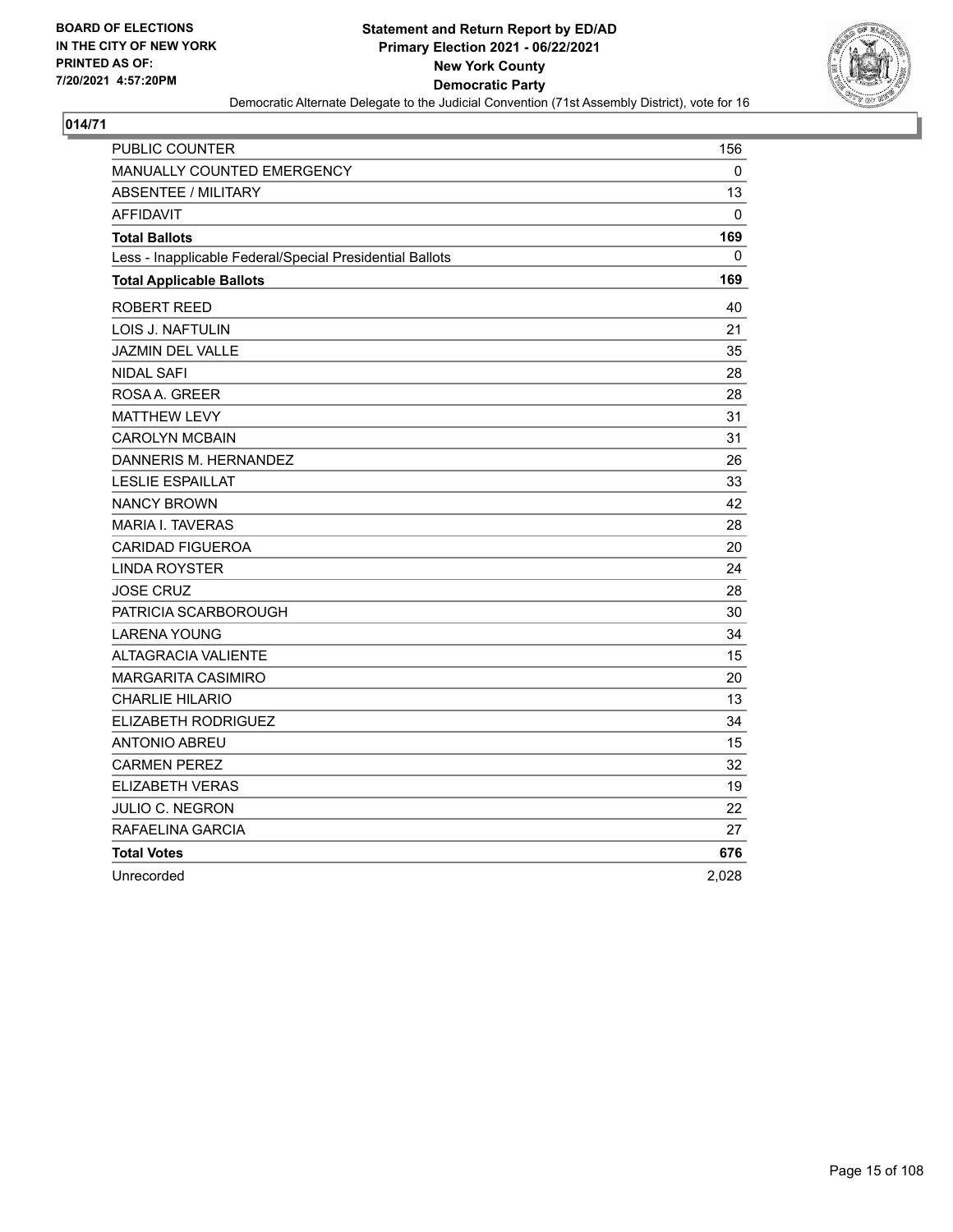

| PUBLIC COUNTER                                           | 108               |
|----------------------------------------------------------|-------------------|
| MANUALLY COUNTED EMERGENCY                               | 0                 |
| <b>ABSENTEE / MILITARY</b>                               | 3                 |
| <b>AFFIDAVIT</b>                                         | 0                 |
| <b>Total Ballots</b>                                     | 111               |
| Less - Inapplicable Federal/Special Presidential Ballots | 0                 |
| <b>Total Applicable Ballots</b>                          | 111               |
| ROBERT REED                                              | 29                |
| LOIS J. NAFTULIN                                         | 8                 |
| JAZMIN DEL VALLE                                         | 13                |
| <b>NIDAL SAFI</b>                                        | 9                 |
| ROSAA, GREER                                             | 13                |
| <b>MATTHEW LEVY</b>                                      | 13                |
| <b>CAROLYN MCBAIN</b>                                    | 15                |
| DANNERIS M. HERNANDEZ                                    | 11                |
| <b>LESLIE ESPAILLAT</b>                                  | 14                |
| <b>NANCY BROWN</b>                                       | 19                |
| <b>MARIA I. TAVERAS</b>                                  | 11                |
| <b>CARIDAD FIGUEROA</b>                                  | 10                |
| <b>LINDA ROYSTER</b>                                     | 9                 |
| <b>JOSE CRUZ</b>                                         | 16                |
| PATRICIA SCARBOROUGH                                     | 9                 |
| <b>LARENA YOUNG</b>                                      | 14                |
| <b>ALTAGRACIA VALIENTE</b>                               | $\overline{7}$    |
| <b>MARGARITA CASIMIRO</b>                                | 10                |
| <b>CHARLIE HILARIO</b>                                   | 8                 |
| ELIZABETH RODRIGUEZ                                      | 15                |
| <b>ANTONIO ABREU</b>                                     | 9                 |
| <b>CARMEN PEREZ</b>                                      | 16                |
| <b>ELIZABETH VERAS</b>                                   | 6                 |
| JULIO C. NEGRON                                          | 10                |
| RAFAELINA GARCIA                                         | $12 \overline{ }$ |
| <b>Total Votes</b>                                       | 306               |
| Unrecorded                                               | 1.470             |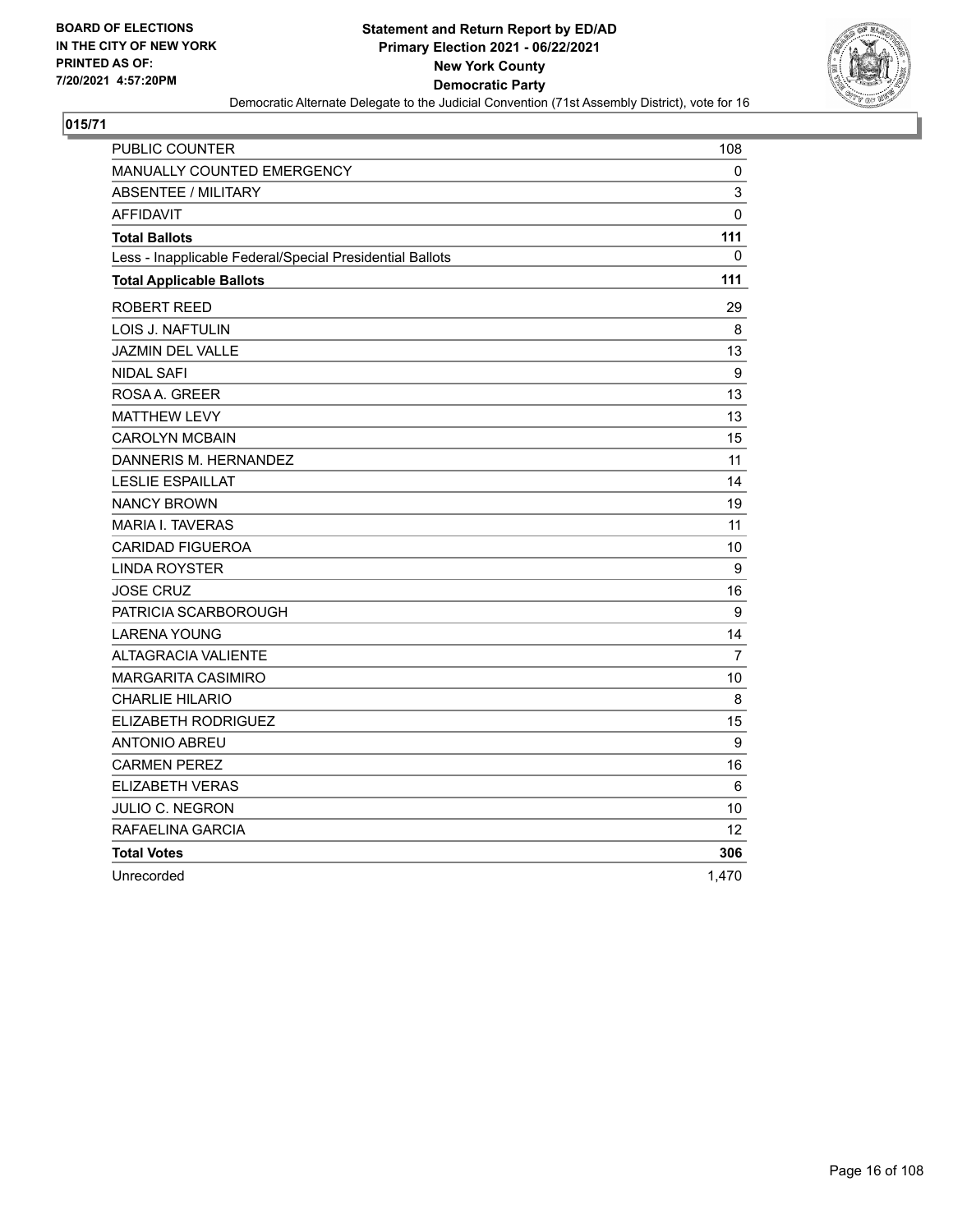

| PUBLIC COUNTER                                           | 135            |
|----------------------------------------------------------|----------------|
| <b>MANUALLY COUNTED EMERGENCY</b>                        | 0              |
| <b>ABSENTEE / MILITARY</b>                               | 9              |
| <b>AFFIDAVIT</b>                                         | $\mathbf{0}$   |
| <b>Total Ballots</b>                                     | 144            |
| Less - Inapplicable Federal/Special Presidential Ballots | $\mathbf{0}$   |
| <b>Total Applicable Ballots</b>                          | 144            |
| ROBERT REED                                              | 37             |
| <b>LOIS J. NAFTULIN</b>                                  | 15             |
| <b>JAZMIN DEL VALLE</b>                                  | 21             |
| <b>NIDAL SAFI</b>                                        | 21             |
| ROSAA, GREER                                             | 30             |
| <b>MATTHEW LEVY</b>                                      | 22             |
| <b>CAROLYN MCBAIN</b>                                    | 25             |
| DANNERIS M. HERNANDEZ                                    | 21             |
| <b>LESLIE ESPAILLAT</b>                                  | 20             |
| <b>NANCY BROWN</b>                                       | 38             |
| <b>MARIA I. TAVERAS</b>                                  | 24             |
| <b>CARIDAD FIGUEROA</b>                                  | 15             |
| <b>LINDA ROYSTER</b>                                     | 20             |
| <b>JOSE CRUZ</b>                                         | 21             |
| PATRICIA SCARBOROUGH                                     | 24             |
| LARENA YOUNG                                             | 27             |
| <b>ALTAGRACIA VALIENTE</b>                               | 17             |
| <b>MARGARITA CASIMIRO</b>                                | 17             |
| <b>CHARLIE HILARIO</b>                                   | 12             |
| ELIZABETH RODRIGUEZ                                      | 27             |
| <b>ANTONIO ABREU</b>                                     | 13             |
| <b>CARMEN PEREZ</b>                                      | 26             |
| ELIZABETH VERAS                                          | 20             |
| JULIO C. NEGRON                                          | 10             |
| RAFAELINA GARCIA                                         | 21             |
| UNATTRIBUTABLE WRITE-IN (WRITE-IN)                       | $\overline{7}$ |
| <b>Total Votes</b>                                       | 551            |
| Unrecorded                                               | 1,753          |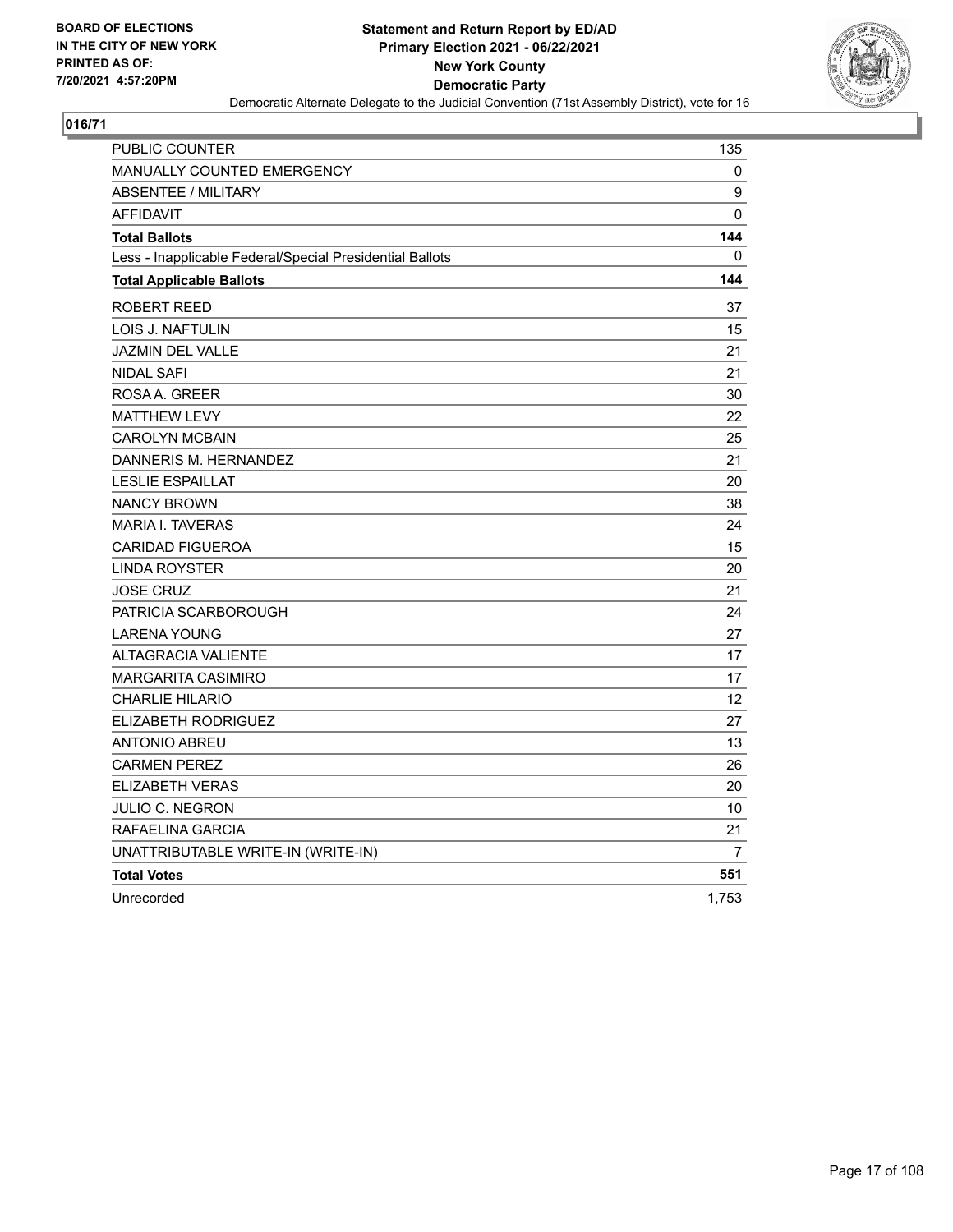

| PUBLIC COUNTER                                           | 153   |
|----------------------------------------------------------|-------|
| <b>MANUALLY COUNTED EMERGENCY</b>                        | 0     |
| <b>ABSENTEE / MILITARY</b>                               | 11    |
| <b>AFFIDAVIT</b>                                         | 0     |
| <b>Total Ballots</b>                                     | 164   |
| Less - Inapplicable Federal/Special Presidential Ballots | 0     |
| <b>Total Applicable Ballots</b>                          | 164   |
| ROBERT REED                                              | 41    |
| LOIS J. NAFTULIN                                         | 17    |
| <b>JAZMIN DEL VALLE</b>                                  | 34    |
| <b>NIDAL SAFI</b>                                        | 23    |
| ROSA A. GREER                                            | 26    |
| <b>MATTHEW LEVY</b>                                      | 26    |
| <b>CAROLYN MCBAIN</b>                                    | 24    |
| DANNERIS M. HERNANDEZ                                    | 19    |
| <b>LESLIE ESPAILLAT</b>                                  | 28    |
| <b>NANCY BROWN</b>                                       | 29    |
| <b>MARIA I. TAVERAS</b>                                  | 24    |
| <b>CARIDAD FIGUEROA</b>                                  | 16    |
| LINDA ROYSTER                                            | 20    |
| <b>JOSE CRUZ</b>                                         | 21    |
| PATRICIA SCARBOROUGH                                     | 26    |
| <b>LARENA YOUNG</b>                                      | 22    |
| <b>ALTAGRACIA VALIENTE</b>                               | 20    |
| <b>MARGARITA CASIMIRO</b>                                | 26    |
| <b>CHARLIE HILARIO</b>                                   | 16    |
| ELIZABETH RODRIGUEZ                                      | 28    |
| <b>ANTONIO ABREU</b>                                     | 20    |
| <b>CARMEN PEREZ</b>                                      | 27    |
| <b>ELIZABETH VERAS</b>                                   | 23    |
| <b>JULIO C. NEGRON</b>                                   | 18    |
| RAFAELINA GARCIA                                         | 23    |
| ROBERT HILL (WRITE-IN)                                   | 1     |
| UNATTRIBUTABLE WRITE-IN (WRITE-IN)                       | 5     |
| <b>Total Votes</b>                                       | 603   |
| Unrecorded                                               | 2,021 |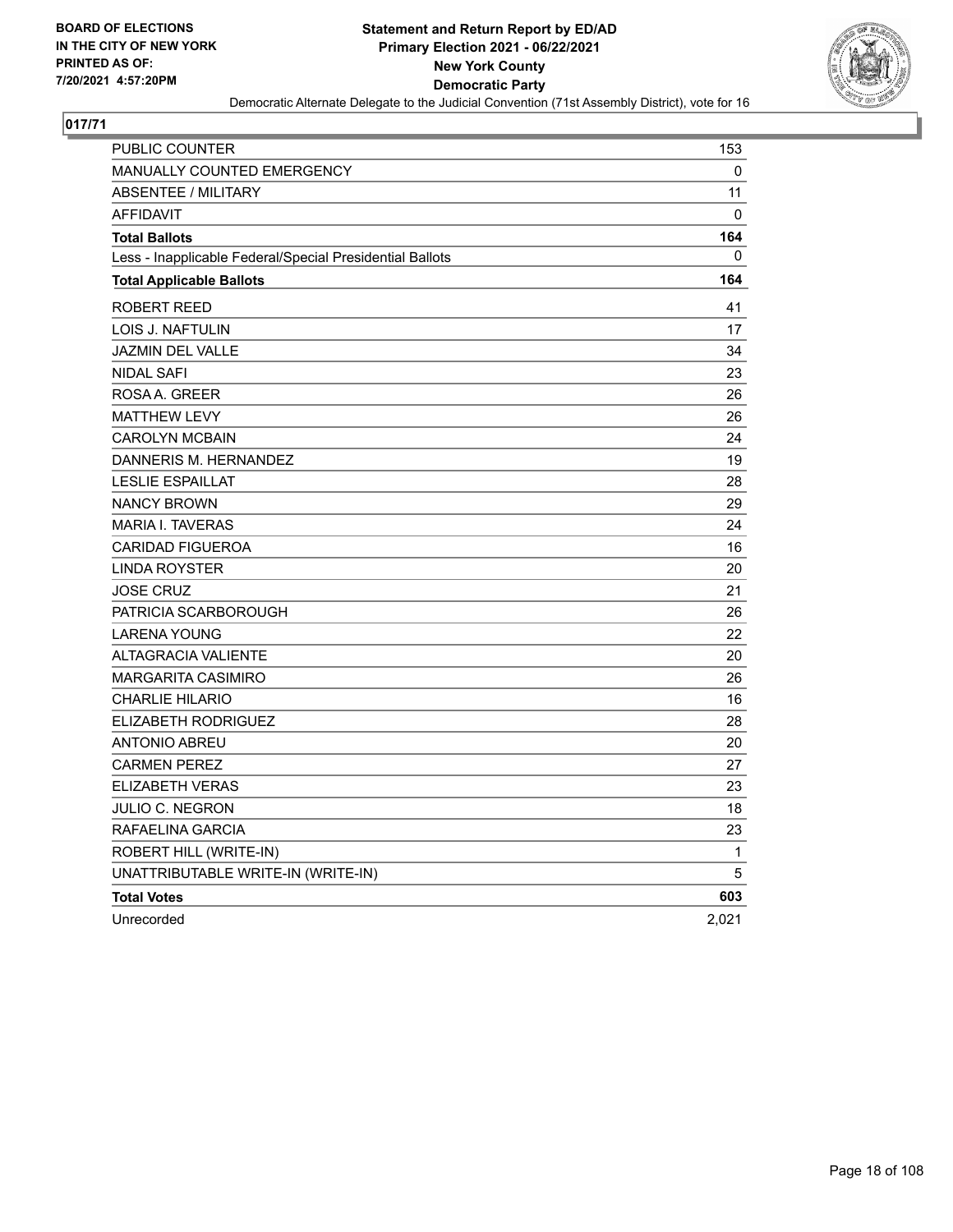

| PUBLIC COUNTER                                           | 325            |
|----------------------------------------------------------|----------------|
| MANUALLY COUNTED EMERGENCY                               | 0              |
| <b>ABSENTEE / MILITARY</b>                               | 52             |
| <b>AFFIDAVIT</b>                                         | $\overline{2}$ |
| <b>Total Ballots</b>                                     | 379            |
| Less - Inapplicable Federal/Special Presidential Ballots | 0              |
| <b>Total Applicable Ballots</b>                          | 379            |
| ROBERT REED                                              | 148            |
| LOIS J. NAFTULIN                                         | 86             |
| JAZMIN DEL VALLE                                         | 103            |
| <b>NIDAL SAFI</b>                                        | 95             |
| ROSAA, GREER                                             | 120            |
| <b>MATTHEW LEVY</b>                                      | 111            |
| <b>CAROLYN MCBAIN</b>                                    | 131            |
| DANNERIS M. HERNANDEZ                                    | 89             |
| <b>LESLIE ESPAILLAT</b>                                  | 106            |
| <b>NANCY BROWN</b>                                       | 144            |
| <b>MARIA I. TAVERAS</b>                                  | 92             |
| <b>CARIDAD FIGUEROA</b>                                  | 81             |
| <b>LINDA ROYSTER</b>                                     | 111            |
| <b>JOSE CRUZ</b>                                         | 90             |
| PATRICIA SCARBOROUGH                                     | 118            |
| <b>LARENA YOUNG</b>                                      | 115            |
| <b>ALTAGRACIA VALIENTE</b>                               | 40             |
| <b>MARGARITA CASIMIRO</b>                                | 31             |
| <b>CHARLIE HILARIO</b>                                   | 36             |
| ELIZABETH RODRIGUEZ                                      | 60             |
| <b>ANTONIO ABREU</b>                                     | 34             |
| <b>CARMEN PEREZ</b>                                      | 58             |
| ELIZABETH VERAS                                          | 44             |
| JULIO C. NEGRON                                          | 43             |
| RAFAELINA GARCIA                                         | 49             |
| <b>Total Votes</b>                                       | 2,135          |
| Unrecorded                                               | 3,929          |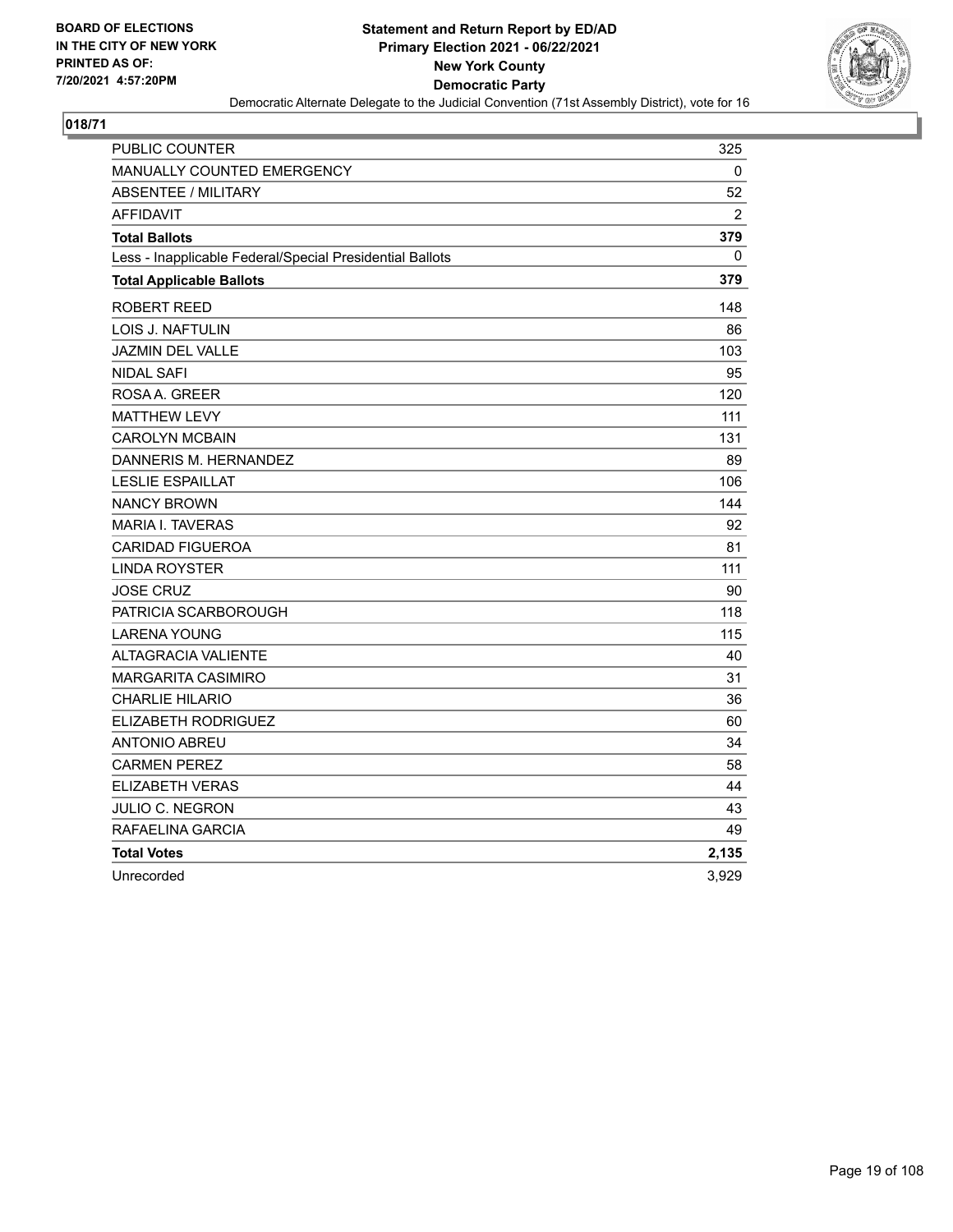

| PUBLIC COUNTER                                           | 381          |
|----------------------------------------------------------|--------------|
| <b>MANUALLY COUNTED EMERGENCY</b>                        | 0            |
| <b>ABSENTEE / MILITARY</b>                               | 31           |
| <b>AFFIDAVIT</b>                                         | $\Omega$     |
| <b>Total Ballots</b>                                     | 412          |
| Less - Inapplicable Federal/Special Presidential Ballots | $\mathbf{0}$ |
| <b>Total Applicable Ballots</b>                          | 412          |
| <b>ROBERT REED</b>                                       | 149          |
| <b>LOIS J. NAFTULIN</b>                                  | 60           |
| <b>JAZMIN DEL VALLE</b>                                  | 73           |
| <b>NIDAL SAFI</b>                                        | 68           |
| ROSA A. GREER                                            | 98           |
| <b>MATTHEW LEVY</b>                                      | 77           |
| <b>CAROLYN MCBAIN</b>                                    | 130          |
| DANNERIS M. HERNANDEZ                                    | 60           |
| <b>LESLIE ESPAILLAT</b>                                  | 83           |
| <b>NANCY BROWN</b>                                       | 144          |
| <b>MARIA I. TAVERAS</b>                                  | 70           |
| <b>CARIDAD FIGUEROA</b>                                  | 47           |
| <b>LINDA ROYSTER</b>                                     | 88           |
| <b>JOSE CRUZ</b>                                         | 73           |
| PATRICIA SCARBOROUGH                                     | 90           |
| <b>LARENA YOUNG</b>                                      | 94           |
| <b>ALTAGRACIA VALIENTE</b>                               | 28           |
| <b>MARGARITA CASIMIRO</b>                                | 33           |
| <b>CHARLIE HILARIO</b>                                   | 26           |
| ELIZABETH RODRIGUEZ                                      | 50           |
| <b>ANTONIO ABREU</b>                                     | 27           |
| <b>CARMEN PEREZ</b>                                      | 57           |
| <b>ELIZABETH VERAS</b>                                   | 42           |
| <b>JULIO C. NEGRON</b>                                   | 38           |
| RAFAELINA GARCIA                                         | 42           |
| UNATTRIBUTABLE WRITE-IN (WRITE-IN)                       | $\mathbf{1}$ |
| <b>Total Votes</b>                                       | 1,748        |
| Unrecorded                                               | 4,844        |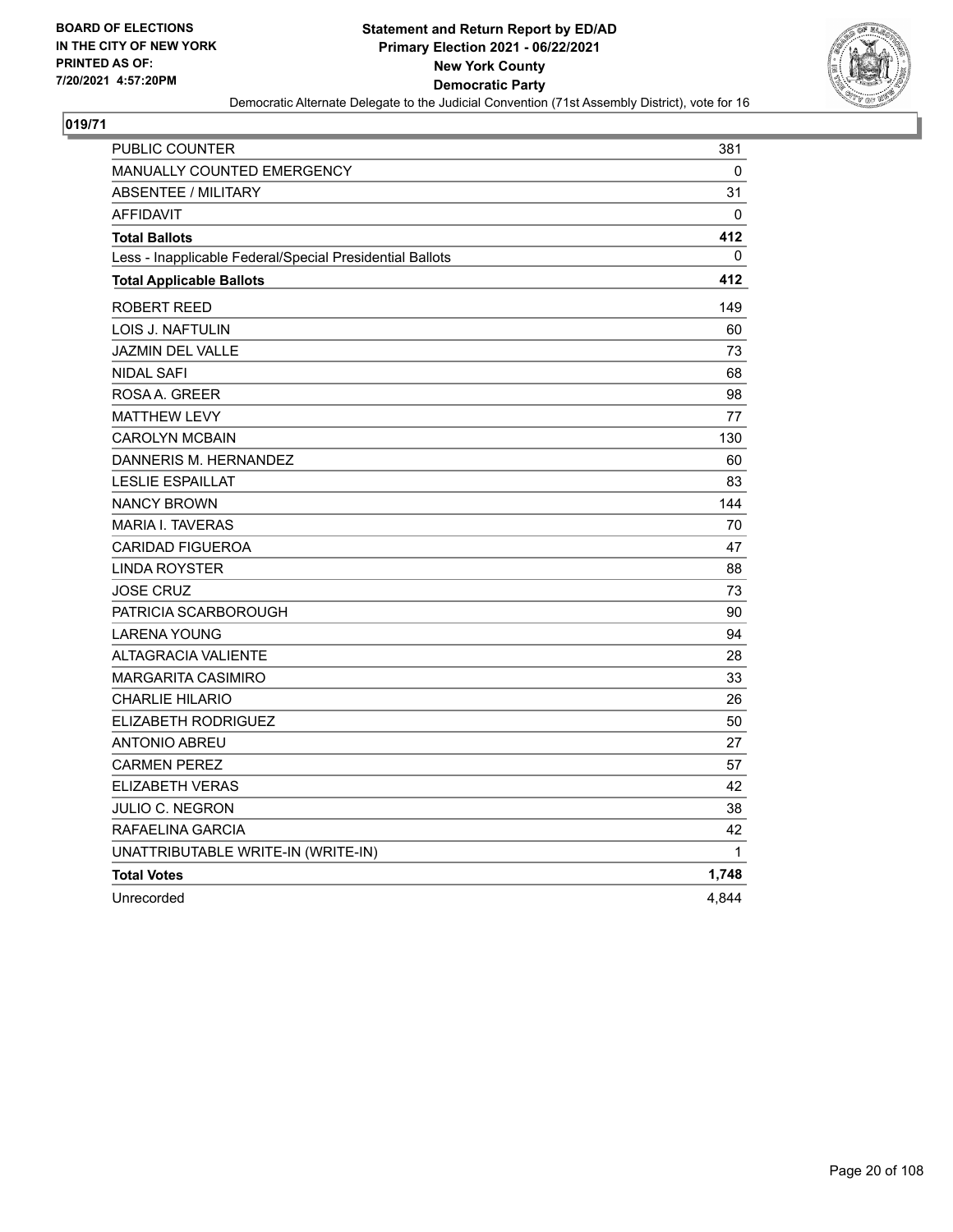

| PUBLIC COUNTER                                           | 357          |
|----------------------------------------------------------|--------------|
| <b>MANUALLY COUNTED EMERGENCY</b>                        | 0            |
| <b>ABSENTEE / MILITARY</b>                               | 32           |
| <b>AFFIDAVIT</b>                                         | 0            |
| <b>Total Ballots</b>                                     | 389          |
| Less - Inapplicable Federal/Special Presidential Ballots | $\mathbf{0}$ |
| <b>Total Applicable Ballots</b>                          | 389          |
| ROBERT REED                                              | 132          |
| LOIS J. NAFTULIN                                         | 60           |
| JAZMIN DEL VALLE                                         | 75           |
| <b>NIDAL SAFI</b>                                        | 65           |
| ROSAA, GREER                                             | 86           |
| <b>MATTHEW LEVY</b>                                      | 68           |
| <b>CAROLYN MCBAIN</b>                                    | 124          |
| DANNERIS M. HERNANDEZ                                    | 54           |
| <b>LESLIE ESPAILLAT</b>                                  | 79           |
| <b>NANCY BROWN</b>                                       | 112          |
| <b>MARIA I. TAVERAS</b>                                  | 63           |
| <b>CARIDAD FIGUEROA</b>                                  | 51           |
| <b>LINDA ROYSTER</b>                                     | 80           |
| <b>JOSE CRUZ</b>                                         | 59           |
| PATRICIA SCARBOROUGH                                     | 93           |
| <b>LARENA YOUNG</b>                                      | 80           |
| <b>ALTAGRACIA VALIENTE</b>                               | 22           |
| <b>MARGARITA CASIMIRO</b>                                | 28           |
| <b>CHARLIE HILARIO</b>                                   | 25           |
| ELIZABETH RODRIGUEZ                                      | 48           |
| <b>ANTONIO ABREU</b>                                     | 27           |
| <b>CARMEN PEREZ</b>                                      | 45           |
| <b>ELIZABETH VERAS</b>                                   | 25           |
| JULIO C. NEGRON                                          | 35           |
| RAFAELINA GARCIA                                         | 31           |
| <b>Total Votes</b>                                       | 1,567        |
| Unrecorded                                               | 4,657        |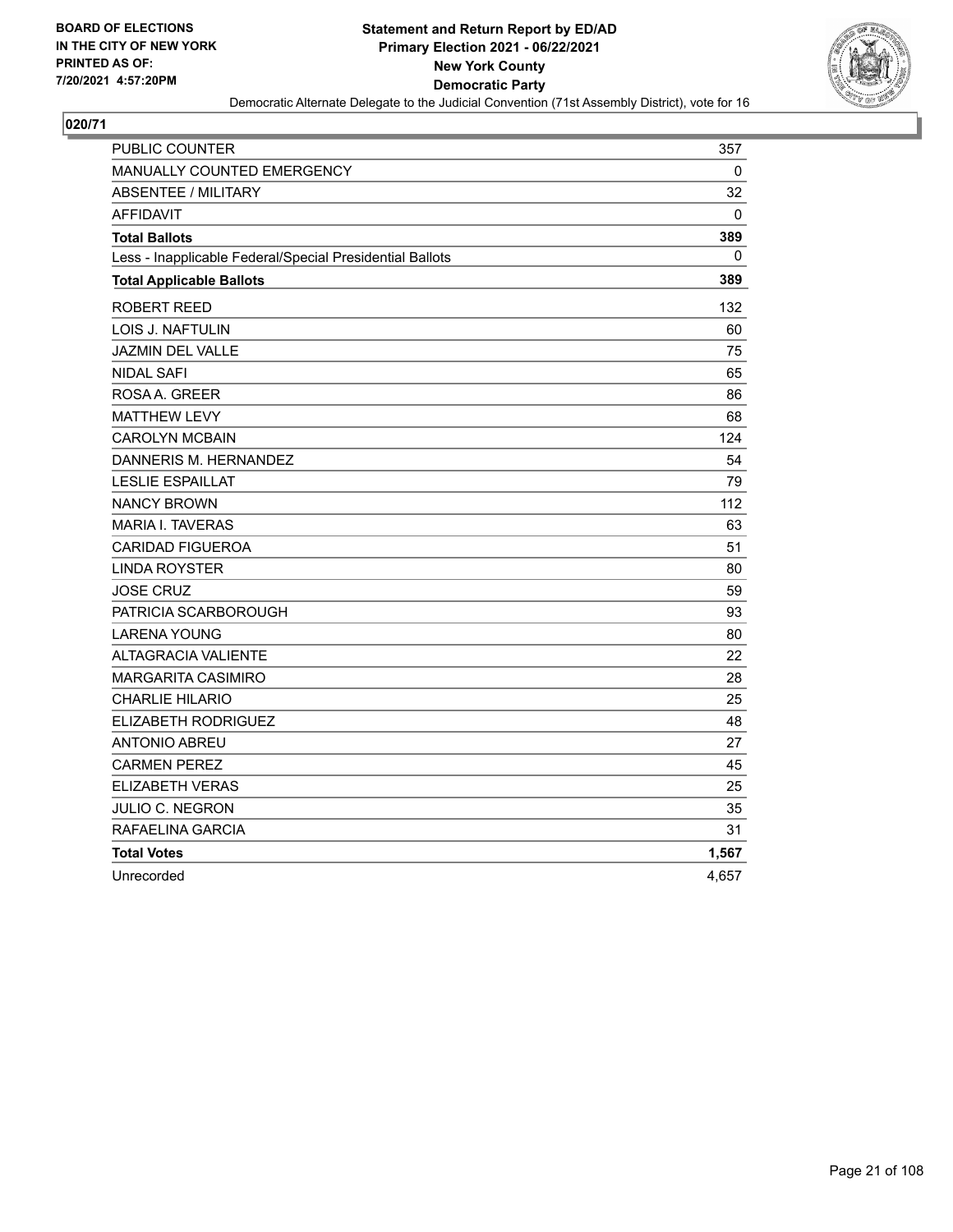

| PUBLIC COUNTER                                           | 165          |
|----------------------------------------------------------|--------------|
| MANUALLY COUNTED EMERGENCY                               | $\mathbf{0}$ |
| ABSENTEE / MILITARY                                      | 20           |
| AFFIDAVIT                                                | 1            |
| <b>Total Ballots</b>                                     | 186          |
| Less - Inapplicable Federal/Special Presidential Ballots | 0            |
| <b>Total Applicable Ballots</b>                          | 186          |
| ROBERT REED                                              | 43           |
| LOIS J. NAFTULIN                                         | 26           |
| JAZMIN DEL VALLE                                         | 38           |
| <b>NIDAL SAFI</b>                                        | 34           |
| ROSAA, GREER                                             | 39           |
| <b>MATTHEW LEVY</b>                                      | 28           |
| <b>CAROLYN MCBAIN</b>                                    | 34           |
| DANNERIS M. HERNANDEZ                                    | 28           |
| <b>LESLIE ESPAILLAT</b>                                  | 38           |
| <b>NANCY BROWN</b>                                       | 44           |
| <b>MARIA I. TAVERAS</b>                                  | 38           |
| <b>CARIDAD FIGUEROA</b>                                  | 33           |
| <b>LINDA ROYSTER</b>                                     | 36           |
| <b>JOSE CRUZ</b>                                         | 25           |
| PATRICIA SCARBOROUGH                                     | 41           |
| <b>LARENA YOUNG</b>                                      | 38           |
| <b>ALTAGRACIA VALIENTE</b>                               | 24           |
| MARGARITA CASIMIRO                                       | 33           |
| CHARLIE HILARIO                                          | 11           |
| ELIZABETH RODRIGUEZ                                      | 36           |
| ANTONIO ABREU                                            | 10           |
| <b>CARMEN PEREZ</b>                                      | 34           |
| <b>ELIZABETH VERAS</b>                                   | 32           |
| JULIO C. NEGRON                                          | 14           |
| RAFAELINA GARCIA                                         | 33           |
| <b>Total Votes</b>                                       | 790          |
| Unrecorded                                               | 2,186        |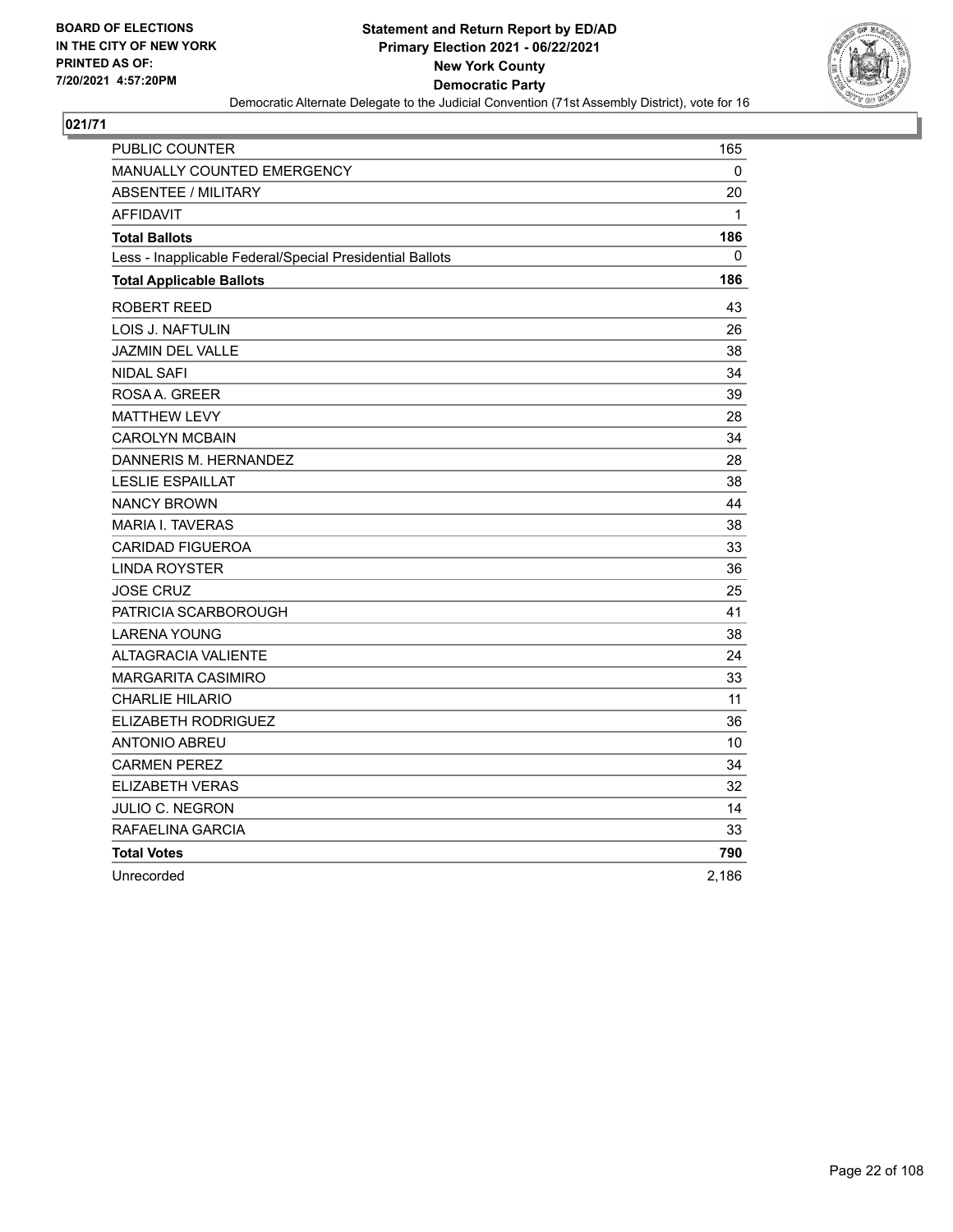

| PUBLIC COUNTER                                           | 176      |
|----------------------------------------------------------|----------|
| MANUALLY COUNTED EMERGENCY                               | 0        |
| <b>ABSENTEE / MILITARY</b>                               | 15       |
| <b>AFFIDAVIT</b>                                         | $\Omega$ |
| <b>Total Ballots</b>                                     | 191      |
| Less - Inapplicable Federal/Special Presidential Ballots | 0        |
| <b>Total Applicable Ballots</b>                          | 191      |
| ROBERT REED                                              | 49       |
| LOIS J. NAFTULIN                                         | 10       |
| <b>JAZMIN DEL VALLE</b>                                  | 31       |
| <b>NIDAL SAFI</b>                                        | 25       |
| ROSAA. GREER                                             | 29       |
| <b>MATTHEW LEVY</b>                                      | 24       |
| <b>CAROLYN MCBAIN</b>                                    | 27       |
| DANNERIS M. HERNANDEZ                                    | 18       |
| <b>LESLIE ESPAILLAT</b>                                  | 36       |
| <b>NANCY BROWN</b>                                       | 41       |
| <b>MARIA I. TAVERAS</b>                                  | 31       |
| <b>CARIDAD FIGUEROA</b>                                  | 24       |
| <b>LINDA ROYSTER</b>                                     | 21       |
| <b>JOSE CRUZ</b>                                         | 22       |
| PATRICIA SCARBOROUGH                                     | 35       |
| <b>LARENA YOUNG</b>                                      | 26       |
| <b>ALTAGRACIA VALIENTE</b>                               | 23       |
| <b>MARGARITA CASIMIRO</b>                                | 25       |
| <b>CHARLIE HILARIO</b>                                   | 13       |
| ELIZABETH RODRIGUEZ                                      | 37       |
| ANTONIO ABREU                                            | 17       |
| <b>CARMEN PEREZ</b>                                      | 35       |
| <b>ELIZABETH VERAS</b>                                   | 28       |
| JULIO C. NEGRON                                          | 10       |
| RAFAELINA GARCIA                                         | 35       |
| <b>Total Votes</b>                                       | 672      |
| Unrecorded                                               | 2.384    |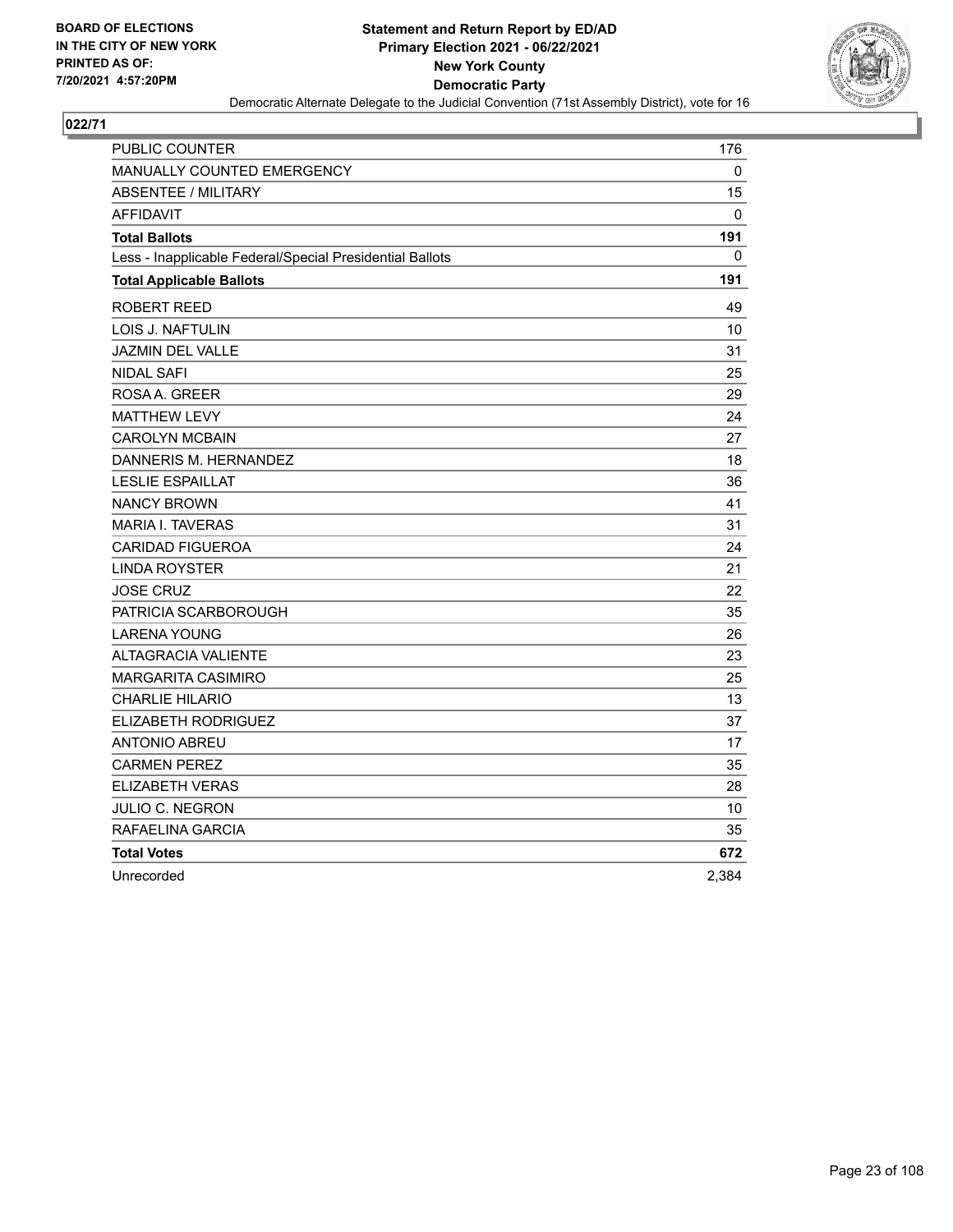

| PUBLIC COUNTER                                           | 208   |
|----------------------------------------------------------|-------|
| <b>MANUALLY COUNTED EMERGENCY</b>                        | 0     |
| <b>ABSENTEE / MILITARY</b>                               | 9     |
| <b>AFFIDAVIT</b>                                         | 3     |
| <b>Total Ballots</b>                                     | 220   |
| Less - Inapplicable Federal/Special Presidential Ballots | 0     |
| <b>Total Applicable Ballots</b>                          | 220   |
| ROBERT REED                                              | 59    |
| LOIS J. NAFTULIN                                         | 22    |
| <b>JAZMIN DEL VALLE</b>                                  | 36    |
| <b>NIDAL SAFI</b>                                        | 30    |
| ROSAA, GREER                                             | 35    |
| <b>MATTHEW LEVY</b>                                      | 26    |
| <b>CAROLYN MCBAIN</b>                                    | 32    |
| DANNERIS M. HERNANDEZ                                    | 22    |
| <b>LESLIE ESPAILLAT</b>                                  | 29    |
| <b>NANCY BROWN</b>                                       | 47    |
| <b>MARIA I. TAVERAS</b>                                  | 27    |
| <b>CARIDAD FIGUEROA</b>                                  | 22    |
| <b>LINDA ROYSTER</b>                                     | 23    |
| <b>JOSE CRUZ</b>                                         | 25    |
| PATRICIA SCARBOROUGH                                     | 26    |
| LARENA YOUNG                                             | 33    |
| <b>ALTAGRACIA VALIENTE</b>                               | 21    |
| <b>MARGARITA CASIMIRO</b>                                | 26    |
| <b>CHARLIE HILARIO</b>                                   | 13    |
| ELIZABETH RODRIGUEZ                                      | 35    |
| <b>ANTONIO ABREU</b>                                     | 15    |
| <b>CARMEN PEREZ</b>                                      | 41    |
| ELIZABETH VERAS                                          | 23    |
| JULIO C. NEGRON                                          | 23    |
| RAFAELINA GARCIA                                         | 24    |
| UNATTRIBUTABLE WRITE-IN (WRITE-IN)                       | 18    |
| <b>Total Votes</b>                                       | 733   |
| Unrecorded                                               | 2,787 |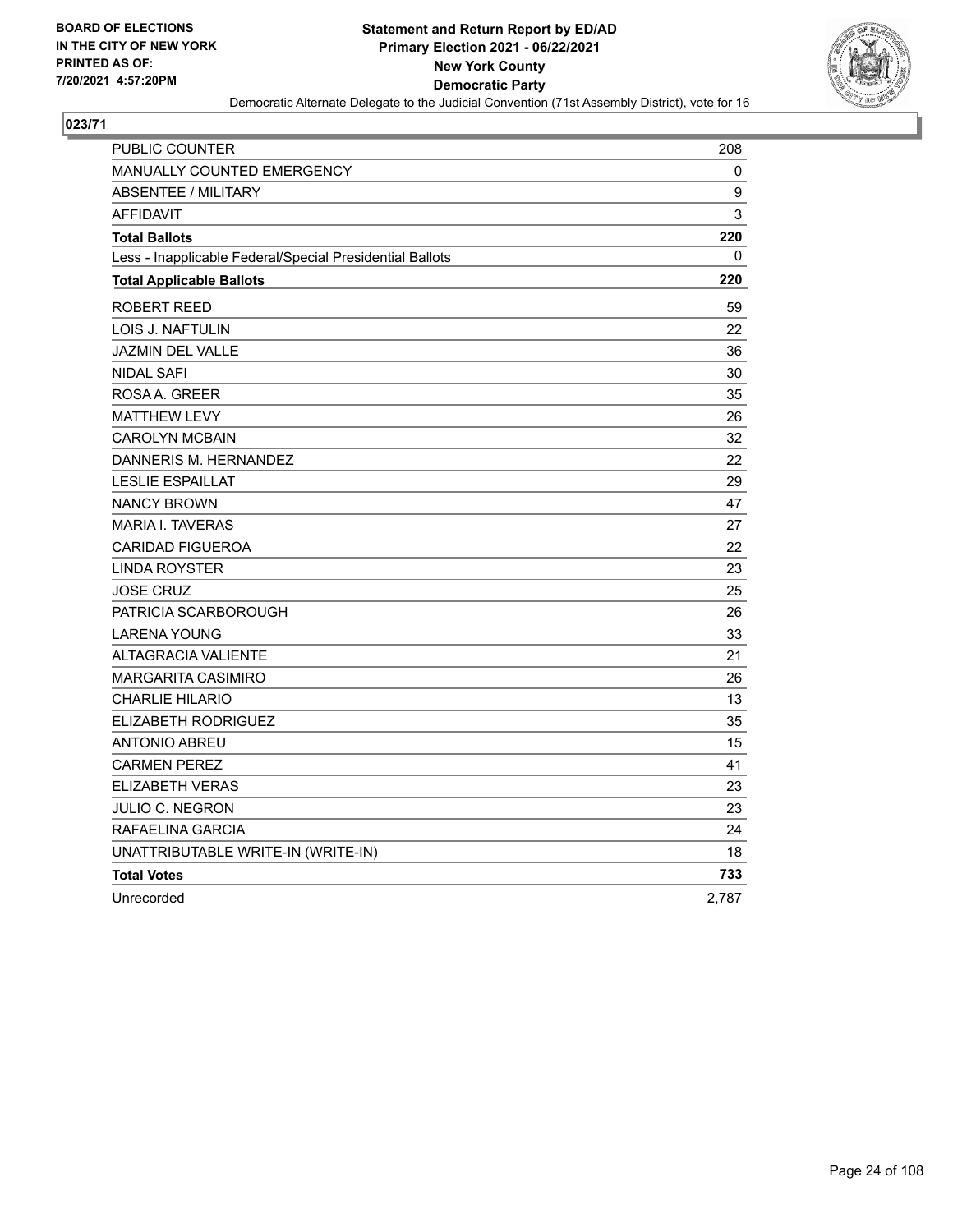

| PUBLIC COUNTER                                           | 183   |
|----------------------------------------------------------|-------|
| <b>MANUALLY COUNTED EMERGENCY</b>                        | 0     |
| <b>ABSENTEE / MILITARY</b>                               | 15    |
| <b>AFFIDAVIT</b>                                         | 2     |
| <b>Total Ballots</b>                                     | 200   |
| Less - Inapplicable Federal/Special Presidential Ballots | 0     |
| <b>Total Applicable Ballots</b>                          | 200   |
| <b>ROBERT REED</b>                                       | 53    |
| <b>LOIS J. NAFTULIN</b>                                  | 38    |
| <b>JAZMIN DEL VALLE</b>                                  | 47    |
| <b>NIDAL SAFI</b>                                        | 40    |
| ROSAA. GREER                                             | 61    |
| <b>MATTHEW LEVY</b>                                      | 32    |
| <b>CAROLYN MCBAIN</b>                                    | 59    |
| DANNERIS M. HERNANDEZ                                    | 38    |
| <b>LESLIE ESPAILLAT</b>                                  | 46    |
| <b>NANCY BROWN</b>                                       | 61    |
| <b>MARIA I. TAVERAS</b>                                  | 51    |
| <b>CARIDAD FIGUEROA</b>                                  | 36    |
| <b>LINDA ROYSTER</b>                                     | 48    |
| <b>JOSE CRUZ</b>                                         | 37    |
| PATRICIA SCARBOROUGH                                     | 43    |
| <b>LARENA YOUNG</b>                                      | 52    |
| <b>ALTAGRACIA VALIENTE</b>                               | 33    |
| <b>MARGARITA CASIMIRO</b>                                | 29    |
| <b>CHARLIE HILARIO</b>                                   | 18    |
| <b>ELIZABETH RODRIGUEZ</b>                               | 41    |
| <b>ANTONIO ABREU</b>                                     | 19    |
| <b>CARMEN PEREZ</b>                                      | 43    |
| <b>ELIZABETH VERAS</b>                                   | 31    |
| <b>JULIO C. NEGRON</b>                                   | 19    |
| RAFAELINA GARCIA                                         | 30    |
| OSHA RUBIN (WRITE-IN)                                    | 1     |
| <b>Total Votes</b>                                       | 1,006 |
| Unrecorded                                               | 2,194 |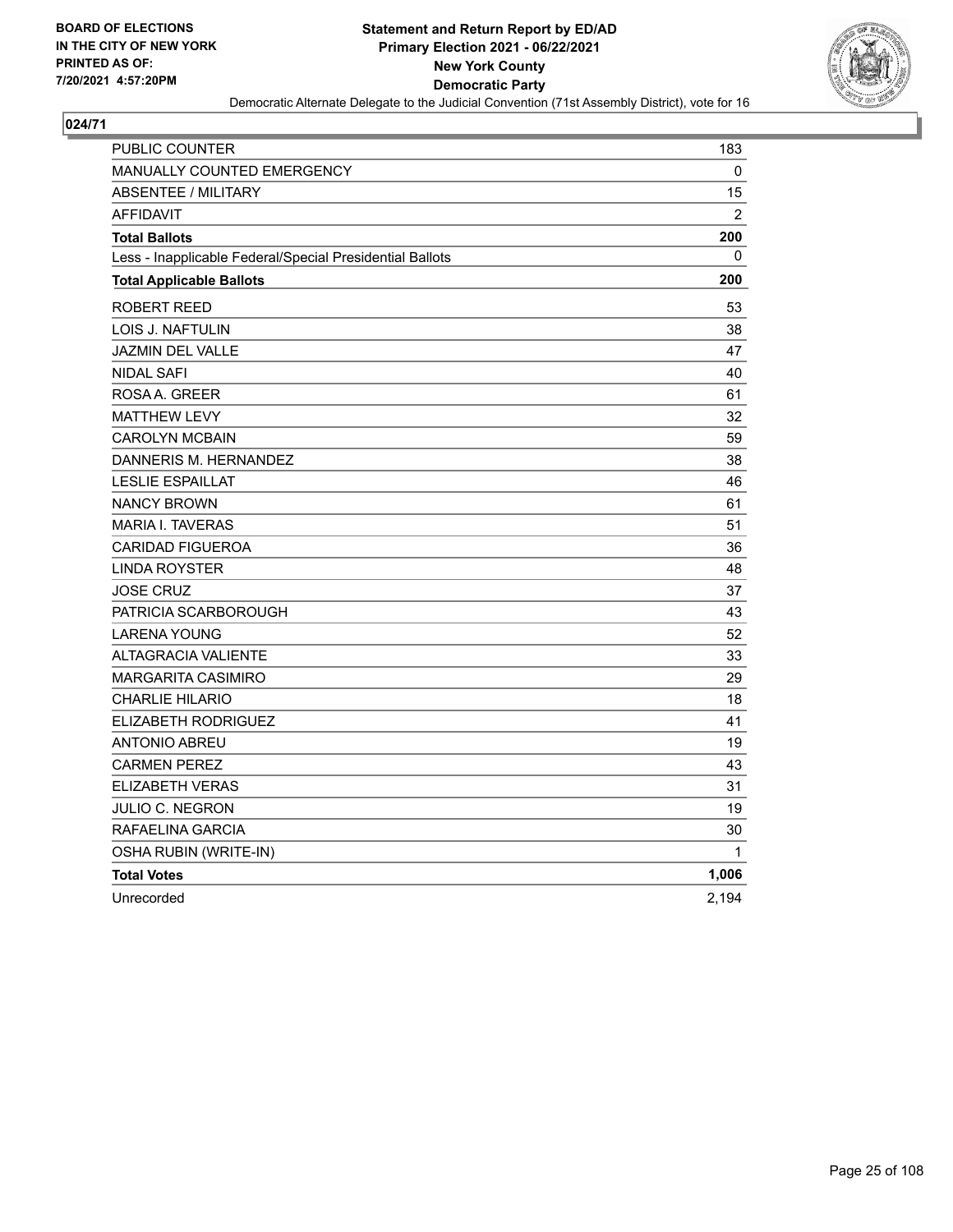

| <b>PUBLIC COUNTER</b>                                    | 140            |
|----------------------------------------------------------|----------------|
| <b>MANUALLY COUNTED EMERGENCY</b>                        | 0              |
| <b>ABSENTEE / MILITARY</b>                               | 10             |
| <b>AFFIDAVIT</b>                                         | $\overline{2}$ |
| <b>Total Ballots</b>                                     | 152            |
| Less - Inapplicable Federal/Special Presidential Ballots | $\mathbf{0}$   |
| <b>Total Applicable Ballots</b>                          | 152            |
| ROBERT REED                                              | 26             |
| LOIS J. NAFTULIN                                         | 19             |
| <b>JAZMIN DEL VALLE</b>                                  | 29             |
| <b>NIDAL SAFI</b>                                        | 23             |
| ROSAA, GREER                                             | 27             |
| <b>MATTHEW LEVY</b>                                      | 16             |
| <b>CAROLYN MCBAIN</b>                                    | 24             |
| DANNERIS M. HERNANDEZ                                    | 25             |
| <b>LESLIE ESPAILLAT</b>                                  | 25             |
| <b>NANCY BROWN</b>                                       | 31             |
| <b>MARIA I. TAVERAS</b>                                  | 23             |
| <b>CARIDAD FIGUEROA</b>                                  | 22             |
| <b>LINDA ROYSTER</b>                                     | 19             |
| <b>JOSE CRUZ</b>                                         | 16             |
| PATRICIA SCARBOROUGH                                     | 23             |
| <b>LARENA YOUNG</b>                                      | 18             |
| <b>ALTAGRACIA VALIENTE</b>                               | 18             |
| <b>MARGARITA CASIMIRO</b>                                | 15             |
| <b>CHARLIE HILARIO</b>                                   | 8              |
| ELIZABETH RODRIGUEZ                                      | 22             |
| <b>ANTONIO ABREU</b>                                     | 10             |
| <b>CARMEN PEREZ</b>                                      | 27             |
| <b>ELIZABETH VERAS</b>                                   | 19             |
| JULIO C. NEGRON                                          | 11             |
| RAFAELINA GARCIA                                         | 15             |
| <b>Total Votes</b>                                       | 511            |
| Unrecorded                                               | 1,921          |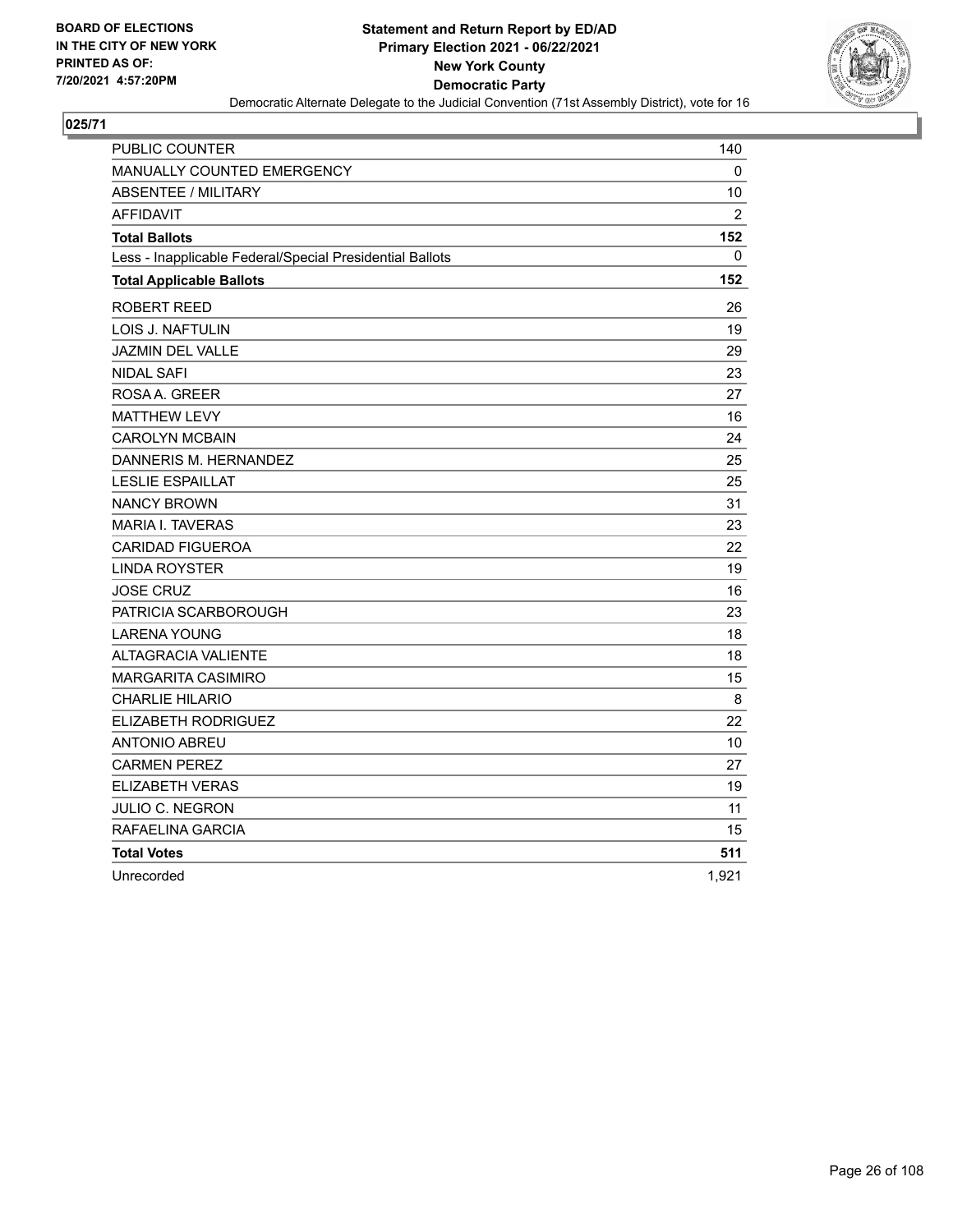

| PUBLIC COUNTER                                           | 236   |
|----------------------------------------------------------|-------|
| <b>MANUALLY COUNTED EMERGENCY</b>                        | 0     |
| <b>ABSENTEE / MILITARY</b>                               | 22    |
| <b>AFFIDAVIT</b>                                         | 1     |
| <b>Total Ballots</b>                                     | 259   |
| Less - Inapplicable Federal/Special Presidential Ballots | 0     |
| <b>Total Applicable Ballots</b>                          | 259   |
| ROBERT REED                                              | 49    |
| LOIS J. NAFTULIN                                         | 20    |
| <b>JAZMIN DEL VALLE</b>                                  | 42    |
| NIDAL SAFI                                               | 32    |
| ROSAA, GREER                                             | 52    |
| <b>MATTHEW LEVY</b>                                      | 35    |
| <b>CAROLYN MCBAIN</b>                                    | 46    |
| DANNERIS M. HERNANDEZ                                    | 30    |
| <b>LESLIE ESPAILLAT</b>                                  | 41    |
| <b>NANCY BROWN</b>                                       | 52    |
| <b>MARIA I. TAVERAS</b>                                  | 42    |
| <b>CARIDAD FIGUEROA</b>                                  | 28    |
| <b>LINDA ROYSTER</b>                                     | 42    |
| <b>JOSE CRUZ</b>                                         | 27    |
| PATRICIA SCARBOROUGH                                     | 46    |
| <b>LARENA YOUNG</b>                                      | 48    |
| <b>ALTAGRACIA VALIENTE</b>                               | 26    |
| <b>MARGARITA CASIMIRO</b>                                | 25    |
| <b>CHARLIE HILARIO</b>                                   | 20    |
| ELIZABETH RODRIGUEZ                                      | 44    |
| <b>ANTONIO ABREU</b>                                     | 27    |
| <b>CARMEN PEREZ</b>                                      | 40    |
| <b>ELIZABETH VERAS</b>                                   | 35    |
| <b>JULIO C. NEGRON</b>                                   | 21    |
| RAFAELINA GARCIA                                         | 31    |
| LLOYD R. GARNER III (WRITE-IN)                           | 1     |
| MYRA MORGAN (WRITE-IN)                                   | 1     |
| UNATTRIBUTABLE WRITE-IN (WRITE-IN)                       | 1     |
| <b>Total Votes</b>                                       | 904   |
| Unrecorded                                               | 3,240 |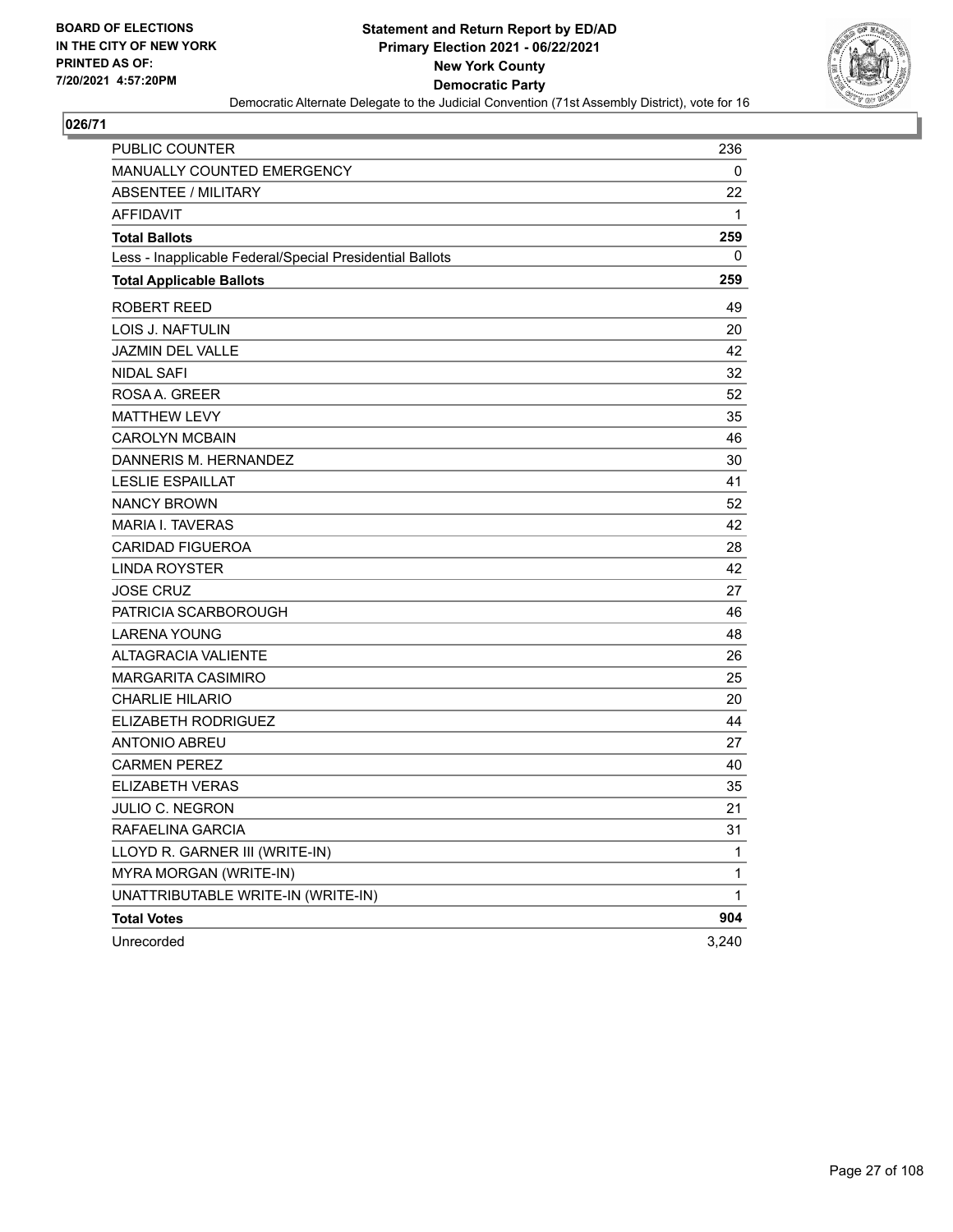

| PUBLIC COUNTER                                           | 167         |
|----------------------------------------------------------|-------------|
| <b>MANUALLY COUNTED EMERGENCY</b>                        | 0           |
| <b>ABSENTEE / MILITARY</b>                               | 21          |
| <b>AFFIDAVIT</b>                                         | $\mathbf 1$ |
| <b>Total Ballots</b>                                     | 189         |
| Less - Inapplicable Federal/Special Presidential Ballots | 0           |
| <b>Total Applicable Ballots</b>                          | 189         |
| ROBERT REED                                              | 47          |
| LOIS J. NAFTULIN                                         | 34          |
| JAZMIN DEL VALLE                                         | 54          |
| <b>NIDAL SAFI</b>                                        | 37          |
| ROSAA, GREER                                             | 51          |
| <b>MATTHEW LEVY</b>                                      | 34          |
| <b>CAROLYN MCBAIN</b>                                    | 49          |
| DANNERIS M. HERNANDEZ                                    | 28          |
| <b>LESLIE ESPAILLAT</b>                                  | 51          |
| <b>NANCY BROWN</b>                                       | 55          |
| <b>MARIA I. TAVERAS</b>                                  | 49          |
| <b>CARIDAD FIGUEROA</b>                                  | 38          |
| <b>LINDA ROYSTER</b>                                     | 46          |
| <b>JOSE CRUZ</b>                                         | 34          |
| PATRICIA SCARBOROUGH                                     | 45          |
| <b>LARENA YOUNG</b>                                      | 46          |
| <b>ALTAGRACIA VALIENTE</b>                               | 25          |
| <b>MARGARITA CASIMIRO</b>                                | 26          |
| <b>CHARLIE HILARIO</b>                                   | 13          |
| ELIZABETH RODRIGUEZ                                      | 30          |
| <b>ANTONIO ABREU</b>                                     | 19          |
| <b>CARMEN PEREZ</b>                                      | 35          |
| <b>ELIZABETH VERAS</b>                                   | 27          |
| JULIO C. NEGRON                                          | 14          |
| RAFAELINA GARCIA                                         | 28          |
| MARTI ALLEN-CUMMINGS (WRITE-IN)                          | 1           |
| SCHELLA ORCEL (WRITE-IN)                                 | 1           |
| <b>Total Votes</b>                                       | 917         |
| Unrecorded                                               | 2,107       |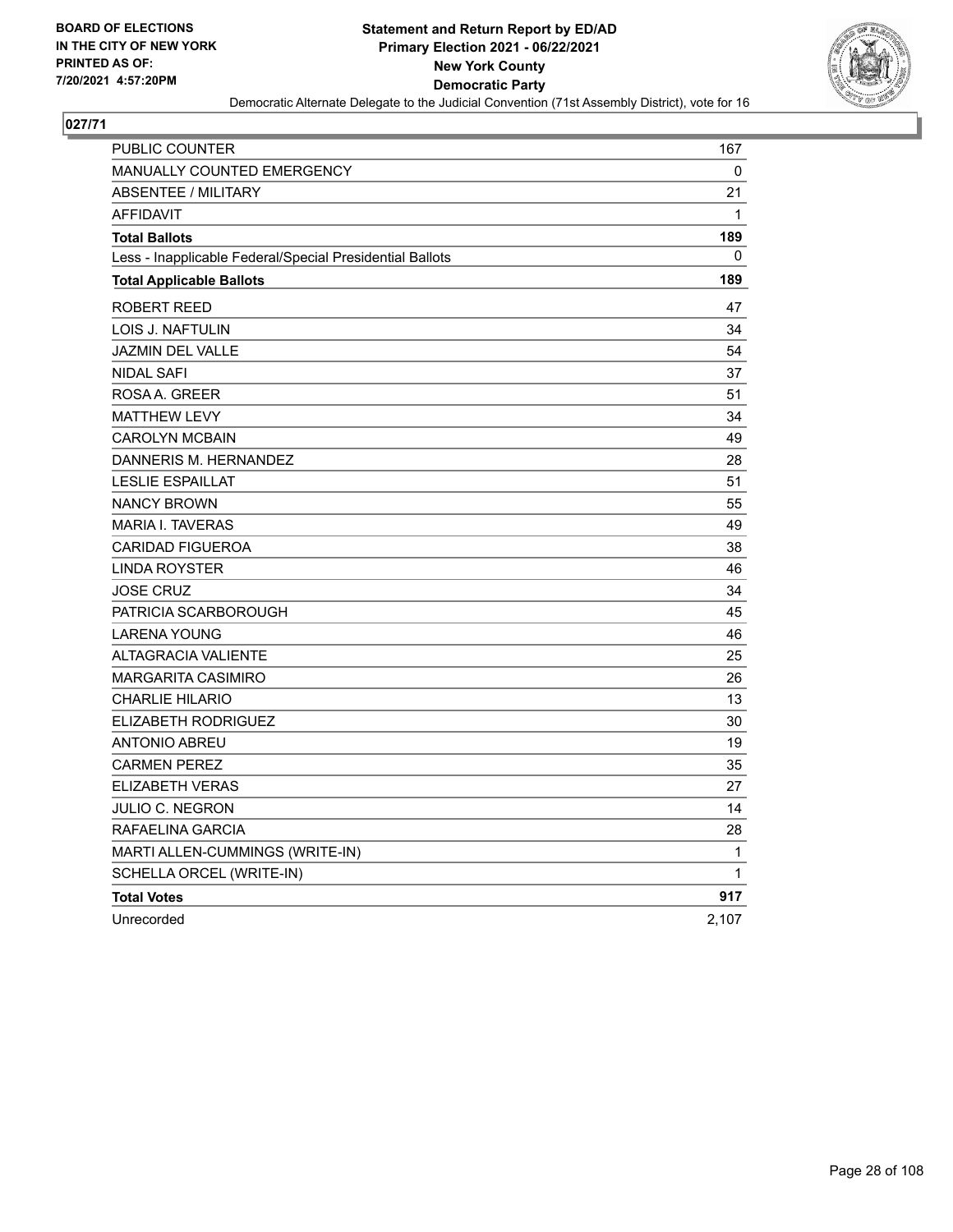

| PUBLIC COUNTER                                           | 197   |
|----------------------------------------------------------|-------|
| <b>MANUALLY COUNTED EMERGENCY</b>                        | 0     |
| <b>ABSENTEE / MILITARY</b>                               | 15    |
| <b>AFFIDAVIT</b>                                         | 1     |
| <b>Total Ballots</b>                                     | 213   |
| Less - Inapplicable Federal/Special Presidential Ballots | 0     |
| <b>Total Applicable Ballots</b>                          | 213   |
| ROBERT REED                                              | 29    |
| LOIS J. NAFTULIN                                         | 25    |
| JAZMIN DEL VALLE                                         | 39    |
| <b>NIDAL SAFI</b>                                        | 28    |
| ROSA A. GREER                                            | 38    |
| <b>MATTHEW LEVY</b>                                      | 31    |
| <b>CAROLYN MCBAIN</b>                                    | 31    |
| DANNERIS M. HERNANDEZ                                    | 25    |
| <b>LESLIE ESPAILLAT</b>                                  | 33    |
| <b>NANCY BROWN</b>                                       | 50    |
| <b>MARIA I. TAVERAS</b>                                  | 36    |
| <b>CARIDAD FIGUEROA</b>                                  | 30    |
| <b>LINDA ROYSTER</b>                                     | 25    |
| <b>JOSE CRUZ</b>                                         | 24    |
| PATRICIA SCARBOROUGH                                     | 32    |
| <b>LARENA YOUNG</b>                                      | 33    |
| <b>ALTAGRACIA VALIENTE</b>                               | 23    |
| <b>MARGARITA CASIMIRO</b>                                | 29    |
| <b>CHARLIE HILARIO</b>                                   | 18    |
| ELIZABETH RODRIGUEZ                                      | 41    |
| <b>ANTONIO ABREU</b>                                     | 24    |
| <b>CARMEN PEREZ</b>                                      | 38    |
| ELIZABETH VERAS                                          | 23    |
| JULIO C. NEGRON                                          | 17    |
| RAFAELINA GARCIA                                         | 21    |
| <b>Total Votes</b>                                       | 743   |
| Unrecorded                                               | 2,665 |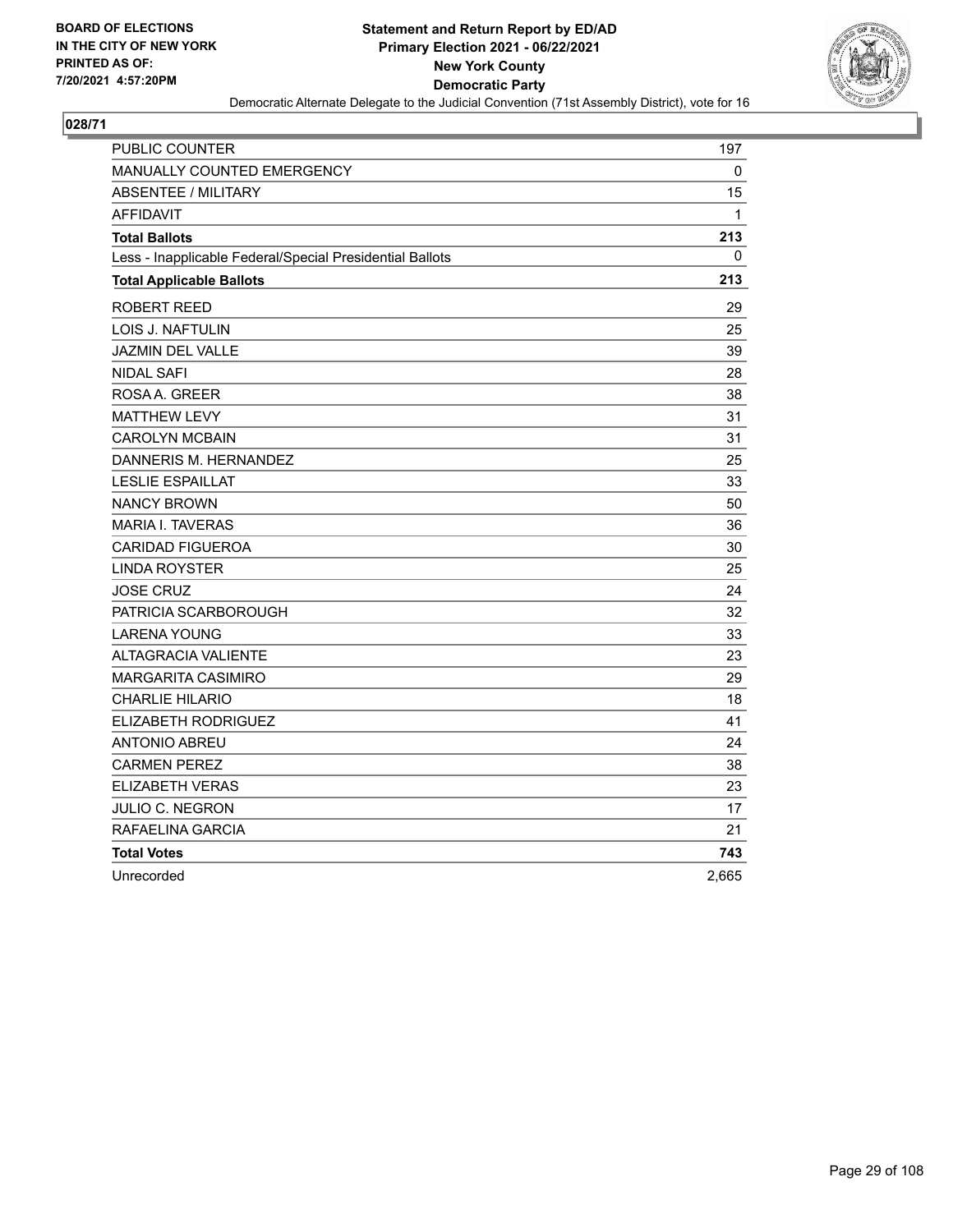

| PUBLIC COUNTER                                           | 169   |
|----------------------------------------------------------|-------|
| <b>MANUALLY COUNTED EMERGENCY</b>                        | 0     |
| <b>ABSENTEE / MILITARY</b>                               | 16    |
| <b>AFFIDAVIT</b>                                         | 1     |
| <b>Total Ballots</b>                                     | 186   |
| Less - Inapplicable Federal/Special Presidential Ballots | 0     |
| <b>Total Applicable Ballots</b>                          | 186   |
| ROBERT REED                                              | 29    |
| LOIS J. NAFTULIN                                         | 21    |
| JAZMIN DEL VALLE                                         | 37    |
| <b>NIDAL SAFI</b>                                        | 23    |
| ROSAA, GREER                                             | 37    |
| <b>MATTHEW LEVY</b>                                      | 20    |
| <b>CAROLYN MCBAIN</b>                                    | 31    |
| DANNERIS M. HERNANDEZ                                    | 27    |
| <b>LESLIE ESPAILLAT</b>                                  | 39    |
| <b>NANCY BROWN</b>                                       | 38    |
| <b>MARIA I. TAVERAS</b>                                  | 37    |
| <b>CARIDAD FIGUEROA</b>                                  | 25    |
| <b>LINDA ROYSTER</b>                                     | 30    |
| <b>JOSE CRUZ</b>                                         | 21    |
| PATRICIA SCARBOROUGH                                     | 27    |
| <b>LARENA YOUNG</b>                                      | 28    |
| <b>ALTAGRACIA VALIENTE</b>                               | 29    |
| <b>MARGARITA CASIMIRO</b>                                | 27    |
| <b>CHARLIE HILARIO</b>                                   | 8     |
| ELIZABETH RODRIGUEZ                                      | 33    |
| ANTONIO ABREU                                            | 16    |
| <b>CARMEN PEREZ</b>                                      | 32    |
| <b>ELIZABETH VERAS</b>                                   | 25    |
| <b>JULIO C. NEGRON</b>                                   | 13    |
| RAFAELINA GARCIA                                         | 26    |
| FAUSTO EVANS (WRITE-IN)                                  | 1     |
| UNATTRIBUTABLE WRITE-IN (WRITE-IN)                       | 1     |
| <b>Total Votes</b>                                       | 681   |
| Unrecorded                                               | 2,295 |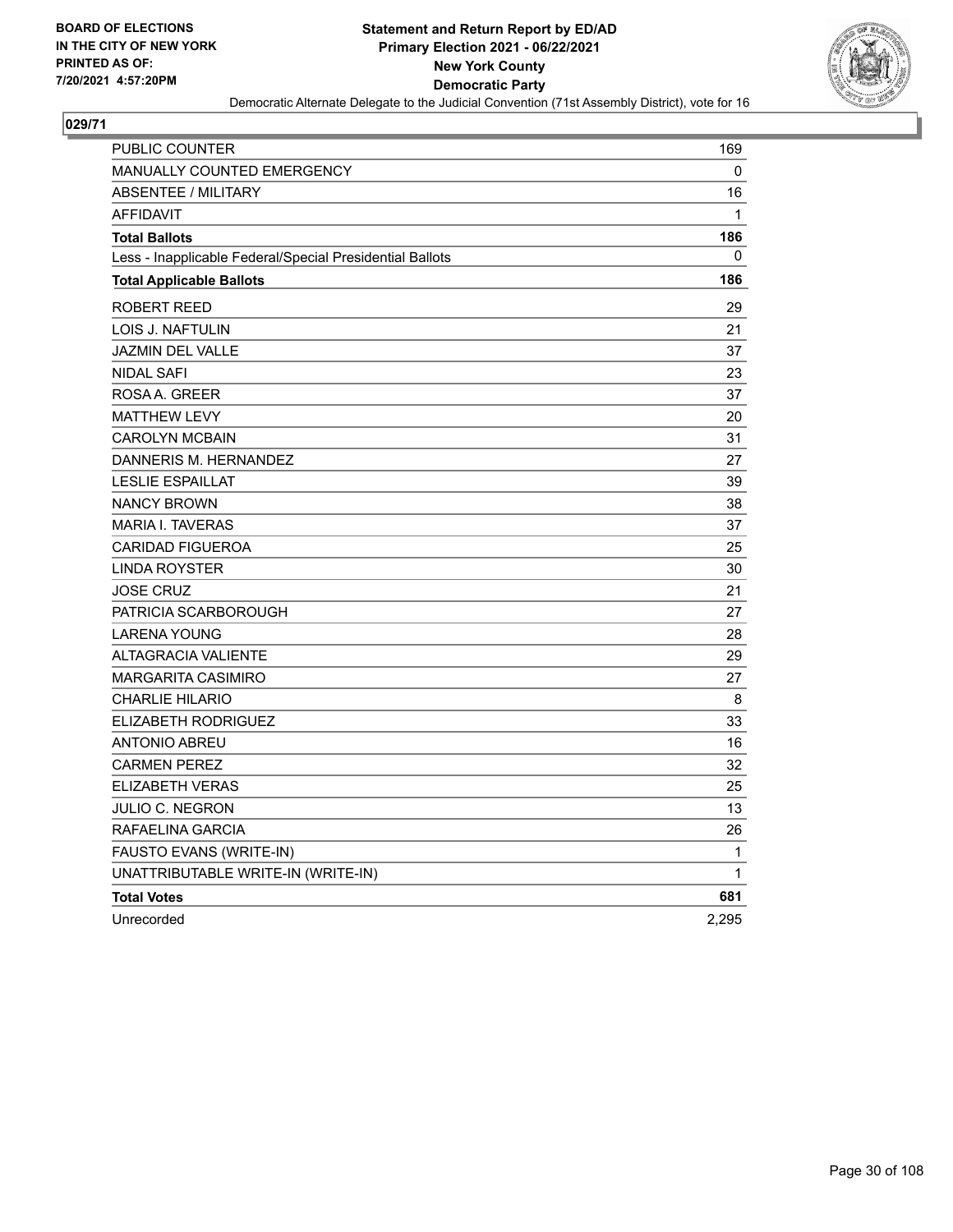

| PUBLIC COUNTER                                           | 189   |
|----------------------------------------------------------|-------|
| <b>MANUALLY COUNTED EMERGENCY</b>                        | 0     |
| <b>ABSENTEE / MILITARY</b>                               | 22    |
| <b>AFFIDAVIT</b>                                         | 1     |
| <b>Total Ballots</b>                                     | 212   |
| Less - Inapplicable Federal/Special Presidential Ballots | 0     |
| <b>Total Applicable Ballots</b>                          | 212   |
| ROBERT REED                                              | 33    |
| LOIS J. NAFTULIN                                         | 17    |
| JAZMIN DEL VALLE                                         | 48    |
| NIDAL SAFI                                               | 22    |
| ROSAA, GREER                                             | 42    |
| <b>MATTHEW LEVY</b>                                      | 25    |
| <b>CAROLYN MCBAIN</b>                                    | 39    |
| DANNERIS M. HERNANDEZ                                    | 32    |
| <b>LESLIE ESPAILLAT</b>                                  | 43    |
| <b>NANCY BROWN</b>                                       | 52    |
| <b>MARIA I. TAVERAS</b>                                  | 42    |
| <b>CARIDAD FIGUEROA</b>                                  | 28    |
| LINDA ROYSTER                                            | 30    |
| <b>JOSE CRUZ</b>                                         | 29    |
| PATRICIA SCARBOROUGH                                     | 38    |
| <b>LARENA YOUNG</b>                                      | 36    |
| <b>ALTAGRACIA VALIENTE</b>                               | 31    |
| <b>MARGARITA CASIMIRO</b>                                | 37    |
| <b>CHARLIE HILARIO</b>                                   | 14    |
| ELIZABETH RODRIGUEZ                                      | 44    |
| <b>ANTONIO ABREU</b>                                     | 23    |
| <b>CARMEN PEREZ</b>                                      | 39    |
| ELIZABETH VERAS                                          | 35    |
| <b>JULIO C. NEGRON</b>                                   | 17    |
| RAFAELINA GARCIA                                         | 35    |
| THERESA E. HASSLER (WRITE-IN)                            | 1     |
| UNATTRIBUTABLE WRITE-IN (WRITE-IN)                       | 1     |
| <b>Total Votes</b>                                       | 833   |
| Unrecorded                                               | 2,559 |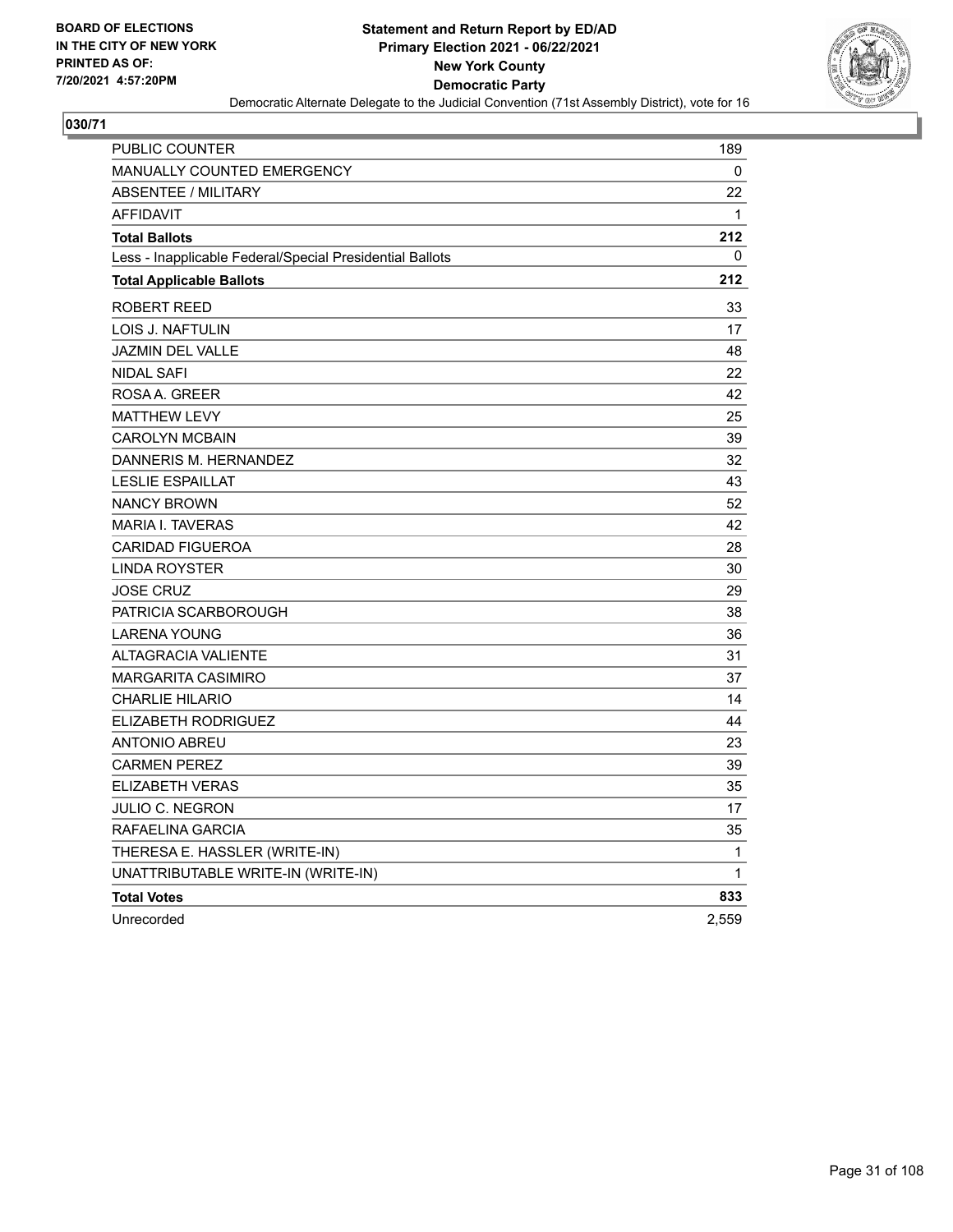

| <b>PUBLIC COUNTER</b>                                    | 276      |
|----------------------------------------------------------|----------|
| MANUALLY COUNTED EMERGENCY                               | 0        |
| <b>ABSENTEE / MILITARY</b>                               | 49       |
| <b>AFFIDAVIT</b>                                         | 2        |
| <b>Total Ballots</b>                                     | 327      |
| Less - Inapplicable Federal/Special Presidential Ballots | $\Omega$ |
| <b>Total Applicable Ballots</b>                          | 327      |
| ROBERT REED                                              | 56       |
| LOIS J. NAFTULIN                                         | 42       |
| <b>JAZMIN DEL VALLE</b>                                  | 64       |
| <b>NIDAL SAFI</b>                                        | 45       |
| ROSAA, GREER                                             | 75       |
| <b>MATTHEW LEVY</b>                                      | 42       |
| <b>CAROLYN MCBAIN</b>                                    | 72       |
| DANNERIS M. HERNANDEZ                                    | 48       |
| <b>LESLIE ESPAILLAT</b>                                  | 69       |
| <b>NANCY BROWN</b>                                       | 75       |
| <b>MARIA I. TAVERAS</b>                                  | 66       |
| <b>CARIDAD FIGUEROA</b>                                  | 57       |
| <b>LINDA ROYSTER</b>                                     | 68       |
| <b>JOSE CRUZ</b>                                         | 41       |
| PATRICIA SCARBOROUGH                                     | 69       |
| <b>LARENA YOUNG</b>                                      | 65       |
| <b>ALTAGRACIA VALIENTE</b>                               | 52       |
| <b>MARGARITA CASIMIRO</b>                                | 50       |
| <b>CHARLIE HILARIO</b>                                   | 23       |
| <b>ELIZABETH RODRIGUEZ</b>                               | 57       |
| <b>ANTONIO ABREU</b>                                     | 34       |
| <b>CARMEN PEREZ</b>                                      | 60       |
| <b>ELIZABETH VERAS</b>                                   | 54       |
| JULIO C. NEGRON                                          | 26       |
| RAFAELINA GARCIA                                         | 56       |
| UNATTRIBUTABLE WRITE-IN (WRITE-IN)                       | 1        |
| <b>Total Votes</b>                                       | 1,367    |
| Unrecorded                                               | 3,865    |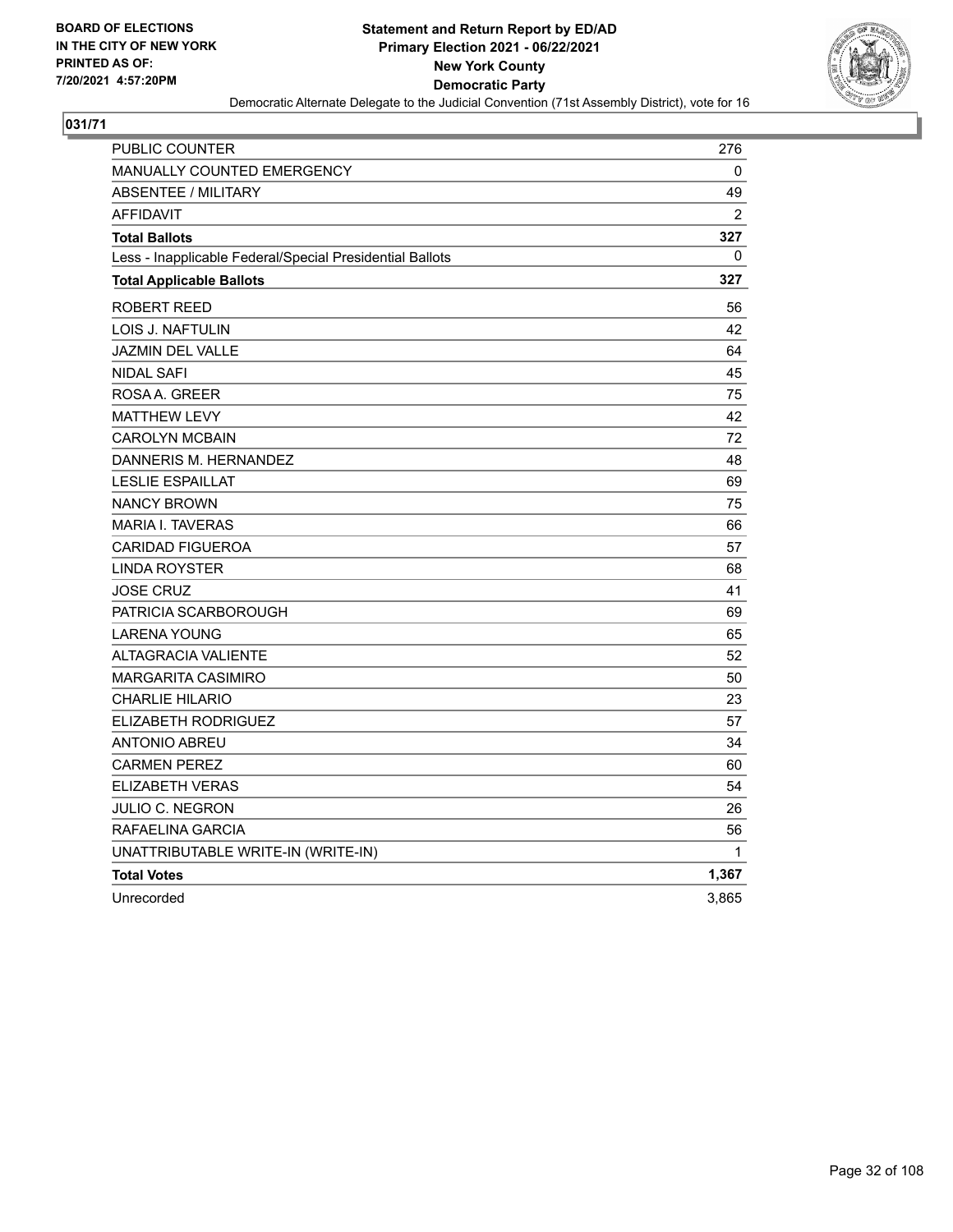

| <b>PUBLIC COUNTER</b>                                    | 236   |
|----------------------------------------------------------|-------|
| <b>MANUALLY COUNTED EMERGENCY</b>                        | 0     |
| <b>ABSENTEE / MILITARY</b>                               | 18    |
| <b>AFFIDAVIT</b>                                         | 0     |
| <b>Total Ballots</b>                                     | 254   |
| Less - Inapplicable Federal/Special Presidential Ballots | 0     |
| <b>Total Applicable Ballots</b>                          | 254   |
| <b>ROBERT REED</b>                                       | 42    |
| LOIS J. NAFTULIN                                         | 37    |
| <b>JAZMIN DEL VALLE</b>                                  | 51    |
| <b>NIDAL SAFI</b>                                        | 30    |
| ROSAA, GREER                                             | 53    |
| <b>MATTHEW LEVY</b>                                      | 35    |
| <b>CAROLYN MCBAIN</b>                                    | 47    |
| DANNERIS M. HERNANDEZ                                    | 29    |
| <b>LESLIE ESPAILLAT</b>                                  | 50    |
| <b>NANCY BROWN</b>                                       | 61    |
| <b>MARIA I. TAVERAS</b>                                  | 51    |
| <b>CARIDAD FIGUEROA</b>                                  | 36    |
| <b>LINDA ROYSTER</b>                                     | 49    |
| <b>JOSE CRUZ</b>                                         | 30    |
| PATRICIA SCARBOROUGH                                     | 44    |
| <b>LARENA YOUNG</b>                                      | 39    |
| <b>ALTAGRACIA VALIENTE</b>                               | 29    |
| <b>MARGARITA CASIMIRO</b>                                | 37    |
| <b>CHARLIE HILARIO</b>                                   | 13    |
| ELIZABETH RODRIGUEZ                                      | 39    |
| <b>ANTONIO ABREU</b>                                     | 26    |
| <b>CARMEN PEREZ</b>                                      | 39    |
| <b>ELIZABETH VERAS</b>                                   | 37    |
| JULIO C. NEGRON                                          | 14    |
| RAFAELINA GARCIA                                         | 34    |
| UNATTRIBUTABLE WRITE-IN (WRITE-IN)                       | 1     |
| <b>Total Votes</b>                                       | 953   |
| Unrecorded                                               | 3,111 |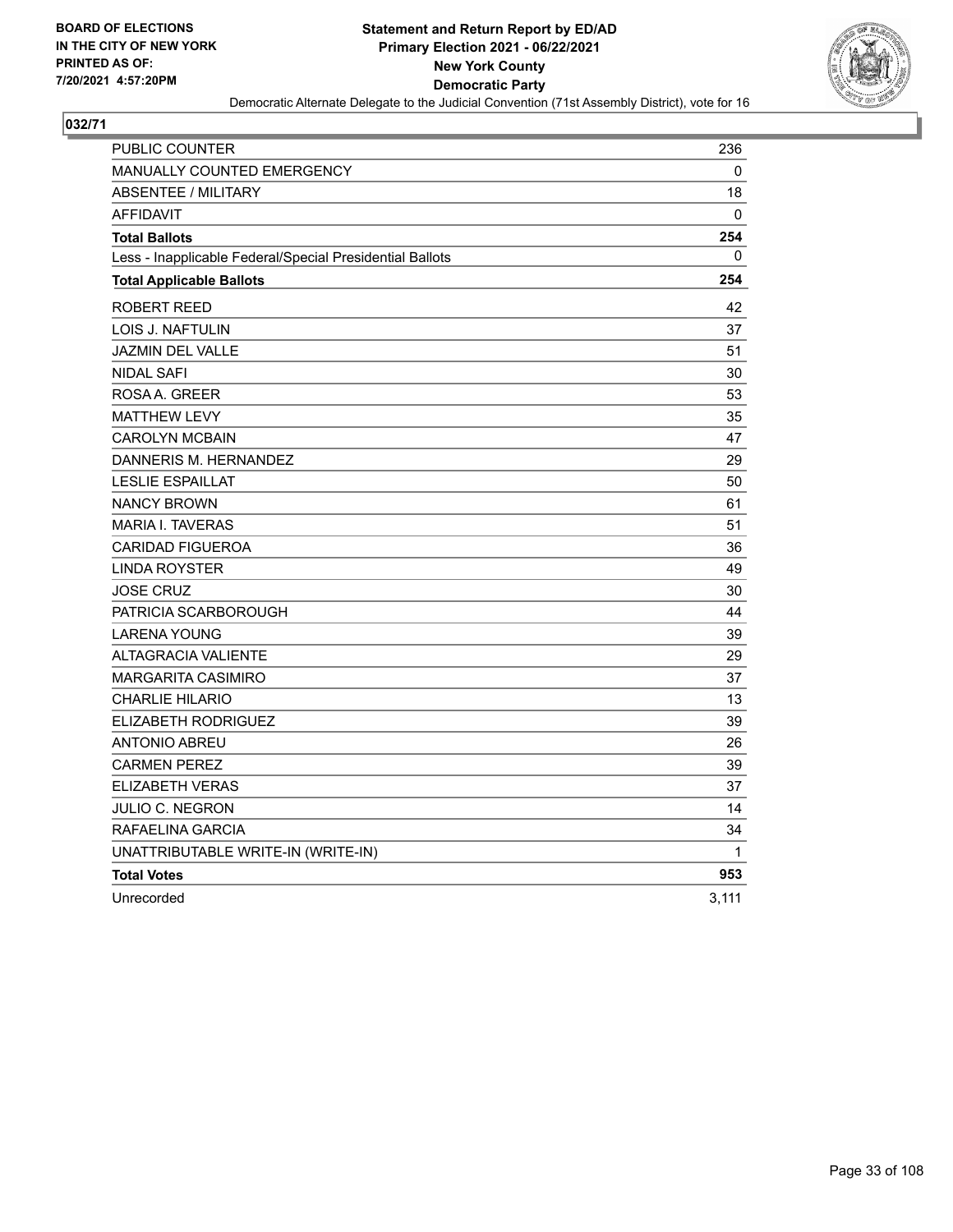

| <b>PUBLIC COUNTER</b>                                    | 264          |
|----------------------------------------------------------|--------------|
| MANUALLY COUNTED EMERGENCY                               | 0            |
| <b>ABSENTEE / MILITARY</b>                               | 35           |
| <b>AFFIDAVIT</b>                                         | $\mathbf{1}$ |
| <b>Total Ballots</b>                                     | 300          |
| Less - Inapplicable Federal/Special Presidential Ballots | 0            |
| <b>Total Applicable Ballots</b>                          | 300          |
| <b>ROBERT REED</b>                                       | 60           |
| LOIS J. NAFTULIN                                         | 46           |
| <b>JAZMIN DEL VALLE</b>                                  | 69           |
| <b>NIDAL SAFI</b>                                        | 46           |
| ROSAA, GREER                                             | 68           |
| <b>MATTHEW LEVY</b>                                      | 39           |
| <b>CAROLYN MCBAIN</b>                                    | 71           |
| DANNERIS M. HERNANDEZ                                    | 44           |
| <b>LESLIE ESPAILLAT</b>                                  | 77           |
| <b>NANCY BROWN</b>                                       | 76           |
| <b>MARIA I. TAVERAS</b>                                  | 70           |
| <b>CARIDAD FIGUEROA</b>                                  | 51           |
| <b>LINDA ROYSTER</b>                                     | 64           |
| <b>JOSE CRUZ</b>                                         | 41           |
| PATRICIA SCARBOROUGH                                     | 70           |
| <b>LARENA YOUNG</b>                                      | 64           |
| <b>ALTAGRACIA VALIENTE</b>                               | 47           |
| <b>MARGARITA CASIMIRO</b>                                | 51           |
| <b>CHARLIE HILARIO</b>                                   | 30           |
| <b>ELIZABETH RODRIGUEZ</b>                               | 60           |
| <b>ANTONIO ABREU</b>                                     | 40           |
| <b>CARMEN PEREZ</b>                                      | 62           |
| <b>ELIZABETH VERAS</b>                                   | 57           |
| JULIO C. NEGRON                                          | 26           |
| RAFAELINA GARCIA                                         | 54           |
| UNATTRIBUTABLE WRITE-IN (WRITE-IN)                       | $\mathbf{1}$ |
| <b>Total Votes</b>                                       | 1,384        |
| Unrecorded                                               | 3,416        |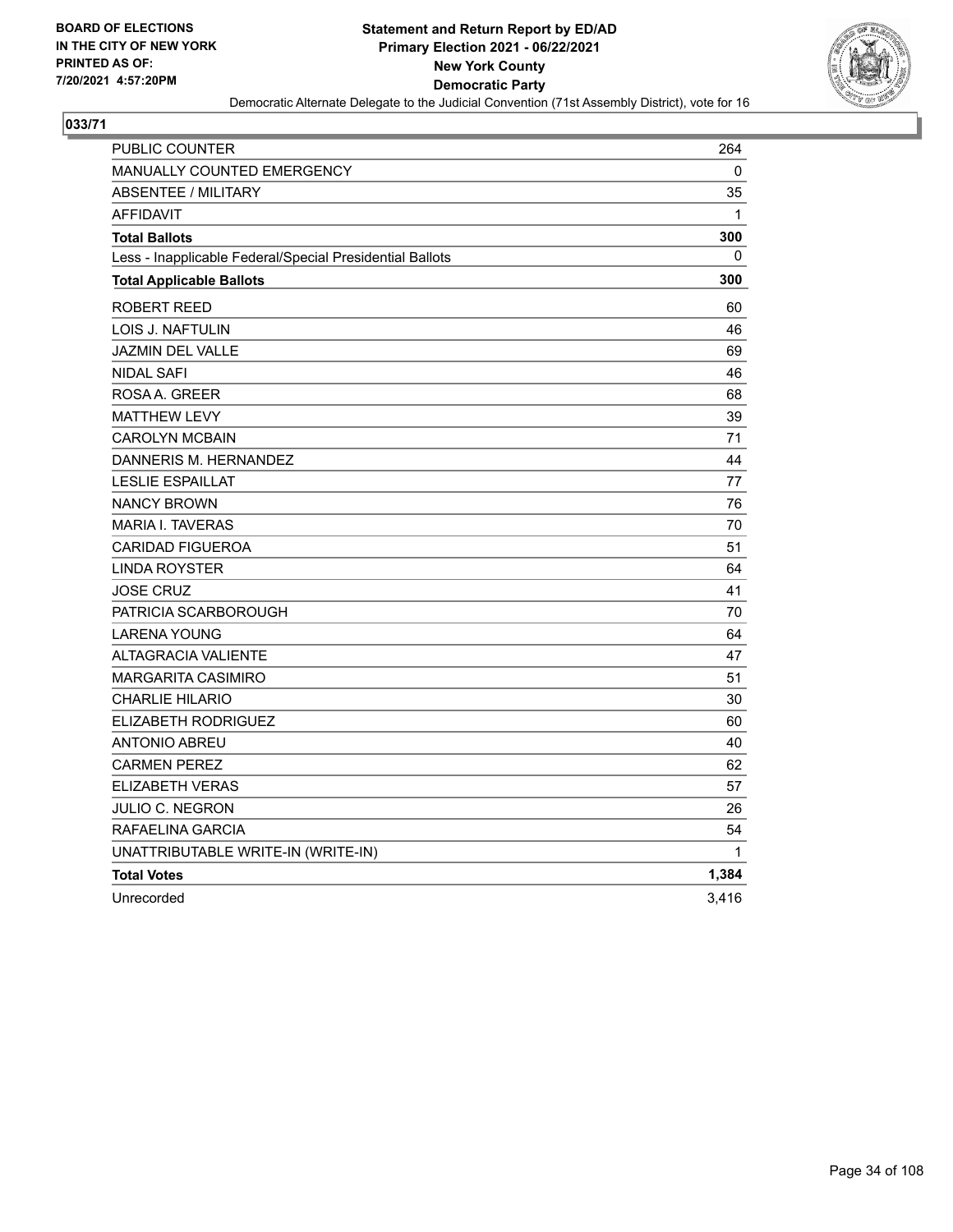

| PUBLIC COUNTER                                           | 205   |
|----------------------------------------------------------|-------|
| MANUALLY COUNTED EMERGENCY                               | 0     |
| <b>ABSENTEE / MILITARY</b>                               | 21    |
| <b>AFFIDAVIT</b>                                         | 3     |
| <b>Total Ballots</b>                                     | 229   |
| Less - Inapplicable Federal/Special Presidential Ballots | 0     |
| <b>Total Applicable Ballots</b>                          | 229   |
| ROBERT REED                                              | 45    |
| LOIS J. NAFTULIN                                         | 28    |
| JAZMIN DEL VALLE                                         | 45    |
| <b>NIDAL SAFI</b>                                        | 34    |
| ROSAA, GREER                                             | 45    |
| <b>MATTHEW LEVY</b>                                      | 32    |
| <b>CAROLYN MCBAIN</b>                                    | 39    |
| DANNERIS M. HERNANDEZ                                    | 27    |
| <b>LESLIE ESPAILLAT</b>                                  | 45    |
| <b>NANCY BROWN</b>                                       | 58    |
| <b>MARIA I. TAVERAS</b>                                  | 38    |
| <b>CARIDAD FIGUEROA</b>                                  | 30    |
| <b>LINDA ROYSTER</b>                                     | 45    |
| <b>JOSE CRUZ</b>                                         | 28    |
| PATRICIA SCARBOROUGH                                     | 46    |
| <b>LARENA YOUNG</b>                                      | 44    |
| <b>ALTAGRACIA VALIENTE</b>                               | 31    |
| <b>MARGARITA CASIMIRO</b>                                | 26    |
| <b>CHARLIE HILARIO</b>                                   | 16    |
| ELIZABETH RODRIGUEZ                                      | 38    |
| <b>ANTONIO ABREU</b>                                     | 32    |
| <b>CARMEN PEREZ</b>                                      | 37    |
| ELIZABETH VERAS                                          | 33    |
| JULIO C. NEGRON                                          | 22    |
| RAFAELINA GARCIA                                         | 40    |
| <b>Total Votes</b>                                       | 904   |
| Unrecorded                                               | 2,760 |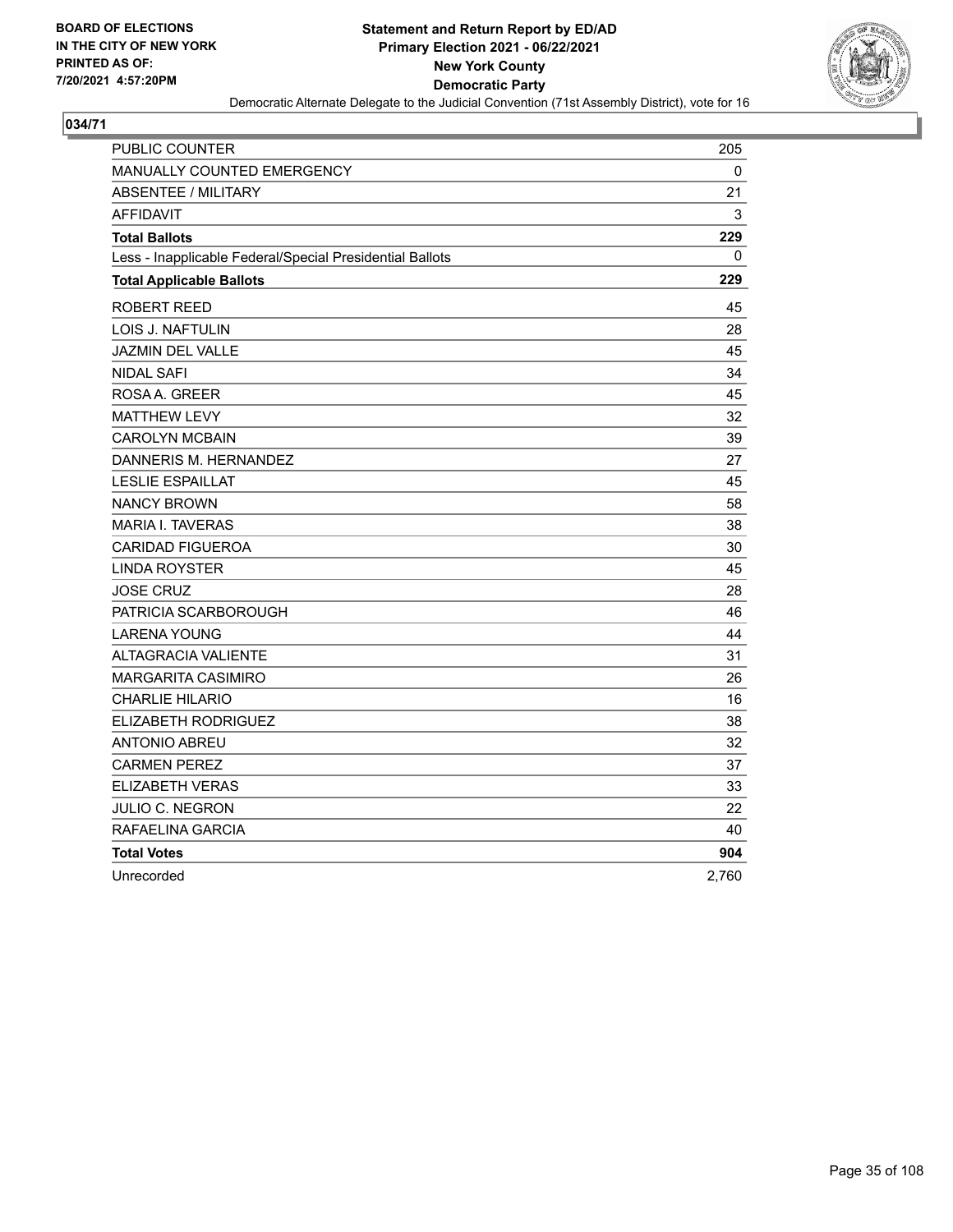

| PUBLIC COUNTER                                           | 195          |
|----------------------------------------------------------|--------------|
| MANUALLY COUNTED EMERGENCY                               | 0            |
| <b>ABSENTEE / MILITARY</b>                               | 18           |
| <b>AFFIDAVIT</b>                                         | $\mathbf 0$  |
| <b>Total Ballots</b>                                     | 213          |
| Less - Inapplicable Federal/Special Presidential Ballots | 0            |
| <b>Total Applicable Ballots</b>                          | 213          |
| <b>ROBERT REED</b>                                       | 39           |
| <b>LOIS J. NAFTULIN</b>                                  | 25           |
| <b>JAZMIN DEL VALLE</b>                                  | 51           |
| <b>NIDAL SAFI</b>                                        | 35           |
| ROSAA, GREER                                             | 47           |
| <b>MATTHEW LEVY</b>                                      | 28           |
| <b>CAROLYN MCBAIN</b>                                    | 42           |
| DANNERIS M. HERNANDEZ                                    | 41           |
| <b>LESLIE ESPAILLAT</b>                                  | 52           |
| <b>NANCY BROWN</b>                                       | 64           |
| <b>MARIA I. TAVERAS</b>                                  | 49           |
| <b>CARIDAD FIGUEROA</b>                                  | 35           |
| <b>LINDA ROYSTER</b>                                     | 40           |
| <b>JOSE CRUZ</b>                                         | 32           |
| PATRICIA SCARBOROUGH                                     | 49           |
| <b>LARENA YOUNG</b>                                      | 40           |
| <b>ALTAGRACIA VALIENTE</b>                               | 26           |
| <b>MARGARITA CASIMIRO</b>                                | 38           |
| <b>CHARLIE HILARIO</b>                                   | 13           |
| ELIZABETH RODRIGUEZ                                      | 37           |
| <b>ANTONIO ABREU</b>                                     | 26           |
| <b>CARMEN PEREZ</b>                                      | 41           |
| ELIZABETH VERAS                                          | 34           |
| <b>JULIO C. NEGRON</b>                                   | 20           |
| RAFAELINA GARCIA                                         | 33           |
| ADRIENE FERGUSON (WRITE-IN)                              | 1            |
| IAN GARRITY (WRITE-IN)                                   | $\mathbf{1}$ |
| IRWIN JOHNSON (WRITE-IN)                                 | $\mathbf{1}$ |
| JULIA MADDEN (WRITE-IN)                                  | $\mathbf{1}$ |
| NAT TOUSEND (WRITE-IN)                                   | 1            |
| UNATTRIBUTABLE WRITE-IN (WRITE-IN)                       | 16           |
| <b>Total Votes</b>                                       | 958          |
| Unrecorded                                               | 2,450        |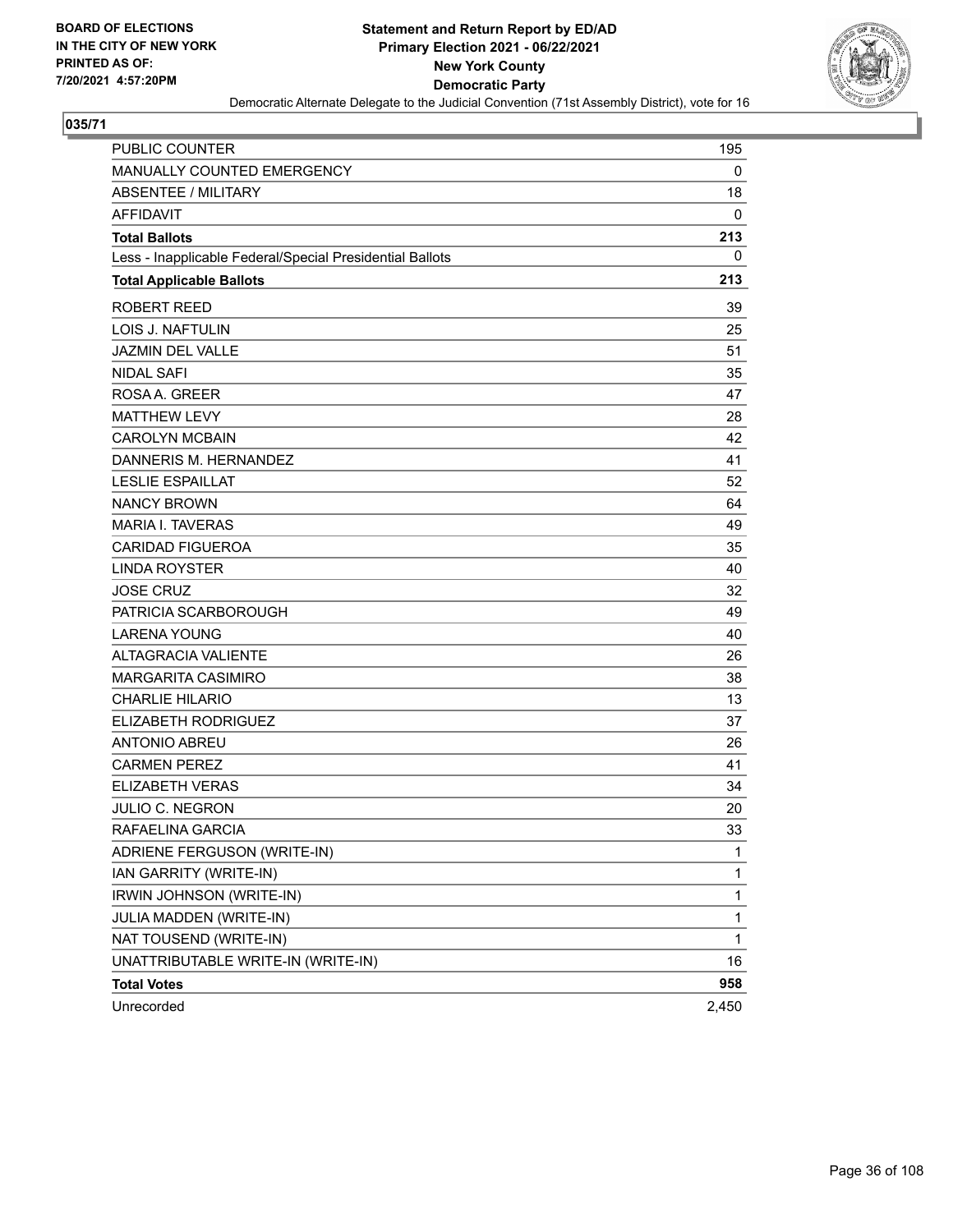

| PUBLIC COUNTER                                           | 140   |
|----------------------------------------------------------|-------|
| <b>MANUALLY COUNTED EMERGENCY</b>                        | 0     |
| <b>ABSENTEE / MILITARY</b>                               | 17    |
| <b>AFFIDAVIT</b>                                         | 1     |
| <b>Total Ballots</b>                                     | 158   |
| Less - Inapplicable Federal/Special Presidential Ballots | 0     |
| <b>Total Applicable Ballots</b>                          | 158   |
| ROBERT REED                                              | 30    |
| <b>LOIS J. NAFTULIN</b>                                  | 22    |
| <b>JAZMIN DEL VALLE</b>                                  | 36    |
| <b>NIDAL SAFI</b>                                        | 26    |
| ROSA A. GREER                                            | 29    |
| MATTHEW LEVY                                             | 19    |
| <b>CAROLYN MCBAIN</b>                                    | 29    |
| DANNERIS M. HERNANDEZ                                    | 24    |
| <b>LESLIE ESPAILLAT</b>                                  | 37    |
| <b>NANCY BROWN</b>                                       | 31    |
| <b>MARIA I. TAVERAS</b>                                  | 37    |
| <b>CARIDAD FIGUEROA</b>                                  | 28    |
| LINDA ROYSTER                                            | 25    |
| <b>JOSE CRUZ</b>                                         | 25    |
| PATRICIA SCARBOROUGH                                     | 24    |
| <b>LARENA YOUNG</b>                                      | 23    |
| <b>ALTAGRACIA VALIENTE</b>                               | 21    |
| <b>MARGARITA CASIMIRO</b>                                | 18    |
| <b>CHARLIE HILARIO</b>                                   | 15    |
| ELIZABETH RODRIGUEZ                                      | 22    |
| <b>ANTONIO ABREU</b>                                     | 19    |
| <b>CARMEN PEREZ</b>                                      | 22    |
| <b>ELIZABETH VERAS</b>                                   | 17    |
| JULIO C. NEGRON                                          | 9     |
| RAFAELINA GARCIA                                         | 24    |
| <b>Total Votes</b>                                       | 612   |
| Unrecorded                                               | 1,916 |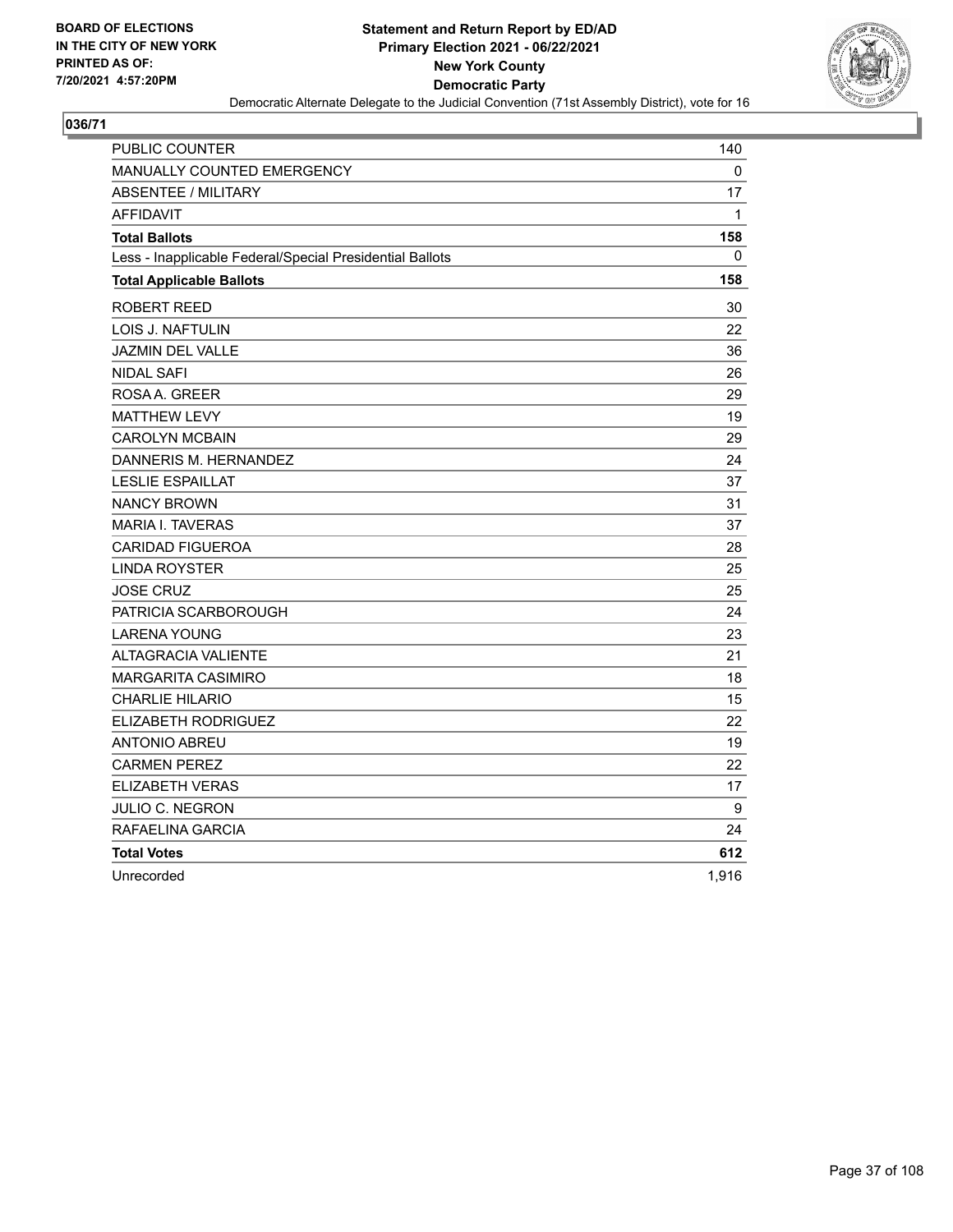

| PUBLIC COUNTER                                           | 119               |
|----------------------------------------------------------|-------------------|
| <b>MANUALLY COUNTED EMERGENCY</b>                        | 0                 |
| <b>ABSENTEE / MILITARY</b>                               | 15                |
| <b>AFFIDAVIT</b>                                         | 0                 |
| <b>Total Ballots</b>                                     | 134               |
| Less - Inapplicable Federal/Special Presidential Ballots | 0                 |
| <b>Total Applicable Ballots</b>                          | 134               |
| <b>ROBERT REED</b>                                       | 16                |
| LOIS J. NAFTULIN                                         | 6                 |
| JAZMIN DEL VALLE                                         | 19                |
| <b>NIDAL SAFI</b>                                        | 13                |
| ROSA A. GREER                                            | 13                |
| <b>MATTHEW LEVY</b>                                      | 14                |
| <b>CAROLYN MCBAIN</b>                                    | 13                |
| DANNERIS M. HERNANDEZ                                    | 15                |
| <b>LESLIE ESPAILLAT</b>                                  | 21                |
| <b>NANCY BROWN</b>                                       | 21                |
| <b>MARIA I. TAVERAS</b>                                  | 18                |
| <b>CARIDAD FIGUEROA</b>                                  | 15                |
| <b>LINDA ROYSTER</b>                                     | 11                |
| <b>JOSE CRUZ</b>                                         | 17                |
| PATRICIA SCARBOROUGH                                     | 12                |
| <b>LARENA YOUNG</b>                                      | 10                |
| <b>ALTAGRACIA VALIENTE</b>                               | 16                |
| <b>MARGARITA CASIMIRO</b>                                | 16                |
| <b>CHARLIE HILARIO</b>                                   | 10                |
| ELIZABETH RODRIGUEZ                                      | 20                |
| <b>ANTONIO ABREU</b>                                     | $12 \overline{ }$ |
| <b>CARMEN PEREZ</b>                                      | 20                |
| <b>ELIZABETH VERAS</b>                                   | 16                |
| JULIO C. NEGRON                                          | 15                |
| RAFAELINA GARCIA                                         | 14                |
| MARK GOULD CUMMINGS (WRITE-IN)                           | 1                 |
| <b>Total Votes</b>                                       | 374               |
| Unrecorded                                               | 1,770             |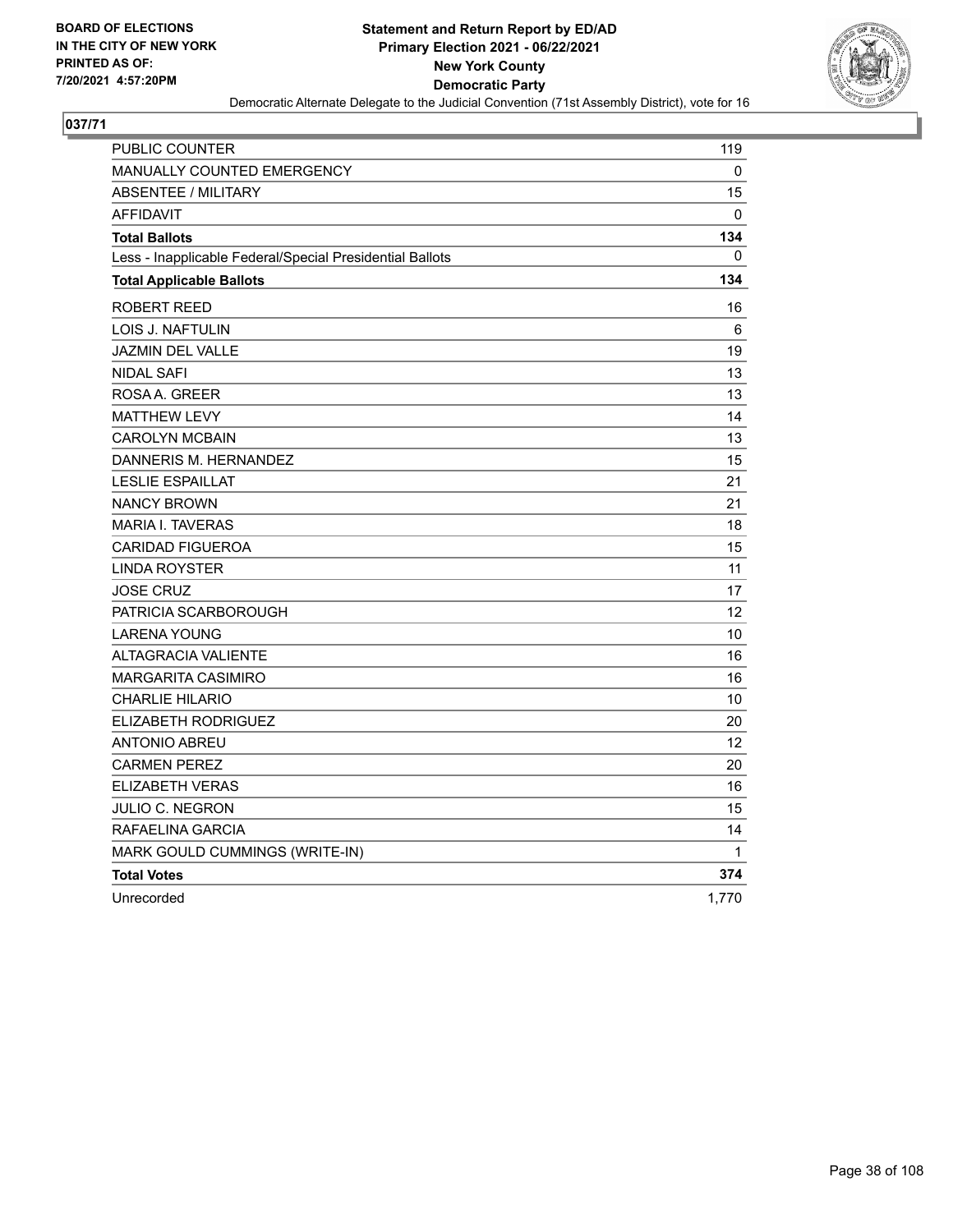

| PUBLIC COUNTER                                           | 202   |
|----------------------------------------------------------|-------|
| <b>MANUALLY COUNTED EMERGENCY</b>                        | 0     |
| <b>ABSENTEE / MILITARY</b>                               | 9     |
| AFFIDAVIT                                                | 0     |
| <b>Total Ballots</b>                                     | 211   |
| Less - Inapplicable Federal/Special Presidential Ballots | 0     |
| <b>Total Applicable Ballots</b>                          | 211   |
| ROBERT REED                                              | 27    |
| LOIS J. NAFTULIN                                         | 20    |
| <b>JAZMIN DEL VALLE</b>                                  | 29    |
| <b>NIDAL SAFI</b>                                        | 23    |
| ROSAA, GREER                                             | 26    |
| <b>MATTHEW LEVY</b>                                      | 21    |
| <b>CAROLYN MCBAIN</b>                                    | 28    |
| DANNERIS M. HERNANDEZ                                    | 25    |
| <b>LESLIE ESPAILLAT</b>                                  | 32    |
| <b>NANCY BROWN</b>                                       | 36    |
| <b>MARIA I. TAVERAS</b>                                  | 37    |
| <b>CARIDAD FIGUEROA</b>                                  | 23    |
| <b>LINDA ROYSTER</b>                                     | 19    |
| <b>JOSE CRUZ</b>                                         | 23    |
| PATRICIA SCARBOROUGH                                     | 19    |
| <b>LARENA YOUNG</b>                                      | 31    |
| <b>ALTAGRACIA VALIENTE</b>                               | 21    |
| MARGARITA CASIMIRO                                       | 14    |
| <b>CHARLIE HILARIO</b>                                   | 8     |
| ELIZABETH RODRIGUEZ                                      | 23    |
| <b>ANTONIO ABREU</b>                                     | 23    |
| <b>CARMEN PEREZ</b>                                      | 25    |
| <b>ELIZABETH VERAS</b>                                   | 14    |
| JULIO C. NEGRON                                          | 12    |
| RAFAELINA GARCIA                                         | 20    |
| <b>Total Votes</b>                                       | 579   |
| Unrecorded                                               | 2,797 |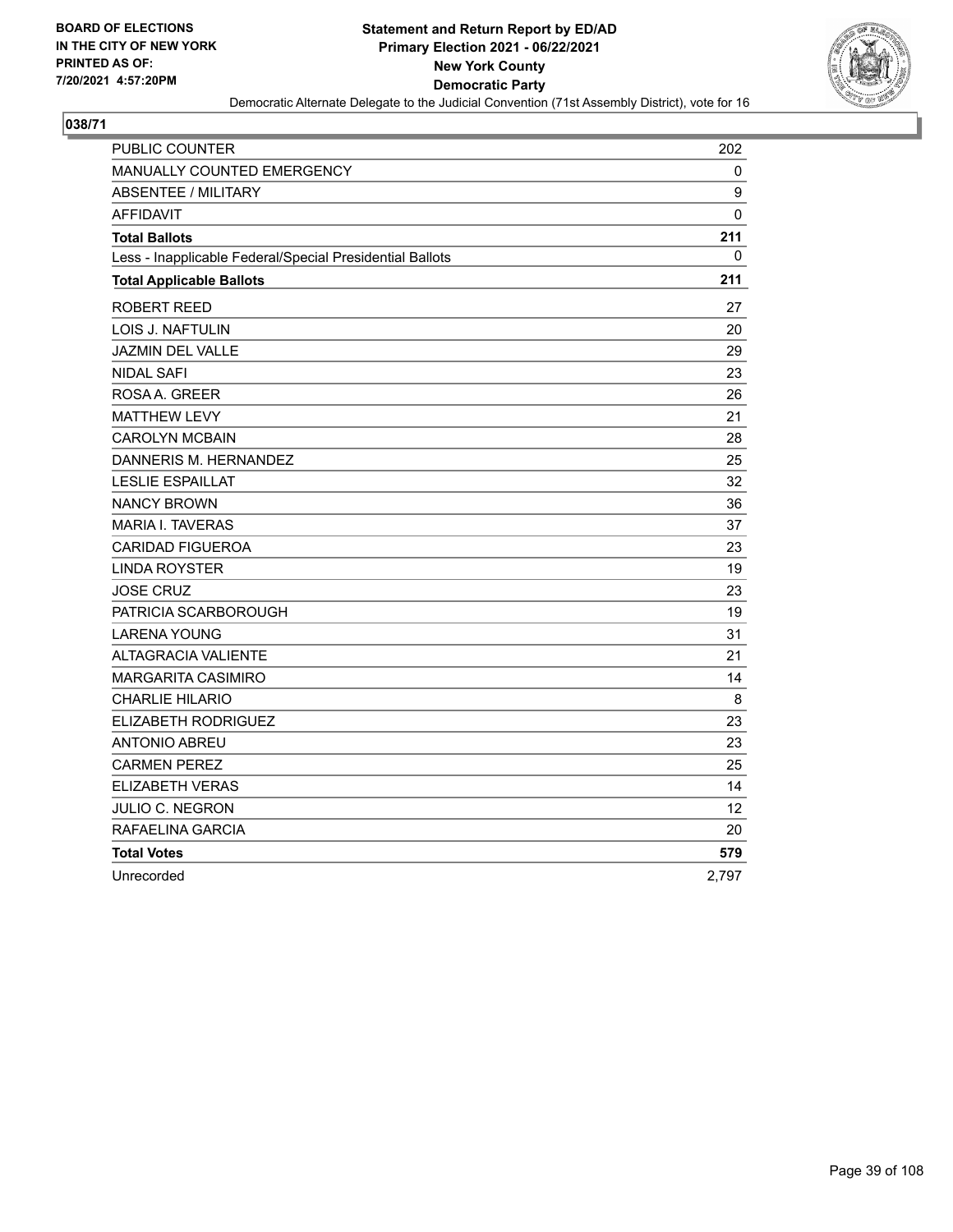

| PUBLIC COUNTER                                           | 143          |
|----------------------------------------------------------|--------------|
| <b>MANUALLY COUNTED EMERGENCY</b>                        | 0            |
| <b>ABSENTEE / MILITARY</b>                               | 32           |
| <b>AFFIDAVIT</b>                                         | $\mathbf{1}$ |
| <b>Total Ballots</b>                                     | 176          |
| Less - Inapplicable Federal/Special Presidential Ballots | 0            |
| <b>Total Applicable Ballots</b>                          | 176          |
| <b>ROBERT REED</b>                                       | 34           |
| LOIS J. NAFTULIN                                         | 26           |
| JAZMIN DEL VALLE                                         | 34           |
| <b>NIDAL SAFI</b>                                        | 27           |
| ROSA A. GREER                                            | 27           |
| <b>MATTHEW LEVY</b>                                      | 21           |
| <b>CAROLYN MCBAIN</b>                                    | 25           |
| DANNERIS M. HERNANDEZ                                    | 30           |
| <b>LESLIE ESPAILLAT</b>                                  | 34           |
| <b>NANCY BROWN</b>                                       | 27           |
| <b>MARIA I. TAVERAS</b>                                  | 29           |
| <b>CARIDAD FIGUEROA</b>                                  | 22           |
| <b>LINDA ROYSTER</b>                                     | 24           |
| <b>JOSE CRUZ</b>                                         | 25           |
| PATRICIA SCARBOROUGH                                     | 24           |
| <b>LARENA YOUNG</b>                                      | 20           |
| <b>ALTAGRACIA VALIENTE</b>                               | 20           |
| <b>MARGARITA CASIMIRO</b>                                | 23           |
| <b>CHARLIE HILARIO</b>                                   | 14           |
| <b>ELIZABETH RODRIGUEZ</b>                               | 35           |
| <b>ANTONIO ABREU</b>                                     | 33           |
| <b>CARMEN PEREZ</b>                                      | 42           |
| <b>ELIZABETH VERAS</b>                                   | 23           |
| JULIO C. NEGRON                                          | 18           |
| RAFAELINA GARCIA                                         | 20           |
| ANDREW YANG (WRITE-IN)                                   | 1            |
| <b>Total Votes</b>                                       | 658          |
| Unrecorded                                               | 2,158        |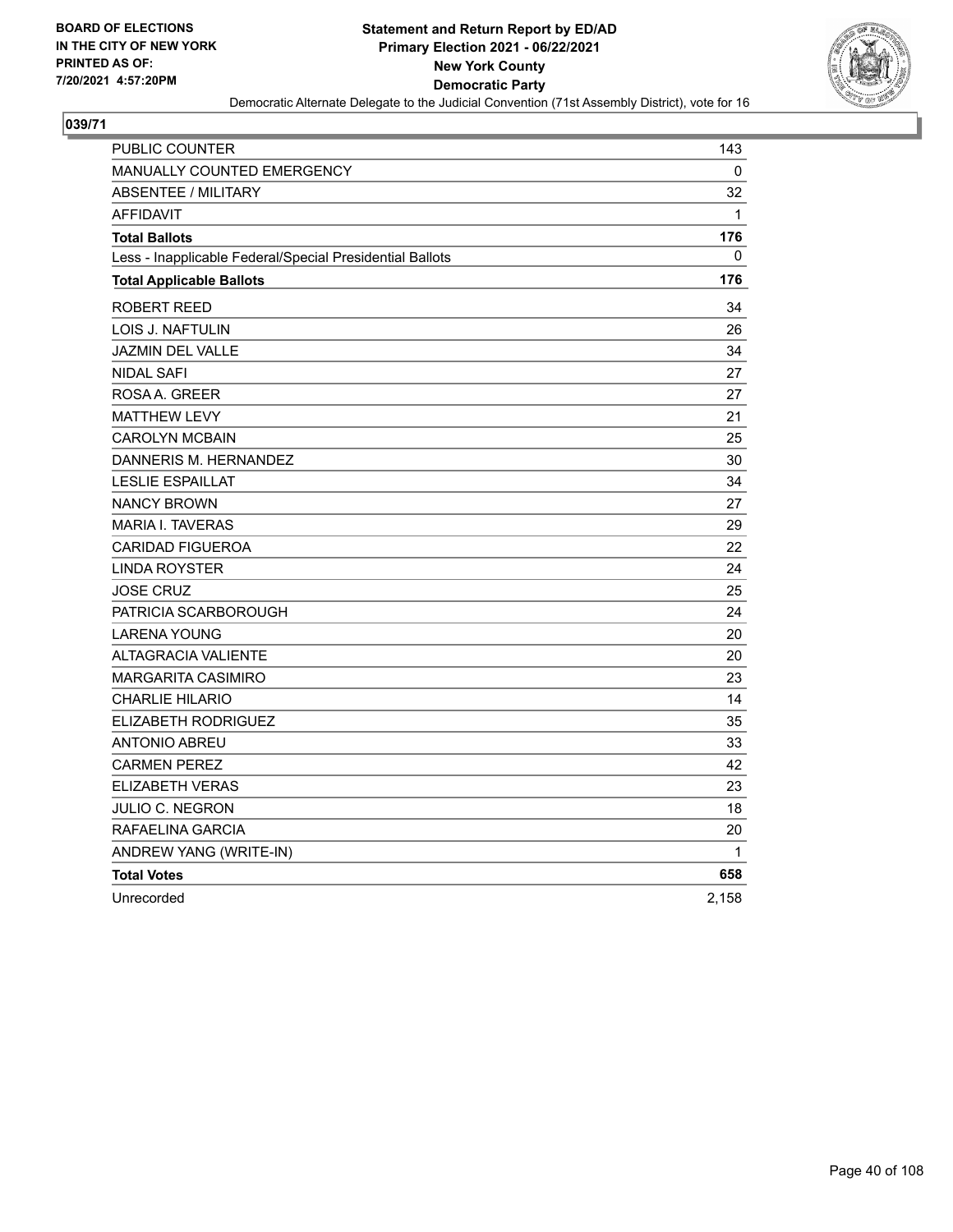

| PUBLIC COUNTER                                           | 249   |
|----------------------------------------------------------|-------|
| MANUALLY COUNTED EMERGENCY                               | 0     |
| <b>ABSENTEE / MILITARY</b>                               | 38    |
| <b>AFFIDAVIT</b>                                         | 0     |
| <b>Total Ballots</b>                                     | 287   |
| Less - Inapplicable Federal/Special Presidential Ballots | 0     |
| <b>Total Applicable Ballots</b>                          | 287   |
| ROBERT REED                                              | 52    |
| LOIS J. NAFTULIN                                         | 40    |
| <b>JAZMIN DEL VALLE</b>                                  | 49    |
| <b>NIDAL SAFI</b>                                        | 39    |
| ROSA A. GREER                                            | 58    |
| <b>MATTHEW LEVY</b>                                      | 35    |
| <b>CAROLYN MCBAIN</b>                                    | 58    |
| DANNERIS M. HERNANDEZ                                    | 36    |
| <b>LESLIE ESPAILLAT</b>                                  | 53    |
| <b>NANCY BROWN</b>                                       | 62    |
| <b>MARIA I. TAVERAS</b>                                  | 52    |
| <b>CARIDAD FIGUEROA</b>                                  | 36    |
| <b>LINDA ROYSTER</b>                                     | 49    |
| <b>JOSE CRUZ</b>                                         | 35    |
| PATRICIA SCARBOROUGH                                     | 57    |
| <b>LARENA YOUNG</b>                                      | 49    |
| ALTAGRACIA VALIENTE                                      | 33    |
| <b>MARGARITA CASIMIRO</b>                                | 35    |
| <b>CHARLIE HILARIO</b>                                   | 13    |
| ELIZABETH RODRIGUEZ                                      | 41    |
| <b>ANTONIO ABREU</b>                                     | 21    |
| <b>CARMEN PEREZ</b>                                      | 36    |
| <b>ELIZABETH VERAS</b>                                   | 31    |
| <b>JULIO C. NEGRON</b>                                   | 16    |
| RAFAELINA GARCIA                                         | 34    |
| UNATTRIBUTABLE WRITE-IN (WRITE-IN)                       | 4     |
| <b>Total Votes</b>                                       | 1,024 |
| Unrecorded                                               | 3,568 |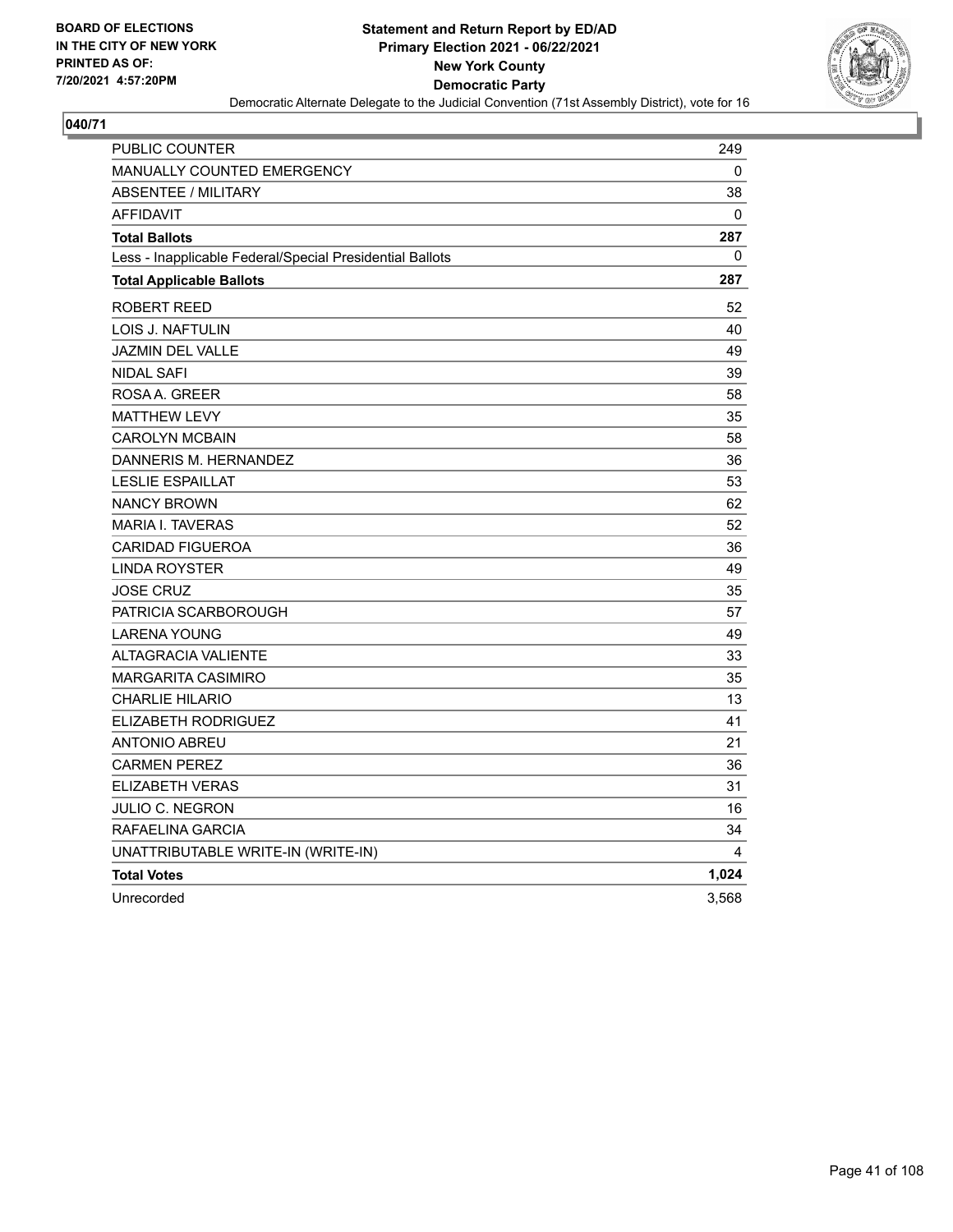

| PUBLIC COUNTER                                           | 324   |
|----------------------------------------------------------|-------|
| MANUALLY COUNTED EMERGENCY                               | 0     |
| <b>ABSENTEE / MILITARY</b>                               | 33    |
| <b>AFFIDAVIT</b>                                         | 0     |
| <b>Total Ballots</b>                                     | 357   |
| Less - Inapplicable Federal/Special Presidential Ballots | 0     |
| <b>Total Applicable Ballots</b>                          | 357   |
| ROBERT REED                                              | 88    |
| LOIS J. NAFTULIN                                         | 67    |
| JAZMIN DEL VALLE                                         | 95    |
| <b>NIDAL SAFI</b>                                        | 84    |
| ROSAA, GREER                                             | 91    |
| <b>MATTHEW LEVY</b>                                      | 81    |
| <b>CAROLYN MCBAIN</b>                                    | 91    |
| DANNERIS M. HERNANDEZ                                    | 76    |
| <b>LESLIE ESPAILLAT</b>                                  | 98    |
| <b>NANCY BROWN</b>                                       | 101   |
| <b>MARIA I. TAVERAS</b>                                  | 92    |
| <b>CARIDAD FIGUEROA</b>                                  | 80    |
| <b>LINDA ROYSTER</b>                                     | 87    |
| <b>JOSE CRUZ</b>                                         | 78    |
| PATRICIA SCARBOROUGH                                     | 93    |
| <b>LARENA YOUNG</b>                                      | 80    |
| <b>ALTAGRACIA VALIENTE</b>                               | 39    |
| <b>MARGARITA CASIMIRO</b>                                | 44    |
| <b>CHARLIE HILARIO</b>                                   | 25    |
| ELIZABETH RODRIGUEZ                                      | 53    |
| <b>ANTONIO ABREU</b>                                     | 44    |
| <b>CARMEN PEREZ</b>                                      | 47    |
| ELIZABETH VERAS                                          | 45    |
| JULIO C. NEGRON                                          | 25    |
| RAFAELINA GARCIA                                         | 42    |
| <b>Total Votes</b>                                       | 1,746 |
| Unrecorded                                               | 3,966 |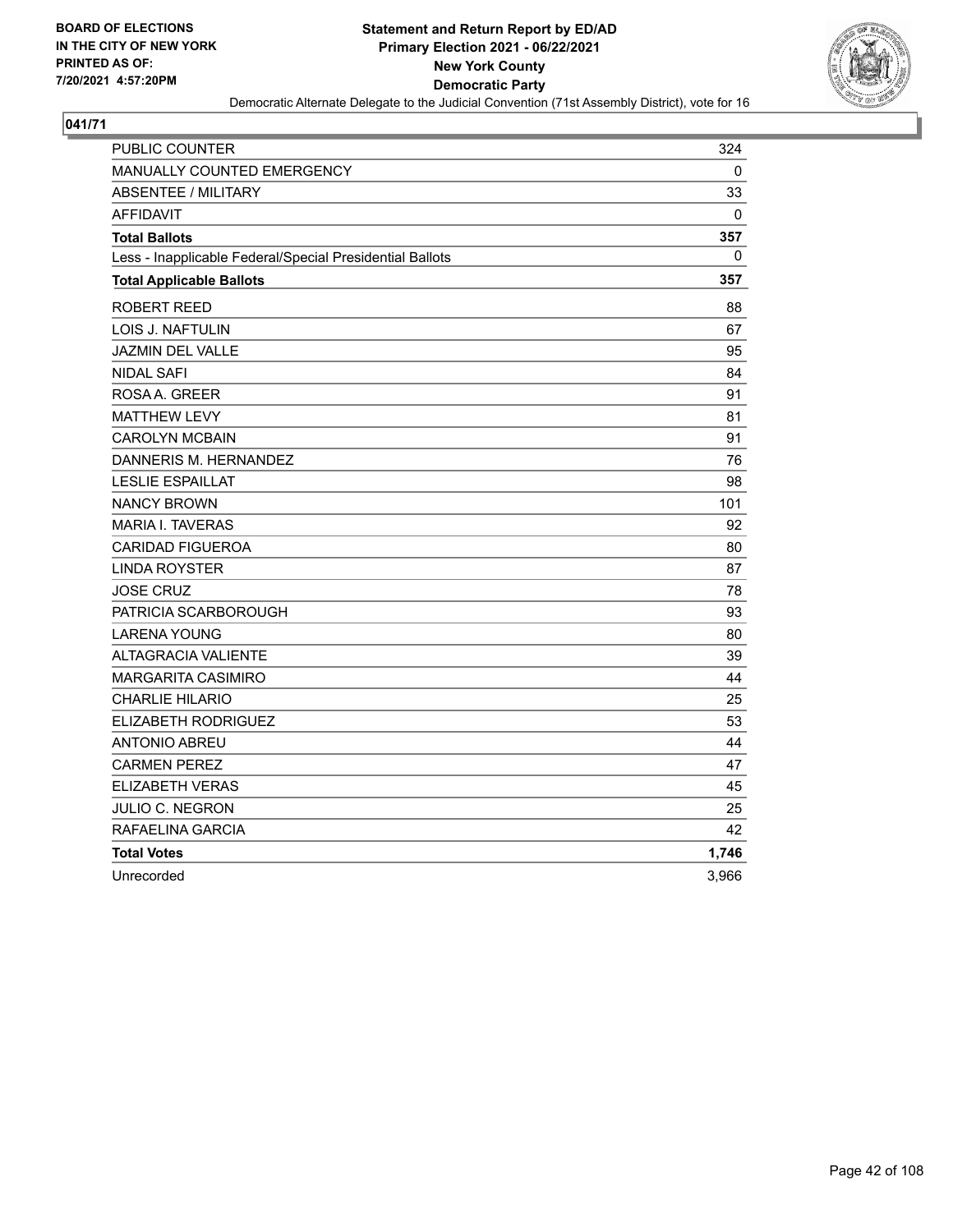

| PUBLIC COUNTER                                           | 178          |
|----------------------------------------------------------|--------------|
| MANUALLY COUNTED EMERGENCY                               | 0            |
| <b>ABSENTEE / MILITARY</b>                               | 24           |
| <b>AFFIDAVIT</b>                                         | $\mathbf{1}$ |
| <b>Total Ballots</b>                                     | 203          |
| Less - Inapplicable Federal/Special Presidential Ballots | 0            |
| <b>Total Applicable Ballots</b>                          | 203          |
| ROBERT REED                                              | 41           |
| LOIS J. NAFTULIN                                         | 31           |
| JAZMIN DEL VALLE                                         | 42           |
| <b>NIDAL SAFI</b>                                        | 32           |
| ROSAA, GREER                                             | 40           |
| <b>MATTHEW LEVY</b>                                      | 32           |
| <b>CAROLYN MCBAIN</b>                                    | 32           |
| DANNERIS M. HERNANDEZ                                    | 38           |
| <b>LESLIE ESPAILLAT</b>                                  | 47           |
| <b>NANCY BROWN</b>                                       | 41           |
| <b>MARIA I. TAVERAS</b>                                  | 38           |
| <b>CARIDAD FIGUEROA</b>                                  | 39           |
| <b>LINDA ROYSTER</b>                                     | 32           |
| <b>JOSE CRUZ</b>                                         | 38           |
| PATRICIA SCARBOROUGH                                     | 37           |
| <b>LARENA YOUNG</b>                                      | 36           |
| <b>ALTAGRACIA VALIENTE</b>                               | 31           |
| <b>MARGARITA CASIMIRO</b>                                | 38           |
| <b>CHARLIE HILARIO</b>                                   | 16           |
| ELIZABETH RODRIGUEZ                                      | 39           |
| <b>ANTONIO ABREU</b>                                     | 32           |
| <b>CARMEN PEREZ</b>                                      | 41           |
| <b>ELIZABETH VERAS</b>                                   | 31           |
| JULIO C. NEGRON                                          | 19           |
| RAFAELINA GARCIA                                         | 29           |
| <b>Total Votes</b>                                       | 872          |
| Unrecorded                                               | 2,376        |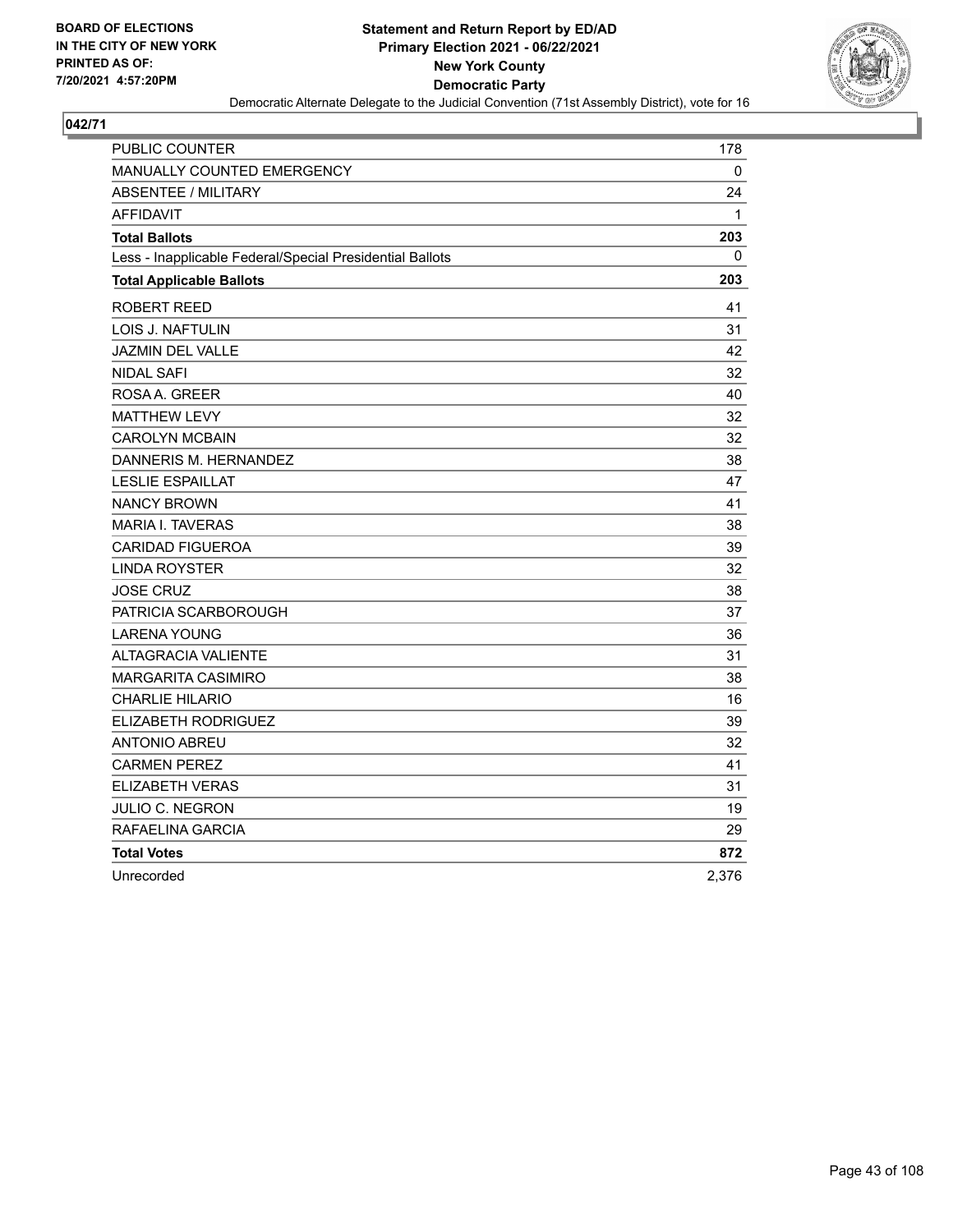

| PUBLIC COUNTER                                           | 163          |
|----------------------------------------------------------|--------------|
| <b>MANUALLY COUNTED EMERGENCY</b>                        | 0            |
| <b>ABSENTEE / MILITARY</b>                               | 11           |
| <b>AFFIDAVIT</b>                                         | $\mathbf{1}$ |
| <b>Total Ballots</b>                                     | 175          |
| Less - Inapplicable Federal/Special Presidential Ballots | 0            |
| <b>Total Applicable Ballots</b>                          | 175          |
| ROBERT REED                                              | 24           |
| <b>LOIS J. NAFTULIN</b>                                  | 12           |
| <b>JAZMIN DEL VALLE</b>                                  | 26           |
| <b>NIDAL SAFI</b>                                        | 17           |
| ROSAA, GREER                                             | 19           |
| <b>MATTHEW LEVY</b>                                      | 22           |
| <b>CAROLYN MCBAIN</b>                                    | 16           |
| DANNERIS M. HERNANDEZ                                    | 16           |
| <b>LESLIE ESPAILLAT</b>                                  | 30           |
| <b>NANCY BROWN</b>                                       | 33           |
| <b>MARIA I. TAVERAS</b>                                  | 36           |
| <b>CARIDAD FIGUEROA</b>                                  | 18           |
| <b>LINDA ROYSTER</b>                                     | 18           |
| <b>JOSE CRUZ</b>                                         | 25           |
| PATRICIA SCARBOROUGH                                     | 17           |
| LARENA YOUNG                                             | 18           |
| <b>ALTAGRACIA VALIENTE</b>                               | 15           |
| <b>MARGARITA CASIMIRO</b>                                | 19           |
| <b>CHARLIE HILARIO</b>                                   | 9            |
| ELIZABETH RODRIGUEZ                                      | 15           |
| <b>ANTONIO ABREU</b>                                     | 25           |
| <b>CARMEN PEREZ</b>                                      | 29           |
| ELIZABETH VERAS                                          | 15           |
| JULIO C. NEGRON                                          | 12           |
| RAFAELINA GARCIA                                         | 21           |
| UNATTRIBUTABLE WRITE-IN (WRITE-IN)                       | 1            |
| <b>Total Votes</b>                                       | 508          |
| Unrecorded                                               | 2,292        |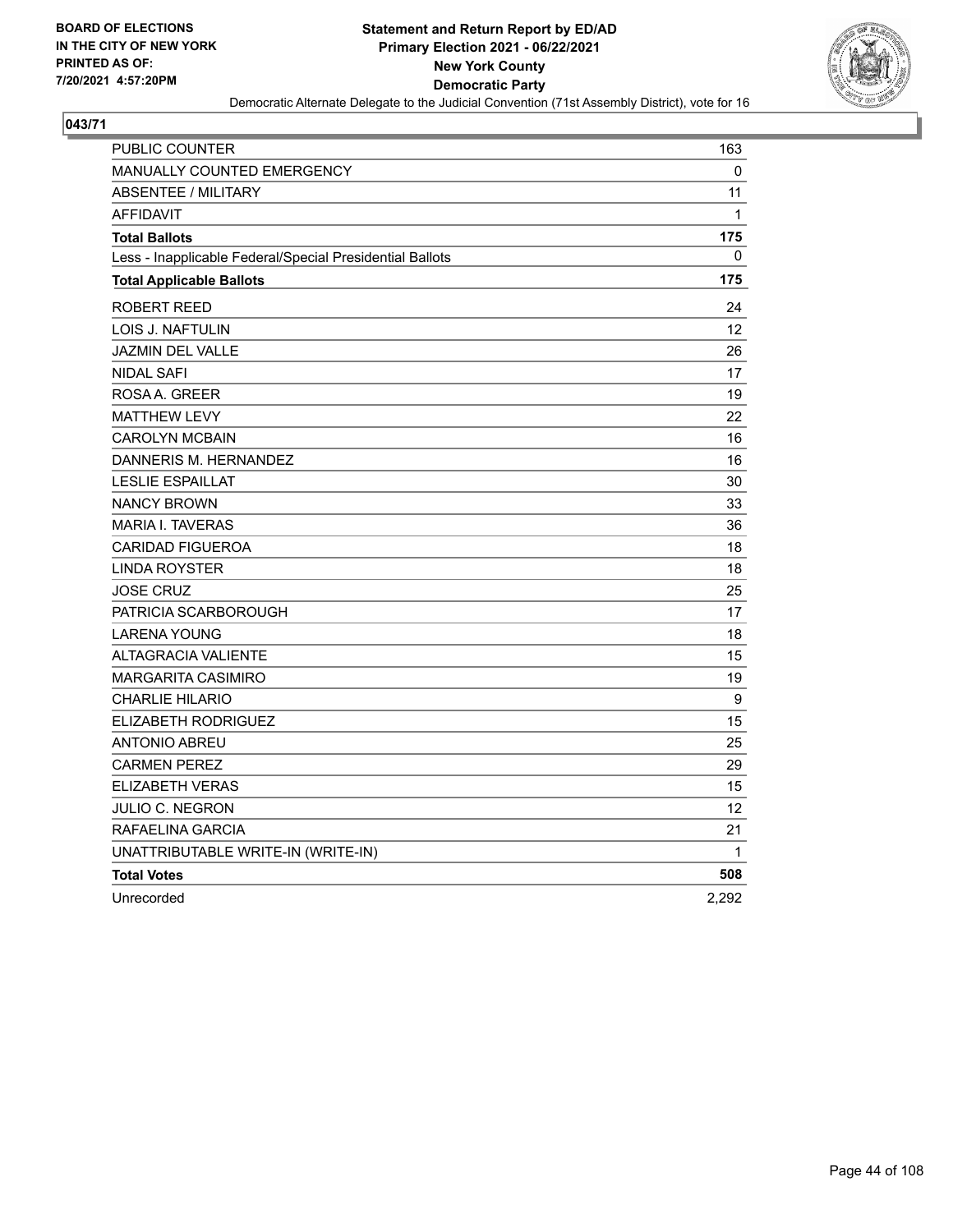

| PUBLIC COUNTER                                           | 206   |
|----------------------------------------------------------|-------|
| <b>MANUALLY COUNTED EMERGENCY</b>                        | 0     |
| <b>ABSENTEE / MILITARY</b>                               | 21    |
| <b>AFFIDAVIT</b>                                         | 1     |
| <b>Total Ballots</b>                                     | 228   |
| Less - Inapplicable Federal/Special Presidential Ballots | 0     |
| <b>Total Applicable Ballots</b>                          | 228   |
| ROBERT REED                                              | 43    |
| LOIS J. NAFTULIN                                         | 37    |
| JAZMIN DEL VALLE                                         | 57    |
| <b>NIDAL SAFI</b>                                        | 36    |
| ROSA A. GREER                                            | 50    |
| <b>MATTHEW LEVY</b>                                      | 34    |
| <b>CAROLYN MCBAIN</b>                                    | 51    |
| DANNERIS M. HERNANDEZ                                    | 35    |
| <b>LESLIE ESPAILLAT</b>                                  | 53    |
| <b>NANCY BROWN</b>                                       | 63    |
| <b>MARIA I. TAVERAS</b>                                  | 52    |
| <b>CARIDAD FIGUEROA</b>                                  | 35    |
| <b>LINDA ROYSTER</b>                                     | 51    |
| <b>JOSE CRUZ</b>                                         | 38    |
| PATRICIA SCARBOROUGH                                     | 49    |
| <b>LARENA YOUNG</b>                                      | 51    |
| <b>ALTAGRACIA VALIENTE</b>                               | 37    |
| MARGARITA CASIMIRO                                       | 37    |
| <b>CHARLIE HILARIO</b>                                   | 13    |
| ELIZABETH RODRIGUEZ                                      | 53    |
| <b>ANTONIO ABREU</b>                                     | 25    |
| <b>CARMEN PEREZ</b>                                      | 44    |
| <b>ELIZABETH VERAS</b>                                   | 43    |
| JULIO C. NEGRON                                          | 18    |
| RAFAELINA GARCIA                                         | 38    |
| <b>Total Votes</b>                                       | 1,043 |
| Unrecorded                                               | 2,605 |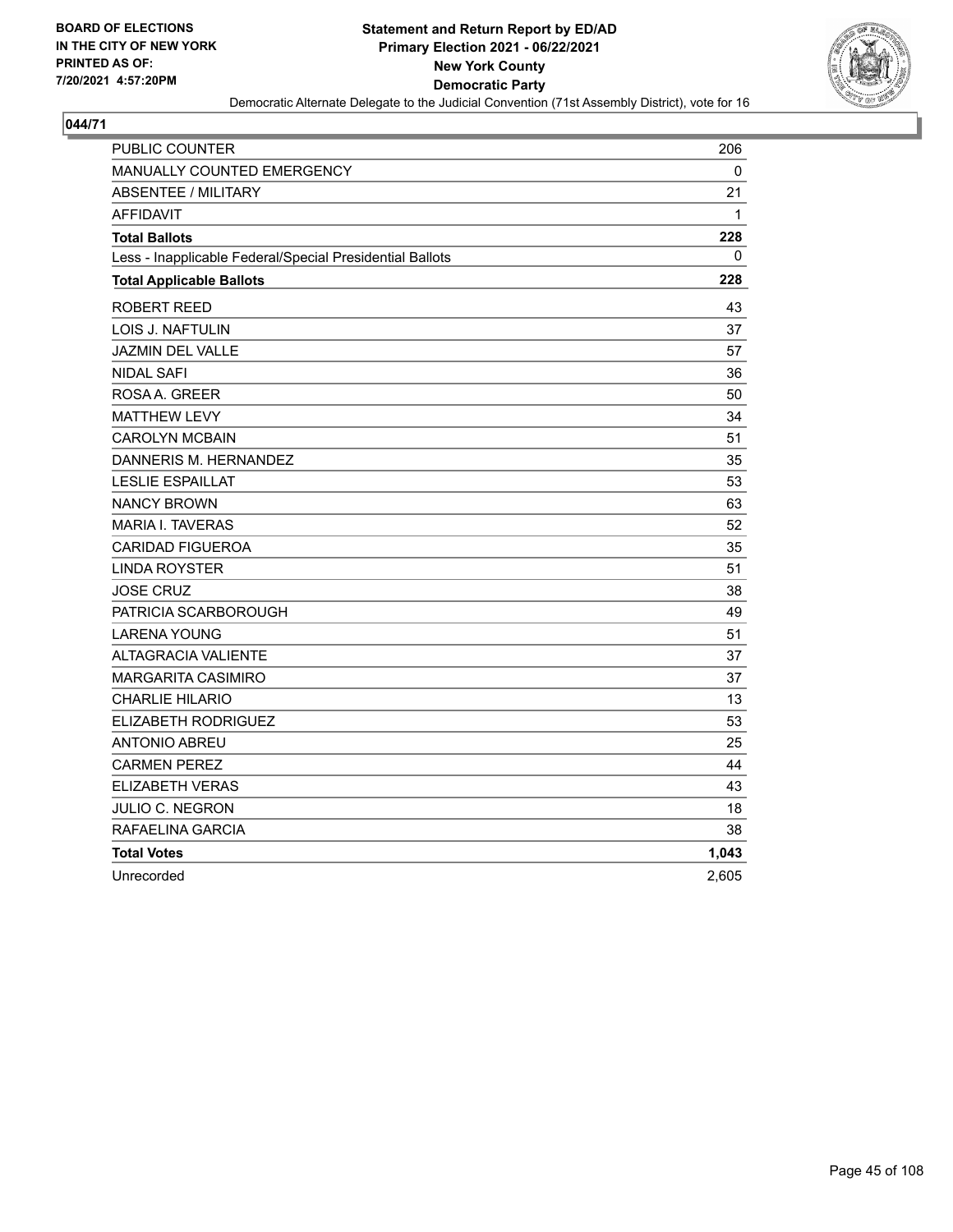

| PUBLIC COUNTER                                           | 159             |
|----------------------------------------------------------|-----------------|
| MANUALLY COUNTED EMERGENCY                               | $\mathbf 0$     |
| <b>ABSENTEE / MILITARY</b>                               | 18              |
| <b>AFFIDAVIT</b>                                         | 1               |
| <b>Total Ballots</b>                                     | 178             |
| Less - Inapplicable Federal/Special Presidential Ballots | 0               |
| <b>Total Applicable Ballots</b>                          | 178             |
| ROBERT REED                                              | 16              |
| <b>LOIS J. NAFTULIN</b>                                  | 16              |
| JAZMIN DEL VALLE                                         | 30              |
| <b>NIDAL SAFI</b>                                        | 17              |
| ROSA A. GREER                                            | 22              |
| <b>MATTHEW LEVY</b>                                      | 12              |
| <b>CAROLYN MCBAIN</b>                                    | 15              |
| DANNERIS M. HERNANDEZ                                    | 23              |
| <b>LESLIE ESPAILLAT</b>                                  | 31              |
| <b>NANCY BROWN</b>                                       | 21              |
| <b>MARIA I. TAVERAS</b>                                  | 30              |
| <b>CARIDAD FIGUEROA</b>                                  | 22              |
| LINDA ROYSTER                                            | 12 <sup>2</sup> |
| <b>JOSE CRUZ</b>                                         | 23              |
| PATRICIA SCARBOROUGH                                     | 18              |
| <b>LARENA YOUNG</b>                                      | 19              |
| <b>ALTAGRACIA VALIENTE</b>                               | 21              |
| <b>MARGARITA CASIMIRO</b>                                | 18              |
| <b>CHARLIE HILARIO</b>                                   | 10              |
| ELIZABETH RODRIGUEZ                                      | 23              |
| <b>ANTONIO ABREU</b>                                     | 17              |
| <b>CARMEN PEREZ</b>                                      | 24              |
| ELIZABETH VERAS                                          | 17              |
| JULIO C. NEGRON                                          | 8               |
| RAFAELINA GARCIA                                         | 17              |
| <b>Total Votes</b>                                       | 482             |
| Unrecorded                                               | 2.366           |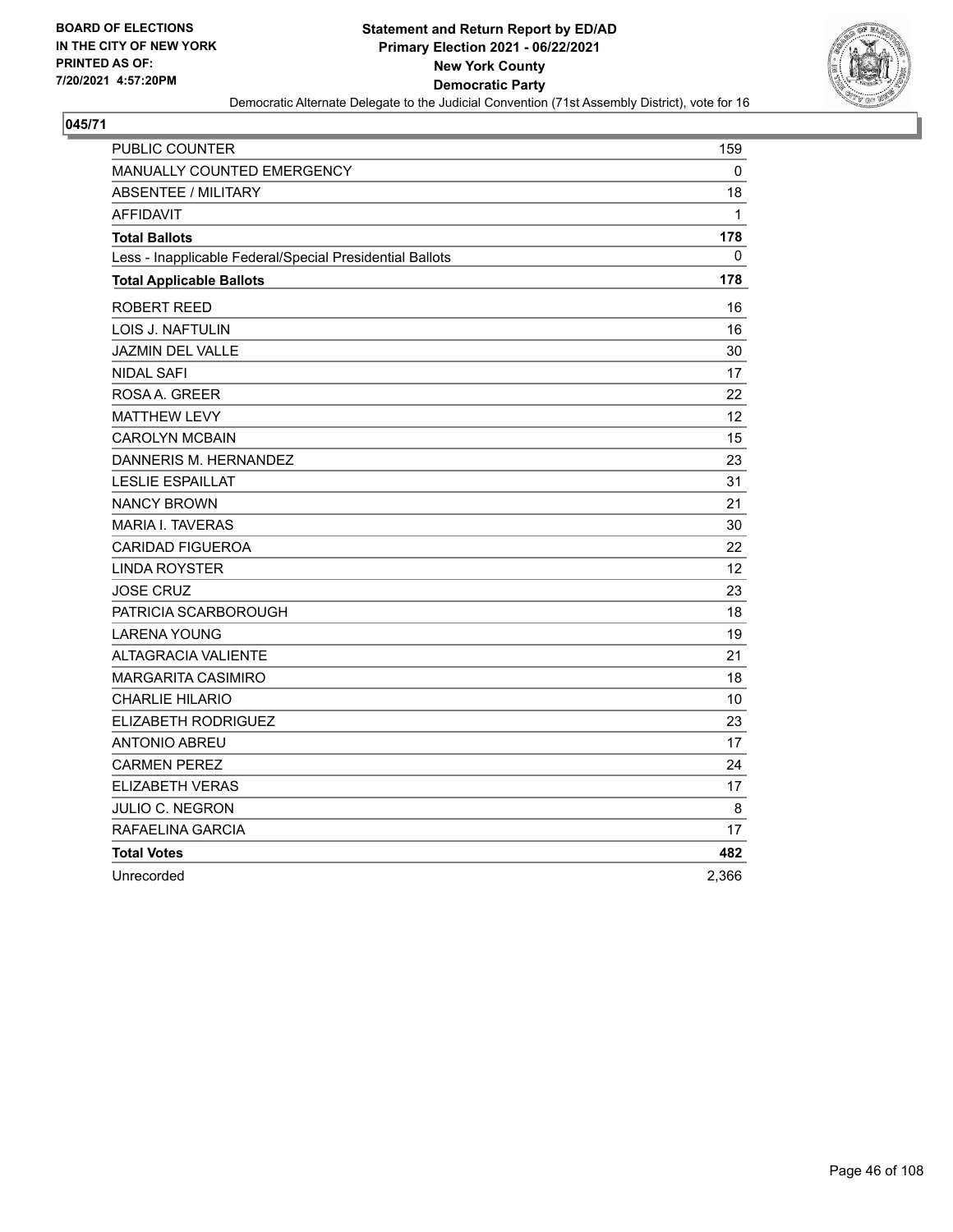

| <b>PUBLIC COUNTER</b>                                    | 157   |
|----------------------------------------------------------|-------|
| <b>MANUALLY COUNTED EMERGENCY</b>                        | 0     |
| <b>ABSENTEE / MILITARY</b>                               | 64    |
| <b>AFFIDAVIT</b>                                         | 1     |
| <b>Total Ballots</b>                                     | 222   |
| Less - Inapplicable Federal/Special Presidential Ballots | 0     |
| <b>Total Applicable Ballots</b>                          | 222   |
| ROBERT REED                                              | 32    |
| LOIS J. NAFTULIN                                         | 26    |
| <b>JAZMIN DEL VALLE</b>                                  | 38    |
| <b>NIDAL SAFI</b>                                        | 26    |
| ROSAA. GREER                                             | 33    |
| <b>MATTHEW LEVY</b>                                      | 28    |
| <b>CAROLYN MCBAIN</b>                                    | 31    |
| DANNERIS M. HERNANDEZ                                    | 27    |
| <b>LESLIE ESPAILLAT</b>                                  | 41    |
| <b>NANCY BROWN</b>                                       | 34    |
| <b>MARIA I. TAVERAS</b>                                  | 48    |
| <b>CARIDAD FIGUEROA</b>                                  | 30    |
| <b>LINDA ROYSTER</b>                                     | 25    |
| <b>JOSE CRUZ</b>                                         | 30    |
| PATRICIA SCARBOROUGH                                     | 32    |
| <b>LARENA YOUNG</b>                                      | 34    |
| <b>ALTAGRACIA VALIENTE</b>                               | 24    |
| <b>MARGARITA CASIMIRO</b>                                | 22    |
| <b>CHARLIE HILARIO</b>                                   | 16    |
| ELIZABETH RODRIGUEZ                                      | 27    |
| <b>ANTONIO ABREU</b>                                     | 33    |
| <b>CARMEN PEREZ</b>                                      | 30    |
| <b>ELIZABETH VERAS</b>                                   | 35    |
| <b>JULIO C. NEGRON</b>                                   | 21    |
| RAFAELINA GARCIA                                         | 36    |
| <b>Total Votes</b>                                       | 759   |
| Unrecorded                                               | 2,793 |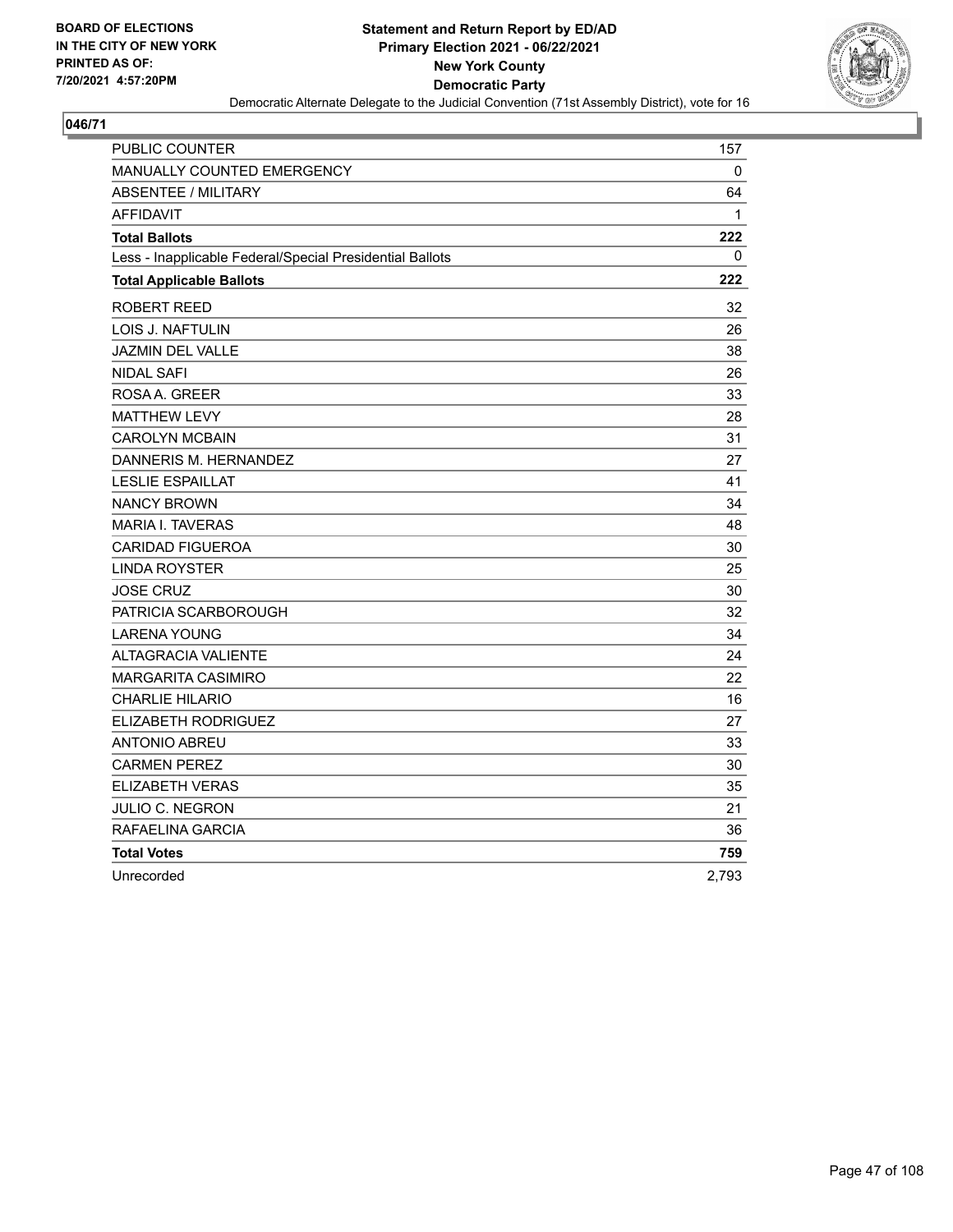

| PUBLIC COUNTER                                           | 266   |
|----------------------------------------------------------|-------|
| <b>MANUALLY COUNTED EMERGENCY</b>                        | 0     |
| <b>ABSENTEE / MILITARY</b>                               | 31    |
| <b>AFFIDAVIT</b>                                         | 0     |
| <b>Total Ballots</b>                                     | 297   |
| Less - Inapplicable Federal/Special Presidential Ballots | 0     |
| <b>Total Applicable Ballots</b>                          | 297   |
| ROBERT REED                                              | 92    |
| <b>LOIS J. NAFTULIN</b>                                  | 34    |
| <b>JAZMIN DEL VALLE</b>                                  | 56    |
| <b>NIDAL SAFI</b>                                        | 40    |
| ROSAA, GREER                                             | 78    |
| <b>MATTHEW LEVY</b>                                      | 55    |
| <b>CAROLYN MCBAIN</b>                                    | 75    |
| DANNERIS M. HERNANDEZ                                    | 38    |
| <b>LESLIE ESPAILLAT</b>                                  | 60    |
| <b>NANCY BROWN</b>                                       | 85    |
| <b>MARIA I. TAVERAS</b>                                  | 46    |
| <b>CARIDAD FIGUEROA</b>                                  | 42    |
| <b>LINDA ROYSTER</b>                                     | 55    |
| <b>JOSE CRUZ</b>                                         | 51    |
| PATRICIA SCARBOROUGH                                     | 61    |
| <b>LARENA YOUNG</b>                                      | 63    |
| <b>ALTAGRACIA VALIENTE</b>                               | 27    |
| MARGARITA CASIMIRO                                       | 34    |
| <b>CHARLIE HILARIO</b>                                   | 17    |
| ELIZABETH RODRIGUEZ                                      | 56    |
| ANTONIO ABREU                                            | 33    |
| <b>CARMEN PEREZ</b>                                      | 54    |
| <b>ELIZABETH VERAS</b>                                   | 31    |
| JULIO C. NEGRON                                          | 30    |
| RAFAELINA GARCIA                                         | 33    |
| <b>Total Votes</b>                                       | 1,246 |
| Unrecorded                                               | 3,506 |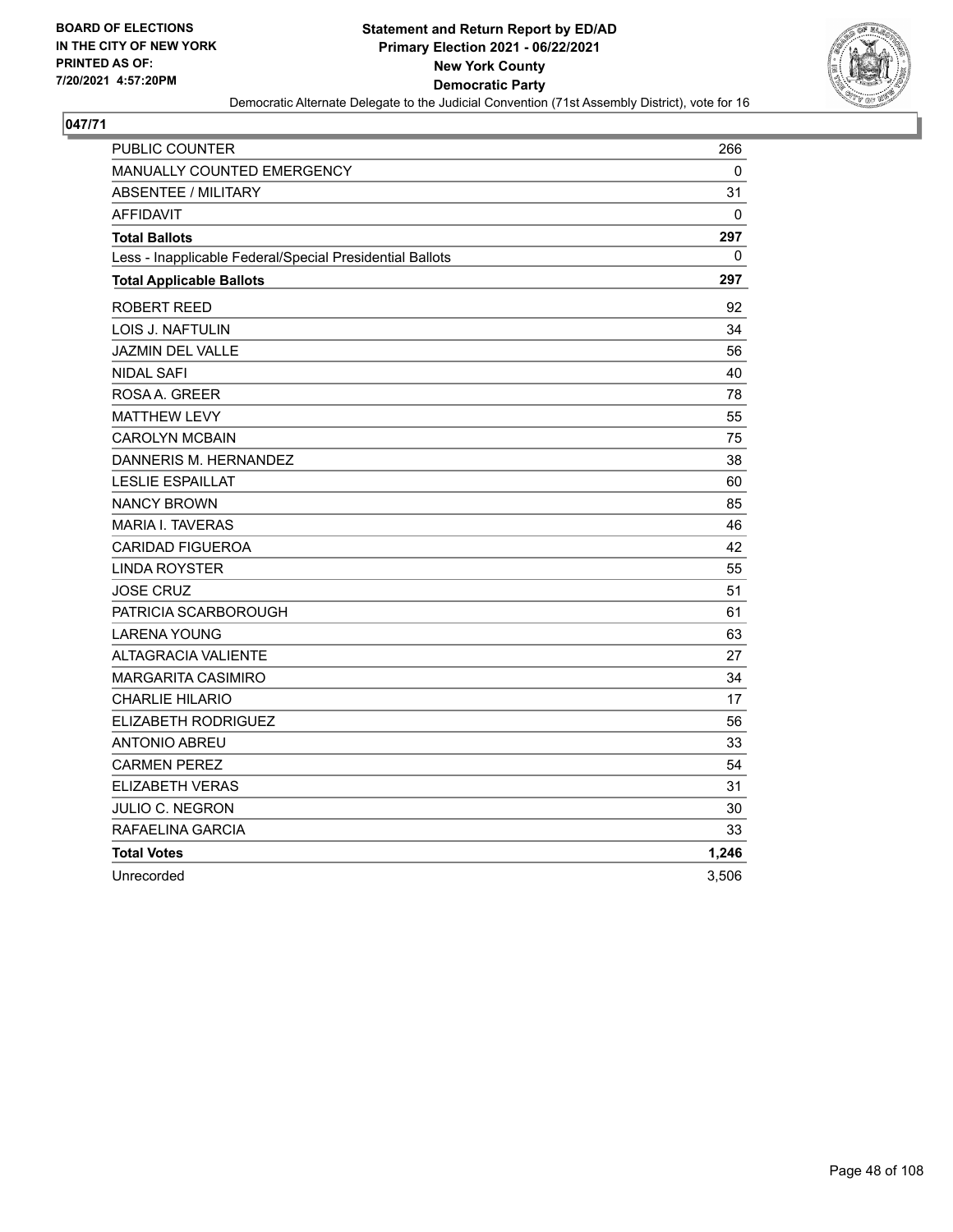

| PUBLIC COUNTER                                           | 161            |
|----------------------------------------------------------|----------------|
| MANUALLY COUNTED EMERGENCY                               | $\mathbf{0}$   |
| <b>ABSENTEE / MILITARY</b>                               | 47             |
| <b>AFFIDAVIT</b>                                         | $\mathsf 3$    |
| <b>Total Ballots</b>                                     | 211            |
| Less - Inapplicable Federal/Special Presidential Ballots | 0              |
| <b>Total Applicable Ballots</b>                          | 211            |
| ROBERT REED                                              | 9              |
| LOIS J. NAFTULIN                                         | 6              |
| <b>JAZMIN DEL VALLE</b>                                  | 20             |
| <b>NIDAL SAFI</b>                                        | 9              |
| ROSAA, GREER                                             | 11             |
| <b>MATTHEW LEVY</b>                                      | 9              |
| <b>CAROLYN MCBAIN</b>                                    | 10             |
| DANNERIS M. HERNANDEZ                                    | 11             |
| <b>LESLIE ESPAILLAT</b>                                  | 15             |
| <b>NANCY BROWN</b>                                       | 9              |
| <b>MARIA I. TAVERAS</b>                                  | 18             |
| <b>CARIDAD FIGUEROA</b>                                  | 18             |
| <b>LINDA ROYSTER</b>                                     | 8              |
| <b>JOSE CRUZ</b>                                         | 14             |
| PATRICIA SCARBOROUGH                                     | $\overline{7}$ |
| <b>LARENA YOUNG</b>                                      | 13             |
| <b>ALTAGRACIA VALIENTE</b>                               | 9              |
| <b>MARGARITA CASIMIRO</b>                                | 12             |
| <b>CHARLIE HILARIO</b>                                   | $\overline{7}$ |
| ELIZABETH RODRIGUEZ                                      | 15             |
| ANTONIO ABREU                                            | 16             |
| <b>CARMEN PEREZ</b>                                      | 14             |
| <b>ELIZABETH VERAS</b>                                   | 16             |
| JULIO C. NEGRON                                          | 9              |
| RAFAELINA GARCIA                                         | 16             |
| <b>Total Votes</b>                                       | 301            |
| Unrecorded                                               | 3,075          |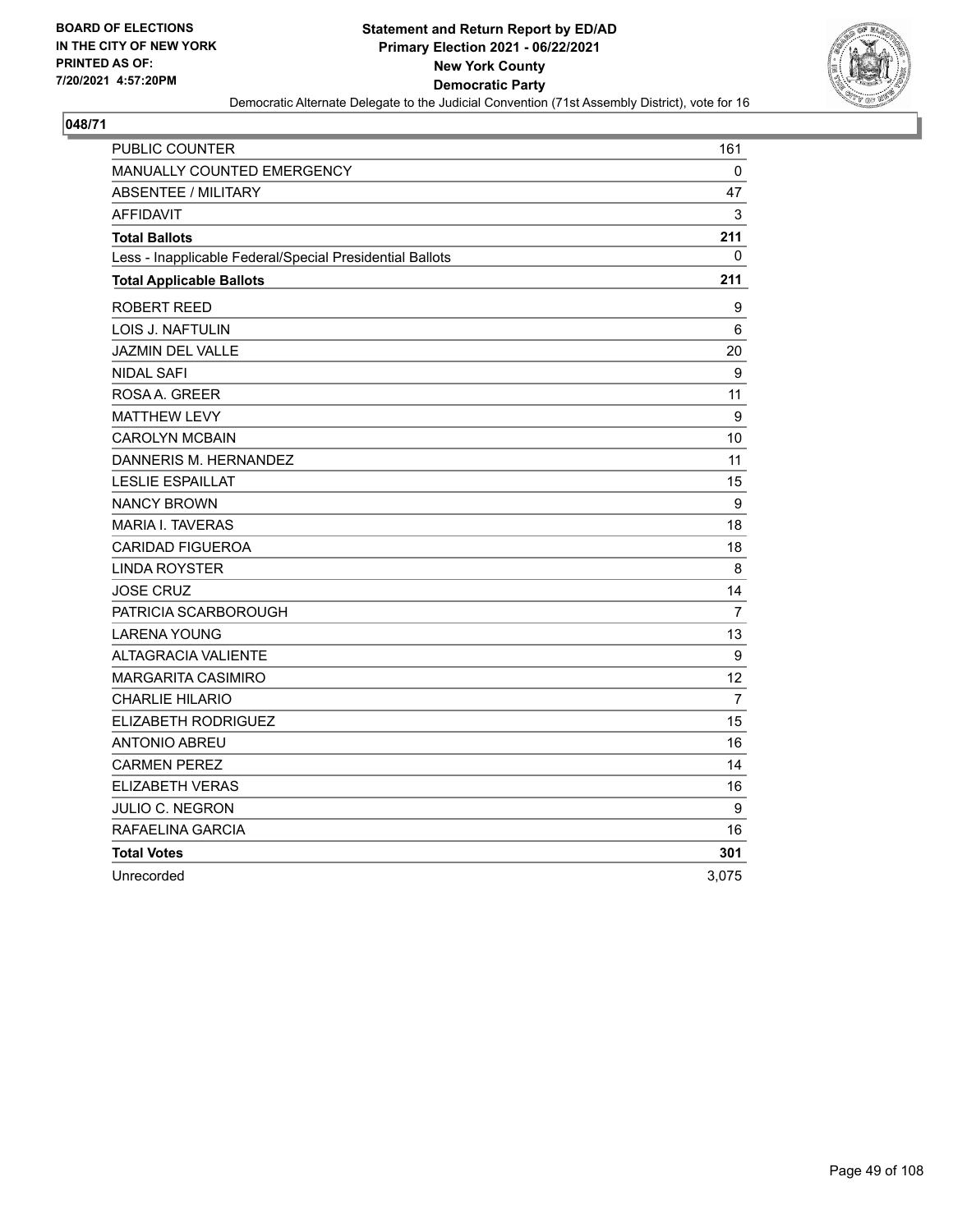

| <b>PUBLIC COUNTER</b>                                    | 182               |
|----------------------------------------------------------|-------------------|
| <b>MANUALLY COUNTED EMERGENCY</b>                        | 0                 |
| <b>ABSENTEE / MILITARY</b>                               | 13                |
| <b>AFFIDAVIT</b>                                         | $\mathbf{1}$      |
| <b>Total Ballots</b>                                     | 196               |
| Less - Inapplicable Federal/Special Presidential Ballots | 0                 |
| <b>Total Applicable Ballots</b>                          | 196               |
| ROBERT REED                                              | 7                 |
| <b>LOIS J. NAFTULIN</b>                                  | 11                |
| JAZMIN DEL VALLE                                         | 18                |
| <b>NIDAL SAFI</b>                                        | 11                |
| ROSAA, GREER                                             | 18                |
| <b>MATTHEW LEVY</b>                                      | $12 \overline{ }$ |
| <b>CAROLYN MCBAIN</b>                                    | 12 <sup>2</sup>   |
| DANNERIS M. HERNANDEZ                                    | 18                |
| <b>LESLIE ESPAILLAT</b>                                  | 26                |
| <b>NANCY BROWN</b>                                       | 19                |
| <b>MARIA I. TAVERAS</b>                                  | 27                |
| <b>CARIDAD FIGUEROA</b>                                  | 16                |
| <b>LINDA ROYSTER</b>                                     | 12                |
| <b>JOSE CRUZ</b>                                         | 18                |
| PATRICIA SCARBOROUGH                                     | 10                |
| <b>LARENA YOUNG</b>                                      | 12                |
| <b>ALTAGRACIA VALIENTE</b>                               | 21                |
| <b>MARGARITA CASIMIRO</b>                                | 19                |
| <b>CHARLIE HILARIO</b>                                   | 11                |
| ELIZABETH RODRIGUEZ                                      | 23                |
| <b>ANTONIO ABREU</b>                                     | 21                |
| <b>CARMEN PEREZ</b>                                      | 25                |
| <b>ELIZABETH VERAS</b>                                   | 19                |
| JULIO C. NEGRON                                          | 11                |
| RAFAELINA GARCIA                                         | 22                |
| UNCOUNTED WRITE-IN PER STATUTE (WRITE-IN)                | $\mathbf{1}$      |
| <b>Total Votes</b>                                       | 420               |
| Unrecorded                                               | 2,716             |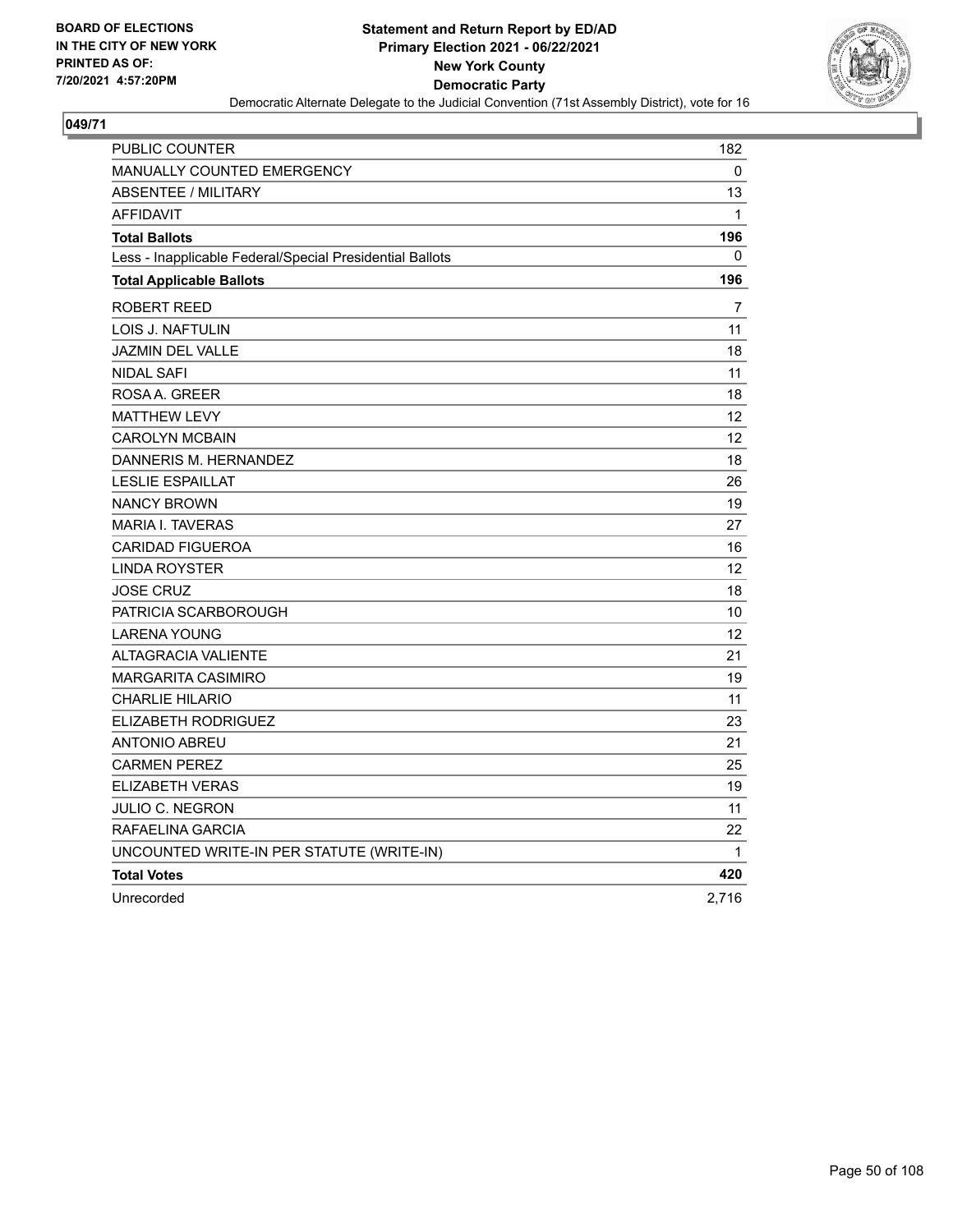

| PUBLIC COUNTER                                           | 113   |
|----------------------------------------------------------|-------|
| <b>MANUALLY COUNTED EMERGENCY</b>                        | 0     |
| <b>ABSENTEE / MILITARY</b>                               | 23    |
| <b>AFFIDAVIT</b>                                         | 0     |
| <b>Total Ballots</b>                                     | 136   |
| Less - Inapplicable Federal/Special Presidential Ballots | 0     |
| <b>Total Applicable Ballots</b>                          | 136   |
| ROBERT REED                                              | 30    |
| <b>LOIS J. NAFTULIN</b>                                  | 13    |
| <b>JAZMIN DEL VALLE</b>                                  | 31    |
| <b>NIDAL SAFI</b>                                        | 25    |
| ROSAA, GREER                                             | 24    |
| <b>MATTHEW LEVY</b>                                      | 21    |
| <b>CAROLYN MCBAIN</b>                                    | 27    |
| DANNERIS M. HERNANDEZ                                    | 23    |
| <b>LESLIE ESPAILLAT</b>                                  | 32    |
| <b>NANCY BROWN</b>                                       | 28    |
| <b>MARIA I. TAVERAS</b>                                  | 38    |
| <b>CARIDAD FIGUEROA</b>                                  | 23    |
| <b>LINDA ROYSTER</b>                                     | 30    |
| <b>JOSE CRUZ</b>                                         | 28    |
| PATRICIA SCARBOROUGH                                     | 28    |
| <b>LARENA YOUNG</b>                                      | 25    |
| <b>ALTAGRACIA VALIENTE</b>                               | 23    |
| MARGARITA CASIMIRO                                       | 27    |
| <b>CHARLIE HILARIO</b>                                   | 11    |
| ELIZABETH RODRIGUEZ                                      | 38    |
| ANTONIO ABREU                                            | 17    |
| <b>CARMEN PEREZ</b>                                      | 26    |
| <b>ELIZABETH VERAS</b>                                   | 24    |
| JULIO C. NEGRON                                          | 13    |
| RAFAELINA GARCIA                                         | 30    |
| <b>Total Votes</b>                                       | 635   |
| Unrecorded                                               | 1,541 |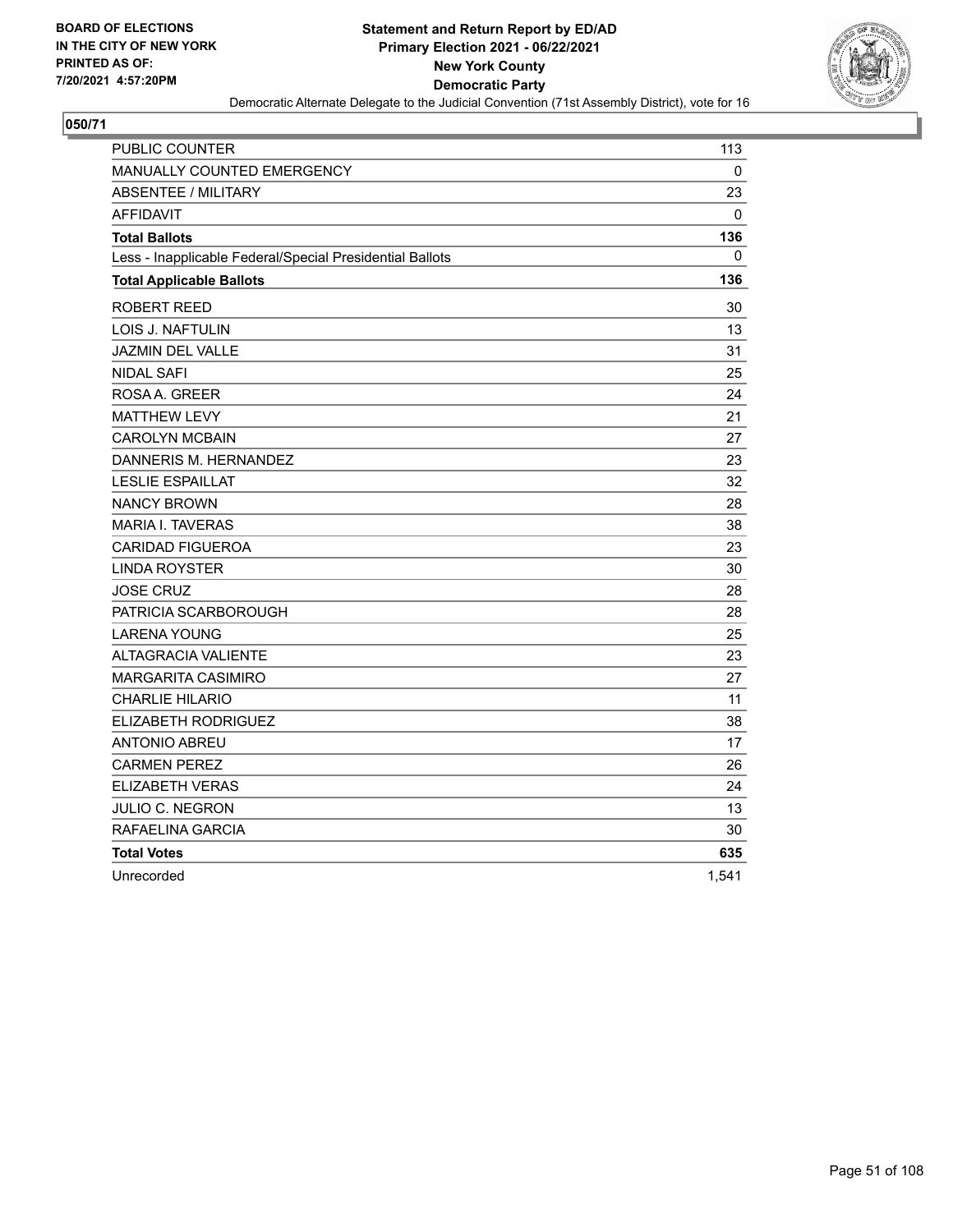

| <b>PUBLIC COUNTER</b>                                    | 40                        |
|----------------------------------------------------------|---------------------------|
| <b>MANUALLY COUNTED EMERGENCY</b>                        | 0                         |
| <b>ABSENTEE / MILITARY</b>                               | 1                         |
| <b>AFFIDAVIT</b>                                         | 0                         |
| <b>Total Ballots</b>                                     | 41                        |
| Less - Inapplicable Federal/Special Presidential Ballots | 0                         |
| <b>Total Applicable Ballots</b>                          | 41                        |
| ROBERT REED                                              | 2                         |
| LOIS J. NAFTULIN                                         | $\mathbf{1}$              |
| <b>JAZMIN DEL VALLE</b>                                  | $\boldsymbol{2}$          |
| <b>NIDAL SAFI</b>                                        | 3                         |
| ROSA A. GREER                                            | 3                         |
| <b>MATTHEW LEVY</b>                                      | $\sqrt{2}$                |
| <b>CAROLYN MCBAIN</b>                                    | 3                         |
| DANNERIS M. HERNANDEZ                                    | $\overline{\mathbf{4}}$   |
| <b>LESLIE ESPAILLAT</b>                                  | $\,6\,$                   |
| <b>NANCY BROWN</b>                                       | $\sqrt{5}$                |
| <b>MARIA I. TAVERAS</b>                                  | 5                         |
| <b>CARIDAD FIGUEROA</b>                                  | $\overline{\mathbf{c}}$   |
| <b>LINDA ROYSTER</b>                                     | $\mathbf 1$               |
| <b>JOSE CRUZ</b>                                         | $\,6\,$                   |
| PATRICIA SCARBOROUGH                                     | $\boldsymbol{2}$          |
| <b>LARENA YOUNG</b>                                      | 3                         |
| <b>ALTAGRACIA VALIENTE</b>                               | $\ensuremath{\mathsf{3}}$ |
| <b>MARGARITA CASIMIRO</b>                                | 3                         |
| <b>CHARLIE HILARIO</b>                                   | $\mathsf 3$               |
| ELIZABETH RODRIGUEZ                                      | $\mathsf 3$               |
| <b>ANTONIO ABREU</b>                                     | 4                         |
| <b>CARMEN PEREZ</b>                                      | 8                         |
| ELIZABETH VERAS                                          | 3                         |
| JULIO C. NEGRON                                          | $\mathbf{1}$              |
| RAFAELINA GARCIA                                         | 4                         |
| UNATTRIBUTABLE WRITE-IN (WRITE-IN)                       | 1                         |
| <b>Total Votes</b>                                       | 83                        |
| Unrecorded                                               | 573                       |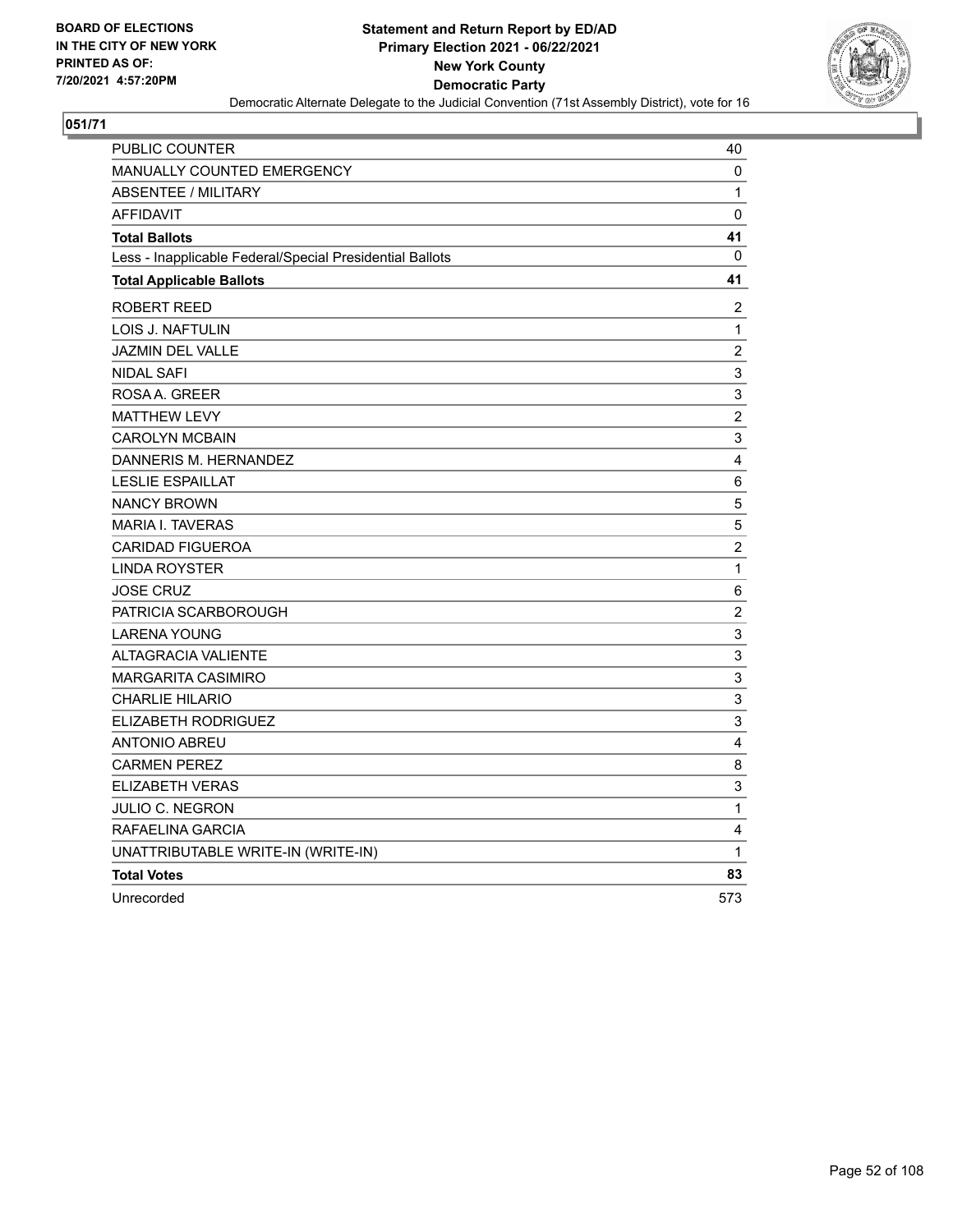

| PUBLIC COUNTER                                           | 146          |
|----------------------------------------------------------|--------------|
| <b>MANUALLY COUNTED EMERGENCY</b>                        | 0            |
| <b>ABSENTEE / MILITARY</b>                               | 10           |
| <b>AFFIDAVIT</b>                                         | $\mathbf{1}$ |
| <b>Total Ballots</b>                                     | 157          |
| Less - Inapplicable Federal/Special Presidential Ballots | 0            |
| <b>Total Applicable Ballots</b>                          | 157          |
| <b>ROBERT REED</b>                                       | 30           |
| LOIS J. NAFTULIN                                         | 15           |
| <b>JAZMIN DEL VALLE</b>                                  | 31           |
| NIDAL SAFI                                               | 21           |
| ROSAA, GREER                                             | 30           |
| <b>MATTHEW LEVY</b>                                      | 18           |
| <b>CAROLYN MCBAIN</b>                                    | 22           |
| DANNERIS M. HERNANDEZ                                    | 27           |
| <b>LESLIE ESPAILLAT</b>                                  | 26           |
| <b>NANCY BROWN</b>                                       | 30           |
| <b>MARIA I. TAVERAS</b>                                  | 27           |
| <b>CARIDAD FIGUEROA</b>                                  | 21           |
| <b>LINDA ROYSTER</b>                                     | 19           |
| <b>JOSE CRUZ</b>                                         | 26           |
| PATRICIA SCARBOROUGH                                     | 25           |
| <b>LARENA YOUNG</b>                                      | 16           |
| <b>ALTAGRACIA VALIENTE</b>                               | 18           |
| <b>MARGARITA CASIMIRO</b>                                | 18           |
| <b>CHARLIE HILARIO</b>                                   | 14           |
| ELIZABETH RODRIGUEZ                                      | 32           |
| <b>ANTONIO ABREU</b>                                     | 19           |
| <b>CARMEN PEREZ</b>                                      | 25           |
| <b>ELIZABETH VERAS</b>                                   | 17           |
| JULIO C. NEGRON                                          | 15           |
| RAFAELINA GARCIA                                         | 16           |
| UNATTRIBUTABLE WRITE-IN (WRITE-IN)                       | $\mathbf{1}$ |
| <b>Total Votes</b>                                       | 559          |
| Unrecorded                                               | 1,953        |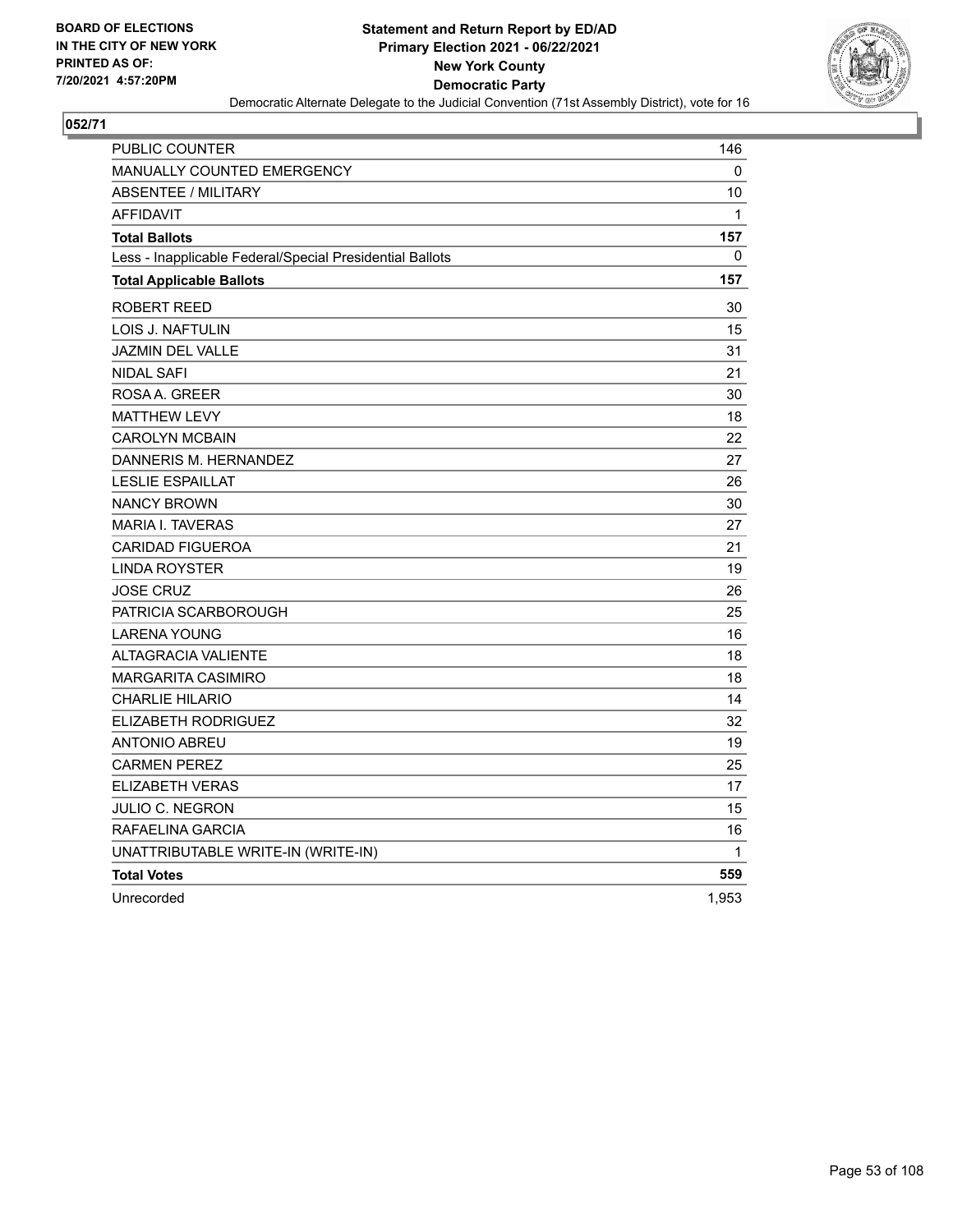

| PUBLIC COUNTER                                           | 104         |
|----------------------------------------------------------|-------------|
| <b>MANUALLY COUNTED EMERGENCY</b>                        | 0           |
| <b>ABSENTEE / MILITARY</b>                               | 4           |
| <b>AFFIDAVIT</b>                                         | 0           |
| <b>Total Ballots</b>                                     | 108         |
| Less - Inapplicable Federal/Special Presidential Ballots | 0           |
| <b>Total Applicable Ballots</b>                          | 108         |
| ROBERT REED                                              | 25          |
| LOIS J. NAFTULIN                                         | 15          |
| <b>JAZMIN DEL VALLE</b>                                  | 31          |
| <b>NIDAL SAFI</b>                                        | 18          |
| ROSA A. GREER                                            | 25          |
| <b>MATTHEW LEVY</b>                                      | 19          |
| <b>CAROLYN MCBAIN</b>                                    | 30          |
| DANNERIS M. HERNANDEZ                                    | 25          |
| <b>LESLIE ESPAILLAT</b>                                  | 24          |
| <b>NANCY BROWN</b>                                       | 28          |
| <b>MARIA I. TAVERAS</b>                                  | 32          |
| <b>CARIDAD FIGUEROA</b>                                  | 15          |
| LINDA ROYSTER                                            | 21          |
| <b>JOSE CRUZ</b>                                         | 19          |
| PATRICIA SCARBOROUGH                                     | 23          |
| <b>LARENA YOUNG</b>                                      | 23          |
| <b>ALTAGRACIA VALIENTE</b>                               | 19          |
| <b>MARGARITA CASIMIRO</b>                                | 19          |
| <b>CHARLIE HILARIO</b>                                   | 15          |
| ELIZABETH RODRIGUEZ                                      | 23          |
| <b>ANTONIO ABREU</b>                                     | 19          |
| <b>CARMEN PEREZ</b>                                      | 28          |
| <b>ELIZABETH VERAS</b>                                   | 24          |
| <b>JULIO C. NEGRON</b>                                   | 16          |
| RAFAELINA GARCIA                                         | 23          |
| DAVID M. KATZ (WRITE-IN)                                 | 1           |
| ROBERT PINO (WRITE-IN)                                   | 1           |
| ROGER SMITH (WRITE-IN)                                   | $\mathbf 1$ |
| <b>Total Votes</b>                                       | 562         |
| Unrecorded                                               | 1,166       |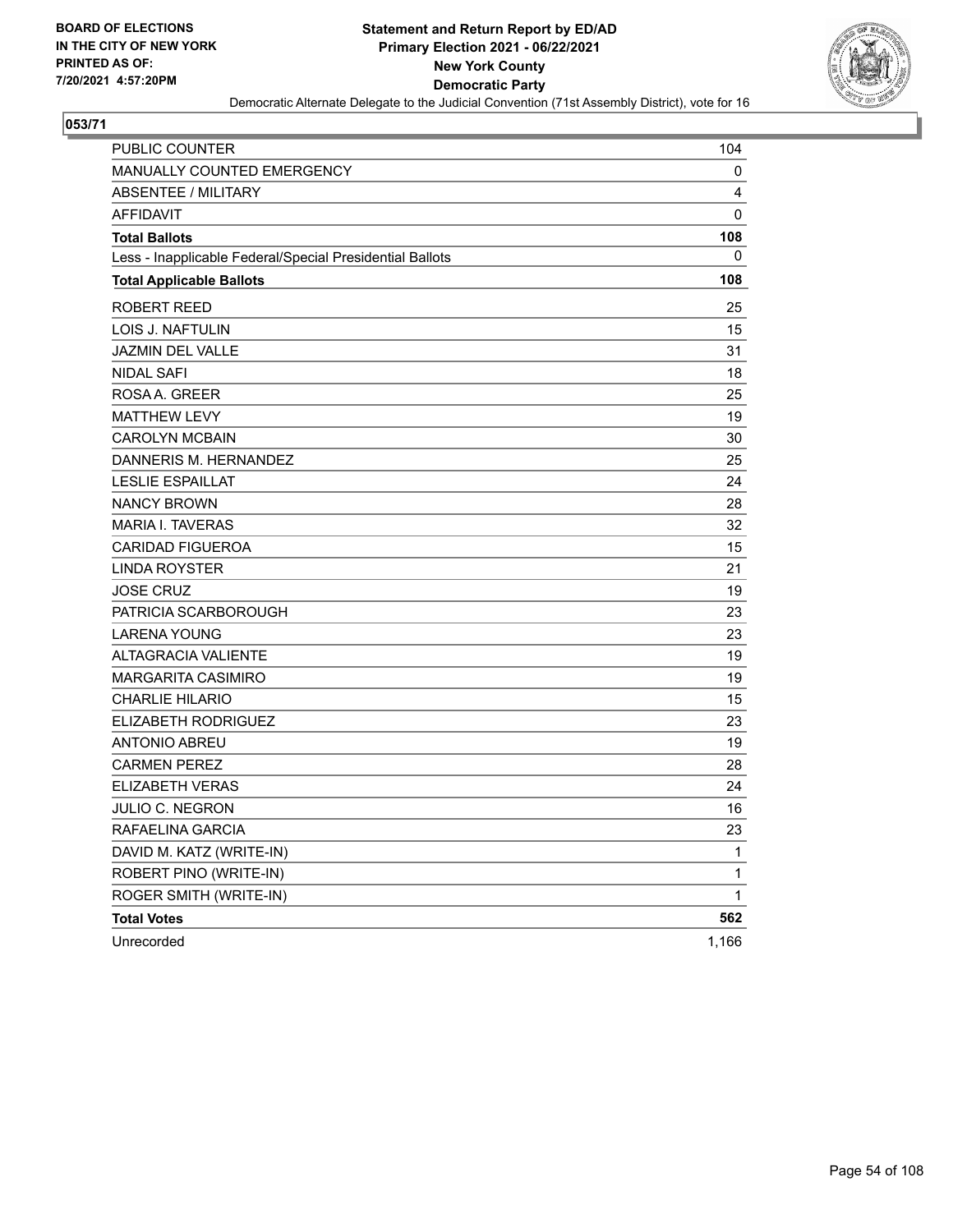

| PUBLIC COUNTER                                           | 136          |
|----------------------------------------------------------|--------------|
| MANUALLY COUNTED EMERGENCY                               | $\mathbf{0}$ |
| <b>ABSENTEE / MILITARY</b>                               | 26           |
| <b>AFFIDAVIT</b>                                         | 1            |
| <b>Total Ballots</b>                                     | 163          |
| Less - Inapplicable Federal/Special Presidential Ballots | 0            |
| <b>Total Applicable Ballots</b>                          | 163          |
| ROBERT REED                                              | 24           |
| LOIS J. NAFTULIN                                         | 17           |
| <b>JAZMIN DEL VALLE</b>                                  | 36           |
| <b>NIDAL SAFI</b>                                        | 19           |
| ROSA A. GREER                                            | 23           |
| <b>MATTHEW LEVY</b>                                      | 18           |
| <b>CAROLYN MCBAIN</b>                                    | 18           |
| DANNERIS M. HERNANDEZ                                    | 22           |
| <b>LESLIE ESPAILLAT</b>                                  | 38           |
| <b>NANCY BROWN</b>                                       | 17           |
| <b>MARIA I. TAVERAS</b>                                  | 38           |
| <b>CARIDAD FIGUEROA</b>                                  | 31           |
| <b>LINDA ROYSTER</b>                                     | 23           |
| <b>JOSE CRUZ</b>                                         | 25           |
| PATRICIA SCARBOROUGH                                     | 22           |
| <b>LARENA YOUNG</b>                                      | 23           |
| <b>ALTAGRACIA VALIENTE</b>                               | 28           |
| MARGARITA CASIMIRO                                       | 22           |
| <b>CHARLIE HILARIO</b>                                   | 11           |
| ELIZABETH RODRIGUEZ                                      | 19           |
| ANTONIO ABREU                                            | 19           |
| <b>CARMEN PEREZ</b>                                      | 27           |
| <b>ELIZABETH VERAS</b>                                   | 21           |
| JULIO C. NEGRON                                          | 18           |
| RAFAELINA GARCIA                                         | 26           |
| <b>Total Votes</b>                                       | 585          |
| Unrecorded                                               | 2,023        |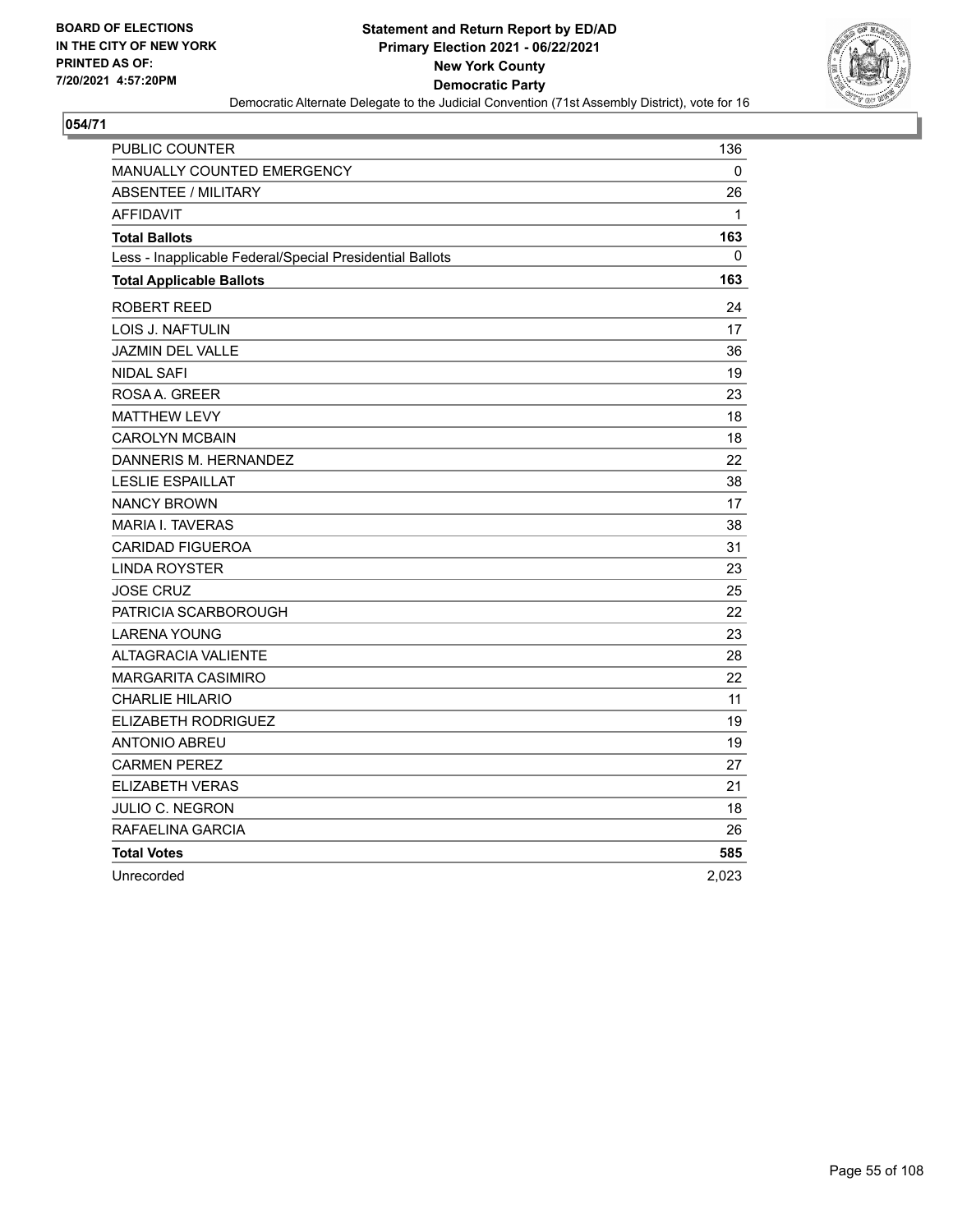

| PUBLIC COUNTER                                           | 131          |
|----------------------------------------------------------|--------------|
| MANUALLY COUNTED EMERGENCY                               | $\mathbf{0}$ |
| <b>ABSENTEE / MILITARY</b>                               | 13           |
| <b>AFFIDAVIT</b>                                         | 1            |
| <b>Total Ballots</b>                                     | 145          |
| Less - Inapplicable Federal/Special Presidential Ballots | 0            |
| <b>Total Applicable Ballots</b>                          | 145          |
| ROBERT REED                                              | 32           |
| LOIS J. NAFTULIN                                         | 18           |
| <b>JAZMIN DEL VALLE</b>                                  | 29           |
| <b>NIDAL SAFI</b>                                        | 24           |
| ROSAA. GREER                                             | 30           |
| <b>MATTHEW LEVY</b>                                      | 23           |
| <b>CAROLYN MCBAIN</b>                                    | 26           |
| DANNERIS M. HERNANDEZ                                    | 18           |
| <b>LESLIE ESPAILLAT</b>                                  | 25           |
| <b>NANCY BROWN</b>                                       | 37           |
| <b>MARIA I. TAVERAS</b>                                  | 28           |
| <b>CARIDAD FIGUEROA</b>                                  | 22           |
| <b>LINDA ROYSTER</b>                                     | 29           |
| <b>JOSE CRUZ</b>                                         | 19           |
| PATRICIA SCARBOROUGH                                     | 27           |
| <b>LARENA YOUNG</b>                                      | 19           |
| <b>ALTAGRACIA VALIENTE</b>                               | 18           |
| MARGARITA CASIMIRO                                       | 17           |
| <b>CHARLIE HILARIO</b>                                   | 6            |
| ELIZABETH RODRIGUEZ                                      | 19           |
| ANTONIO ABREU                                            | 11           |
| <b>CARMEN PEREZ</b>                                      | 19           |
| <b>ELIZABETH VERAS</b>                                   | 16           |
| JULIO C. NEGRON                                          | 13           |
| RAFAELINA GARCIA                                         | 15           |
| <b>Total Votes</b>                                       | 540          |
| Unrecorded                                               | 1,780        |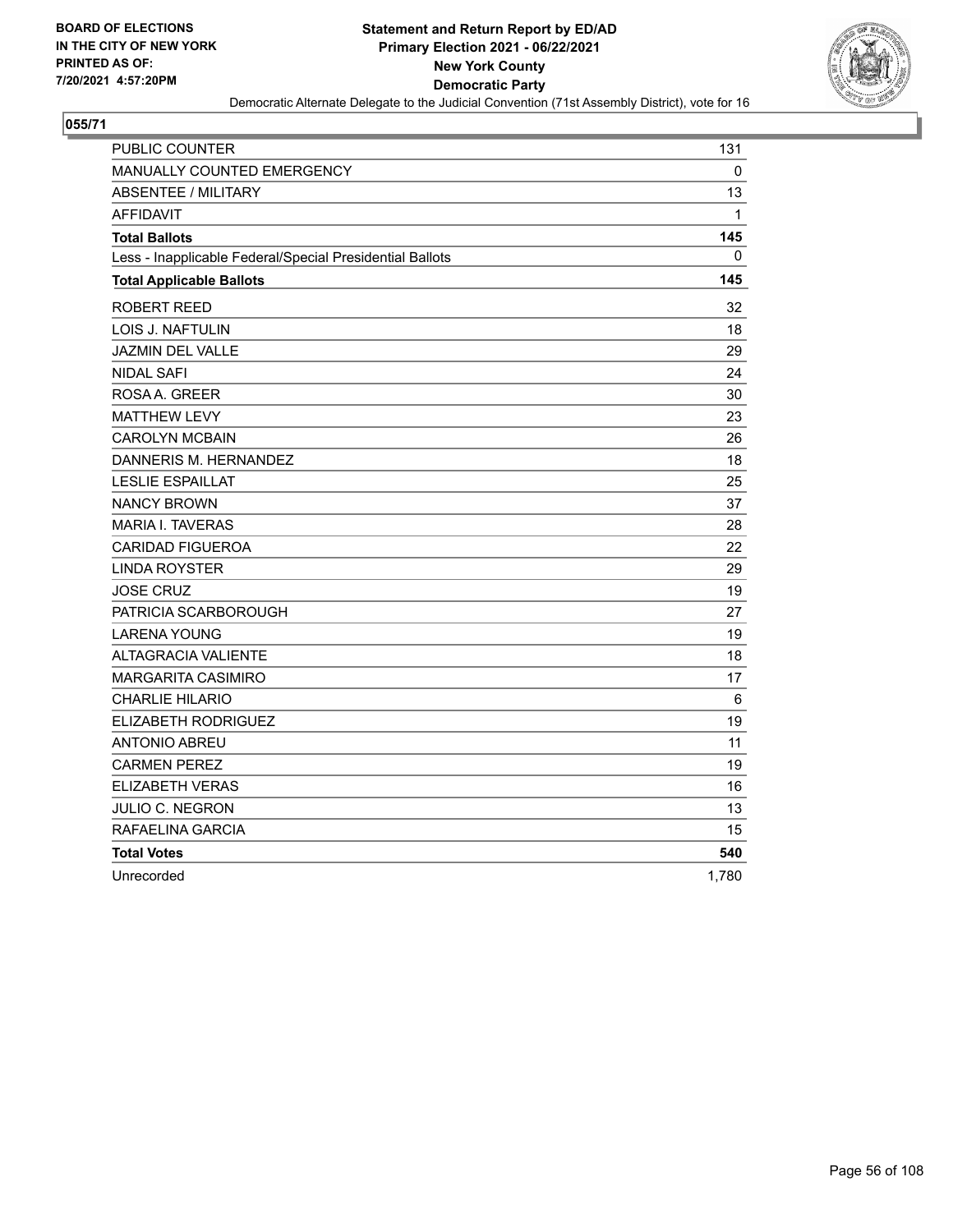

| PUBLIC COUNTER                                           | 101               |
|----------------------------------------------------------|-------------------|
| <b>MANUALLY COUNTED EMERGENCY</b>                        | 0                 |
| <b>ABSENTEE / MILITARY</b>                               | 38                |
| <b>AFFIDAVIT</b>                                         | 0                 |
| <b>Total Ballots</b>                                     | 139               |
| Less - Inapplicable Federal/Special Presidential Ballots | 0                 |
| <b>Total Applicable Ballots</b>                          | 139               |
| ROBERT REED                                              | 4                 |
| LOIS J. NAFTULIN                                         | $\overline{c}$    |
| <b>JAZMIN DEL VALLE</b>                                  | 11                |
| <b>NIDAL SAFI</b>                                        | 4                 |
| ROSAA. GREER                                             | $\boldsymbol{9}$  |
| <b>MATTHEW LEVY</b>                                      | 3                 |
| <b>CAROLYN MCBAIN</b>                                    | $\overline{7}$    |
| DANNERIS M. HERNANDEZ                                    | 6                 |
| <b>LESLIE ESPAILLAT</b>                                  | 15                |
| <b>NANCY BROWN</b>                                       | 5                 |
| <b>MARIA I. TAVERAS</b>                                  | 16                |
| <b>CARIDAD FIGUEROA</b>                                  | $12 \overline{ }$ |
| <b>LINDA ROYSTER</b>                                     | 5                 |
| <b>JOSE CRUZ</b>                                         | $\overline{7}$    |
| PATRICIA SCARBOROUGH                                     | $\overline{7}$    |
| <b>LARENA YOUNG</b>                                      | $\,6$             |
| <b>ALTAGRACIA VALIENTE</b>                               | 13                |
| MARGARITA CASIMIRO                                       | 11                |
| <b>CHARLIE HILARIO</b>                                   | $\overline{7}$    |
| ELIZABETH RODRIGUEZ                                      | 13                |
| <b>ANTONIO ABREU</b>                                     | 10                |
| <b>CARMEN PEREZ</b>                                      | 17                |
| <b>ELIZABETH VERAS</b>                                   | 15                |
| <b>JULIO C. NEGRON</b>                                   | 8                 |
| RAFAELINA GARCIA                                         | 14                |
| <b>Total Votes</b>                                       | 227               |
| Unrecorded                                               | 1,997             |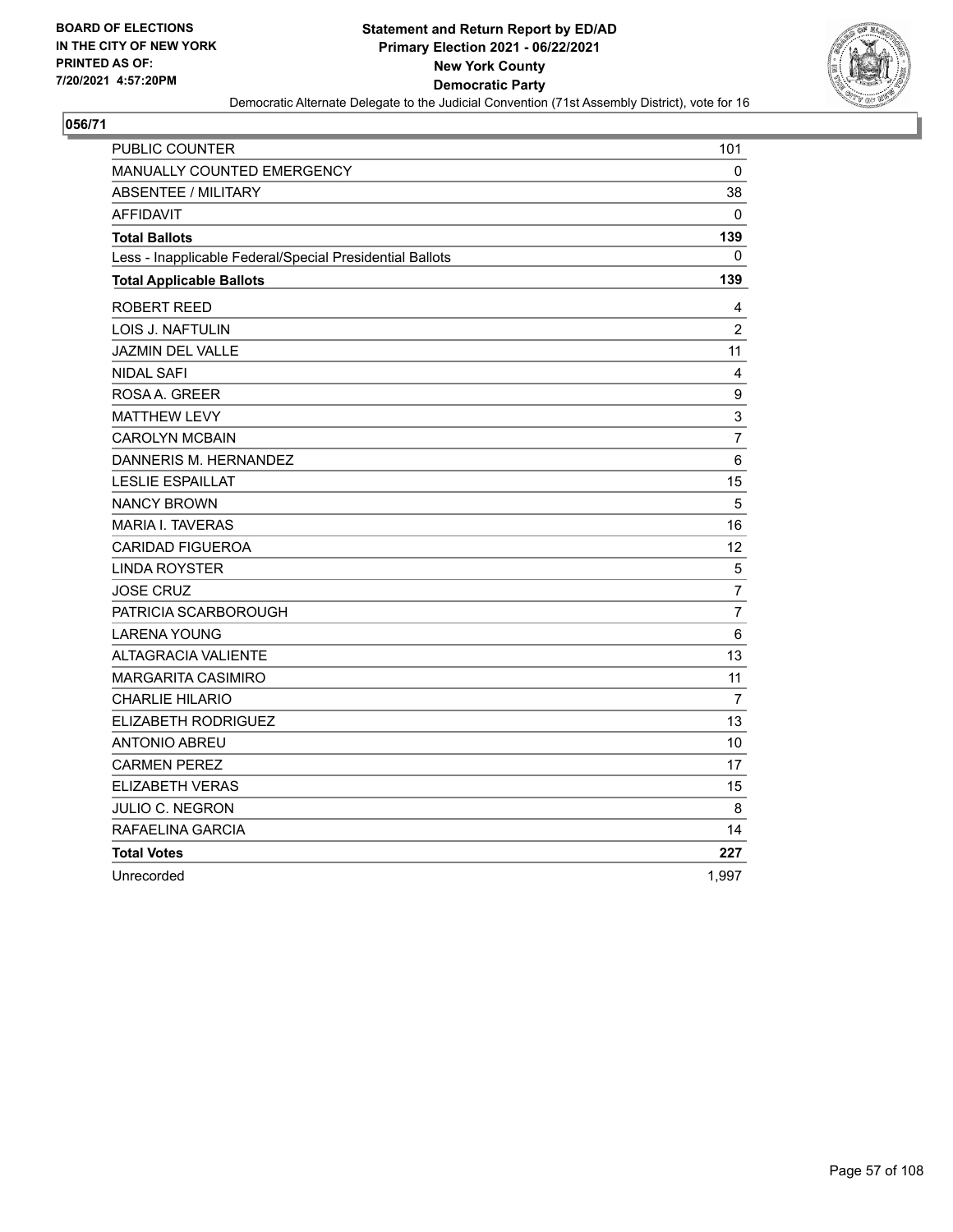

| <b>PUBLIC COUNTER</b>                                    | 99                |
|----------------------------------------------------------|-------------------|
| <b>MANUALLY COUNTED EMERGENCY</b>                        | 0                 |
| <b>ABSENTEE / MILITARY</b>                               | 19                |
| <b>AFFIDAVIT</b>                                         | $\mathbf{1}$      |
| <b>Total Ballots</b>                                     | 119               |
| Less - Inapplicable Federal/Special Presidential Ballots | 0                 |
| <b>Total Applicable Ballots</b>                          | 119               |
| <b>ROBERT REED</b>                                       | 8                 |
| LOIS J. NAFTULIN                                         | 5                 |
| <b>JAZMIN DEL VALLE</b>                                  | 17                |
| <b>NIDAL SAFI</b>                                        | 5                 |
| ROSAA, GREER                                             | $12 \overline{ }$ |
| <b>MATTHEW LEVY</b>                                      | $12 \overline{ }$ |
| <b>CAROLYN MCBAIN</b>                                    | 12                |
| DANNERIS M. HERNANDEZ                                    | 12                |
| <b>LESLIE ESPAILLAT</b>                                  | 16                |
| <b>NANCY BROWN</b>                                       | 14                |
| <b>MARIA I. TAVERAS</b>                                  | 24                |
| <b>CARIDAD FIGUEROA</b>                                  | 11                |
| <b>LINDA ROYSTER</b>                                     | 9                 |
| <b>JOSE CRUZ</b>                                         | 15                |
| PATRICIA SCARBOROUGH                                     | 15                |
| <b>LARENA YOUNG</b>                                      | 11                |
| ALTAGRACIA VALIENTE                                      | 22                |
| <b>MARGARITA CASIMIRO</b>                                | 16                |
| <b>CHARLIE HILARIO</b>                                   | $\overline{5}$    |
| <b>ELIZABETH RODRIGUEZ</b>                               | 21                |
| <b>ANTONIO ABREU</b>                                     | 11                |
| <b>CARMEN PEREZ</b>                                      | 20                |
| <b>ELIZABETH VERAS</b>                                   | 14                |
| <b>JULIO C. NEGRON</b>                                   | 8                 |
| RAFAELINA GARCIA                                         | 16                |
| THOMAS HICKEY (WRITE-IN)                                 | 1                 |
| <b>Total Votes</b>                                       | 332               |
| Unrecorded                                               | 1,572             |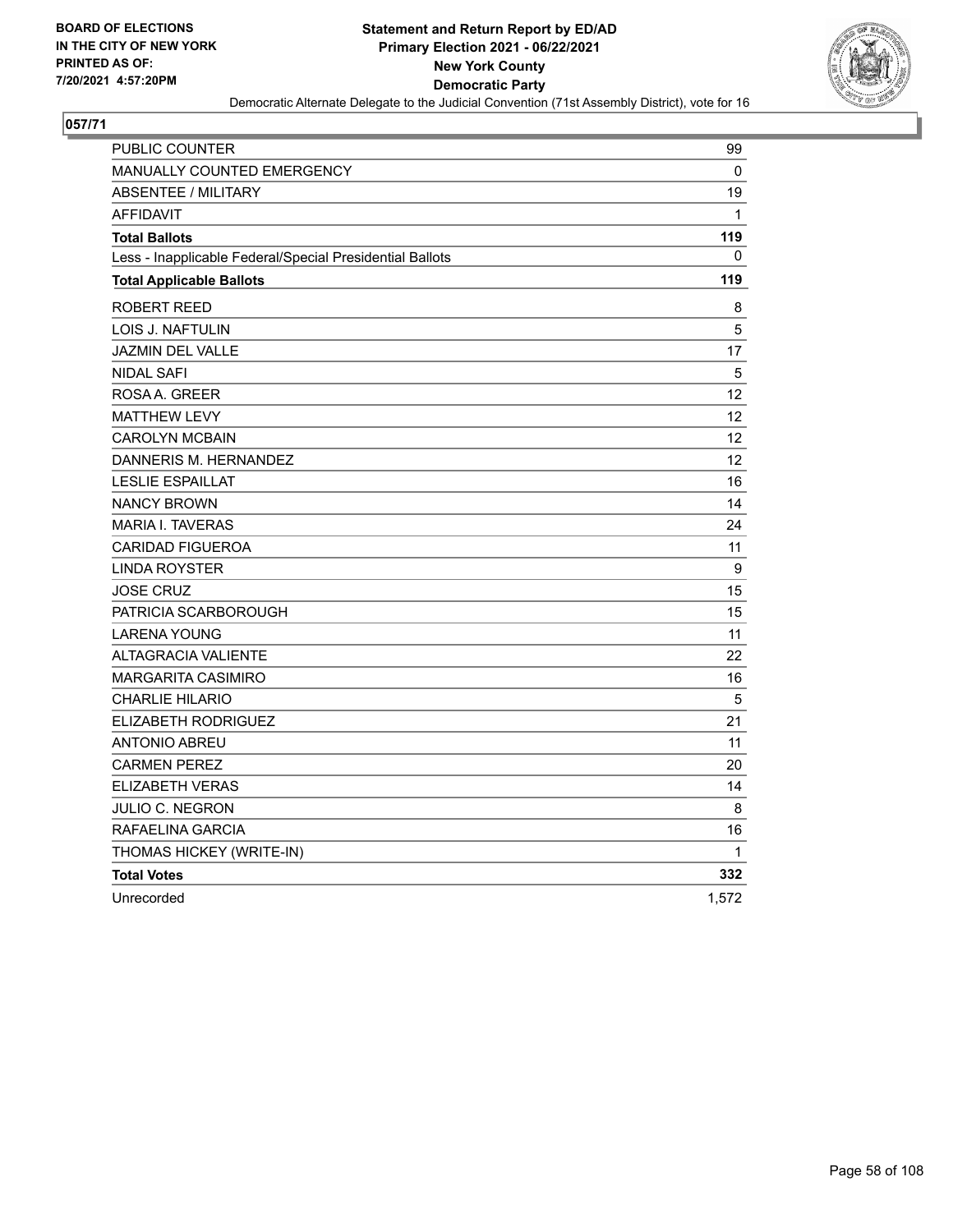

| PUBLIC COUNTER                                           | 119               |
|----------------------------------------------------------|-------------------|
| <b>MANUALLY COUNTED EMERGENCY</b>                        | $\Omega$          |
| <b>ABSENTEE / MILITARY</b>                               | 13                |
| <b>AFFIDAVIT</b>                                         | $\mathbf{1}$      |
| <b>Total Ballots</b>                                     | 133               |
| Less - Inapplicable Federal/Special Presidential Ballots | 0                 |
| <b>Total Applicable Ballots</b>                          | 133               |
| ROBERT REED                                              | 14                |
| LOIS J. NAFTULIN                                         | 10                |
| <b>JAZMIN DEL VALLE</b>                                  | 21                |
| NIDAL SAFI                                               | 15                |
| ROSAA, GREER                                             | 18                |
| <b>MATTHEW LEVY</b>                                      | 15                |
| <b>CAROLYN MCBAIN</b>                                    | $12 \overline{ }$ |
| DANNERIS M. HERNANDEZ                                    | 15                |
| <b>LESLIE ESPAILLAT</b>                                  | 22                |
| <b>NANCY BROWN</b>                                       | 16                |
| <b>MARIA I. TAVERAS</b>                                  | 27                |
| <b>CARIDAD FIGUEROA</b>                                  | 18                |
| <b>LINDA ROYSTER</b>                                     | 12 <sup>2</sup>   |
| <b>JOSE CRUZ</b>                                         | 14                |
| PATRICIA SCARBOROUGH                                     | 13                |
| <b>LARENA YOUNG</b>                                      | 12                |
| <b>ALTAGRACIA VALIENTE</b>                               | 17                |
| <b>MARGARITA CASIMIRO</b>                                | 14                |
| <b>CHARLIE HILARIO</b>                                   | 10                |
| <b>ELIZABETH RODRIGUEZ</b>                               | 19                |
| <b>ANTONIO ABREU</b>                                     | 16                |
| <b>CARMEN PEREZ</b>                                      | 20                |
| ELIZABETH VERAS                                          | 12                |
| JULIO C. NEGRON                                          | 12                |
| RAFAELINA GARCIA                                         | 18                |
| <b>Total Votes</b>                                       | 392               |
| Unrecorded                                               | 1.736             |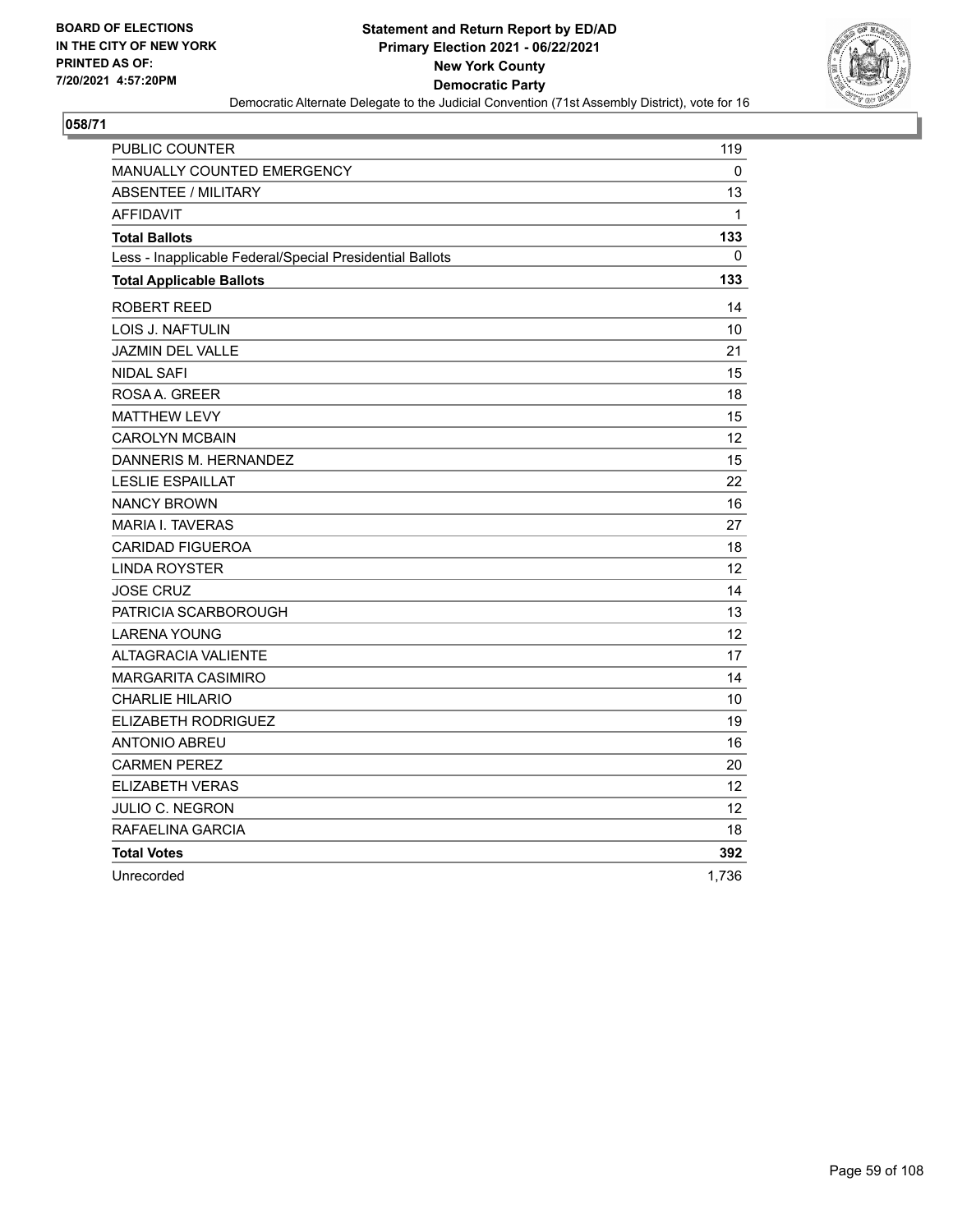

| PUBLIC COUNTER                                           | 106             |
|----------------------------------------------------------|-----------------|
| <b>MANUALLY COUNTED EMERGENCY</b>                        | 0               |
| <b>ABSENTEE / MILITARY</b>                               | 19              |
| <b>AFFIDAVIT</b>                                         | 0               |
| <b>Total Ballots</b>                                     | 125             |
| Less - Inapplicable Federal/Special Presidential Ballots | 0               |
| <b>Total Applicable Ballots</b>                          | 125             |
| ROBERT REED                                              | 16              |
| <b>LOIS J. NAFTULIN</b>                                  | 9               |
| <b>JAZMIN DEL VALLE</b>                                  | 18              |
| <b>NIDAL SAFI</b>                                        | 14              |
| ROSAA, GREER                                             | 19              |
| <b>MATTHEW LEVY</b>                                      | 11              |
| <b>CAROLYN MCBAIN</b>                                    | 17              |
| DANNERIS M. HERNANDEZ                                    | 12 <sup>2</sup> |
| <b>LESLIE ESPAILLAT</b>                                  | 20              |
| <b>NANCY BROWN</b>                                       | 19              |
| <b>MARIA I. TAVERAS</b>                                  | 23              |
| <b>CARIDAD FIGUEROA</b>                                  | 18              |
| LINDA ROYSTER                                            | 12              |
| <b>JOSE CRUZ</b>                                         | 16              |
| PATRICIA SCARBOROUGH                                     | 15              |
| <b>LARENA YOUNG</b>                                      | 17              |
| <b>ALTAGRACIA VALIENTE</b>                               | 18              |
| <b>MARGARITA CASIMIRO</b>                                | 18              |
| <b>CHARLIE HILARIO</b>                                   | 9               |
| <b>ELIZABETH RODRIGUEZ</b>                               | 17              |
| <b>ANTONIO ABREU</b>                                     | 20              |
| <b>CARMEN PEREZ</b>                                      | 18              |
| <b>ELIZABETH VERAS</b>                                   | 22              |
| JULIO C. NEGRON                                          | 5               |
| RAFAELINA GARCIA                                         | 20              |
| UNATTRIBUTABLE WRITE-IN (WRITE-IN)                       | $\mathbf 1$     |
| <b>Total Votes</b>                                       | 404             |
| Unrecorded                                               | 1,596           |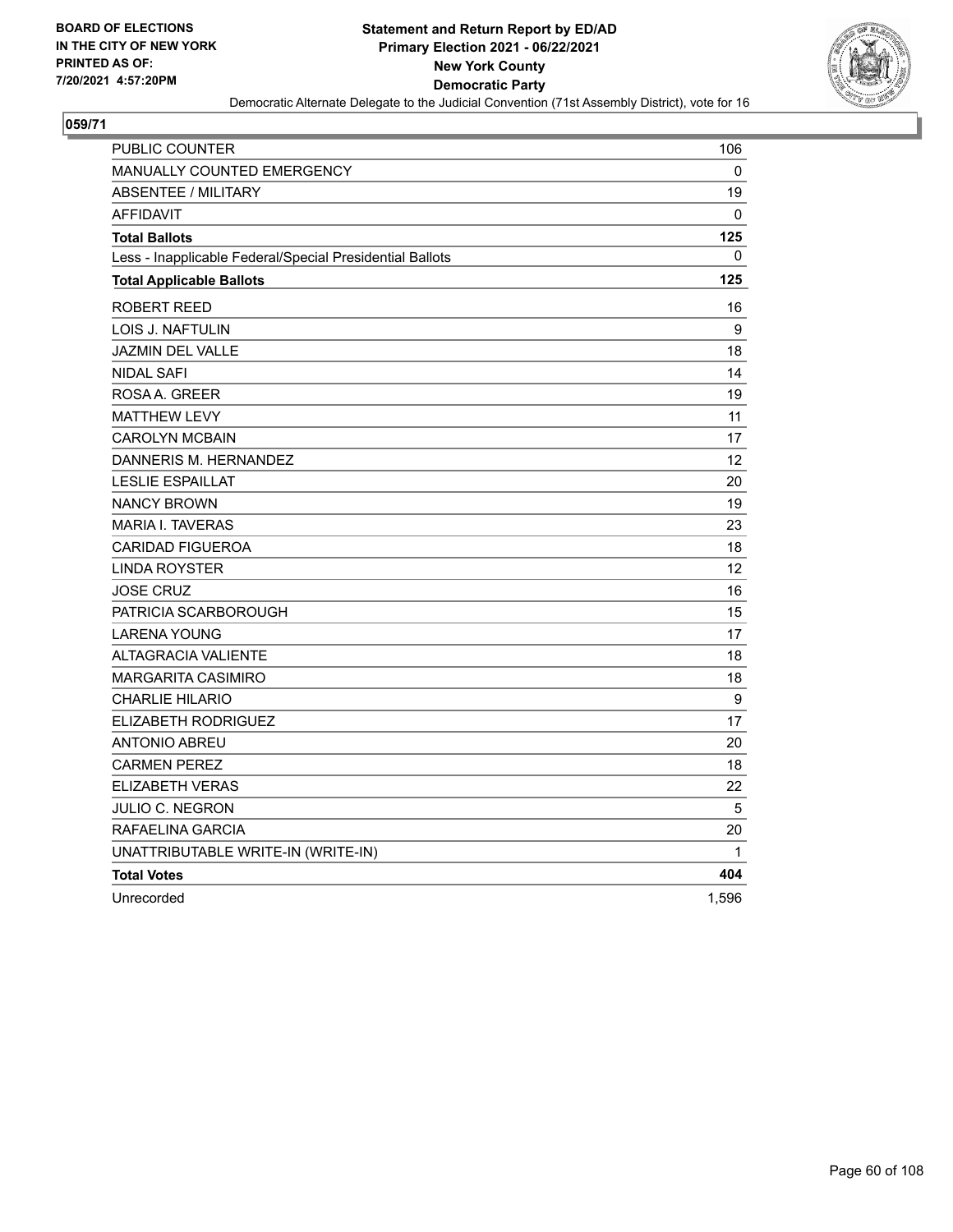

| PUBLIC COUNTER                                           | 122          |
|----------------------------------------------------------|--------------|
| <b>MANUALLY COUNTED EMERGENCY</b>                        | 0            |
| <b>ABSENTEE / MILITARY</b>                               | 35           |
| <b>AFFIDAVIT</b>                                         | $\mathbf{1}$ |
| <b>Total Ballots</b>                                     | 158          |
| Less - Inapplicable Federal/Special Presidential Ballots | 0            |
| <b>Total Applicable Ballots</b>                          | 158          |
| ROBERT REED                                              | 18           |
| LOIS J. NAFTULIN                                         | 21           |
| <b>JAZMIN DEL VALLE</b>                                  | 31           |
| NIDAL SAFI                                               | 18           |
| ROSAA, GREER                                             | 26           |
| <b>MATTHEW LEVY</b>                                      | 23           |
| <b>CAROLYN MCBAIN</b>                                    | 23           |
| DANNERIS M. HERNANDEZ                                    | 22           |
| <b>LESLIE ESPAILLAT</b>                                  | 26           |
| <b>NANCY BROWN</b>                                       | 33           |
| <b>MARIA I. TAVERAS</b>                                  | 28           |
| <b>CARIDAD FIGUEROA</b>                                  | 22           |
| <b>LINDA ROYSTER</b>                                     | 21           |
| <b>JOSE CRUZ</b>                                         | 18           |
| PATRICIA SCARBOROUGH                                     | 23           |
| <b>LARENA YOUNG</b>                                      | 23           |
| <b>ALTAGRACIA VALIENTE</b>                               | 20           |
| <b>MARGARITA CASIMIRO</b>                                | 34           |
| <b>CHARLIE HILARIO</b>                                   | 12           |
| <b>ELIZABETH RODRIGUEZ</b>                               | 27           |
| <b>ANTONIO ABREU</b>                                     | 16           |
| <b>CARMEN PEREZ</b>                                      | 28           |
| ELIZABETH VERAS                                          | 23           |
| JULIO C. NEGRON                                          | 13           |
| RAFAELINA GARCIA                                         | 22           |
| <b>Total Votes</b>                                       | 571          |
| Unrecorded                                               | 1,957        |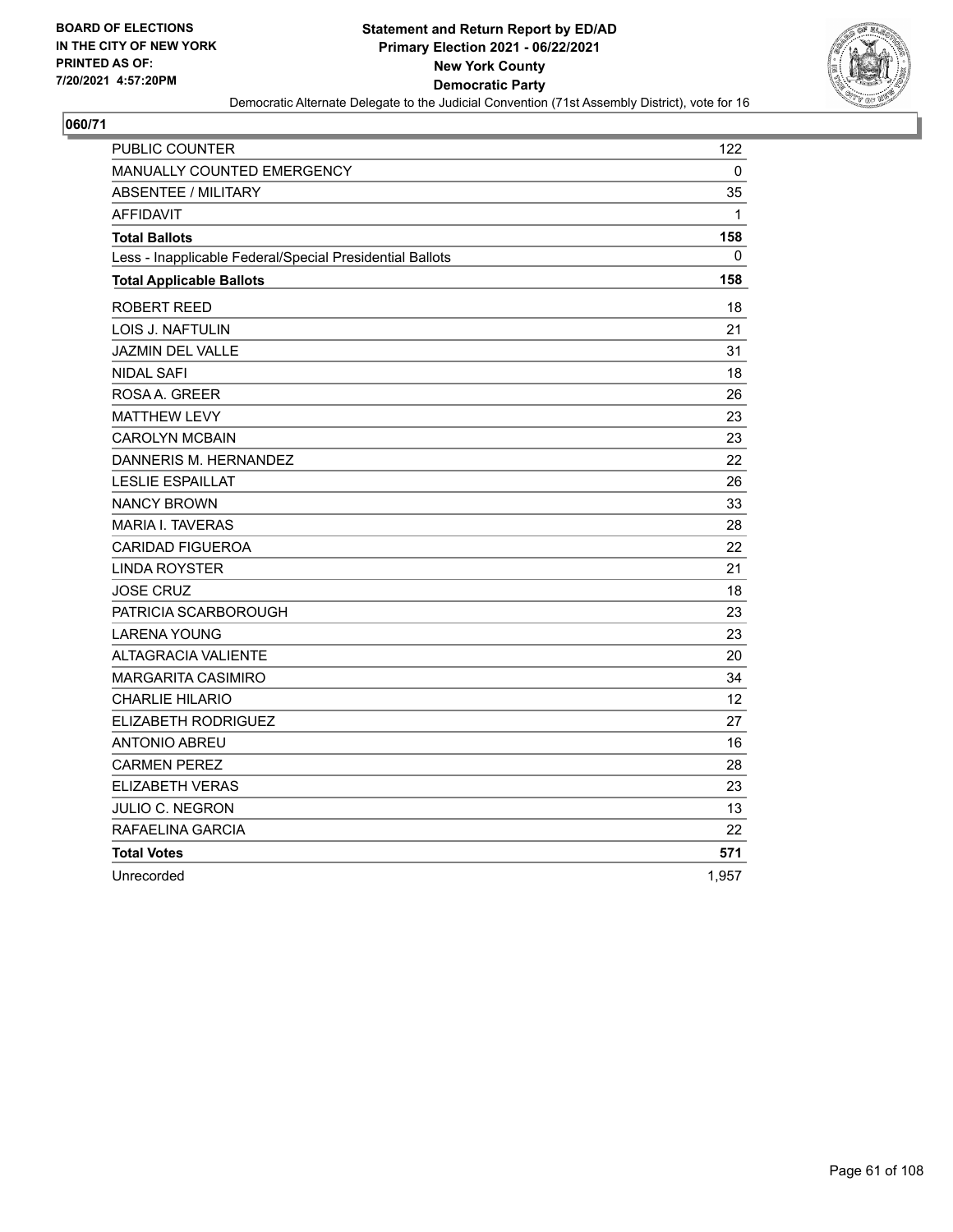

| PUBLIC COUNTER                                           | 109          |
|----------------------------------------------------------|--------------|
| <b>MANUALLY COUNTED EMERGENCY</b>                        | 0            |
| <b>ABSENTEE / MILITARY</b>                               | 14           |
| <b>AFFIDAVIT</b>                                         | $\Omega$     |
| <b>Total Ballots</b>                                     | 123          |
| Less - Inapplicable Federal/Special Presidential Ballots | $\mathbf{0}$ |
| <b>Total Applicable Ballots</b>                          | 123          |
| <b>ROBERT REED</b>                                       | 11           |
| LOIS J. NAFTULIN                                         | 10           |
| JAZMIN DEL VALLE                                         | 29           |
| <b>NIDAL SAFI</b>                                        | 23           |
| ROSAA, GREER                                             | 24           |
| <b>MATTHEW LEVY</b>                                      | 15           |
| <b>CAROLYN MCBAIN</b>                                    | 25           |
| DANNERIS M. HERNANDEZ                                    | 14           |
| <b>LESLIE ESPAILLAT</b>                                  | 31           |
| <b>NANCY BROWN</b>                                       | 25           |
| <b>MARIA I. TAVERAS</b>                                  | 33           |
| <b>CARIDAD FIGUEROA</b>                                  | 22           |
| <b>LINDA ROYSTER</b>                                     | 24           |
| <b>JOSE CRUZ</b>                                         | 12           |
| PATRICIA SCARBOROUGH                                     | 29           |
| <b>LARENA YOUNG</b>                                      | 17           |
| <b>ALTAGRACIA VALIENTE</b>                               | 19           |
| <b>MARGARITA CASIMIRO</b>                                | 27           |
| <b>CHARLIE HILARIO</b>                                   | 10           |
| <b>ELIZABETH RODRIGUEZ</b>                               | 24           |
| <b>ANTONIO ABREU</b>                                     | 14           |
| <b>CARMEN PEREZ</b>                                      | 27           |
| <b>ELIZABETH VERAS</b>                                   | 25           |
| JULIO C. NEGRON                                          | 13           |
| RAFAELINA GARCIA                                         | 28           |
| PAPERBOY LOVE PRINCE (WRITE-IN)                          | 1            |
| <b>Total Votes</b>                                       | 532          |
| Unrecorded                                               | 1,436        |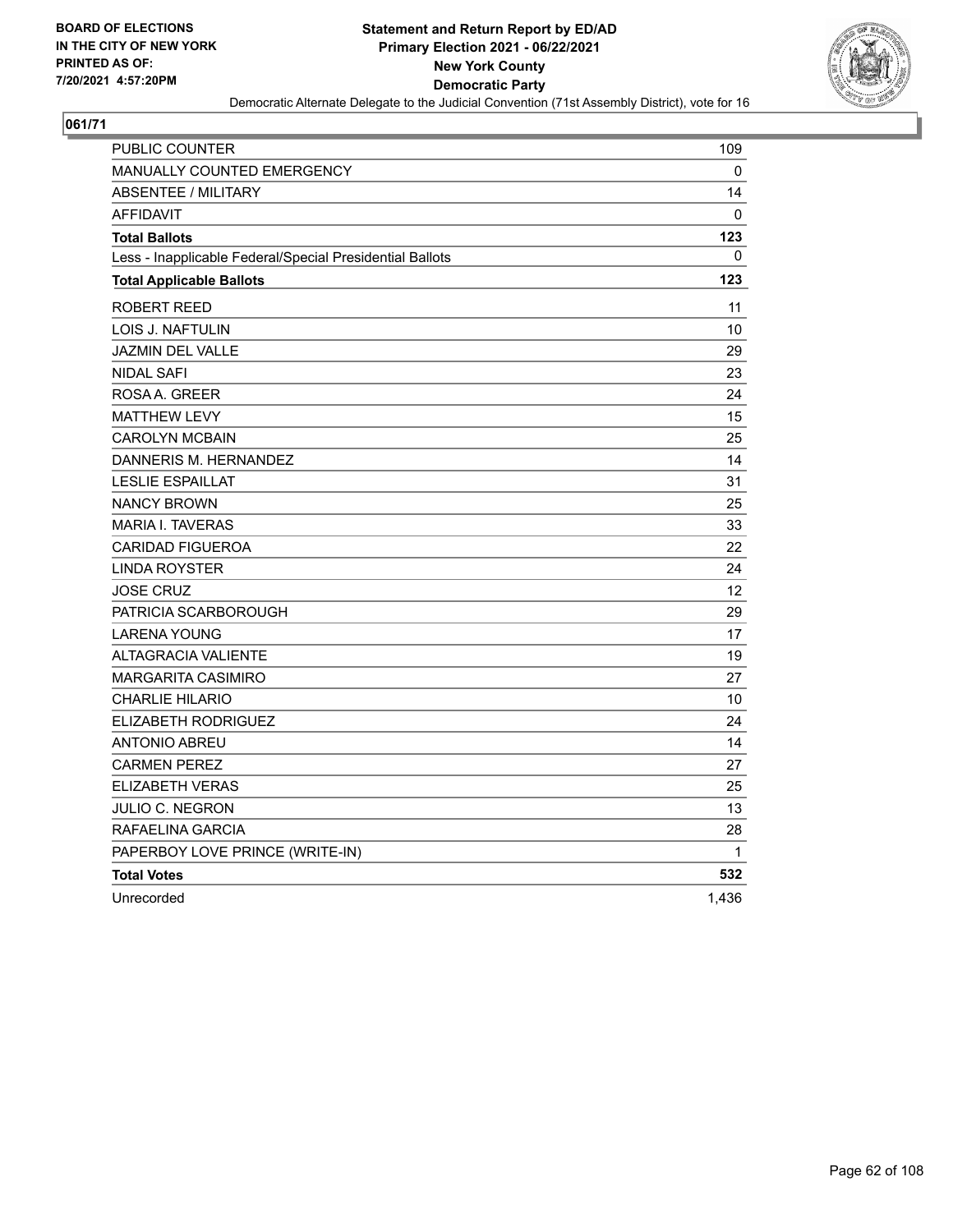

| PUBLIC COUNTER                                           | 93          |
|----------------------------------------------------------|-------------|
| <b>MANUALLY COUNTED EMERGENCY</b>                        | 0           |
| <b>ABSENTEE / MILITARY</b>                               | 9           |
| <b>AFFIDAVIT</b>                                         | $\Omega$    |
| <b>Total Ballots</b>                                     | 102         |
| Less - Inapplicable Federal/Special Presidential Ballots | 0           |
| <b>Total Applicable Ballots</b>                          | 102         |
| <b>ROBERT REED</b>                                       | 21          |
| LOIS J. NAFTULIN                                         | 16          |
| <b>JAZMIN DEL VALLE</b>                                  | 20          |
| <b>NIDAL SAFI</b>                                        | 15          |
| ROSAA, GREER                                             | 25          |
| <b>MATTHEW LEVY</b>                                      | 20          |
| <b>CAROLYN MCBAIN</b>                                    | 21          |
| DANNERIS M. HERNANDEZ                                    | 16          |
| <b>LESLIE ESPAILLAT</b>                                  | 24          |
| <b>NANCY BROWN</b>                                       | 29          |
| <b>MARIA I. TAVERAS</b>                                  | 24          |
| <b>CARIDAD FIGUEROA</b>                                  | 23          |
| <b>LINDA ROYSTER</b>                                     | 17          |
| <b>JOSE CRUZ</b>                                         | 20          |
| PATRICIA SCARBOROUGH                                     | 22          |
| <b>LARENA YOUNG</b>                                      | 19          |
| <b>ALTAGRACIA VALIENTE</b>                               | 21          |
| <b>MARGARITA CASIMIRO</b>                                | 19          |
| <b>CHARLIE HILARIO</b>                                   | 10          |
| ELIZABETH RODRIGUEZ                                      | 27          |
| <b>ANTONIO ABREU</b>                                     | 11          |
| <b>CARMEN PEREZ</b>                                      | 28          |
| <b>ELIZABETH VERAS</b>                                   | 21          |
| JULIO C. NEGRON                                          | 11          |
| RAFAELINA GARCIA                                         | 22          |
| VERNELL SMITH (WRITE-IN)                                 | $\mathbf 1$ |
| <b>Total Votes</b>                                       | 503         |
| Unrecorded                                               | 1,129       |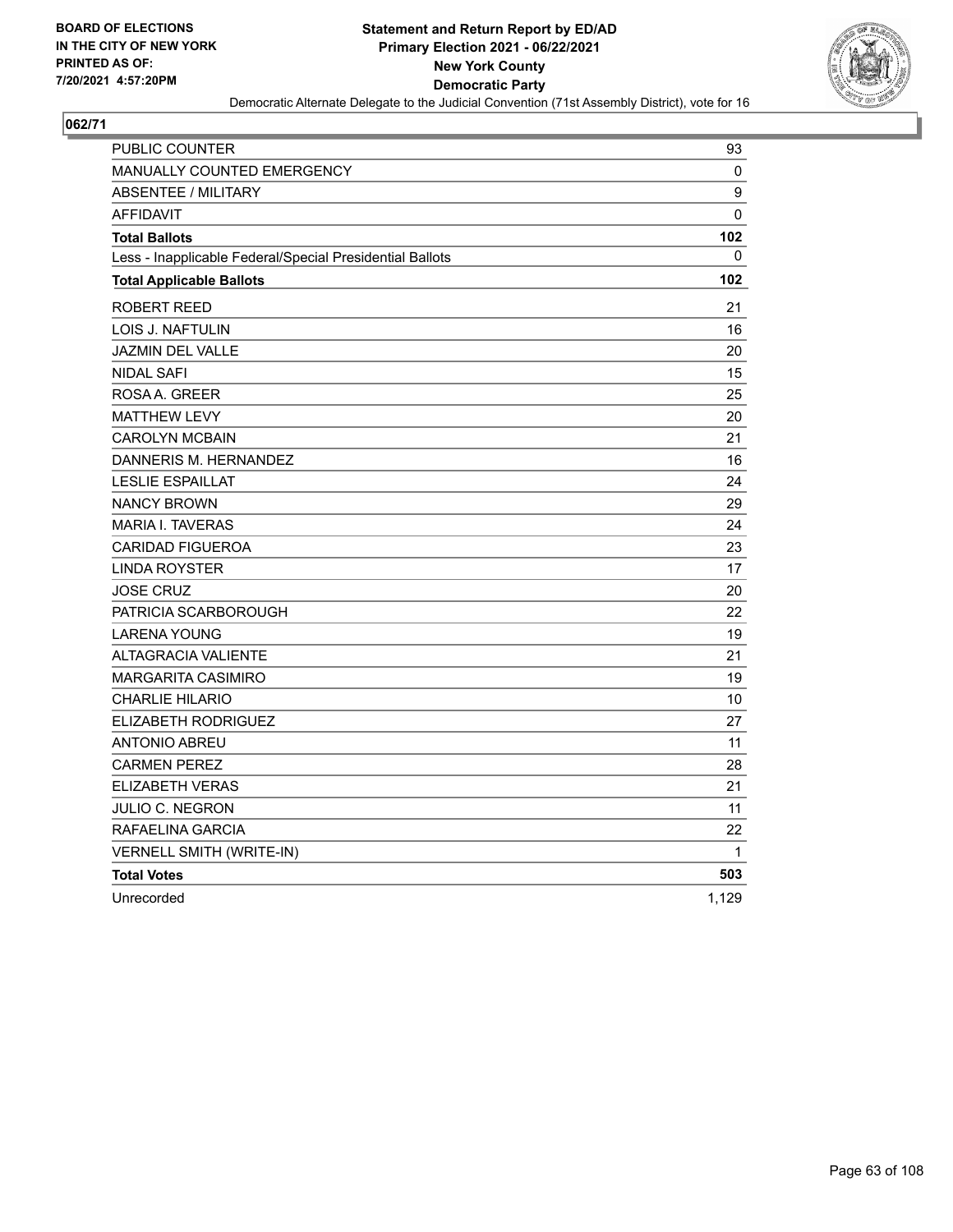

| PUBLIC COUNTER                                           | 155            |
|----------------------------------------------------------|----------------|
| <b>MANUALLY COUNTED EMERGENCY</b>                        | 0              |
| <b>ABSENTEE / MILITARY</b>                               | 14             |
| <b>AFFIDAVIT</b>                                         | $\overline{2}$ |
| <b>Total Ballots</b>                                     | 171            |
| Less - Inapplicable Federal/Special Presidential Ballots | 0              |
| <b>Total Applicable Ballots</b>                          | 171            |
| <b>ROBERT REED</b>                                       | 33             |
| LOIS J. NAFTULIN                                         | 27             |
| <b>JAZMIN DEL VALLE</b>                                  | 48             |
| <b>NIDAL SAFI</b>                                        | 32             |
| ROSAA, GREER                                             | 38             |
| <b>MATTHEW LEVY</b>                                      | 31             |
| <b>CAROLYN MCBAIN</b>                                    | 33             |
| DANNERIS M. HERNANDEZ                                    | 35             |
| <b>LESLIE ESPAILLAT</b>                                  | 51             |
| <b>NANCY BROWN</b>                                       | 40             |
| <b>MARIA I. TAVERAS</b>                                  | 47             |
| <b>CARIDAD FIGUEROA</b>                                  | 34             |
| <b>LINDA ROYSTER</b>                                     | 32             |
| <b>JOSE CRUZ</b>                                         | 32             |
| PATRICIA SCARBOROUGH                                     | 38             |
| <b>LARENA YOUNG</b>                                      | 37             |
| <b>ALTAGRACIA VALIENTE</b>                               | 32             |
| <b>MARGARITA CASIMIRO</b>                                | 36             |
| <b>CHARLIE HILARIO</b>                                   | 19             |
| ELIZABETH RODRIGUEZ                                      | 41             |
| ANTONIO ABREU                                            | 19             |
| <b>CARMEN PEREZ</b>                                      | 44             |
| <b>ELIZABETH VERAS</b>                                   | 35             |
| JULIO C. NEGRON                                          | 16             |
| RAFAELINA GARCIA                                         | 35             |
| ATHANASIA SKOKAS (WRITE-IN)                              | 1              |
| <b>Total Votes</b>                                       | 866            |
| Unrecorded                                               | 1,870          |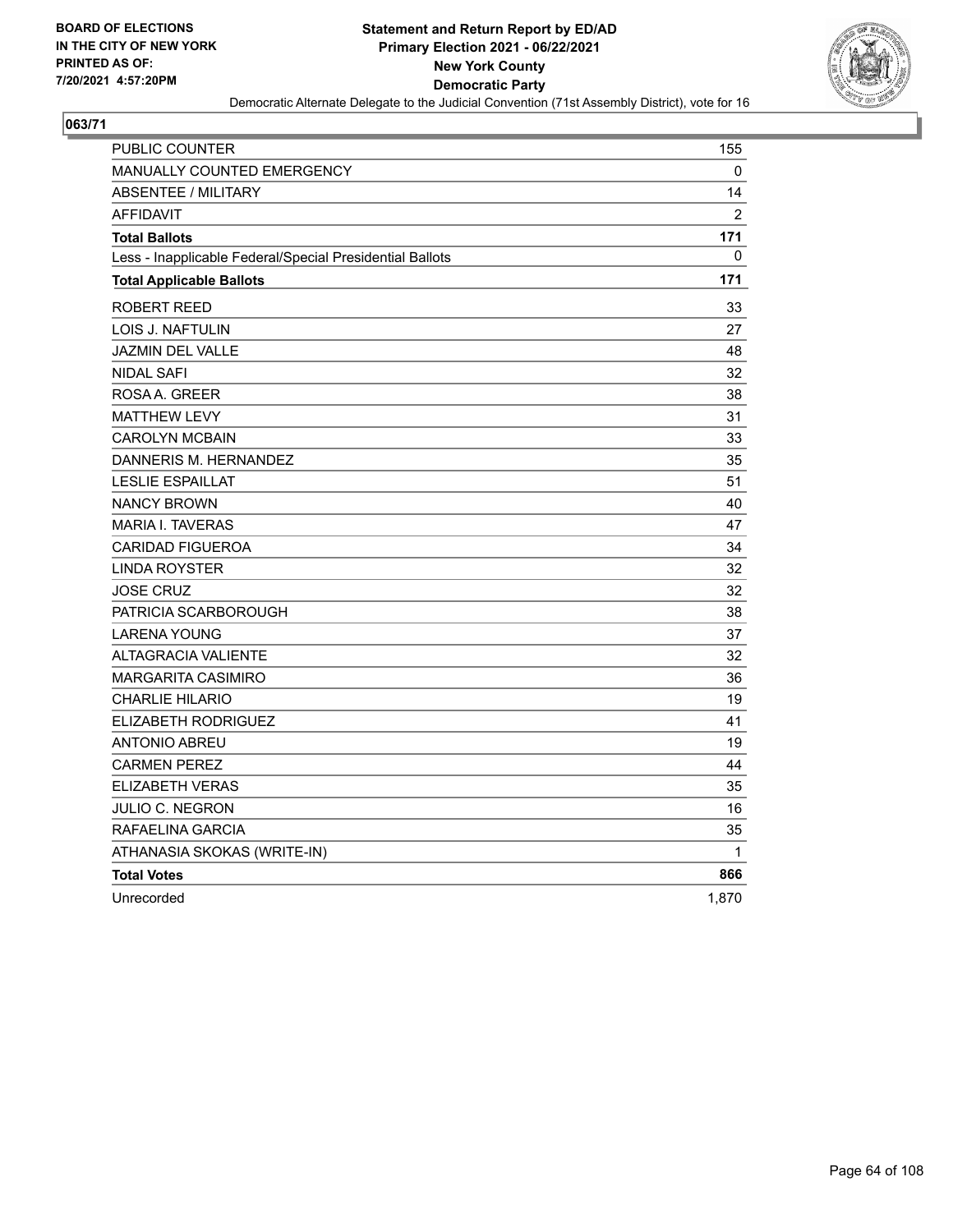

| PUBLIC COUNTER                                           | 126          |
|----------------------------------------------------------|--------------|
| <b>MANUALLY COUNTED EMERGENCY</b>                        | $\mathbf 0$  |
| <b>ABSENTEE / MILITARY</b>                               | 10           |
| <b>AFFIDAVIT</b>                                         | 0            |
| <b>Total Ballots</b>                                     | 136          |
| Less - Inapplicable Federal/Special Presidential Ballots | 0            |
| <b>Total Applicable Ballots</b>                          | 136          |
| ROBERT REED                                              | 21           |
| LOIS J. NAFTULIN                                         | 18           |
| <b>JAZMIN DEL VALLE</b>                                  | 32           |
| <b>NIDAL SAFI</b>                                        | 19           |
| ROSA A. GREER                                            | 23           |
| <b>MATTHEW LEVY</b>                                      | 18           |
| <b>CAROLYN MCBAIN</b>                                    | 23           |
| DANNERIS M. HERNANDEZ                                    | 25           |
| <b>LESLIE ESPAILLAT</b>                                  | 35           |
| <b>NANCY BROWN</b>                                       | 24           |
| MARIA I. TAVERAS                                         | 29           |
| <b>CARIDAD FIGUEROA</b>                                  | 17           |
| LINDA ROYSTER                                            | 27           |
| <b>JOSE CRUZ</b>                                         | 22           |
| PATRICIA SCARBOROUGH                                     | 24           |
| <b>LARENA YOUNG</b>                                      | 24           |
| <b>ALTAGRACIA VALIENTE</b>                               | 10           |
| MARGARITA CASIMIRO                                       | 25           |
| <b>CHARLIE HILARIO</b>                                   | $\mathbf{1}$ |
| ELIZABETH RODRIGUEZ                                      | 35           |
| ANTONIO ABREU                                            | 12           |
| <b>CARMEN PEREZ</b>                                      | 22           |
| <b>ELIZABETH VERAS</b>                                   | 23           |
| JULIO C. NEGRON                                          | 12           |
| RAFAELINA GARCIA                                         | 23           |
| <b>Total Votes</b>                                       | 544          |
| Unrecorded                                               | 1,632        |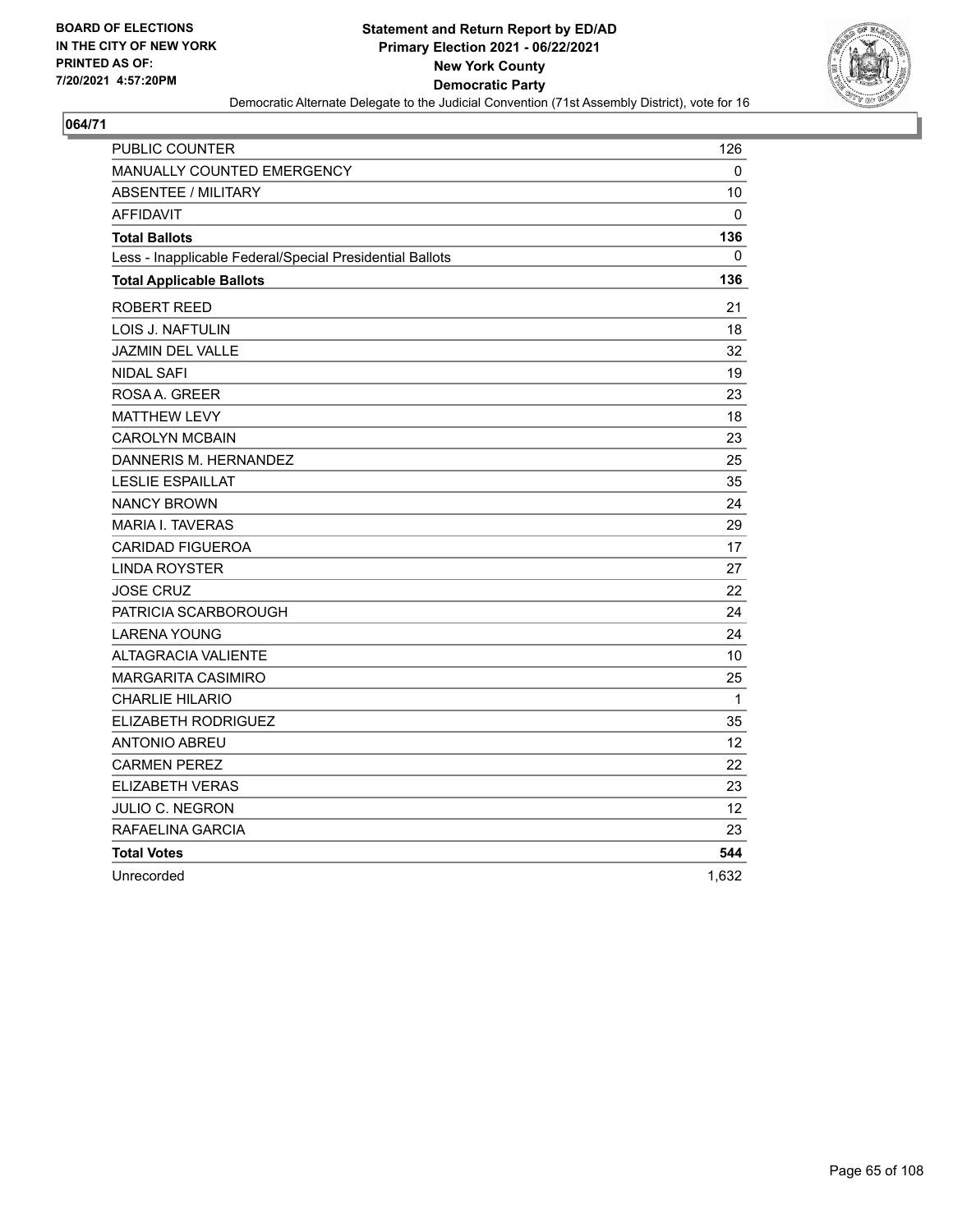

| PUBLIC COUNTER                                           | 202   |
|----------------------------------------------------------|-------|
| <b>MANUALLY COUNTED EMERGENCY</b>                        | 0     |
| <b>ABSENTEE / MILITARY</b>                               | 27    |
| <b>AFFIDAVIT</b>                                         | 1     |
| <b>Total Ballots</b>                                     | 230   |
| Less - Inapplicable Federal/Special Presidential Ballots | 0     |
| <b>Total Applicable Ballots</b>                          | 230   |
| <b>ROBERT REED</b>                                       | 40    |
| LOIS J. NAFTULIN                                         | 33    |
| <b>JAZMIN DEL VALLE</b>                                  | 54    |
| <b>NIDAL SAFI</b>                                        | 33    |
| ROSAA, GREER                                             | 45    |
| <b>MATTHEW LEVY</b>                                      | 35    |
| <b>CAROLYN MCBAIN</b>                                    | 49    |
| DANNERIS M. HERNANDEZ                                    | 41    |
| <b>LESLIE ESPAILLAT</b>                                  | 59    |
| <b>NANCY BROWN</b>                                       | 45    |
| <b>MARIA I. TAVERAS</b>                                  | 55    |
| <b>CARIDAD FIGUEROA</b>                                  | 49    |
| <b>LINDA ROYSTER</b>                                     | 41    |
| <b>JOSE CRUZ</b>                                         | 38    |
| PATRICIA SCARBOROUGH                                     | 46    |
| <b>LARENA YOUNG</b>                                      | 44    |
| <b>ALTAGRACIA VALIENTE</b>                               | 32    |
| <b>MARGARITA CASIMIRO</b>                                | 26    |
| <b>CHARLIE HILARIO</b>                                   | 16    |
| ELIZABETH RODRIGUEZ                                      | 39    |
| <b>ANTONIO ABREU</b>                                     | 14    |
| <b>CARMEN PEREZ</b>                                      | 38    |
| <b>ELIZABETH VERAS</b>                                   | 34    |
| JULIO C. NEGRON                                          | 15    |
| RAFAELINA GARCIA                                         | 39    |
| UNATTRIBUTABLE WRITE-IN (WRITE-IN)                       | 3     |
| <b>Total Votes</b>                                       | 963   |
| Unrecorded                                               | 2,717 |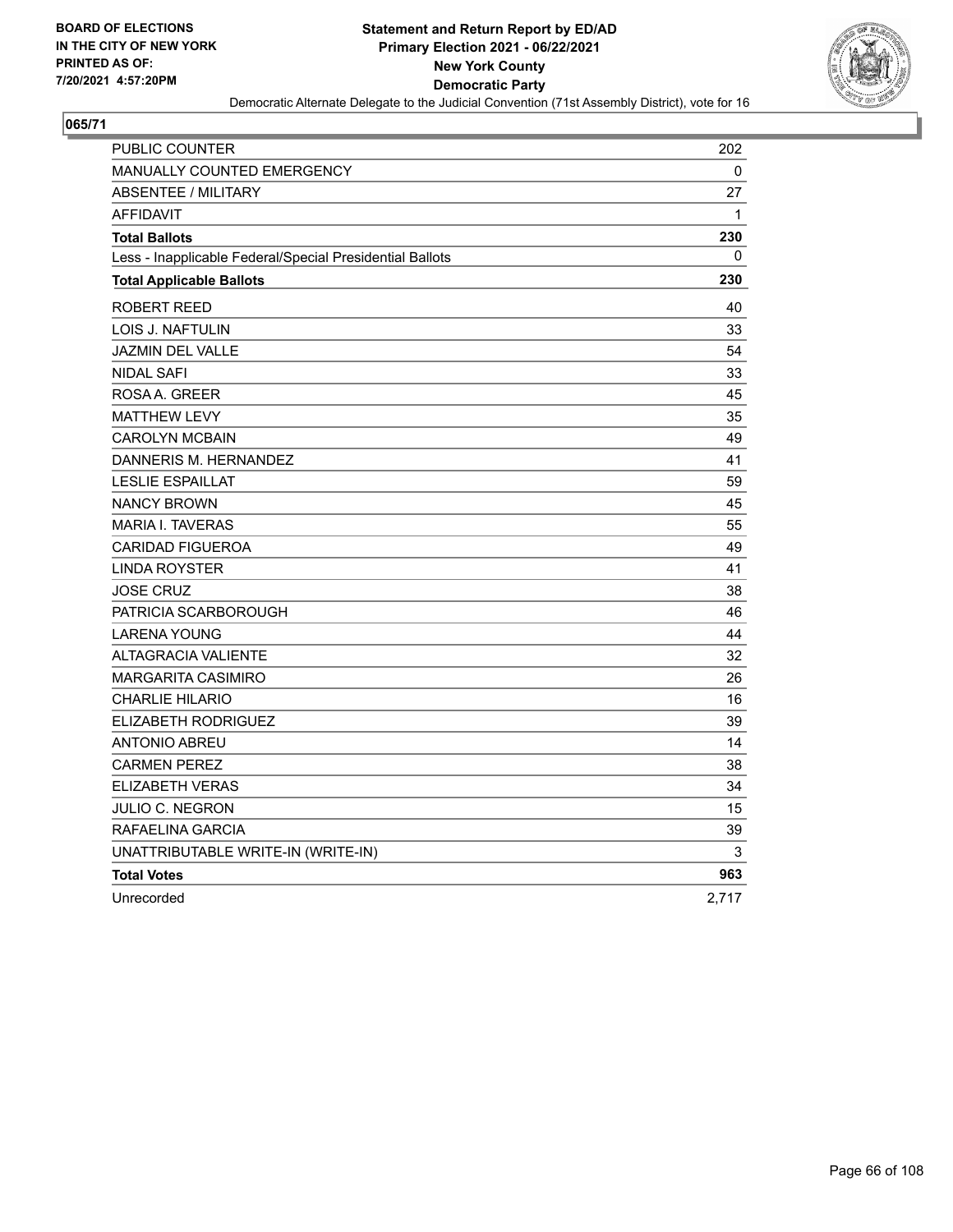

| PUBLIC COUNTER                                           | 196   |
|----------------------------------------------------------|-------|
| MANUALLY COUNTED EMERGENCY                               | 0     |
| <b>ABSENTEE / MILITARY</b>                               | 10    |
| AFFIDAVIT                                                | 0     |
| <b>Total Ballots</b>                                     | 206   |
| Less - Inapplicable Federal/Special Presidential Ballots | 0     |
| <b>Total Applicable Ballots</b>                          | 206   |
| ROBERT REED                                              | 31    |
| LOIS J. NAFTULIN                                         | 22    |
| JAZMIN DEL VALLE                                         | 45    |
| <b>NIDAL SAFI</b>                                        | 20    |
| ROSAA, GREER                                             | 30    |
| <b>MATTHEW LEVY</b>                                      | 20    |
| <b>CAROLYN MCBAIN</b>                                    | 27    |
| DANNERIS M. HERNANDEZ                                    | 30    |
| <b>LESLIE ESPAILLAT</b>                                  | 42    |
| <b>NANCY BROWN</b>                                       | 32    |
| <b>MARIA I. TAVERAS</b>                                  | 38    |
| <b>CARIDAD FIGUEROA</b>                                  | 35    |
| <b>LINDA ROYSTER</b>                                     | 24    |
| <b>JOSE CRUZ</b>                                         | 32    |
| PATRICIA SCARBOROUGH                                     | 27    |
| <b>LARENA YOUNG</b>                                      | 23    |
| <b>ALTAGRACIA VALIENTE</b>                               | 36    |
| <b>MARGARITA CASIMIRO</b>                                | 34    |
| CHARLIE HILARIO                                          | 23    |
| ELIZABETH RODRIGUEZ                                      | 49    |
| <b>ANTONIO ABREU</b>                                     | 28    |
| <b>CARMEN PEREZ</b>                                      | 42    |
| <b>ELIZABETH VERAS</b>                                   | 36    |
| JULIO C. NEGRON                                          | 23    |
| RAFAELINA GARCIA                                         | 39    |
| <b>Total Votes</b>                                       | 788   |
| Unrecorded                                               | 2,508 |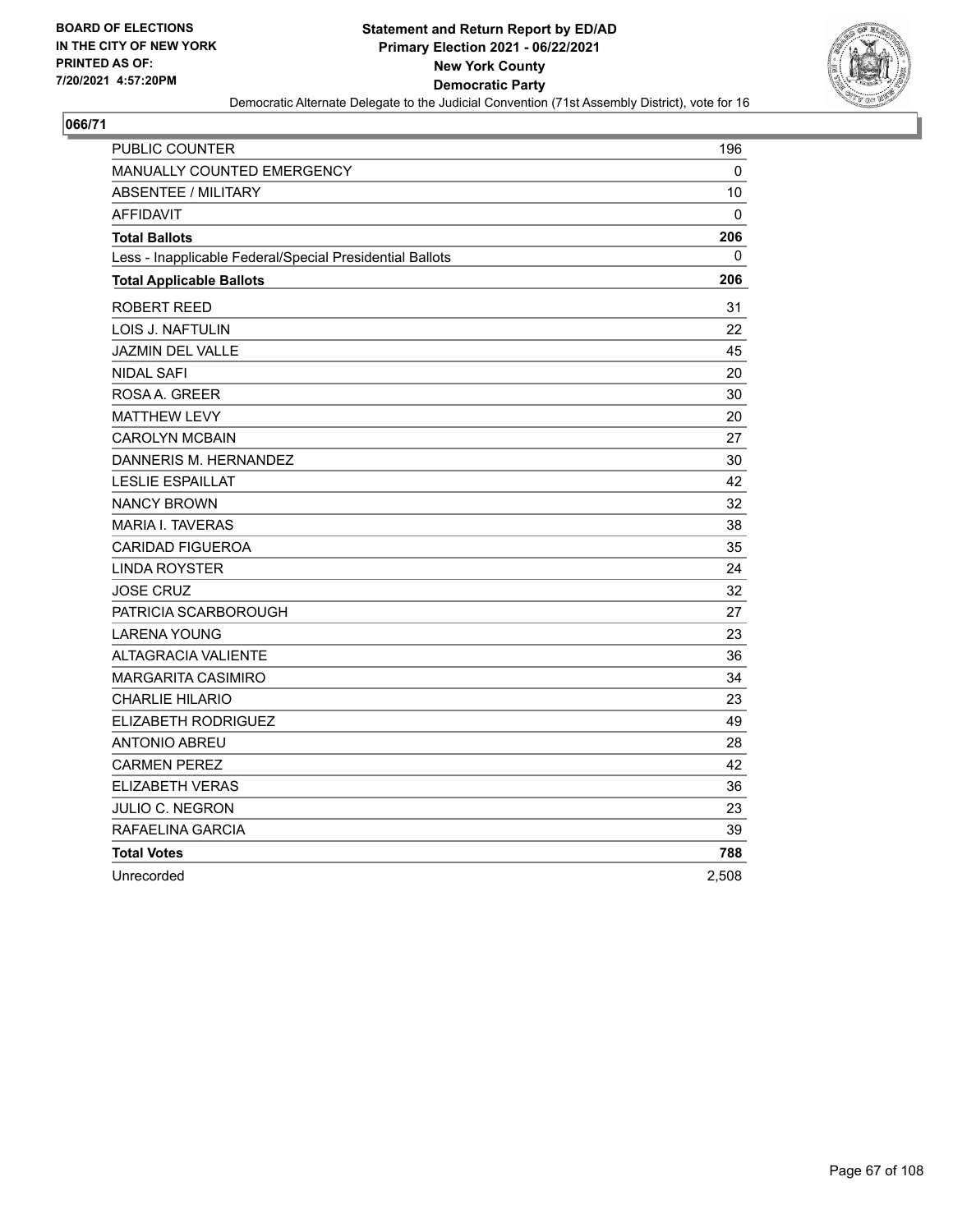

| PUBLIC COUNTER                                           | 145            |
|----------------------------------------------------------|----------------|
| <b>MANUALLY COUNTED EMERGENCY</b>                        | 0              |
| <b>ABSENTEE / MILITARY</b>                               | 14             |
| <b>AFFIDAVIT</b>                                         | 1              |
| <b>Total Ballots</b>                                     | 160            |
| Less - Inapplicable Federal/Special Presidential Ballots | 0              |
| <b>Total Applicable Ballots</b>                          | 160            |
| ROBERT REED                                              | 24             |
| LOIS J. NAFTULIN                                         | 19             |
| <b>JAZMIN DEL VALLE</b>                                  | 42             |
| NIDAL SAFI                                               | 16             |
| ROSAA. GREER                                             | 27             |
| <b>MATTHEW LEVY</b>                                      | 20             |
| <b>CAROLYN MCBAIN</b>                                    | 23             |
| DANNERIS M. HERNANDEZ                                    | 26             |
| <b>LESLIE ESPAILLAT</b>                                  | 43             |
| <b>NANCY BROWN</b>                                       | 27             |
| <b>MARIA I. TAVERAS</b>                                  | 32             |
| <b>CARIDAD FIGUEROA</b>                                  | 24             |
| <b>LINDA ROYSTER</b>                                     | 26             |
| <b>JOSE CRUZ</b>                                         | 27             |
| PATRICIA SCARBOROUGH                                     | 25             |
| <b>LARENA YOUNG</b>                                      | 26             |
| <b>ALTAGRACIA VALIENTE</b>                               | 20             |
| <b>MARGARITA CASIMIRO</b>                                | 23             |
| <b>CHARLIE HILARIO</b>                                   | 9              |
| ELIZABETH RODRIGUEZ                                      | 27             |
| <b>ANTONIO ABREU</b>                                     | 10             |
| <b>CARMEN PEREZ</b>                                      | 24             |
| <b>ELIZABETH VERAS</b>                                   | 18             |
| JULIO C. NEGRON                                          | $\overline{7}$ |
| RAFAELINA GARCIA                                         | 22             |
| EVELYN NOONAN (WRITE-IN)                                 | 1              |
| UNATTRIBUTABLE WRITE-IN (WRITE-IN)                       | $\overline{2}$ |
| <b>Total Votes</b>                                       | 590            |
| Unrecorded                                               | 1,970          |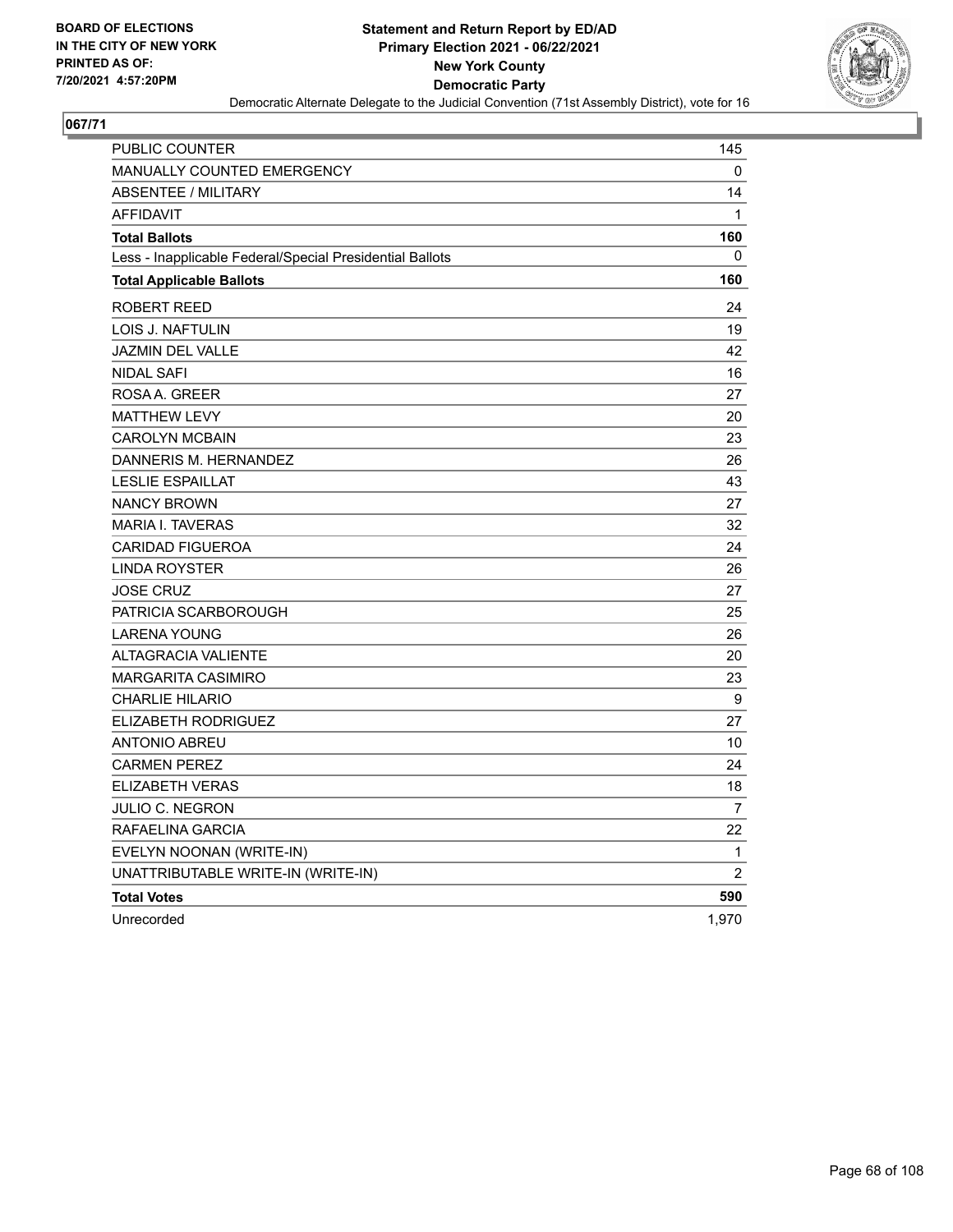

| PUBLIC COUNTER                                           | 177               |
|----------------------------------------------------------|-------------------|
| <b>MANUALLY COUNTED EMERGENCY</b>                        | 0                 |
| <b>ABSENTEE / MILITARY</b>                               | 12                |
| <b>AFFIDAVIT</b>                                         | $\overline{2}$    |
| <b>Total Ballots</b>                                     | 191               |
| Less - Inapplicable Federal/Special Presidential Ballots | 0                 |
| <b>Total Applicable Ballots</b>                          | 191               |
| ROBERT REED                                              | 39                |
| LOIS J. NAFTULIN                                         | 5                 |
| JAZMIN DEL VALLE                                         | 19                |
| <b>NIDAL SAFI</b>                                        | 16                |
| ROSA A. GREER                                            | 25                |
| <b>MATTHEW LEVY</b>                                      | 21                |
| <b>CAROLYN MCBAIN</b>                                    | 28                |
| DANNERIS M. HERNANDEZ                                    | $12 \overline{ }$ |
| <b>LESLIE ESPAILLAT</b>                                  | 26                |
| <b>NANCY BROWN</b>                                       | 41                |
| <b>MARIA I. TAVERAS</b>                                  | 13                |
| <b>CARIDAD FIGUEROA</b>                                  | 14                |
| <b>LINDA ROYSTER</b>                                     | 16                |
| <b>JOSE CRUZ</b>                                         | 18                |
| PATRICIA SCARBOROUGH                                     | 16                |
| <b>LARENA YOUNG</b>                                      | 21                |
| <b>ALTAGRACIA VALIENTE</b>                               | 9                 |
| MARGARITA CASIMIRO                                       | 12                |
| <b>CHARLIE HILARIO</b>                                   | $\overline{c}$    |
| ELIZABETH RODRIGUEZ                                      | 25                |
| <b>ANTONIO ABREU</b>                                     | 5                 |
| <b>CARMEN PEREZ</b>                                      | 27                |
| <b>ELIZABETH VERAS</b>                                   | 18                |
| JULIO C. NEGRON                                          | 9                 |
| RAFAELINA GARCIA                                         | 12                |
| <b>Total Votes</b>                                       | 449               |
| Unrecorded                                               | 2.607             |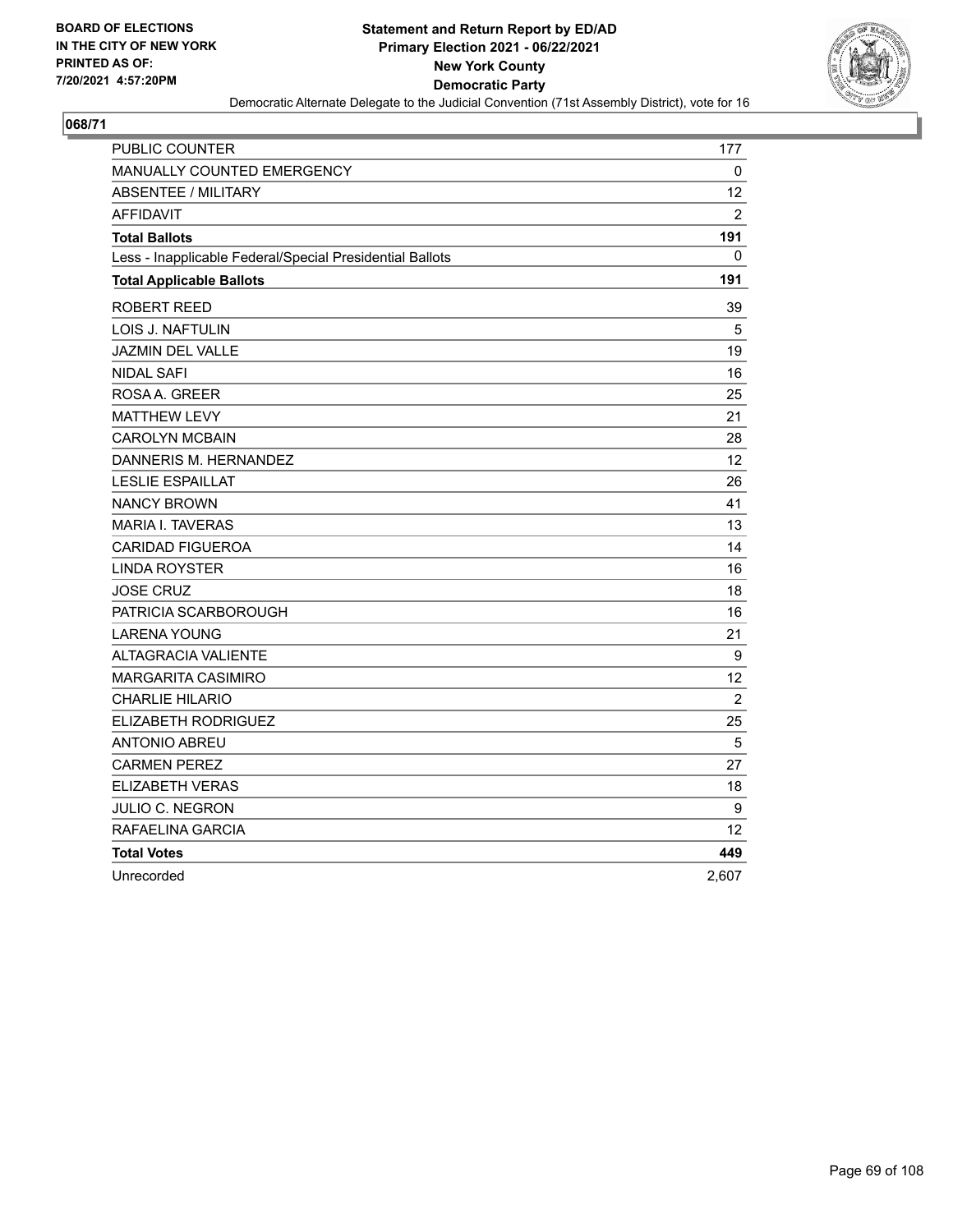

| PUBLIC COUNTER                                           | 108   |
|----------------------------------------------------------|-------|
| MANUALLY COUNTED EMERGENCY                               | 0     |
| ABSENTEE / MILITARY                                      | 11    |
| <b>AFFIDAVIT</b>                                         | 8     |
| <b>Total Ballots</b>                                     | 127   |
| Less - Inapplicable Federal/Special Presidential Ballots | 0     |
| <b>Total Applicable Ballots</b>                          | 127   |
| ROBERT REED                                              | 27    |
| LOIS J. NAFTULIN                                         | 14    |
| <b>JAZMIN DEL VALLE</b>                                  | 24    |
| <b>NIDAL SAFI</b>                                        | 19    |
| ROSAA. GREER                                             | 21    |
| <b>MATTHEW LEVY</b>                                      | 27    |
| <b>CAROLYN MCBAIN</b>                                    | 19    |
| DANNERIS M. HERNANDEZ                                    | 17    |
| <b>LESLIE ESPAILLAT</b>                                  | 26    |
| <b>NANCY BROWN</b>                                       | 27    |
| <b>MARIA I. TAVERAS</b>                                  | 26    |
| <b>CARIDAD FIGUEROA</b>                                  | 21    |
| <b>LINDA ROYSTER</b>                                     | 21    |
| <b>JOSE CRUZ</b>                                         | 22    |
| PATRICIA SCARBOROUGH                                     | 27    |
| <b>LARENA YOUNG</b>                                      | 19    |
| <b>ALTAGRACIA VALIENTE</b>                               | 20    |
| MARGARITA CASIMIRO                                       | 20    |
| <b>CHARLIE HILARIO</b>                                   | 14    |
| ELIZABETH RODRIGUEZ                                      | 18    |
| <b>ANTONIO ABREU</b>                                     | 15    |
| <b>CARMEN PEREZ</b>                                      | 24    |
| <b>ELIZABETH VERAS</b>                                   | 19    |
| JULIO C. NEGRON                                          | 14    |
| RAFAELINA GARCIA                                         | 18    |
| <b>Total Votes</b>                                       | 519   |
| Unrecorded                                               | 1.513 |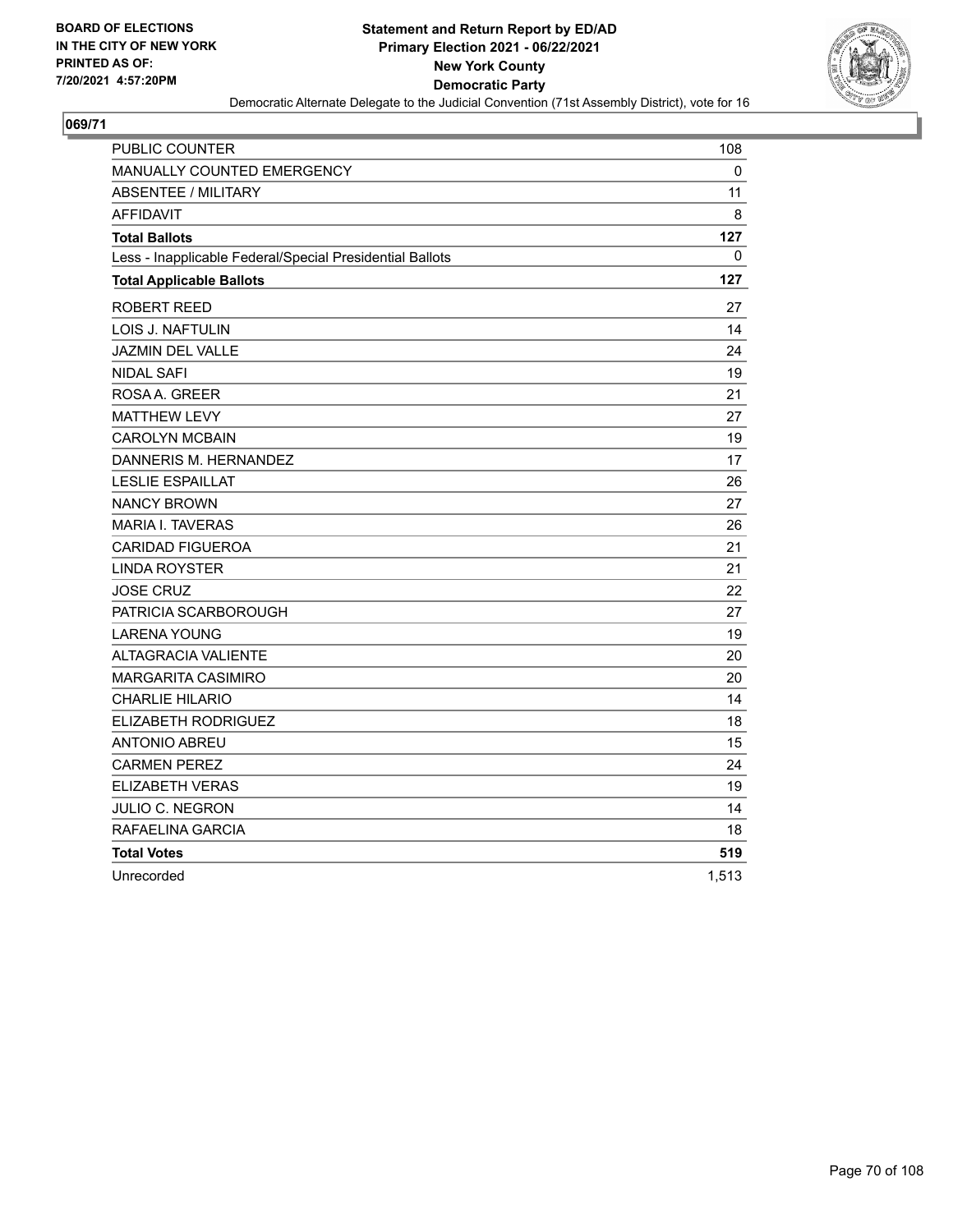

| PUBLIC COUNTER                                           | 157              |
|----------------------------------------------------------|------------------|
| MANUALLY COUNTED EMERGENCY                               | 0                |
| <b>ABSENTEE / MILITARY</b>                               | 18               |
| <b>AFFIDAVIT</b>                                         | 0                |
| <b>Total Ballots</b>                                     | 175              |
| Less - Inapplicable Federal/Special Presidential Ballots | 0                |
| <b>Total Applicable Ballots</b>                          | 175              |
| ROBERT REED                                              | 20               |
| <b>LOIS J. NAFTULIN</b>                                  | 14               |
| <b>JAZMIN DEL VALLE</b>                                  | 34               |
| <b>NIDAL SAFI</b>                                        | 14               |
| ROSA A. GREER                                            | 19               |
| <b>MATTHEW LEVY</b>                                      | 17               |
| <b>CAROLYN MCBAIN</b>                                    | 24               |
| DANNERIS M. HERNANDEZ                                    | 24               |
| <b>LESLIE ESPAILLAT</b>                                  | 39               |
| <b>NANCY BROWN</b>                                       | 21               |
| <b>MARIA I. TAVERAS</b>                                  | 40               |
| <b>CARIDAD FIGUEROA</b>                                  | 28               |
| <b>LINDA ROYSTER</b>                                     | 15               |
| <b>JOSE CRUZ</b>                                         | 24               |
| PATRICIA SCARBOROUGH                                     | 17               |
| <b>LARENA YOUNG</b>                                      | 13               |
| <b>ALTAGRACIA VALIENTE</b>                               | 25               |
| <b>MARGARITA CASIMIRO</b>                                | 35               |
| <b>CHARLIE HILARIO</b>                                   | $\boldsymbol{9}$ |
| ELIZABETH RODRIGUEZ                                      | 31               |
| ANTONIO ABREU                                            | 23               |
| <b>CARMEN PEREZ</b>                                      | 36               |
| <b>ELIZABETH VERAS</b>                                   | 23               |
| <b>JULIO C. NEGRON</b>                                   | 17               |
| RAFAELINA GARCIA                                         | 20               |
| <b>Total Votes</b>                                       | 582              |
| Unrecorded                                               | 2,218            |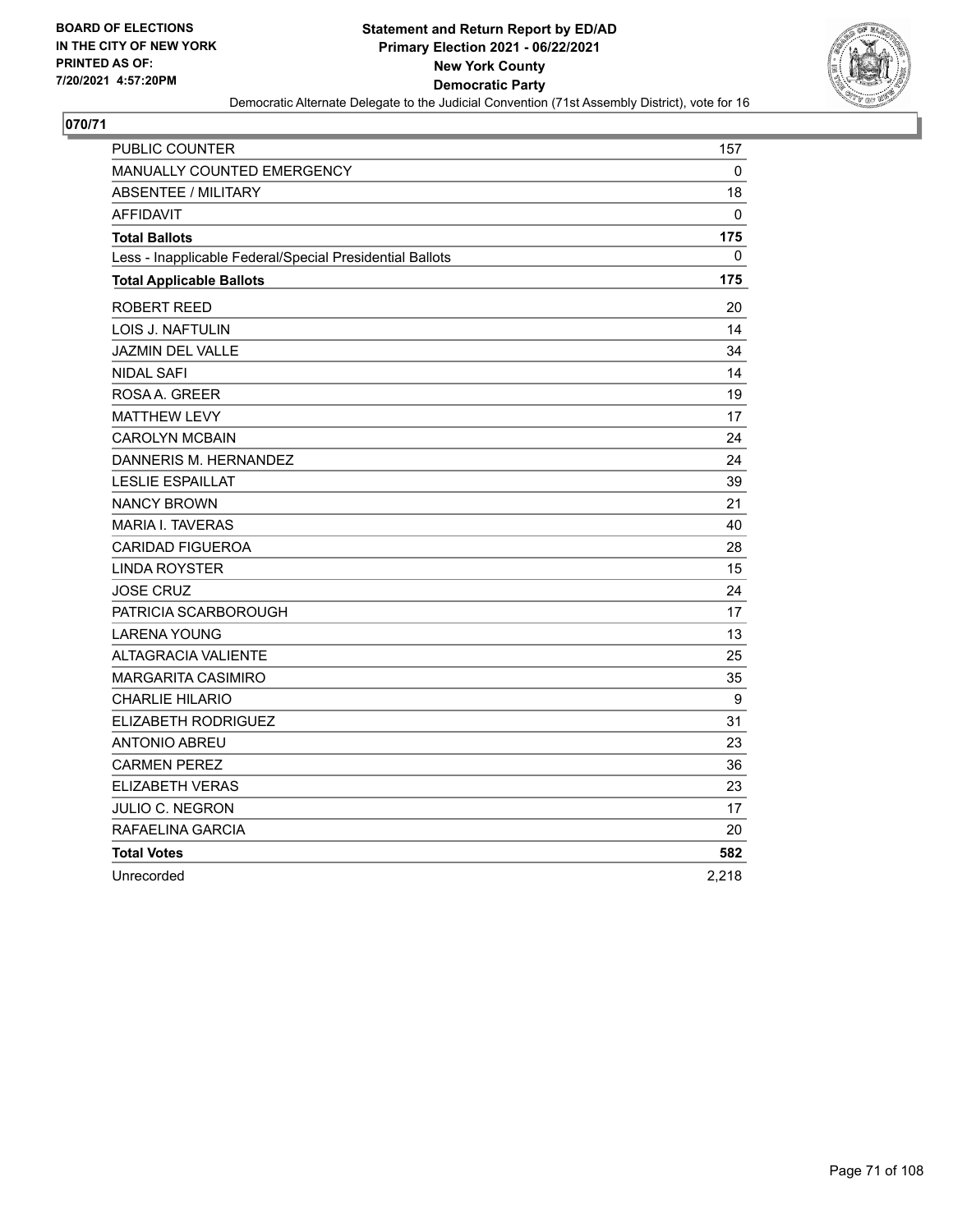

| PUBLIC COUNTER                                           | 171            |
|----------------------------------------------------------|----------------|
| MANUALLY COUNTED EMERGENCY                               | 0              |
| <b>ABSENTEE / MILITARY</b>                               | 19             |
| <b>AFFIDAVIT</b>                                         | $\overline{2}$ |
| <b>Total Ballots</b>                                     | 192            |
| Less - Inapplicable Federal/Special Presidential Ballots | 0              |
| <b>Total Applicable Ballots</b>                          | 192            |
| ROBERT REED                                              | 30             |
| LOIS J. NAFTULIN                                         | 22             |
| JAZMIN DEL VALLE                                         | 39             |
| <b>NIDAL SAFI</b>                                        | 27             |
| ROSA A. GREER                                            | 36             |
| <b>MATTHEW LEVY</b>                                      | 31             |
| <b>CAROLYN MCBAIN</b>                                    | 37             |
| DANNERIS M. HERNANDEZ                                    | 27             |
| <b>LESLIE ESPAILLAT</b>                                  | 37             |
| <b>NANCY BROWN</b>                                       | 41             |
| <b>MARIA I. TAVERAS</b>                                  | 33             |
| <b>CARIDAD FIGUEROA</b>                                  | 26             |
| <b>LINDA ROYSTER</b>                                     | 33             |
| JOSE CRUZ                                                | 27             |
| PATRICIA SCARBOROUGH                                     | 35             |
| <b>LARENA YOUNG</b>                                      | 35             |
| <b>ALTAGRACIA VALIENTE</b>                               | 26             |
| <b>MARGARITA CASIMIRO</b>                                | 31             |
| <b>CHARLIE HILARIO</b>                                   | 21             |
| ELIZABETH RODRIGUEZ                                      | 36             |
| <b>ANTONIO ABREU</b>                                     | 31             |
| <b>CARMEN PEREZ</b>                                      | 35             |
| <b>ELIZABETH VERAS</b>                                   | 30             |
| JULIO C. NEGRON                                          | 22             |
| RAFAELINA GARCIA                                         | 32             |
| <b>Total Votes</b>                                       | 780            |
| Unrecorded                                               | 2,292          |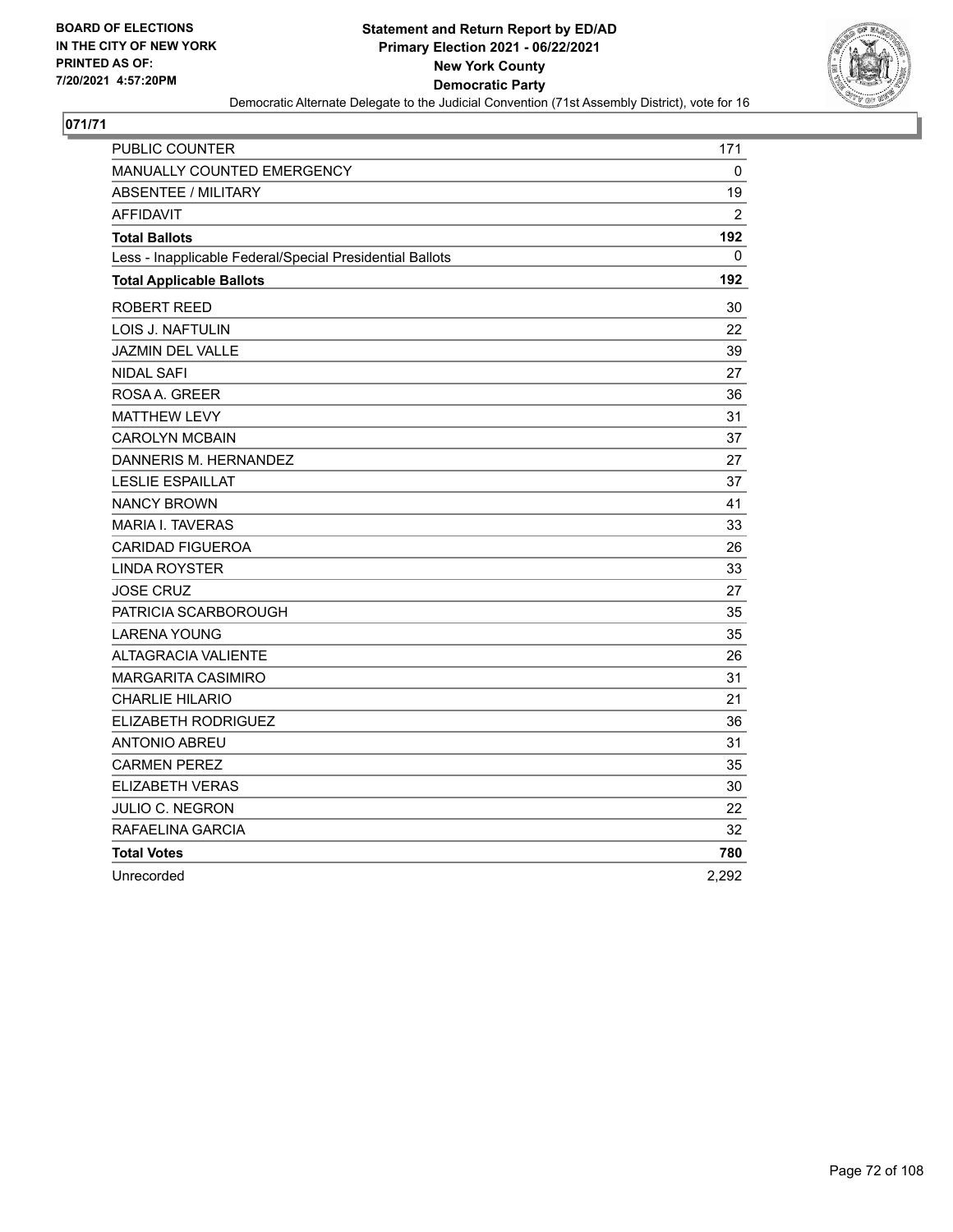

| <b>PUBLIC COUNTER</b>                                    | 131               |
|----------------------------------------------------------|-------------------|
| <b>MANUALLY COUNTED EMERGENCY</b>                        | 0                 |
| <b>ABSENTEE / MILITARY</b>                               | 3                 |
| <b>AFFIDAVIT</b>                                         | 1                 |
| <b>Total Ballots</b>                                     | 135               |
| Less - Inapplicable Federal/Special Presidential Ballots | 0                 |
| <b>Total Applicable Ballots</b>                          | 135               |
| ROBERT REED                                              | 18                |
| LOIS J. NAFTULIN                                         | 14                |
| <b>JAZMIN DEL VALLE</b>                                  | 30                |
| <b>NIDAL SAFI</b>                                        | 17                |
| ROSA A. GREER                                            | 22                |
| <b>MATTHEW LEVY</b>                                      | $12 \overline{ }$ |
| <b>CAROLYN MCBAIN</b>                                    | 17                |
| DANNERIS M. HERNANDEZ                                    | 26                |
| <b>LESLIE ESPAILLAT</b>                                  | 32                |
| <b>NANCY BROWN</b>                                       | 24                |
| <b>MARIA I. TAVERAS</b>                                  | 36                |
| <b>CARIDAD FIGUEROA</b>                                  | 29                |
| <b>LINDA ROYSTER</b>                                     | 13                |
| <b>JOSE CRUZ</b>                                         | 23                |
| PATRICIA SCARBOROUGH                                     | 19                |
| <b>LARENA YOUNG</b>                                      | 17                |
| <b>ALTAGRACIA VALIENTE</b>                               | 19                |
| <b>MARGARITA CASIMIRO</b>                                | 24                |
| <b>CHARLIE HILARIO</b>                                   | 9                 |
| ELIZABETH RODRIGUEZ                                      | 26                |
| <b>ANTONIO ABREU</b>                                     | 13                |
| <b>CARMEN PEREZ</b>                                      | 31                |
| <b>ELIZABETH VERAS</b>                                   | 26                |
| <b>JULIO C. NEGRON</b>                                   | 13                |
| RAFAELINA GARCIA                                         | 28                |
| <b>Total Votes</b>                                       | 538               |
| Unrecorded                                               | 1,622             |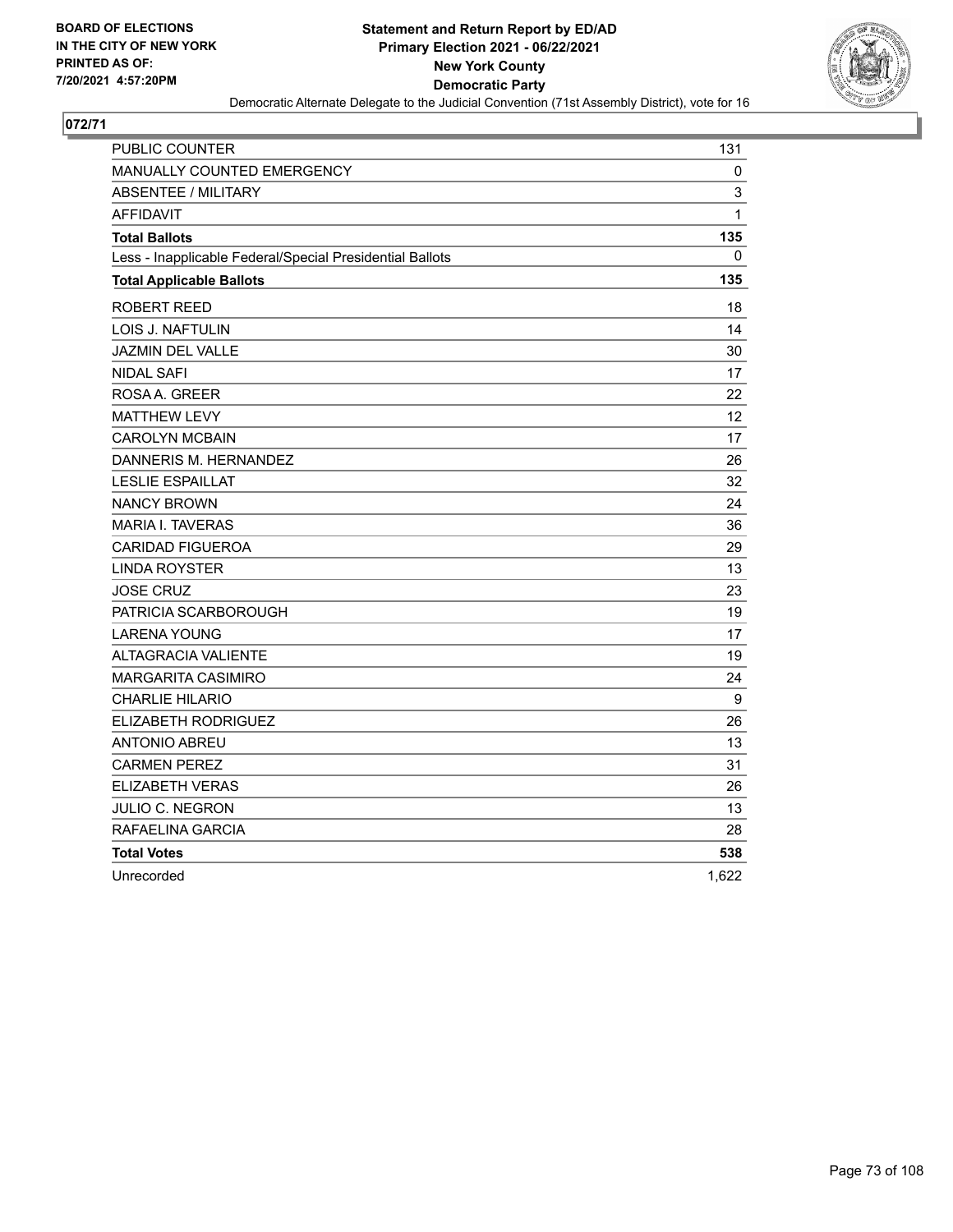

| PUBLIC COUNTER                                           | 229 |
|----------------------------------------------------------|-----|
| MANUALLY COUNTED EMERGENCY                               | 0   |
| <b>ABSENTEE / MILITARY</b>                               | 22  |
| <b>AFFIDAVIT</b>                                         | 0   |
| <b>Total Ballots</b>                                     | 251 |
| Less - Inapplicable Federal/Special Presidential Ballots | 0   |
| <b>Total Applicable Ballots</b>                          | 251 |
| <b>ROBERT REED</b>                                       | 34  |
| <b>LOIS J. NAFTULIN</b>                                  | 49  |
| <b>JAZMIN DEL VALLE</b>                                  | 58  |
| <b>NIDAL SAFI</b>                                        | 44  |
| ROSA A. GREER                                            | 58  |
| <b>MATTHEW LEVY</b>                                      | 39  |
| <b>CAROLYN MCBAIN</b>                                    | 58  |
| DANNERIS M. HERNANDEZ                                    | 44  |
| <b>LESLIE ESPAILLAT</b>                                  | 68  |
| <b>NANCY BROWN</b>                                       | 57  |
| <b>MARIA I. TAVERAS</b>                                  | 61  |
| <b>CARIDAD FIGUEROA</b>                                  | 51  |
| <b>LINDA ROYSTER</b>                                     | 54  |
| <b>JOSE CRUZ</b>                                         | 44  |
| PATRICIA SCARBOROUGH                                     | 57  |
| <b>LARENA YOUNG</b>                                      | 51  |
| <b>ALTAGRACIA VALIENTE</b>                               | 29  |
| <b>MARGARITA CASIMIRO</b>                                | 45  |
| <b>CHARLIE HILARIO</b>                                   | 16  |
| <b>ELIZABETH RODRIGUEZ</b>                               | 48  |
| <b>ANTONIO ABREU</b>                                     | 21  |
| <b>CARMEN PEREZ</b>                                      | 53  |
| <b>ELIZABETH VERAS</b>                                   | 39  |
| JULIO C. NEGRON                                          | 16  |
| RAFAELINA GARCIA                                         | 40  |
| ACANNAM HALLIDAY (WRITE-IN)                              | 1   |
| ASHERAM WALSH (WRITE-IN)                                 | 1   |
| CAROLYN HEMPHILL (WRITE-IN)                              | 1   |
| COREY SHOOCK (WRITE-IN)                                  | 1   |
| DAVID HEMPHILL (WRITE-IN)                                | 1   |
| <b>GEORGE HOLLEY (WRITE-IN)</b>                          | 1   |
| JAMIE IANAO (WRITE-IN)                                   | 1   |
| KAMRON HINATSU (WRITE-IN)                                | 1   |
| MARE CAMPBELL (WRITE-IN)                                 | 1   |
| MARY COURTNEY (WRITE-IN)                                 | 1   |
| MATT NUSBAUM (WRITE-IN)                                  | 1   |
| MICHAEL FLEISHMAN (WRITE-IN)                             | 1   |
| NATALIE BOURE (WRITE-IN)                                 | 1   |
| PATTRICK MADDEN (WRITE-IN)                               | 1   |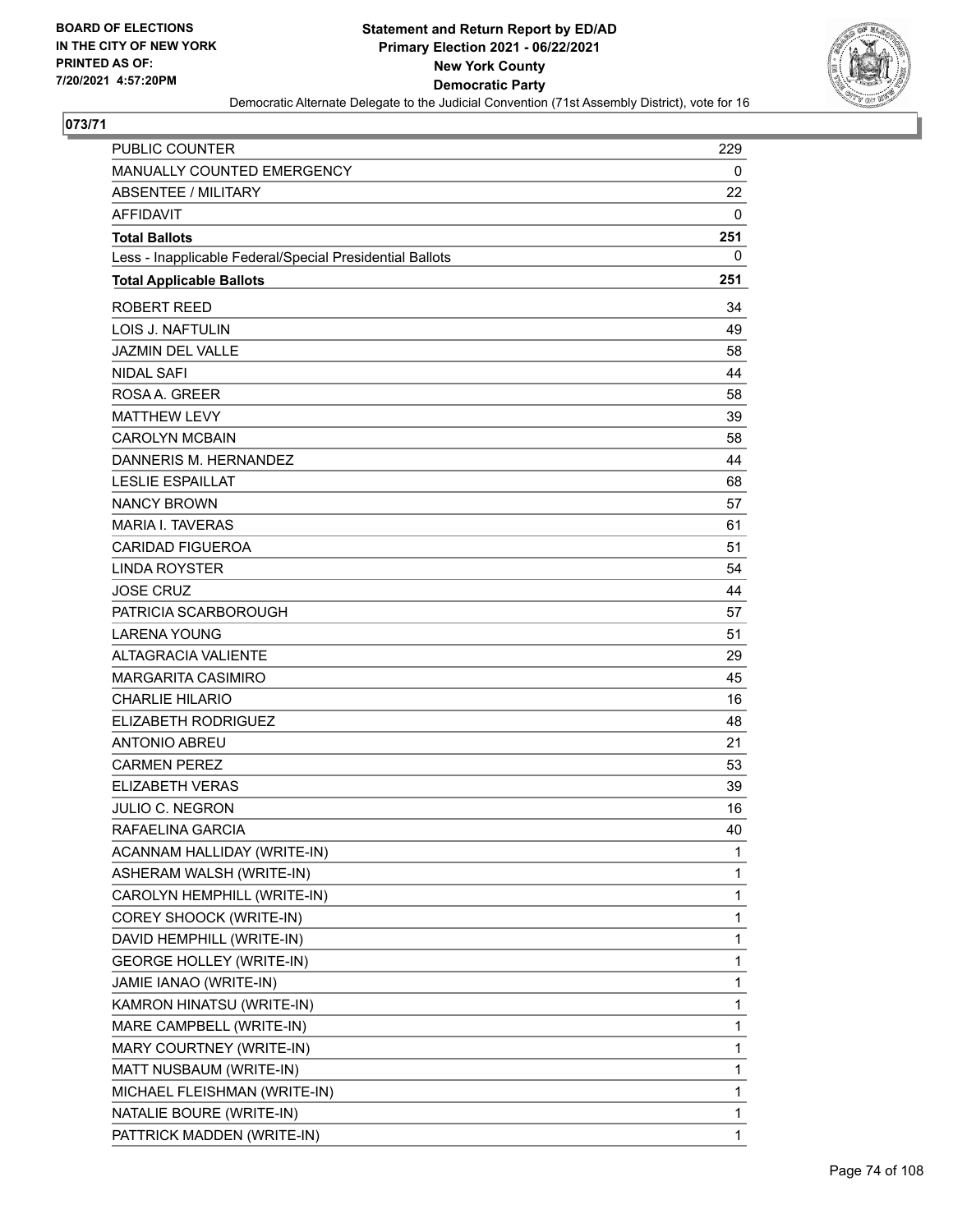

| STACIA DECILER (WRITE-IN)          |       |
|------------------------------------|-------|
| UNATTRIBUTABLE WRITE-IN (WRITE-IN) |       |
| VICTOR PENA (WRITE-IN)             |       |
| <b>Total Votes</b>                 | 1.151 |
| Unrecorded                         | 2.865 |

| PUBLIC COUNTER                                           | 196            |
|----------------------------------------------------------|----------------|
| MANUALLY COUNTED EMERGENCY                               | 0              |
| <b>ABSENTEE / MILITARY</b>                               | 22             |
| <b>AFFIDAVIT</b>                                         | 4              |
| <b>Total Ballots</b>                                     | 222            |
| Less - Inapplicable Federal/Special Presidential Ballots | 0              |
| <b>Total Applicable Ballots</b>                          | 222            |
| ROBERT REED                                              | 45             |
| LOIS J. NAFTULIN                                         | 43             |
| JAZMIN DEL VALLE                                         | 57             |
| NIDAL SAFI                                               | 47             |
| ROSA A. GREER                                            | 52             |
| <b>MATTHEW LEVY</b>                                      | 44             |
| <b>CAROLYN MCBAIN</b>                                    | 44             |
| DANNERIS M. HERNANDEZ                                    | 44             |
| <b>LESLIE ESPAILLAT</b>                                  | 61             |
| <b>NANCY BROWN</b>                                       | 57             |
| <b>MARIA I. TAVERAS</b>                                  | 51             |
| <b>CARIDAD FIGUEROA</b>                                  | 59             |
| <b>LINDA ROYSTER</b>                                     | 48             |
| <b>JOSE CRUZ</b>                                         | 41             |
| PATRICIA SCARBOROUGH                                     | 49             |
| <b>LARENA YOUNG</b>                                      | 46             |
| <b>ALTAGRACIA VALIENTE</b>                               | 31             |
| <b>MARGARITA CASIMIRO</b>                                | 31             |
| <b>CHARLIE HILARIO</b>                                   | 19             |
| ELIZABETH RODRIGUEZ                                      | 33             |
| <b>ANTONIO ABREU</b>                                     | 19             |
| <b>CARMEN PEREZ</b>                                      | 41             |
| <b>ELIZABETH VERAS</b>                                   | 27             |
| JULIO C. NEGRON                                          | 15             |
| RAFAELINA GARCIA                                         | 38             |
| UNATTRIBUTABLE WRITE-IN (WRITE-IN)                       | 6              |
| UNCOUNTED WRITE-IN PER STATUTE (WRITE-IN)                | $\overline{2}$ |
| <b>Total Votes</b>                                       | 1,050          |
| Unrecorded                                               | 2,502          |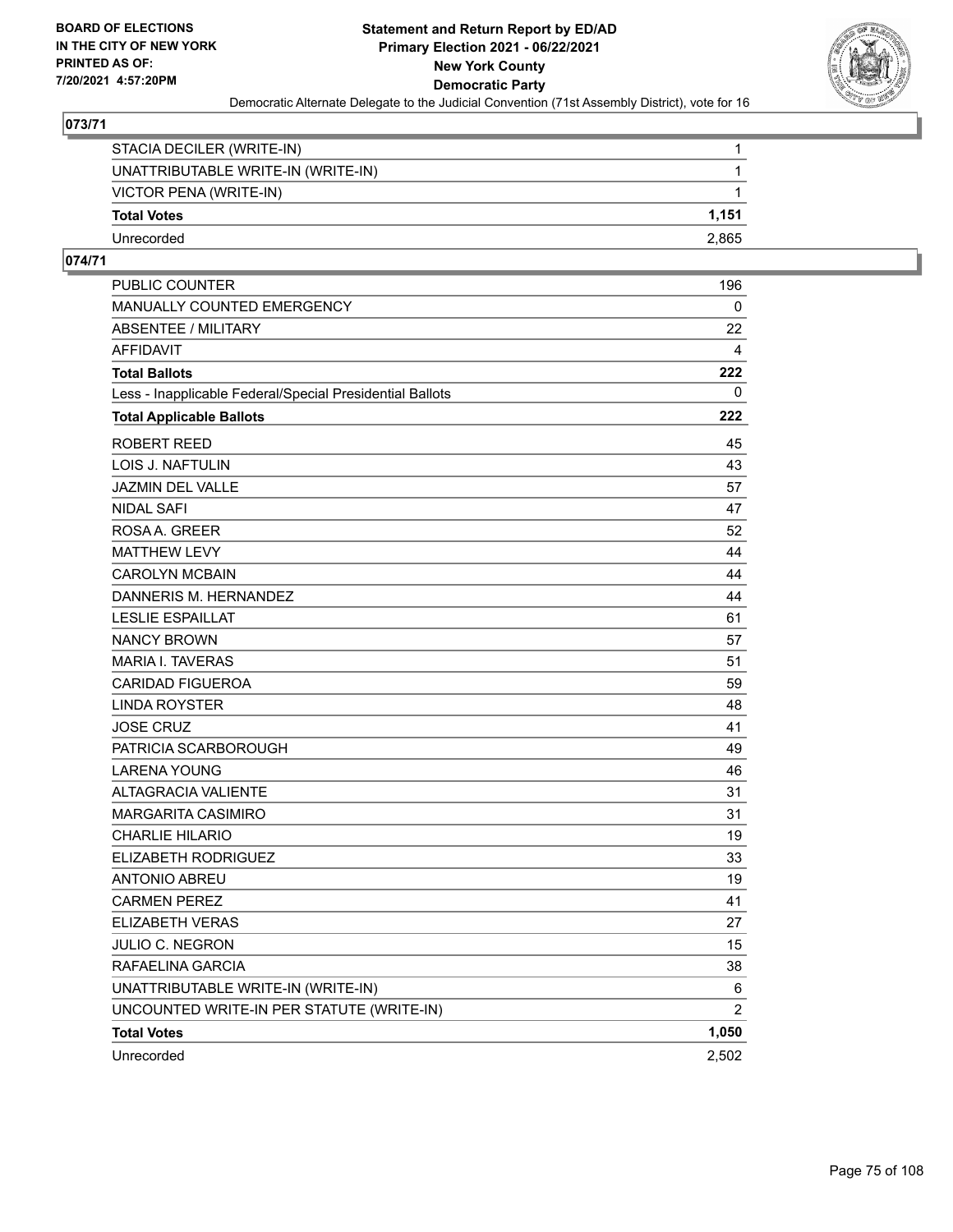

| <b>PUBLIC COUNTER</b>                                    | 173         |
|----------------------------------------------------------|-------------|
| MANUALLY COUNTED EMERGENCY                               | 0           |
| <b>ABSENTEE / MILITARY</b>                               | 6           |
| <b>AFFIDAVIT</b>                                         | $\mathbf 0$ |
| <b>Total Ballots</b>                                     | 179         |
| Less - Inapplicable Federal/Special Presidential Ballots | $\Omega$    |
| <b>Total Applicable Ballots</b>                          | 179         |
| ROBERT REED                                              | 33          |
| LOIS J. NAFTULIN                                         | 26          |
| <b>JAZMIN DEL VALLE</b>                                  | 42          |
| <b>NIDAL SAFI</b>                                        | 31          |
| ROSAA, GREER                                             | 38          |
| <b>MATTHEW LEVY</b>                                      | 23          |
| <b>CAROLYN MCBAIN</b>                                    | 34          |
| DANNERIS M. HERNANDEZ                                    | 44          |
| <b>LESLIE ESPAILLAT</b>                                  | 46          |
| <b>NANCY BROWN</b>                                       | 32          |
| <b>MARIA I. TAVERAS</b>                                  | 57          |
| <b>CARIDAD FIGUEROA</b>                                  | 43          |
| <b>LINDA ROYSTER</b>                                     | 31          |
| <b>JOSE CRUZ</b>                                         | 36          |
| PATRICIA SCARBOROUGH                                     | 34          |
| <b>LARENA YOUNG</b>                                      | 29          |
| <b>ALTAGRACIA VALIENTE</b>                               | 34          |
| <b>MARGARITA CASIMIRO</b>                                | 37          |
| <b>CHARLIE HILARIO</b>                                   | 16          |
| <b>ELIZABETH RODRIGUEZ</b>                               | 44          |
| <b>ANTONIO ABREU</b>                                     | 24          |
| <b>CARMEN PEREZ</b>                                      | 48          |
| <b>ELIZABETH VERAS</b>                                   | 38          |
| JULIO C. NEGRON                                          | 21          |
| RAFAELINA GARCIA                                         | 42          |
| UNATTRIBUTABLE WRITE-IN (WRITE-IN)                       | 1           |
| <b>Total Votes</b>                                       | 884         |
| Unrecorded                                               | 1,980       |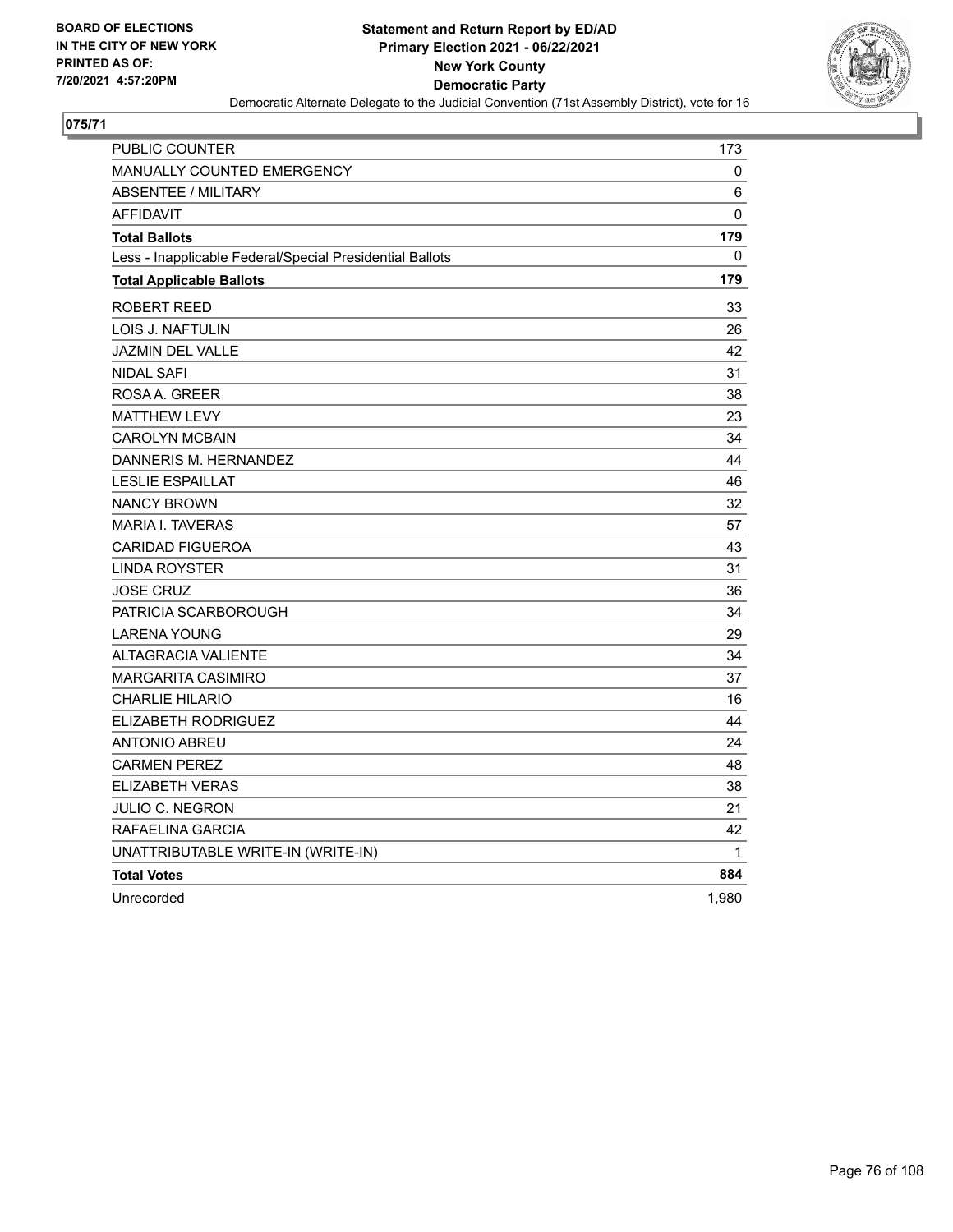

| <b>PUBLIC COUNTER</b>                                    | 275          |
|----------------------------------------------------------|--------------|
| MANUALLY COUNTED EMERGENCY                               | 0            |
| <b>ABSENTEE / MILITARY</b>                               | 18           |
| <b>AFFIDAVIT</b>                                         | $\mathbf{1}$ |
| <b>Total Ballots</b>                                     | 294          |
| Less - Inapplicable Federal/Special Presidential Ballots | 0            |
| <b>Total Applicable Ballots</b>                          | 294          |
| ROBERT REED                                              | 67           |
| LOIS J. NAFTULIN                                         | 63           |
| <b>JAZMIN DEL VALLE</b>                                  | 79           |
| <b>NIDAL SAFI</b>                                        | 73           |
| ROSAA, GREER                                             | 78           |
| <b>MATTHEW LEVY</b>                                      | 75           |
| <b>CAROLYN MCBAIN</b>                                    | 73           |
| DANNERIS M. HERNANDEZ                                    | 62           |
| <b>LESLIE ESPAILLAT</b>                                  | 78           |
| <b>NANCY BROWN</b>                                       | 76           |
| <b>MARIA I. TAVERAS</b>                                  | 78           |
| <b>CARIDAD FIGUEROA</b>                                  | 65           |
| <b>LINDA ROYSTER</b>                                     | 68           |
| <b>JOSE CRUZ</b>                                         | 57           |
| PATRICIA SCARBOROUGH                                     | 75           |
| <b>LARENA YOUNG</b>                                      | 69           |
| <b>ALTAGRACIA VALIENTE</b>                               | 49           |
| <b>MARGARITA CASIMIRO</b>                                | 46           |
| <b>CHARLIE HILARIO</b>                                   | 22           |
| <b>ELIZABETH RODRIGUEZ</b>                               | 52           |
| <b>ANTONIO ABREU</b>                                     | 32           |
| <b>CARMEN PEREZ</b>                                      | 54           |
| <b>ELIZABETH VERAS</b>                                   | 43           |
| JULIO C. NEGRON                                          | 29           |
| RAFAELINA GARCIA                                         | 41           |
| UNATTRIBUTABLE WRITE-IN (WRITE-IN)                       | 17           |
| <b>Total Votes</b>                                       | 1,521        |
| Unrecorded                                               | 3,183        |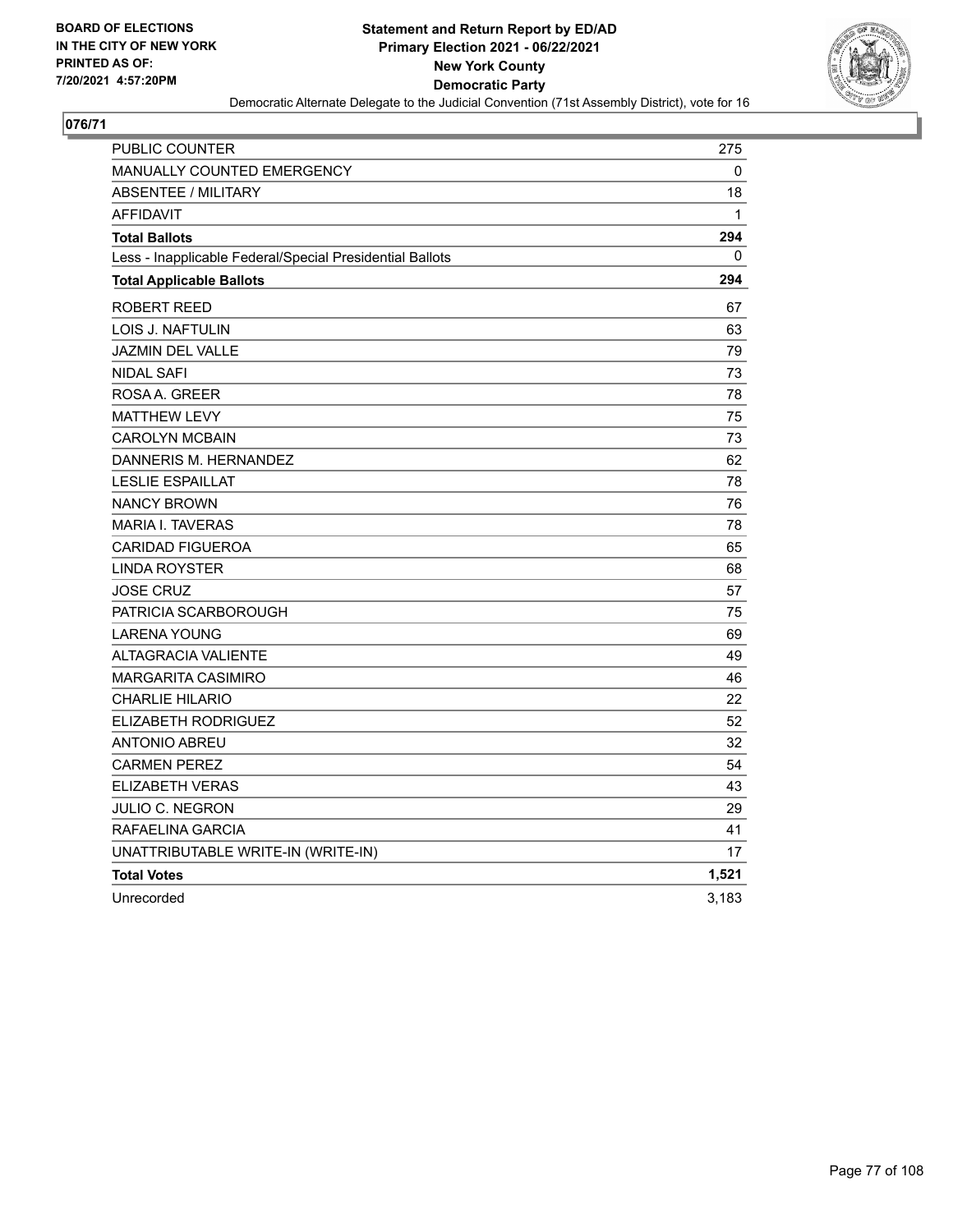

| PUBLIC COUNTER                                           | 319   |
|----------------------------------------------------------|-------|
| <b>MANUALLY COUNTED EMERGENCY</b>                        | 0     |
| <b>ABSENTEE / MILITARY</b>                               | 33    |
| <b>AFFIDAVIT</b>                                         | 5     |
| <b>Total Ballots</b>                                     | 357   |
| Less - Inapplicable Federal/Special Presidential Ballots | 0     |
| <b>Total Applicable Ballots</b>                          | 357   |
| ROBERT REED                                              | 67    |
| LOIS J. NAFTULIN                                         | 73    |
| JAZMIN DEL VALLE                                         | 85    |
| NIDAL SAFI                                               | 66    |
| ROSAA, GREER                                             | 91    |
| <b>MATTHEW LEVY</b>                                      | 62    |
| <b>CAROLYN MCBAIN</b>                                    | 84    |
| DANNERIS M. HERNANDEZ                                    | 64    |
| <b>LESLIE ESPAILLAT</b>                                  | 92    |
| <b>NANCY BROWN</b>                                       | 85    |
| <b>MARIA I. TAVERAS</b>                                  | 84    |
| <b>CARIDAD FIGUEROA</b>                                  | 61    |
| <b>LINDA ROYSTER</b>                                     | 78    |
| <b>JOSE CRUZ</b>                                         | 48    |
| PATRICIA SCARBOROUGH                                     | 83    |
| <b>LARENA YOUNG</b>                                      | 75    |
| <b>ALTAGRACIA VALIENTE</b>                               | 45    |
| <b>MARGARITA CASIMIRO</b>                                | 59    |
| <b>CHARLIE HILARIO</b>                                   | 22    |
| ELIZABETH RODRIGUEZ                                      | 70    |
| <b>ANTONIO ABREU</b>                                     | 27    |
| <b>CARMEN PEREZ</b>                                      | 69    |
| <b>ELIZABETH VERAS</b>                                   | 64    |
| JULIO C. NEGRON                                          | 26    |
| RAFAELINA GARCIA                                         | 56    |
| GERALD A. ROSEN (WRITE-IN)                               | 1     |
| JEFFREY H. GLADSTONE (WRITE-IN)                          | 1     |
| <b>Total Votes</b>                                       | 1,638 |
| Unrecorded                                               | 4,074 |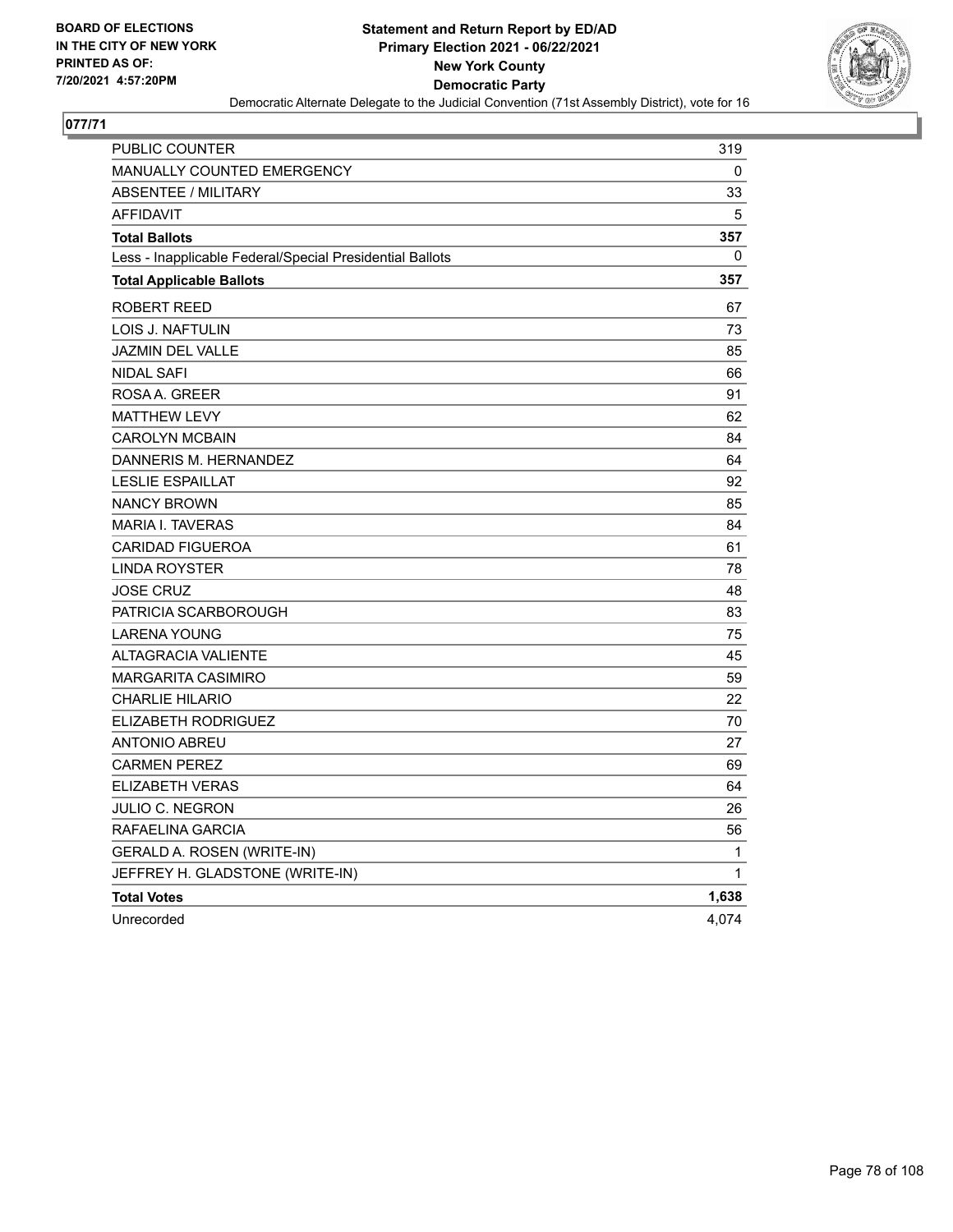

| PUBLIC COUNTER                                           | 363           |
|----------------------------------------------------------|---------------|
| <b>MANUALLY COUNTED EMERGENCY</b>                        | 0             |
| <b>ABSENTEE / MILITARY</b>                               | 52            |
| <b>AFFIDAVIT</b>                                         | $\mathcal{P}$ |
| <b>Total Ballots</b>                                     | 417           |
| Less - Inapplicable Federal/Special Presidential Ballots | 0             |
| <b>Total Applicable Ballots</b>                          | 417           |
| <b>ROBERT REED</b>                                       | 90            |
| LOIS J. NAFTULIN                                         | 89            |
| <b>JAZMIN DEL VALLE</b>                                  | 106           |
| <b>NIDAL SAFI</b>                                        | 86            |
| ROSAA, GREER                                             | 102           |
| <b>MATTHEW LEVY</b>                                      | 97            |
| <b>CAROLYN MCBAIN</b>                                    | 106           |
| DANNERIS M. HERNANDEZ                                    | 87            |
| <b>LESLIE ESPAILLAT</b>                                  | 101           |
| <b>NANCY BROWN</b>                                       | 103           |
| <b>MARIA I. TAVERAS</b>                                  | 106           |
| <b>CARIDAD FIGUEROA</b>                                  | 89            |
| LINDA ROYSTER                                            | 97            |
| <b>JOSE CRUZ</b>                                         | 75            |
| PATRICIA SCARBOROUGH                                     | 111           |
| <b>LARENA YOUNG</b>                                      | 92            |
| <b>ALTAGRACIA VALIENTE</b>                               | 43            |
| <b>MARGARITA CASIMIRO</b>                                | 40            |
| <b>CHARLIE HILARIO</b>                                   | 20            |
| <b>ELIZABETH RODRIGUEZ</b>                               | 54            |
| <b>ANTONIO ABREU</b>                                     | 23            |
| <b>CARMEN PEREZ</b>                                      | 50            |
| ELIZABETH VERAS                                          | 45            |
| JULIO C. NEGRON                                          | 20            |
| RAFAELINA GARCIA                                         | 45            |
| JAMES V. BRACCHITTA (WRITE-IN)                           | 1             |
| <b>Total Votes</b>                                       | 1,878         |
| Unrecorded                                               | 4,794         |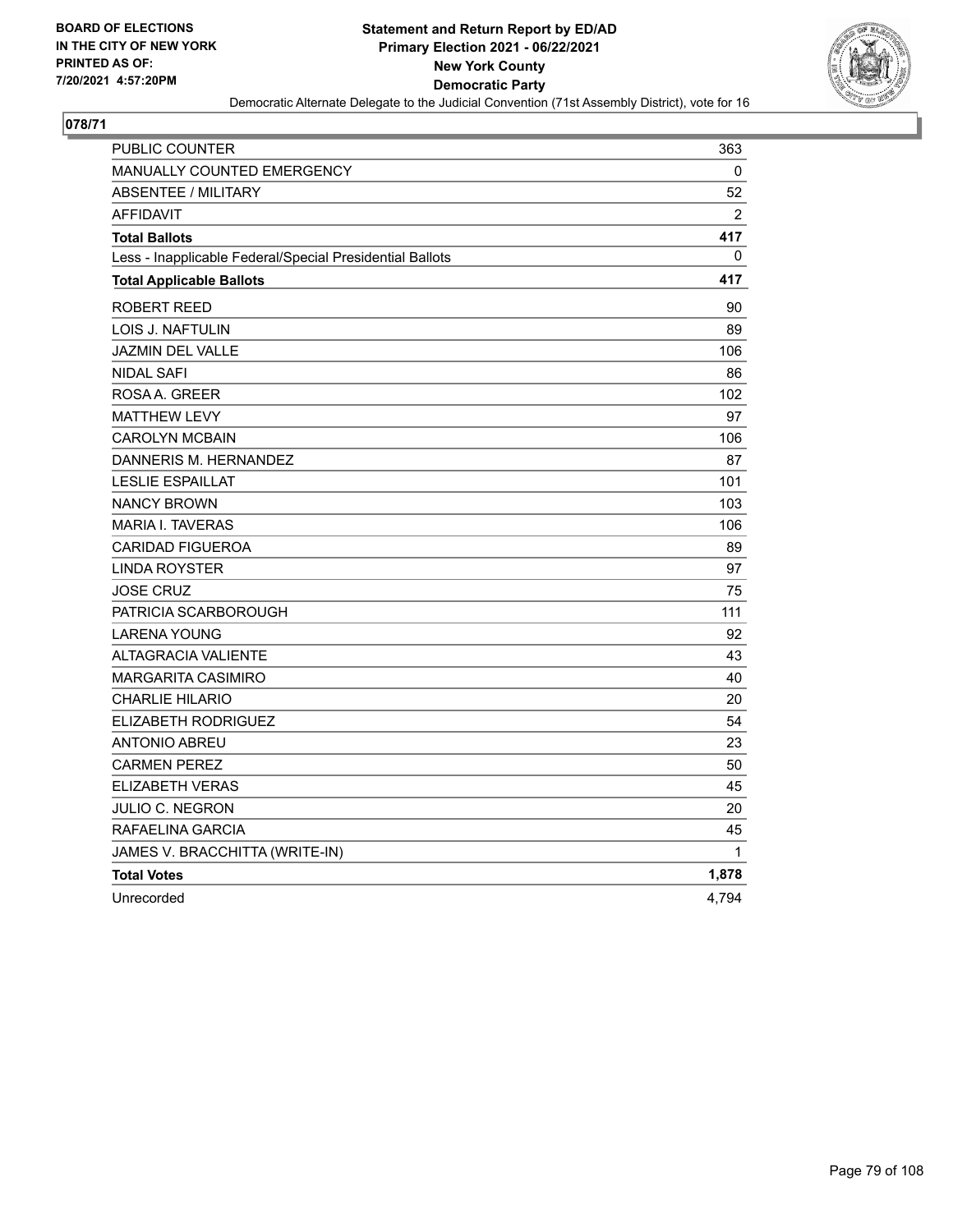

| PUBLIC COUNTER                                           | 391          |
|----------------------------------------------------------|--------------|
| MANUALLY COUNTED EMERGENCY                               | 0            |
| <b>ABSENTEE / MILITARY</b>                               | 41           |
| <b>AFFIDAVIT</b>                                         | 3            |
| <b>Total Ballots</b>                                     | 435          |
| Less - Inapplicable Federal/Special Presidential Ballots | 0            |
| <b>Total Applicable Ballots</b>                          | 435          |
| <b>ROBERT REED</b>                                       | 105          |
| <b>LOIS J. NAFTULIN</b>                                  | 105          |
| <b>JAZMIN DEL VALLE</b>                                  | 121          |
| <b>NIDAL SAFI</b>                                        | 105          |
| ROSA A. GREER                                            | 128          |
| <b>MATTHEW LEVY</b>                                      | 100          |
| <b>CAROLYN MCBAIN</b>                                    | 120          |
| DANNERIS M. HERNANDEZ                                    | 99           |
| <b>LESLIE ESPAILLAT</b>                                  | 121          |
| <b>NANCY BROWN</b>                                       | 132          |
| <b>MARIA I. TAVERAS</b>                                  | 128          |
| <b>CARIDAD FIGUEROA</b>                                  | 109          |
| <b>LINDA ROYSTER</b>                                     | 122          |
| <b>JOSE CRUZ</b>                                         | 88           |
| PATRICIA SCARBOROUGH                                     | 127          |
| <b>LARENA YOUNG</b>                                      | 113          |
| <b>ALTAGRACIA VALIENTE</b>                               | 51           |
| <b>MARGARITA CASIMIRO</b>                                | 55           |
| <b>CHARLIE HILARIO</b>                                   | 27           |
| ELIZABETH RODRIGUEZ                                      | 62           |
| <b>ANTONIO ABREU</b>                                     | 26           |
| <b>CARMEN PEREZ</b>                                      | 66           |
| <b>ELIZABETH VERAS</b>                                   | 60           |
| JULIO C. NEGRON                                          | 26           |
| RAFAELINA GARCIA                                         | 57           |
| EVE HELITZER (WRITE-IN)                                  | 1            |
| LUANN DELESSEPS (WRITE-IN)                               | $\mathbf{1}$ |
| MATT TEMKIN (WRITE-IN)                                   | 1            |
| MICHAEL BACHARACH (WRITE-IN)                             | 1            |
| RACHEL SALES (WRITE-IN)                                  | 1            |
| <b>Total Votes</b>                                       | 2,258        |
| Unrecorded                                               | 4,702        |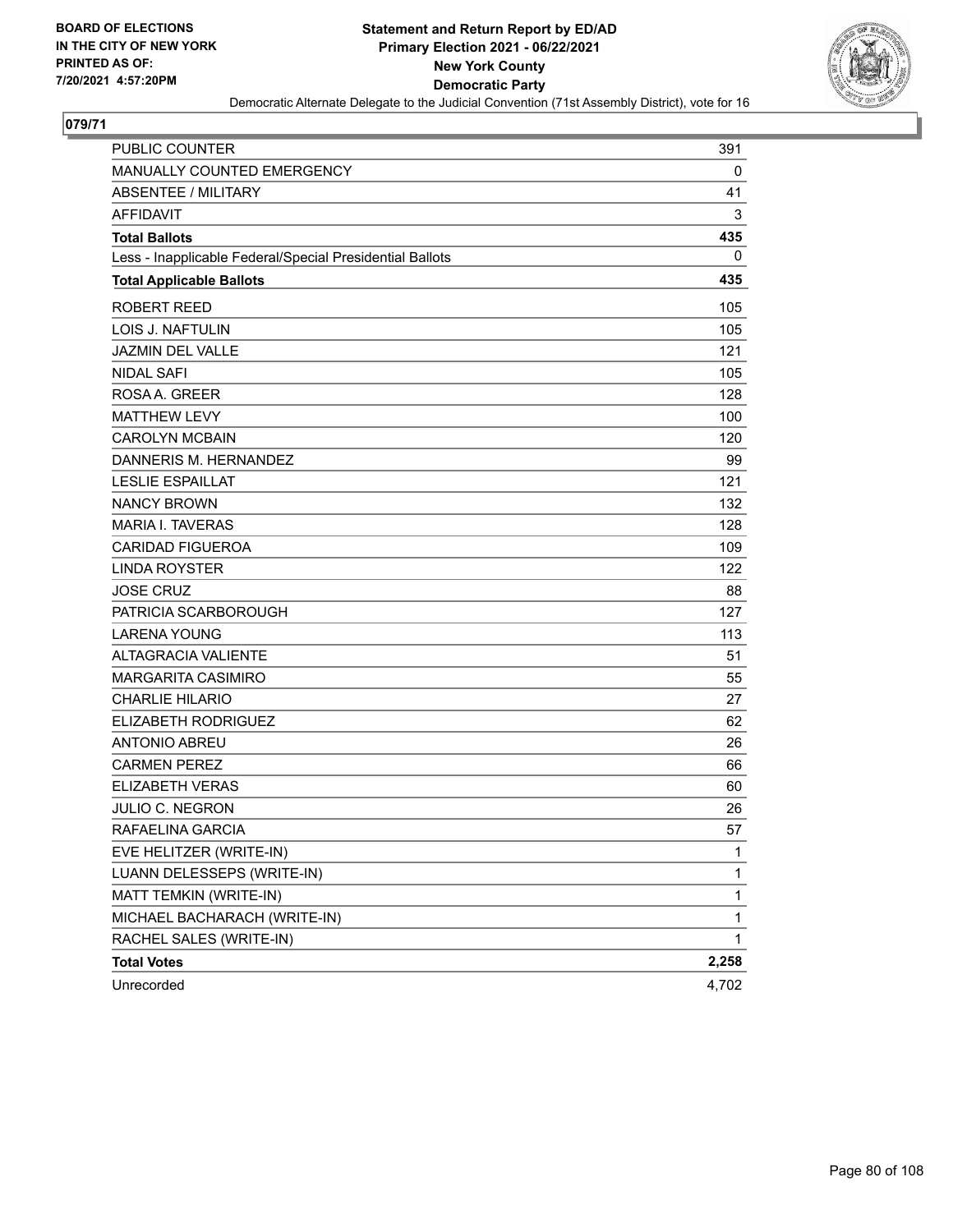

| PUBLIC COUNTER                                           | 188            |
|----------------------------------------------------------|----------------|
| MANUALLY COUNTED EMERGENCY                               | 0              |
| <b>ABSENTEE / MILITARY</b>                               | 20             |
| <b>AFFIDAVIT</b>                                         | $\overline{2}$ |
| <b>Total Ballots</b>                                     | 210            |
| Less - Inapplicable Federal/Special Presidential Ballots | 0              |
| <b>Total Applicable Ballots</b>                          | 210            |
| ROBERT REED                                              | 37             |
| <b>LOIS J. NAFTULIN</b>                                  | 35             |
| <b>JAZMIN DEL VALLE</b>                                  | 47             |
| <b>NIDAL SAFI</b>                                        | 40             |
| ROSAA, GREER                                             | 54             |
| <b>MATTHEW LEVY</b>                                      | 39             |
| <b>CAROLYN MCBAIN</b>                                    | 47             |
| DANNERIS M. HERNANDEZ                                    | 31             |
| <b>LESLIE ESPAILLAT</b>                                  | 50             |
| <b>NANCY BROWN</b>                                       | 49             |
| <b>MARIA I. TAVERAS</b>                                  | 51             |
| <b>CARIDAD FIGUEROA</b>                                  | 33             |
| <b>LINDA ROYSTER</b>                                     | 47             |
| <b>JOSE CRUZ</b>                                         | 33             |
| PATRICIA SCARBOROUGH                                     | 54             |
| <b>LARENA YOUNG</b>                                      | 38             |
| <b>ALTAGRACIA VALIENTE</b>                               | 32             |
| <b>MARGARITA CASIMIRO</b>                                | 31             |
| <b>CHARLIE HILARIO</b>                                   | 16             |
| ELIZABETH RODRIGUEZ                                      | 37             |
| <b>ANTONIO ABREU</b>                                     | 18             |
| <b>CARMEN PEREZ</b>                                      | 30             |
| <b>ELIZABETH VERAS</b>                                   | 34             |
| JULIO C. NEGRON                                          | 14             |
| RAFAELINA GARCIA                                         | 36             |
| CHARMAINE CRABAUGH (WRITE-IN)                            | $\mathbf{1}$   |
| <b>Total Votes</b>                                       | 934            |
| Unrecorded                                               | 2,426          |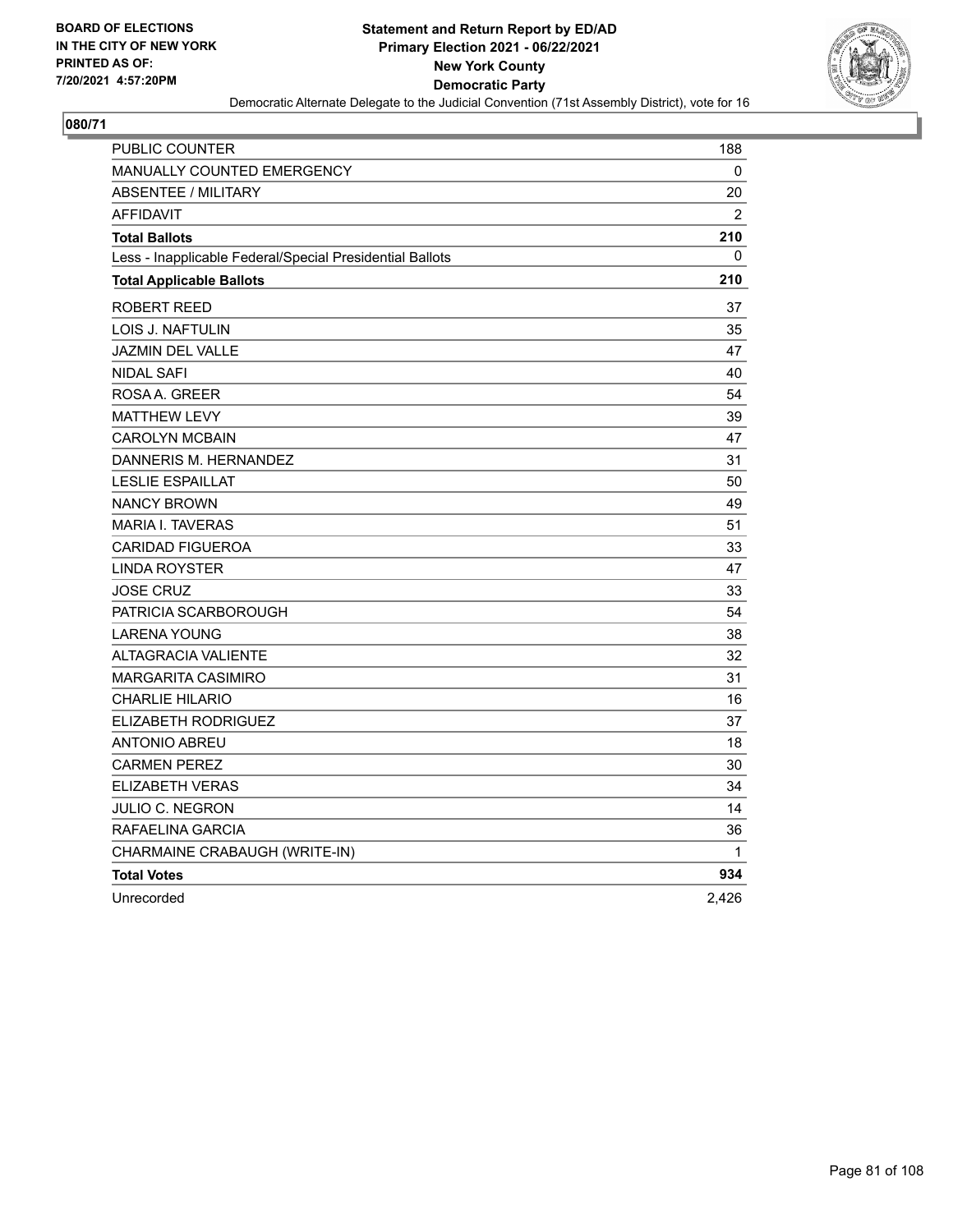

| <b>PUBLIC COUNTER</b>                                    | 264          |
|----------------------------------------------------------|--------------|
| MANUALLY COUNTED EMERGENCY                               | 0            |
| <b>ABSENTEE / MILITARY</b>                               | 27           |
| <b>AFFIDAVIT</b>                                         | 5            |
| <b>Total Ballots</b>                                     | 296          |
| Less - Inapplicable Federal/Special Presidential Ballots | 0            |
| <b>Total Applicable Ballots</b>                          | 296          |
| <b>ROBERT REED</b>                                       | 71           |
| <b>LOIS J. NAFTULIN</b>                                  | 61           |
| <b>JAZMIN DEL VALLE</b>                                  | 85           |
| <b>NIDAL SAFI</b>                                        | 70           |
| ROSA A. GREER                                            | 88           |
| <b>MATTHEW LEVY</b>                                      | 69           |
| <b>CAROLYN MCBAIN</b>                                    | 84           |
| DANNERIS M. HERNANDEZ                                    | 64           |
| <b>LESLIE ESPAILLAT</b>                                  | 93           |
| <b>NANCY BROWN</b>                                       | 82           |
| <b>MARIA I. TAVERAS</b>                                  | 86           |
| <b>CARIDAD FIGUEROA</b>                                  | 60           |
| <b>LINDA ROYSTER</b>                                     | 78           |
| <b>JOSE CRUZ</b>                                         | 54           |
| PATRICIA SCARBOROUGH                                     | 84           |
| <b>LARENA YOUNG</b>                                      | 68           |
| <b>ALTAGRACIA VALIENTE</b>                               | 43           |
| <b>MARGARITA CASIMIRO</b>                                | 54           |
| <b>CHARLIE HILARIO</b>                                   | 28           |
| ELIZABETH RODRIGUEZ                                      | 60           |
| <b>ANTONIO ABREU</b>                                     | 29           |
| <b>CARMEN PEREZ</b>                                      | 60           |
| ELIZABETH VERAS                                          | 57           |
| JULIO C. NEGRON                                          | 24           |
| RAFAELINA GARCIA                                         | 53           |
| ELIZABETH FISHER (WRITE-IN)                              | 1            |
| JEREMY MONTANO (WRITE-IN)                                | 1            |
| SAUL ZIPKIN, ESQ. (WRITE-IN)                             | $\mathbf{1}$ |
| <b>Total Votes</b>                                       | 1,608        |
| Unrecorded                                               | 3,128        |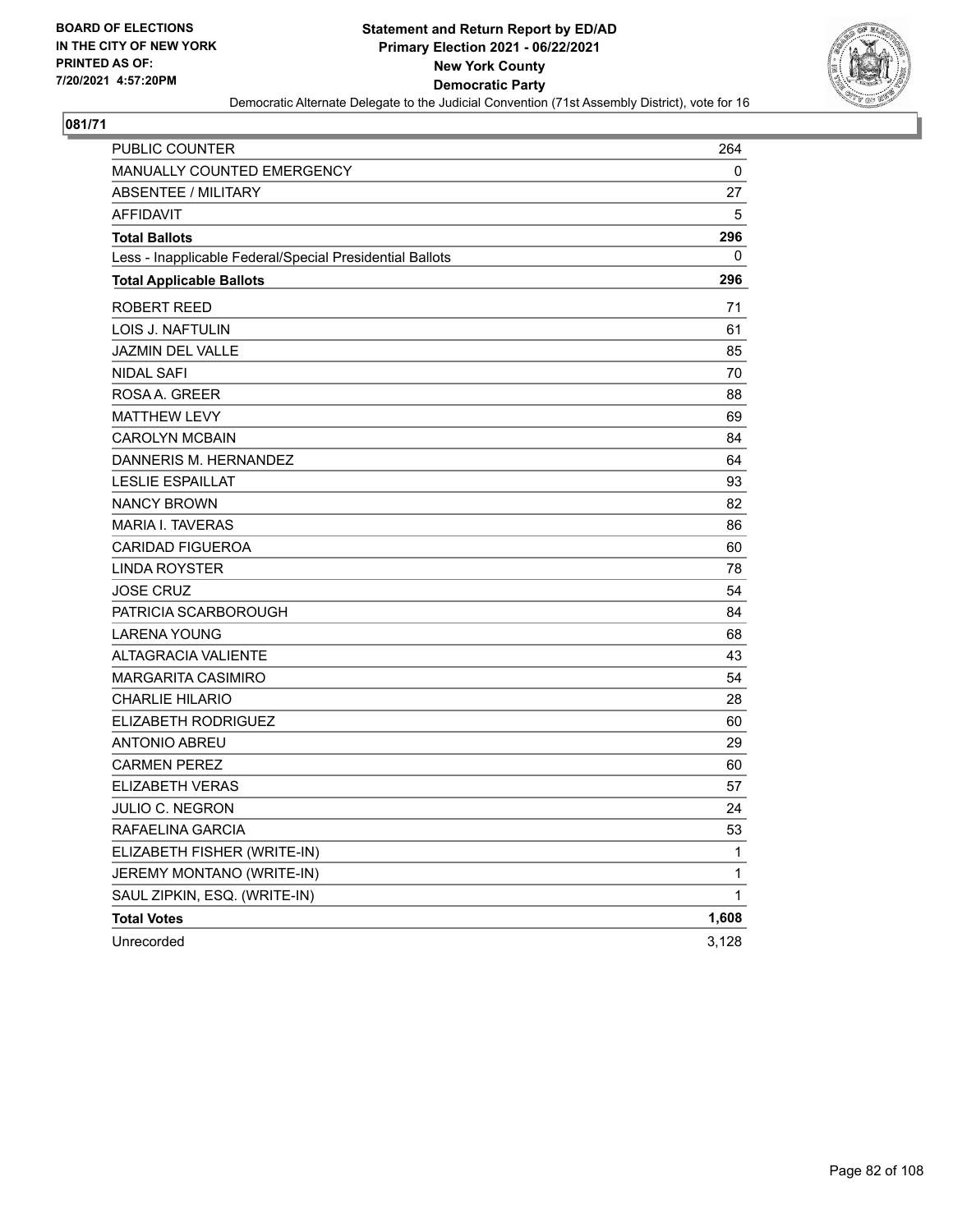

| PUBLIC COUNTER                                           | 267          |
|----------------------------------------------------------|--------------|
| <b>MANUALLY COUNTED EMERGENCY</b>                        | 0            |
| <b>ABSENTEE / MILITARY</b>                               | 29           |
| <b>AFFIDAVIT</b>                                         | $\mathbf{1}$ |
| <b>Total Ballots</b>                                     | 297          |
| Less - Inapplicable Federal/Special Presidential Ballots | 0            |
| <b>Total Applicable Ballots</b>                          | 297          |
| <b>ROBERT REED</b>                                       | 61           |
| LOIS J. NAFTULIN                                         | 56           |
| <b>JAZMIN DEL VALLE</b>                                  | 69           |
| <b>NIDAL SAFI</b>                                        | 54           |
| ROSAA, GREER                                             | 72           |
| <b>MATTHEW LEVY</b>                                      | 66           |
| <b>CAROLYN MCBAIN</b>                                    | 64           |
| DANNERIS M. HERNANDEZ                                    | 55           |
| <b>LESLIE ESPAILLAT</b>                                  | 77           |
| <b>NANCY BROWN</b>                                       | 71           |
| <b>MARIA I. TAVERAS</b>                                  | 65           |
| <b>CARIDAD FIGUEROA</b>                                  | 61           |
| <b>LINDA ROYSTER</b>                                     | 59           |
| <b>JOSE CRUZ</b>                                         | 57           |
| PATRICIA SCARBOROUGH                                     | 67           |
| <b>LARENA YOUNG</b>                                      | 62           |
| <b>ALTAGRACIA VALIENTE</b>                               | 34           |
| <b>MARGARITA CASIMIRO</b>                                | 33           |
| <b>CHARLIE HILARIO</b>                                   | 22           |
| ELIZABETH RODRIGUEZ                                      | 47           |
| <b>ANTONIO ABREU</b>                                     | 28           |
| <b>CARMEN PEREZ</b>                                      | 47           |
| ELIZABETH VERAS                                          | 38           |
| JULIO C. NEGRON                                          | 17           |
| RAFAELINA GARCIA                                         | 29           |
| ERIC SONNENSCHEIN (WRITE-IN)                             | 1            |
| <b>Total Votes</b>                                       | 1,312        |
| Unrecorded                                               | 3,440        |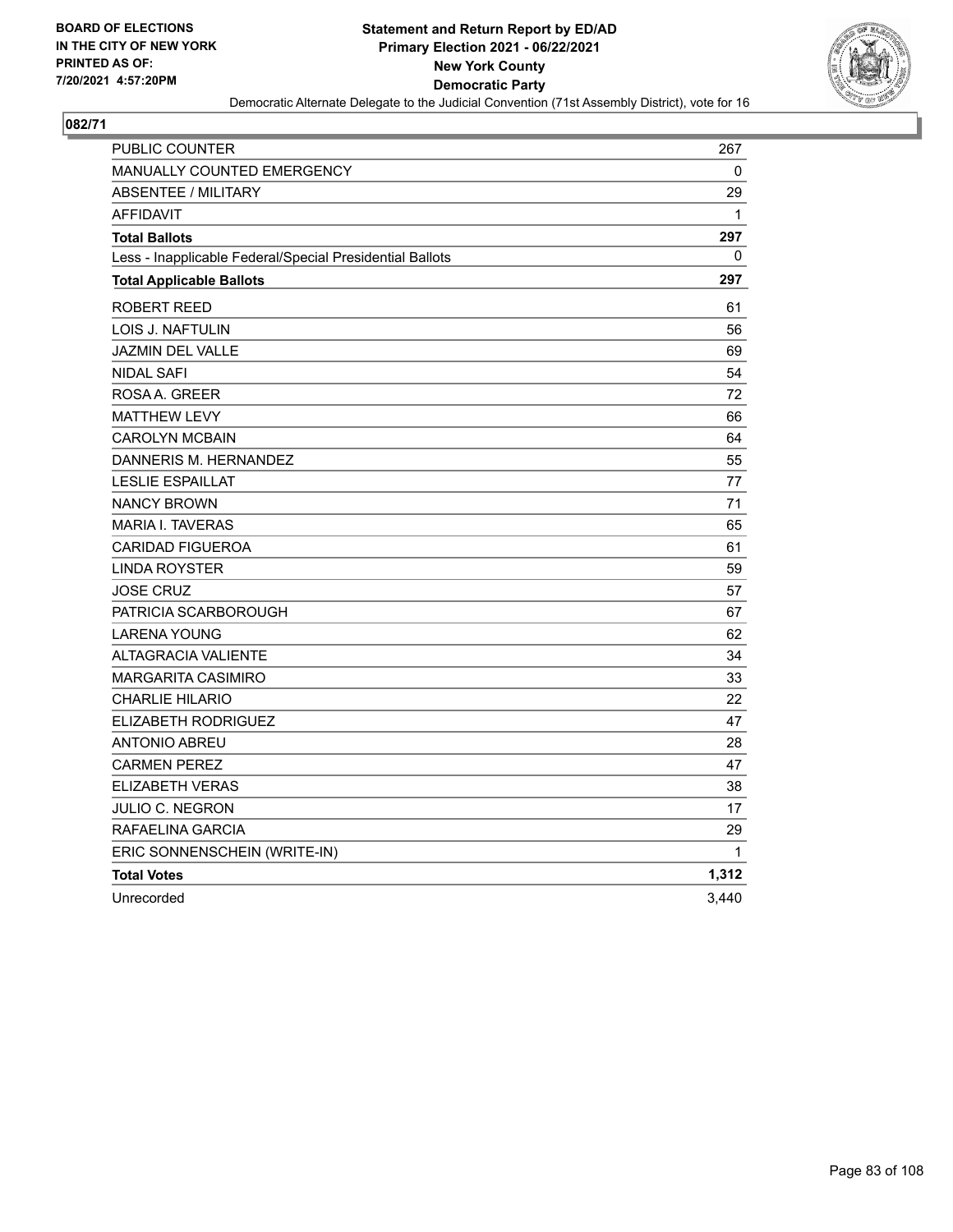

| PUBLIC COUNTER                                           | 458            |
|----------------------------------------------------------|----------------|
| <b>MANUALLY COUNTED EMERGENCY</b>                        | 0              |
| <b>ABSENTEE / MILITARY</b>                               | 64             |
| <b>AFFIDAVIT</b>                                         | 5              |
| <b>Total Ballots</b>                                     | 527            |
| Less - Inapplicable Federal/Special Presidential Ballots | 0              |
| <b>Total Applicable Ballots</b>                          | 527            |
| ROBERT REED                                              | 95             |
| LOIS J. NAFTULIN                                         | 104            |
| <b>JAZMIN DEL VALLE</b>                                  | 128            |
| NIDAL SAFI                                               | 106            |
| ROSAA, GREER                                             | 126            |
| <b>MATTHEW LEVY</b>                                      | 109            |
| <b>CAROLYN MCBAIN</b>                                    | 131            |
| DANNERIS M. HERNANDEZ                                    | 95             |
| <b>LESLIE ESPAILLAT</b>                                  | 118            |
| <b>NANCY BROWN</b>                                       | 132            |
| <b>MARIA I. TAVERAS</b>                                  | 125            |
| <b>CARIDAD FIGUEROA</b>                                  | 108            |
| LINDA ROYSTER                                            | 127            |
| <b>JOSE CRUZ</b>                                         | 84             |
| PATRICIA SCARBOROUGH                                     | 131            |
| <b>LARENA YOUNG</b>                                      | 114            |
| <b>ALTAGRACIA VALIENTE</b>                               | 74             |
| <b>MARGARITA CASIMIRO</b>                                | 72             |
| <b>CHARLIE HILARIO</b>                                   | 36             |
| ELIZABETH RODRIGUEZ                                      | 88             |
| <b>ANTONIO ABREU</b>                                     | 43             |
| <b>CARMEN PEREZ</b>                                      | 83             |
| <b>ELIZABETH VERAS</b>                                   | 72             |
| <b>JULIO C. NEGRON</b>                                   | 40             |
| RAFAELINA GARCIA                                         | 76             |
| DANIEL W. HAY (WRITE-IN)                                 | 1              |
| UNATTRIBUTABLE WRITE-IN (WRITE-IN)                       | $\overline{2}$ |
| <b>Total Votes</b>                                       | 2,420          |
| Unrecorded                                               | 6,012          |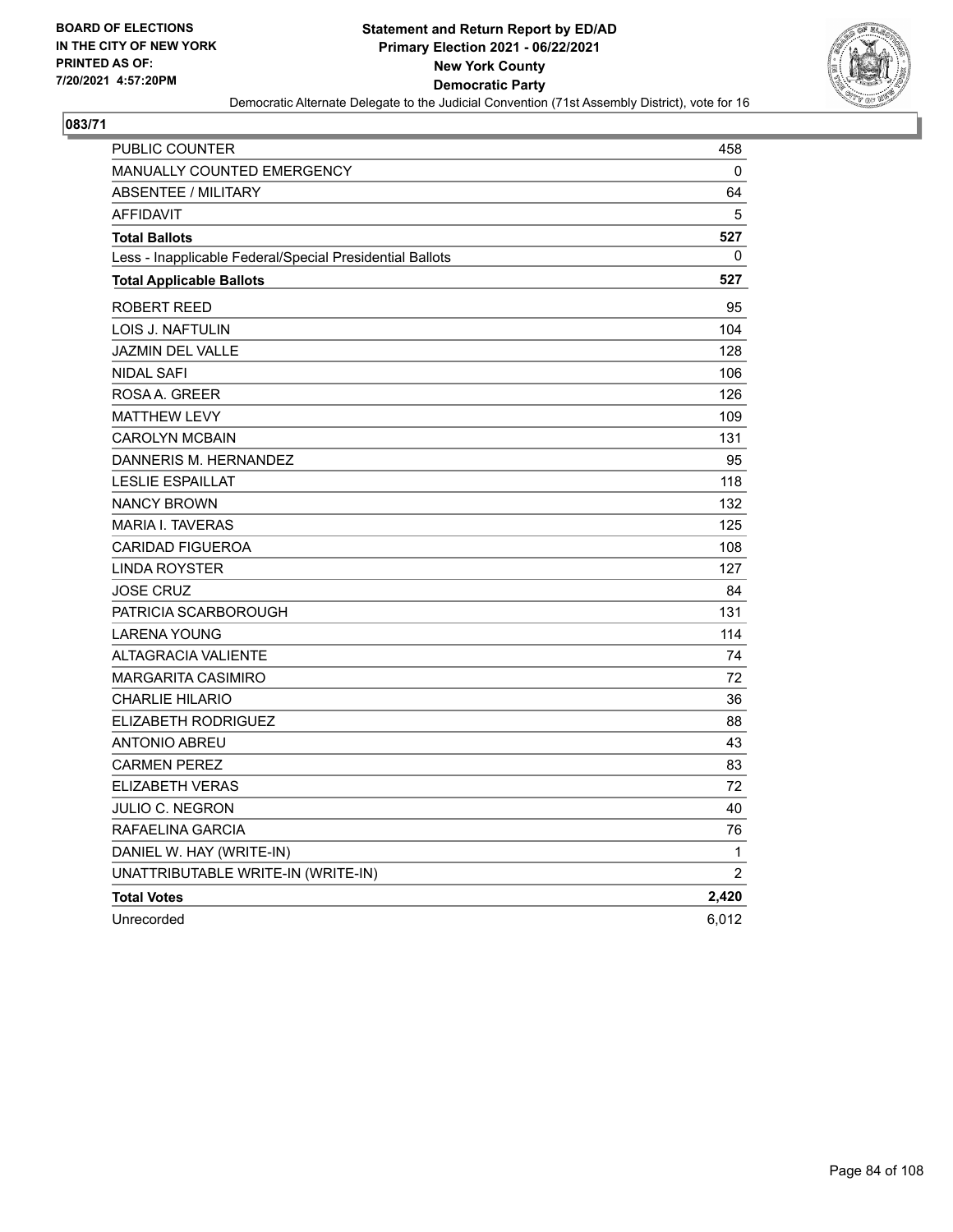

| <b>PUBLIC COUNTER</b>                                    | 185   |
|----------------------------------------------------------|-------|
| <b>MANUALLY COUNTED EMERGENCY</b>                        | 0     |
| <b>ABSENTEE / MILITARY</b>                               | 21    |
| <b>AFFIDAVIT</b>                                         | 0     |
| <b>Total Ballots</b>                                     | 206   |
| Less - Inapplicable Federal/Special Presidential Ballots | 0     |
| <b>Total Applicable Ballots</b>                          | 206   |
| ROBERT REED                                              | 41    |
| LOIS J. NAFTULIN                                         | 52    |
| <b>JAZMIN DEL VALLE</b>                                  | 59    |
| <b>NIDAL SAFI</b>                                        | 42    |
| ROSA A. GREER                                            | 60    |
| <b>MATTHEW LEVY</b>                                      | 44    |
| <b>CAROLYN MCBAIN</b>                                    | 60    |
| DANNERIS M. HERNANDEZ                                    | 44    |
| <b>LESLIE ESPAILLAT</b>                                  | 55    |
| <b>NANCY BROWN</b>                                       | 65    |
| <b>MARIA I. TAVERAS</b>                                  | 62    |
| <b>CARIDAD FIGUEROA</b>                                  | 53    |
| <b>LINDA ROYSTER</b>                                     | 60    |
| <b>JOSE CRUZ</b>                                         | 39    |
| PATRICIA SCARBOROUGH                                     | 63    |
| <b>LARENA YOUNG</b>                                      | 51    |
| <b>ALTAGRACIA VALIENTE</b>                               | 28    |
| MARGARITA CASIMIRO                                       | 39    |
| <b>CHARLIE HILARIO</b>                                   | 11    |
| ELIZABETH RODRIGUEZ                                      | 37    |
| <b>ANTONIO ABREU</b>                                     | 17    |
| <b>CARMEN PEREZ</b>                                      | 40    |
| <b>ELIZABETH VERAS</b>                                   | 35    |
| <b>JULIO C. NEGRON</b>                                   | 20    |
| RAFAELINA GARCIA                                         | 33    |
| <b>Total Votes</b>                                       | 1,110 |
| Unrecorded                                               | 2,186 |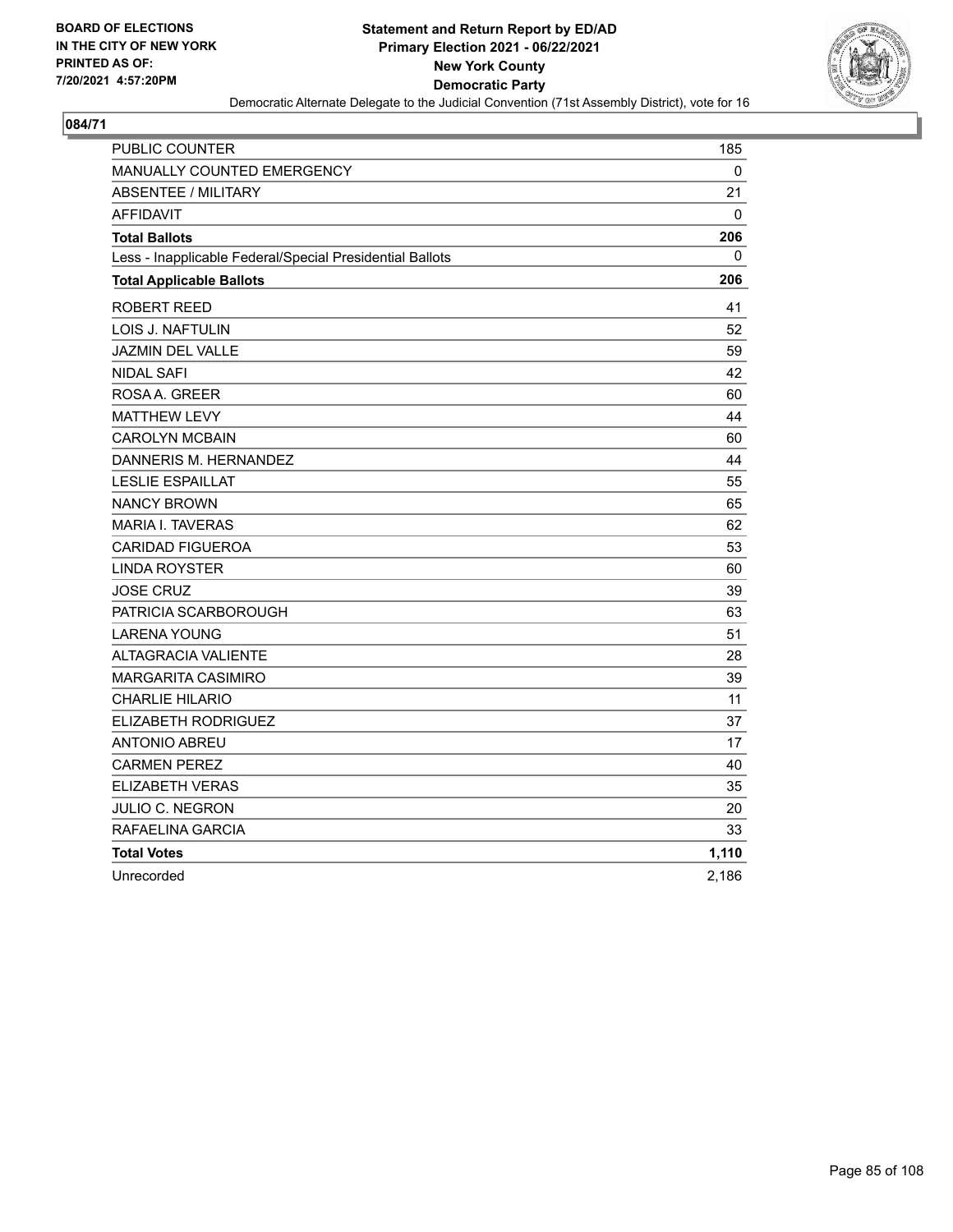

| PUBLIC COUNTER                                           | 308   |
|----------------------------------------------------------|-------|
| MANUALLY COUNTED EMERGENCY                               | 0     |
| <b>ABSENTEE / MILITARY</b>                               | 38    |
| <b>AFFIDAVIT</b>                                         | 4     |
| <b>Total Ballots</b>                                     | 350   |
| Less - Inapplicable Federal/Special Presidential Ballots | 0     |
| <b>Total Applicable Ballots</b>                          | 350   |
| ROBERT REED                                              | 72    |
| LOIS J. NAFTULIN                                         | 70    |
| <b>JAZMIN DEL VALLE</b>                                  | 81    |
| <b>NIDAL SAFI</b>                                        | 66    |
| ROSAA, GREER                                             | 88    |
| <b>MATTHEW LEVY</b>                                      | 70    |
| <b>CAROLYN MCBAIN</b>                                    | 90    |
| DANNERIS M. HERNANDEZ                                    | 66    |
| <b>LESLIE ESPAILLAT</b>                                  | 77    |
| <b>NANCY BROWN</b>                                       | 83    |
| <b>MARIA I. TAVERAS</b>                                  | 74    |
| <b>CARIDAD FIGUEROA</b>                                  | 59    |
| <b>LINDA ROYSTER</b>                                     | 79    |
| <b>JOSE CRUZ</b>                                         | 50    |
| PATRICIA SCARBOROUGH                                     | 77    |
| <b>LARENA YOUNG</b>                                      | 69    |
| <b>ALTAGRACIA VALIENTE</b>                               | 30    |
| <b>MARGARITA CASIMIRO</b>                                | 41    |
| <b>CHARLIE HILARIO</b>                                   | 19    |
| <b>ELIZABETH RODRIGUEZ</b>                               | 45    |
| <b>ANTONIO ABREU</b>                                     | 17    |
| <b>CARMEN PEREZ</b>                                      | 37    |
| <b>ELIZABETH VERAS</b>                                   | 37    |
| JULIO C. NEGRON                                          | 17    |
| RAFAELINA GARCIA                                         | 36    |
| BRYAN BERGE (WRITE-IN)                                   | 1     |
| <b>Total Votes</b>                                       | 1,451 |
| Unrecorded                                               | 4,149 |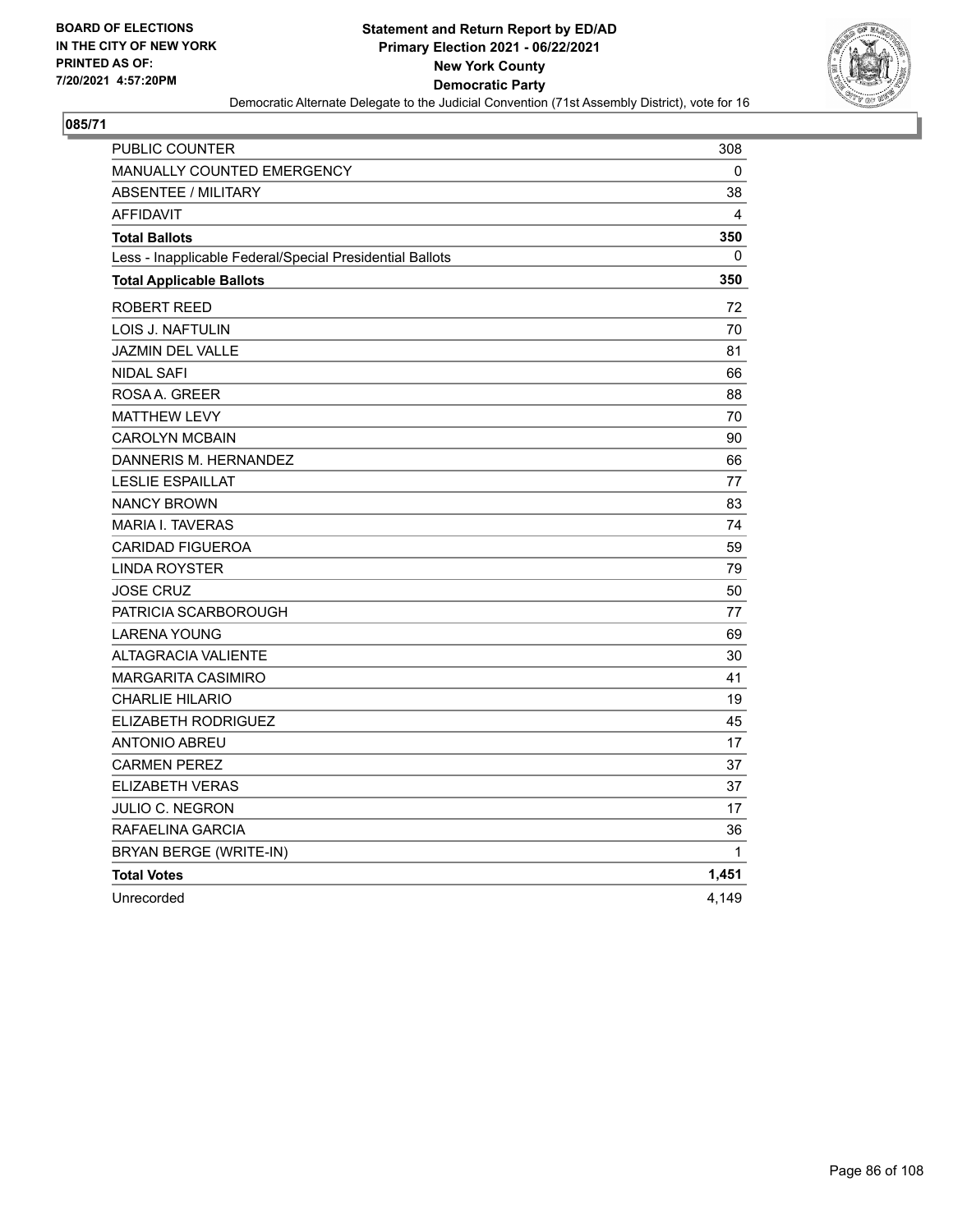

| PUBLIC COUNTER                                           | 41                |
|----------------------------------------------------------|-------------------|
| <b>MANUALLY COUNTED EMERGENCY</b>                        | $\mathbf 0$       |
| <b>ABSENTEE / MILITARY</b>                               | 5                 |
| <b>AFFIDAVIT</b>                                         | 0                 |
| <b>Total Ballots</b>                                     | 46                |
| Less - Inapplicable Federal/Special Presidential Ballots | 0                 |
| <b>Total Applicable Ballots</b>                          | 46                |
| ROBERT REED                                              | 19                |
| LOIS J. NAFTULIN                                         | 15                |
| <b>JAZMIN DEL VALLE</b>                                  | 18                |
| <b>NIDAL SAFI</b>                                        | 17                |
| ROSA A. GREER                                            | 17                |
| <b>MATTHEW LEVY</b>                                      | 16                |
| <b>CAROLYN MCBAIN</b>                                    | 19                |
| DANNERIS M. HERNANDEZ                                    | 11                |
| <b>LESLIE ESPAILLAT</b>                                  | 13                |
| <b>NANCY BROWN</b>                                       | 15                |
| MARIA I. TAVERAS                                         | 14                |
| <b>CARIDAD FIGUEROA</b>                                  | $12 \overline{ }$ |
| LINDA ROYSTER                                            | 14                |
| <b>JOSE CRUZ</b>                                         | 12 <sup>2</sup>   |
| PATRICIA SCARBOROUGH                                     | 16                |
| <b>LARENA YOUNG</b>                                      | 14                |
| <b>ALTAGRACIA VALIENTE</b>                               | 13                |
| <b>MARGARITA CASIMIRO</b>                                | 10                |
| <b>CHARLIE HILARIO</b>                                   | 11                |
| ELIZABETH RODRIGUEZ                                      | 16                |
| ANTONIO ABREU                                            | $\boldsymbol{9}$  |
| <b>CARMEN PEREZ</b>                                      | 14                |
| <b>ELIZABETH VERAS</b>                                   | 14                |
| JULIO C. NEGRON                                          | 7                 |
| RAFAELINA GARCIA                                         | 11                |
| <b>Total Votes</b>                                       | 347               |
| Unrecorded                                               | 389               |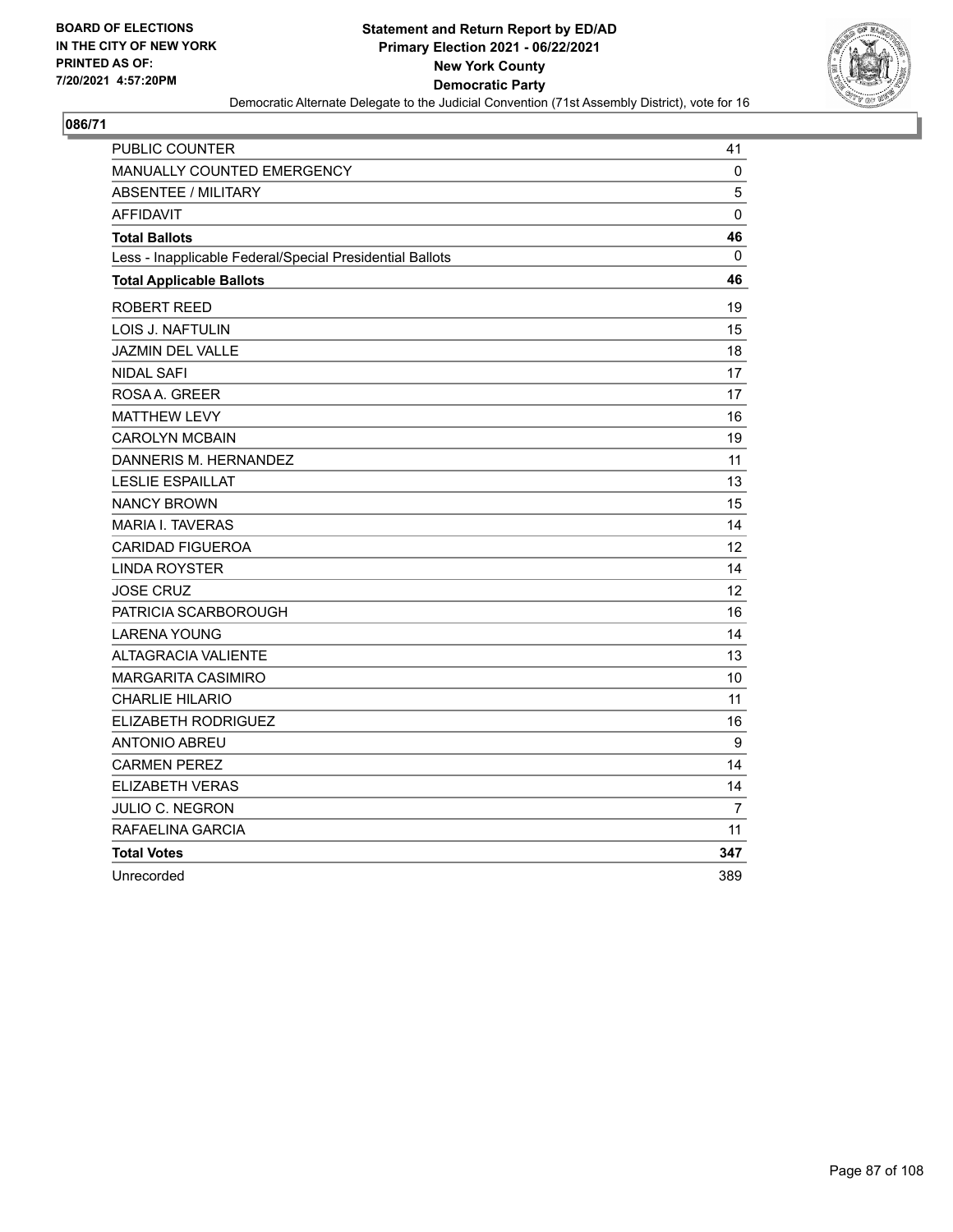

| <b>PUBLIC COUNTER</b>                                    | 178          |
|----------------------------------------------------------|--------------|
| MANUALLY COUNTED EMERGENCY                               | 0            |
| <b>ABSENTEE / MILITARY</b>                               | 11           |
| <b>AFFIDAVIT</b>                                         | 0            |
| <b>Total Ballots</b>                                     | 189          |
| Less - Inapplicable Federal/Special Presidential Ballots | $\mathbf{0}$ |
| <b>Total Applicable Ballots</b>                          | 189          |
| ROBERT REED                                              | 36           |
| LOIS J. NAFTULIN                                         | 11           |
| <b>JAZMIN DEL VALLE</b>                                  | 29           |
| <b>NIDAL SAFI</b>                                        | 17           |
| ROSAA. GREER                                             | 25           |
| <b>MATTHEW LEVY</b>                                      | 23           |
| <b>CAROLYN MCBAIN</b>                                    | 24           |
| DANNERIS M. HERNANDEZ                                    | 19           |
| <b>LESLIE ESPAILLAT</b>                                  | 28           |
| <b>NANCY BROWN</b>                                       | 29           |
| <b>MARIA I. TAVERAS</b>                                  | 25           |
| <b>CARIDAD FIGUEROA</b>                                  | 14           |
| <b>LINDA ROYSTER</b>                                     | 17           |
| <b>JOSE CRUZ</b>                                         | 27           |
| PATRICIA SCARBOROUGH                                     | 26           |
| <b>LARENA YOUNG</b>                                      | 31           |
| <b>ALTAGRACIA VALIENTE</b>                               | 23           |
| <b>MARGARITA CASIMIRO</b>                                | 21           |
| <b>CHARLIE HILARIO</b>                                   | 16           |
| ELIZABETH RODRIGUEZ                                      | 32           |
| <b>ANTONIO ABREU</b>                                     | 14           |
| <b>CARMEN PEREZ</b>                                      | 25           |
| ELIZABETH VERAS                                          | 15           |
| <b>JULIO C. NEGRON</b>                                   | 17           |
| RAFAELINA GARCIA                                         | 24           |
| UNATTRIBUTABLE WRITE-IN (WRITE-IN)                       | 4            |
| WILLIAM ALLEN (WRITE-IN)                                 | 1            |
| <b>Total Votes</b>                                       | 573          |
| Unrecorded                                               | 2,451        |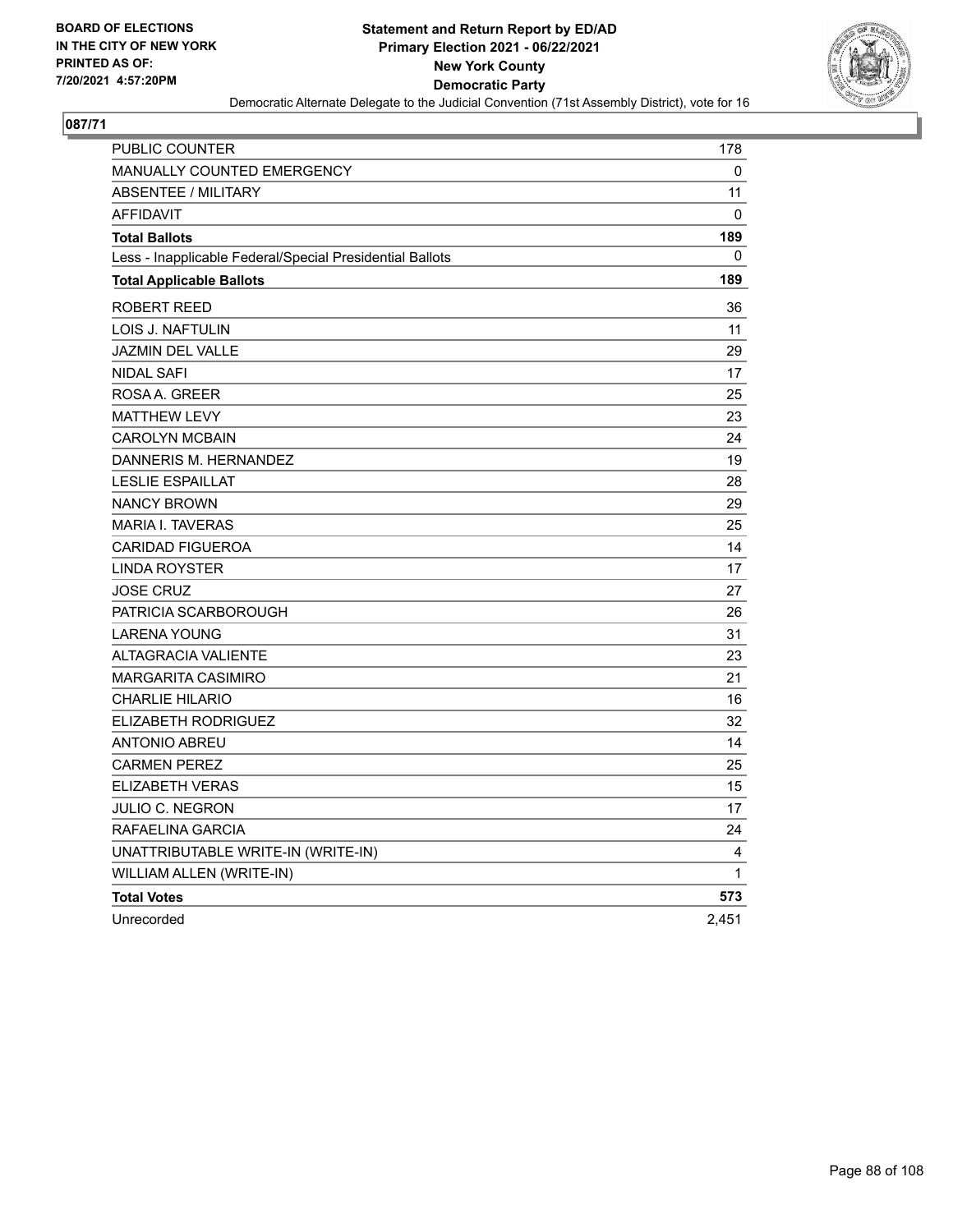

| PUBLIC COUNTER                                           | 89               |
|----------------------------------------------------------|------------------|
| <b>MANUALLY COUNTED EMERGENCY</b>                        | 0                |
| <b>ABSENTEE / MILITARY</b>                               | 8                |
| <b>AFFIDAVIT</b>                                         | $\mathbf{1}$     |
| <b>Total Ballots</b>                                     | 98               |
| Less - Inapplicable Federal/Special Presidential Ballots | 0                |
| <b>Total Applicable Ballots</b>                          | 98               |
| ROBERT REED                                              | 22               |
| <b>LOIS J. NAFTULIN</b>                                  | 11               |
| JAZMIN DEL VALLE                                         | 16               |
| NIDAL SAFI                                               | 7                |
| ROSAA, GREER                                             | 17               |
| <b>MATTHEW LEVY</b>                                      | 13               |
| <b>CAROLYN MCBAIN</b>                                    | 18               |
| DANNERIS M. HERNANDEZ                                    | 11               |
| <b>LESLIE ESPAILLAT</b>                                  | 14               |
| <b>NANCY BROWN</b>                                       | 26               |
| <b>MARIA I. TAVERAS</b>                                  | 10               |
| <b>CARIDAD FIGUEROA</b>                                  | $\boldsymbol{9}$ |
| <b>LINDA ROYSTER</b>                                     | 12               |
| <b>JOSE CRUZ</b>                                         | 16               |
| PATRICIA SCARBOROUGH                                     | 12               |
| <b>LARENA YOUNG</b>                                      | 14               |
| <b>ALTAGRACIA VALIENTE</b>                               | 8                |
| <b>MARGARITA CASIMIRO</b>                                | 8                |
| <b>CHARLIE HILARIO</b>                                   | 5                |
| ELIZABETH RODRIGUEZ                                      | 12               |
| <b>ANTONIO ABREU</b>                                     | 7                |
| <b>CARMEN PEREZ</b>                                      | 10               |
| <b>ELIZABETH VERAS</b>                                   | 8                |
| JULIO C. NEGRON                                          | 10               |
| RAFAELINA GARCIA                                         | 8                |
| UNATTRIBUTABLE WRITE-IN (WRITE-IN)                       | $\overline{2}$   |
| <b>Total Votes</b>                                       | 306              |
| Unrecorded                                               | 1,262            |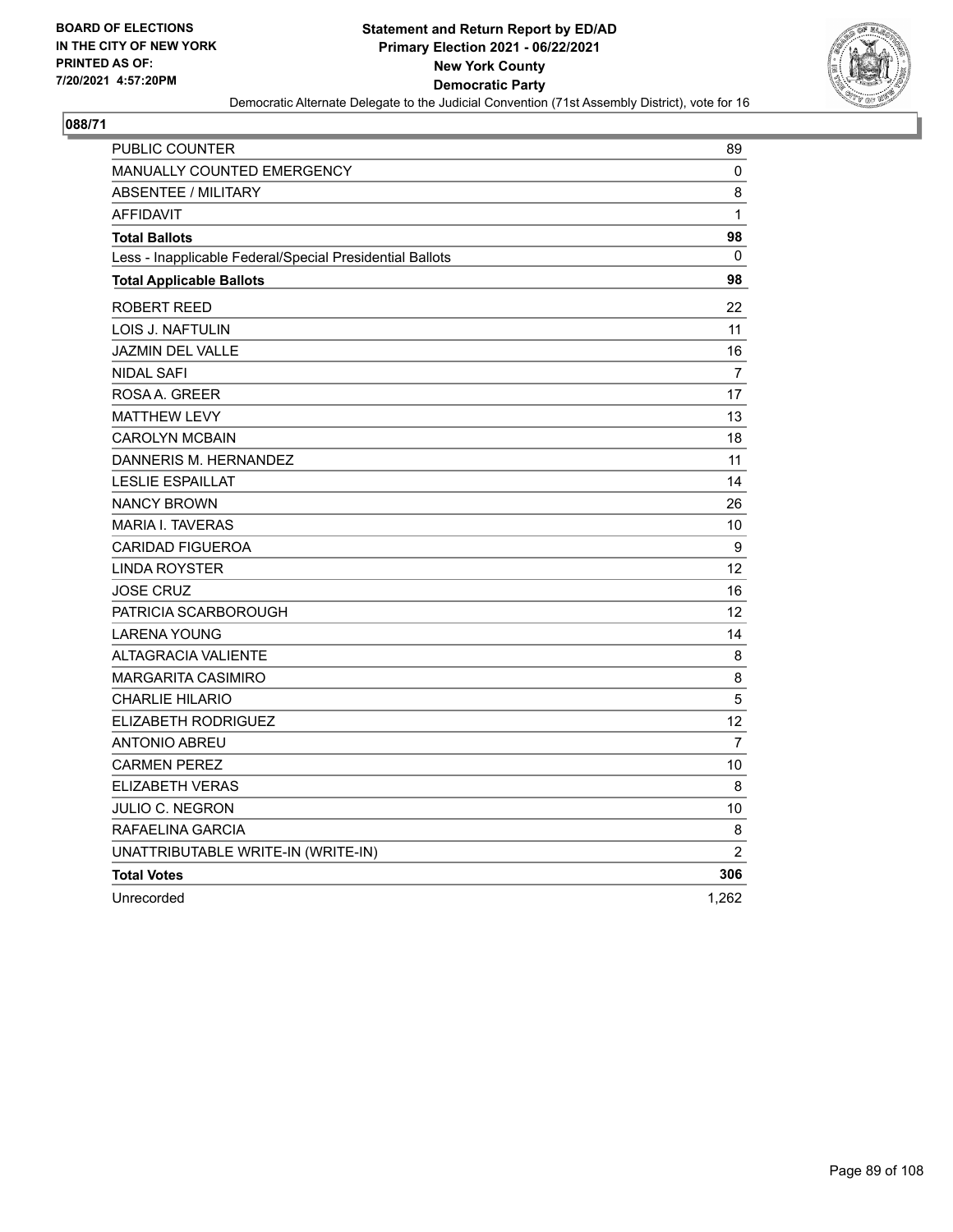

| PUBLIC COUNTER                                           | 157          |
|----------------------------------------------------------|--------------|
| <b>MANUALLY COUNTED EMERGENCY</b>                        | 0            |
| <b>ABSENTEE / MILITARY</b>                               | 13           |
| <b>AFFIDAVIT</b>                                         | 3            |
| <b>Total Ballots</b>                                     | 173          |
| Less - Inapplicable Federal/Special Presidential Ballots | $\mathbf{0}$ |
| <b>Total Applicable Ballots</b>                          | 173          |
| <b>ROBERT REED</b>                                       | 29           |
| <b>LOIS J. NAFTULIN</b>                                  | 19           |
| JAZMIN DEL VALLE                                         | 30           |
| <b>NIDAL SAFI</b>                                        | 18           |
| ROSA A. GREER                                            | 24           |
| <b>MATTHEW LEVY</b>                                      | 27           |
| <b>CAROLYN MCBAIN</b>                                    | 29           |
| DANNERIS M. HERNANDEZ                                    | 25           |
| <b>LESLIE ESPAILLAT</b>                                  | 30           |
| <b>NANCY BROWN</b>                                       | 31           |
| <b>MARIA I. TAVERAS</b>                                  | 30           |
| <b>CARIDAD FIGUEROA</b>                                  | 26           |
| <b>LINDA ROYSTER</b>                                     | 19           |
| <b>JOSE CRUZ</b>                                         | 29           |
| PATRICIA SCARBOROUGH                                     | 22           |
| <b>LARENA YOUNG</b>                                      | 21           |
| <b>ALTAGRACIA VALIENTE</b>                               | 19           |
| <b>MARGARITA CASIMIRO</b>                                | 14           |
| <b>CHARLIE HILARIO</b>                                   | 13           |
| ELIZABETH RODRIGUEZ                                      | 19           |
| <b>ANTONIO ABREU</b>                                     | 18           |
| <b>CARMEN PEREZ</b>                                      | 24           |
| <b>ELIZABETH VERAS</b>                                   | 18           |
| JULIO C. NEGRON                                          | 16           |
| RAFAELINA GARCIA                                         | 18           |
| UNATTRIBUTABLE WRITE-IN (WRITE-IN)                       | 1            |
| <b>Total Votes</b>                                       | 569          |
| Unrecorded                                               | 2,199        |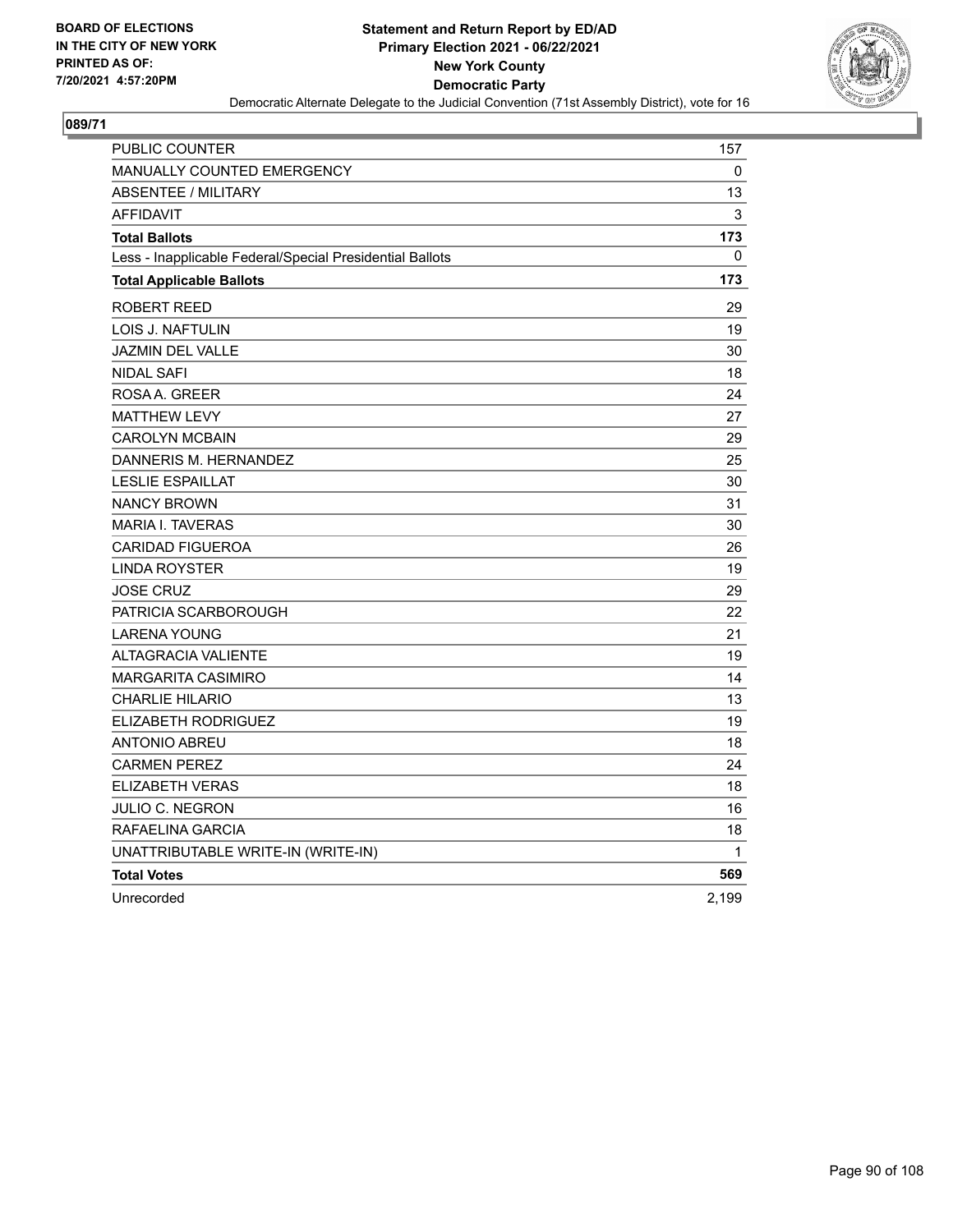

| PUBLIC COUNTER                                           | 151            |
|----------------------------------------------------------|----------------|
| MANUALLY COUNTED EMERGENCY                               | 0              |
| <b>ABSENTEE / MILITARY</b>                               | 21             |
| <b>AFFIDAVIT</b>                                         | $\overline{2}$ |
| <b>Total Ballots</b>                                     | 174            |
| Less - Inapplicable Federal/Special Presidential Ballots | 0              |
| <b>Total Applicable Ballots</b>                          | 174            |
| ROBERT REED                                              | 41             |
| LOIS J. NAFTULIN                                         | 22             |
| JAZMIN DEL VALLE                                         | 32             |
| <b>NIDAL SAFI</b>                                        | 22             |
| ROSA A. GREER                                            | 27             |
| <b>MATTHEW LEVY</b>                                      | 27             |
| <b>CAROLYN MCBAIN</b>                                    | 33             |
| DANNERIS M. HERNANDEZ                                    | 23             |
| <b>LESLIE ESPAILLAT</b>                                  | 25             |
| <b>NANCY BROWN</b>                                       | 32             |
| <b>MARIA I. TAVERAS</b>                                  | 29             |
| <b>CARIDAD FIGUEROA</b>                                  | 22             |
| <b>LINDA ROYSTER</b>                                     | 24             |
| <b>JOSE CRUZ</b>                                         | 28             |
| PATRICIA SCARBOROUGH                                     | 22             |
| <b>LARENA YOUNG</b>                                      | 25             |
| ALTAGRACIA VALIENTE                                      | 11             |
| MARGARITA CASIMIRO                                       | 17             |
| <b>CHARLIE HILARIO</b>                                   | 12             |
| ELIZABETH RODRIGUEZ                                      | 24             |
| <b>ANTONIO ABREU</b>                                     | 13             |
| <b>CARMEN PEREZ</b>                                      | 23             |
| <b>ELIZABETH VERAS</b>                                   | 15             |
| JULIO C. NEGRON                                          | 10             |
| RAFAELINA GARCIA                                         | 18             |
| <b>Total Votes</b>                                       | 577            |
| Unrecorded                                               | 2,207          |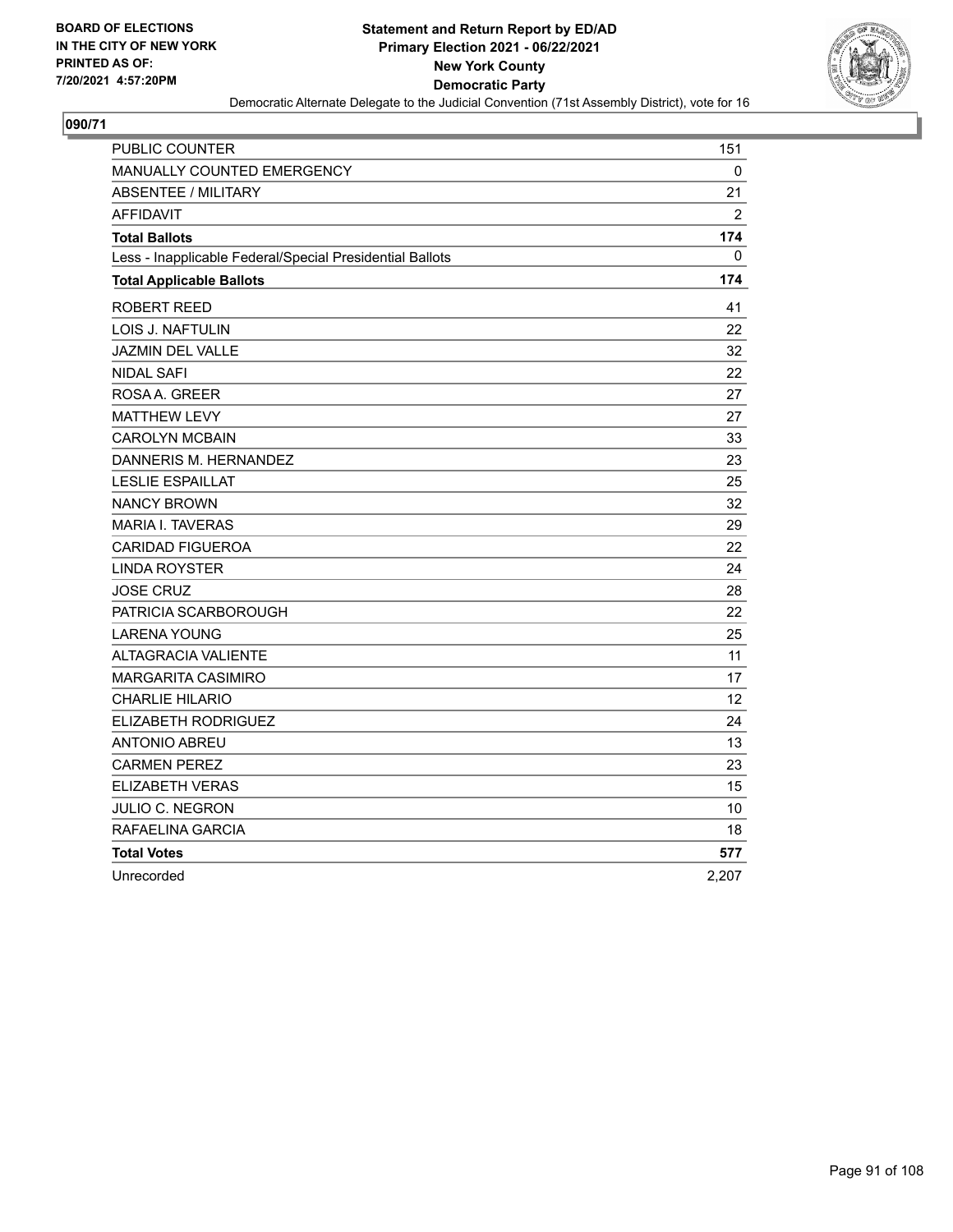

| <b>PUBLIC COUNTER</b>                                    | 92               |
|----------------------------------------------------------|------------------|
| <b>MANUALLY COUNTED EMERGENCY</b>                        | 0                |
| <b>ABSENTEE / MILITARY</b>                               | 13               |
| <b>AFFIDAVIT</b>                                         | $\overline{2}$   |
| <b>Total Ballots</b>                                     | 107              |
| Less - Inapplicable Federal/Special Presidential Ballots | 0                |
| <b>Total Applicable Ballots</b>                          | 107              |
| ROBERT REED                                              | 28               |
| <b>LOIS J. NAFTULIN</b>                                  | 11               |
| <b>JAZMIN DEL VALLE</b>                                  | 15               |
| <b>NIDAL SAFI</b>                                        | 11               |
| ROSA A. GREER                                            | 15               |
| <b>MATTHEW LEVY</b>                                      | 17               |
| <b>CAROLYN MCBAIN</b>                                    | 12               |
| DANNERIS M. HERNANDEZ                                    | 13               |
| <b>LESLIE ESPAILLAT</b>                                  | 15               |
| <b>NANCY BROWN</b>                                       | 21               |
| <b>MARIA I. TAVERAS</b>                                  | 15               |
| <b>CARIDAD FIGUEROA</b>                                  | 14               |
| <b>LINDA ROYSTER</b>                                     | 12               |
| JOSE CRUZ                                                | 16               |
| PATRICIA SCARBOROUGH                                     | 11               |
| <b>LARENA YOUNG</b>                                      | 14               |
| <b>ALTAGRACIA VALIENTE</b>                               | 8                |
| <b>MARGARITA CASIMIRO</b>                                | 8                |
| <b>CHARLIE HILARIO</b>                                   | 5                |
| ELIZABETH RODRIGUEZ                                      | 13               |
| <b>ANTONIO ABREU</b>                                     | $\overline{7}$   |
| <b>CARMEN PEREZ</b>                                      | $\boldsymbol{9}$ |
| ELIZABETH VERAS                                          | $\overline{7}$   |
| JULIO C. NEGRON                                          | $\overline{7}$   |
| RAFAELINA GARCIA                                         | 13               |
| UNATTRIBUTABLE WRITE-IN (WRITE-IN)                       | 1                |
| <b>Total Votes</b>                                       | 318              |
| Unrecorded                                               | 1,394            |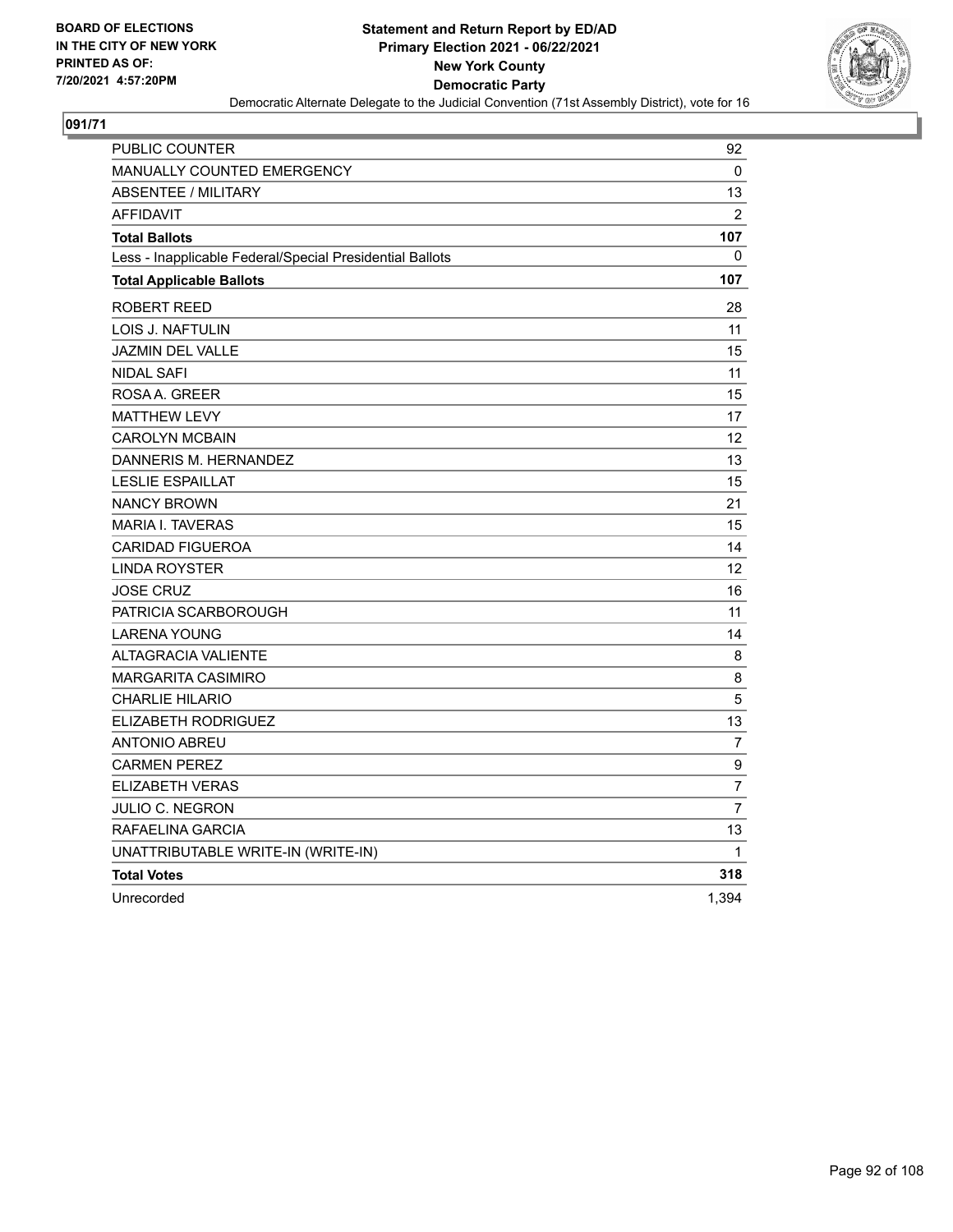

| PUBLIC COUNTER                                           | 231   |
|----------------------------------------------------------|-------|
| MANUALLY COUNTED EMERGENCY                               | 0     |
| <b>ABSENTEE / MILITARY</b>                               | 27    |
| <b>AFFIDAVIT</b>                                         | 5     |
| <b>Total Ballots</b>                                     | 263   |
| Less - Inapplicable Federal/Special Presidential Ballots | 0     |
| <b>Total Applicable Ballots</b>                          | 263   |
| ROBERT REED                                              | 64    |
| LOIS J. NAFTULIN                                         | 32    |
| JAZMIN DEL VALLE                                         | 49    |
| <b>NIDAL SAFI</b>                                        | 44    |
| ROSAA, GREER                                             | 67    |
| <b>MATTHEW LEVY</b>                                      | 46    |
| <b>CAROLYN MCBAIN</b>                                    | 62    |
| DANNERIS M. HERNANDEZ                                    | 45    |
| <b>LESLIE ESPAILLAT</b>                                  | 53    |
| <b>NANCY BROWN</b>                                       | 67    |
| <b>MARIA I. TAVERAS</b>                                  | 64    |
| <b>CARIDAD FIGUEROA</b>                                  | 43    |
| <b>LINDA ROYSTER</b>                                     | 61    |
| <b>JOSE CRUZ</b>                                         | 44    |
| PATRICIA SCARBOROUGH                                     | 61    |
| <b>LARENA YOUNG</b>                                      | 55    |
| <b>ALTAGRACIA VALIENTE</b>                               | 40    |
| <b>MARGARITA CASIMIRO</b>                                | 47    |
| <b>CHARLIE HILARIO</b>                                   | 13    |
| ELIZABETH RODRIGUEZ                                      | 56    |
| <b>ANTONIO ABREU</b>                                     | 39    |
| <b>CARMEN PEREZ</b>                                      | 53    |
| <b>ELIZABETH VERAS</b>                                   | 48    |
| JULIO C. NEGRON                                          | 25    |
| RAFAELINA GARCIA                                         | 52    |
| <b>Total Votes</b>                                       | 1,230 |
| Unrecorded                                               | 2,978 |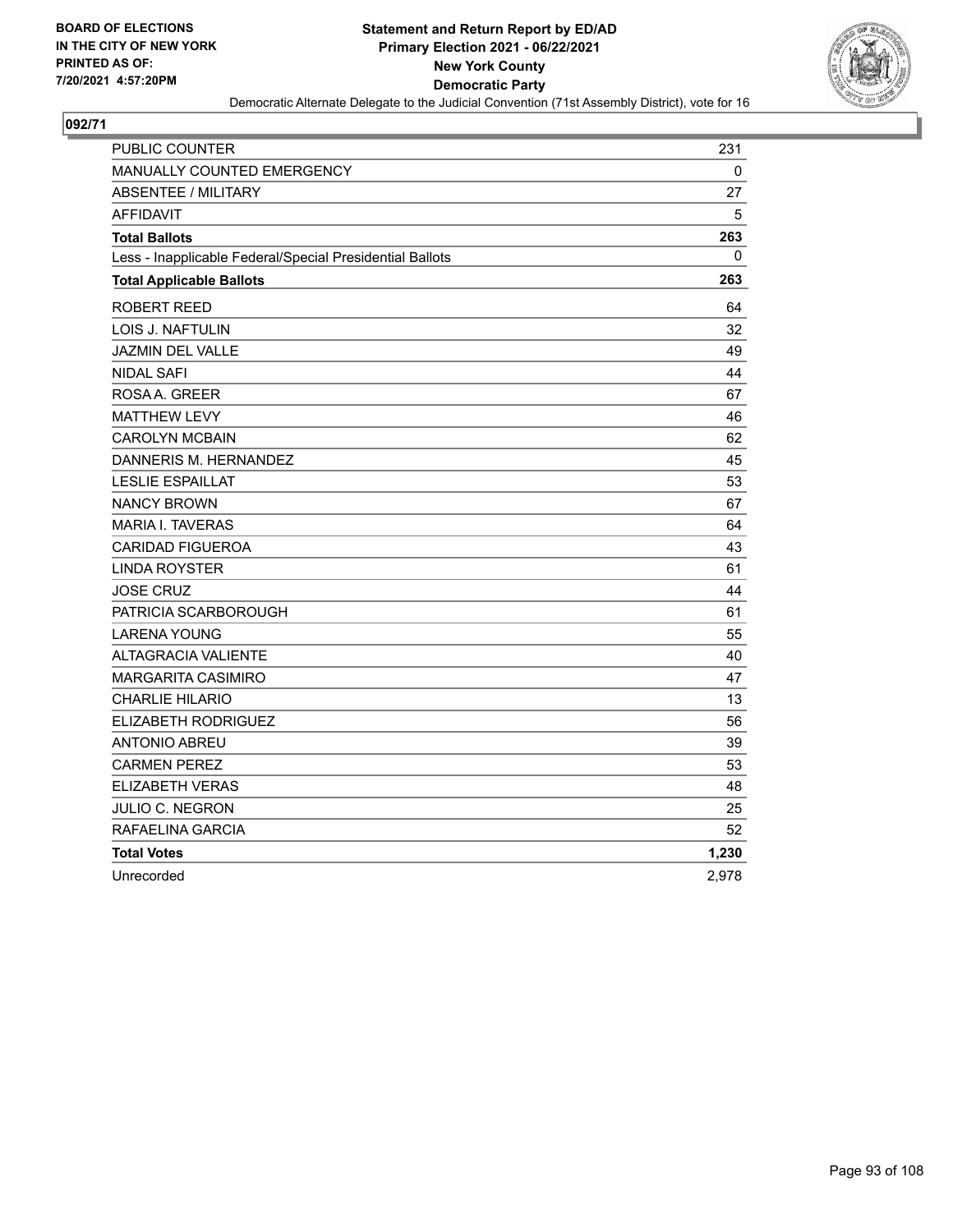

| PUBLIC COUNTER                                           | 128 |
|----------------------------------------------------------|-----|
| MANUALLY COUNTED EMERGENCY                               | 0   |
| <b>ABSENTEE / MILITARY</b>                               | 17  |
| <b>AFFIDAVIT</b>                                         | 3   |
| <b>Total Ballots</b>                                     | 148 |
| Less - Inapplicable Federal/Special Presidential Ballots | 0   |
| <b>Total Applicable Ballots</b>                          | 148 |
| <b>ROBERT REED</b>                                       | 32  |
| <b>LOIS J. NAFTULIN</b>                                  | 25  |
| <b>JAZMIN DEL VALLE</b>                                  | 24  |
| <b>NIDAL SAFI</b>                                        | 22  |
| ROSA A. GREER                                            | 28  |
| <b>MATTHEW LEVY</b>                                      | 25  |
| <b>CAROLYN MCBAIN</b>                                    | 28  |
| DANNERIS M. HERNANDEZ                                    | 19  |
| <b>LESLIE ESPAILLAT</b>                                  | 27  |
| <b>NANCY BROWN</b>                                       | 37  |
| <b>MARIA I. TAVERAS</b>                                  | 26  |
| <b>CARIDAD FIGUEROA</b>                                  | 27  |
| <b>LINDA ROYSTER</b>                                     | 29  |
| <b>JOSE CRUZ</b>                                         | 20  |
| PATRICIA SCARBOROUGH                                     | 28  |
| <b>LARENA YOUNG</b>                                      | 27  |
| ALTAGRACIA VALIENTE                                      | 13  |
| <b>MARGARITA CASIMIRO</b>                                | 19  |
| <b>CHARLIE HILARIO</b>                                   | 14  |
| ELIZABETH RODRIGUEZ                                      | 22  |
| <b>ANTONIO ABREU</b>                                     | 19  |
| <b>CARMEN PEREZ</b>                                      | 25  |
| <b>ELIZABETH VERAS</b>                                   | 22  |
| JULIO C. NEGRON                                          | 12  |
| RAFAELINA GARCIA                                         | 22  |
| ADAM PAGE (WRITE-IN)                                     | 1   |
| ALAN ANGELS (WRITE-IN)                                   | 1   |
| ANNA JAY (WRITE-IN)                                      | 1   |
| BRANDON CUTLER (WRITE-IN)                                | 1   |
| <b>BRITT BAKER (WRITE-IN)</b>                            | 1   |
| ETHAN PAGE (WRITE-IN)                                    | 1   |
| KRIS STATLANDER (WRITE-IN)                               | 1   |
| MATT JACKSON (WRITE-IN)                                  | 1   |
| MAXWELL JACOB FRIEDMAN (WRITE-IN)                        | 1   |
| NICK JACKSON (WRITE-IN)                                  | 1   |
| PRESTON VANCE (WRITE-IN)                                 | 1   |
| RICKY STARKS (WRITE-IN)                                  | 1   |
| TAYMARA CONFI (WRITE-IN)                                 | 1   |
| UNATTRIBUTABLE WRITE-IN (WRITE-IN)                       | 3   |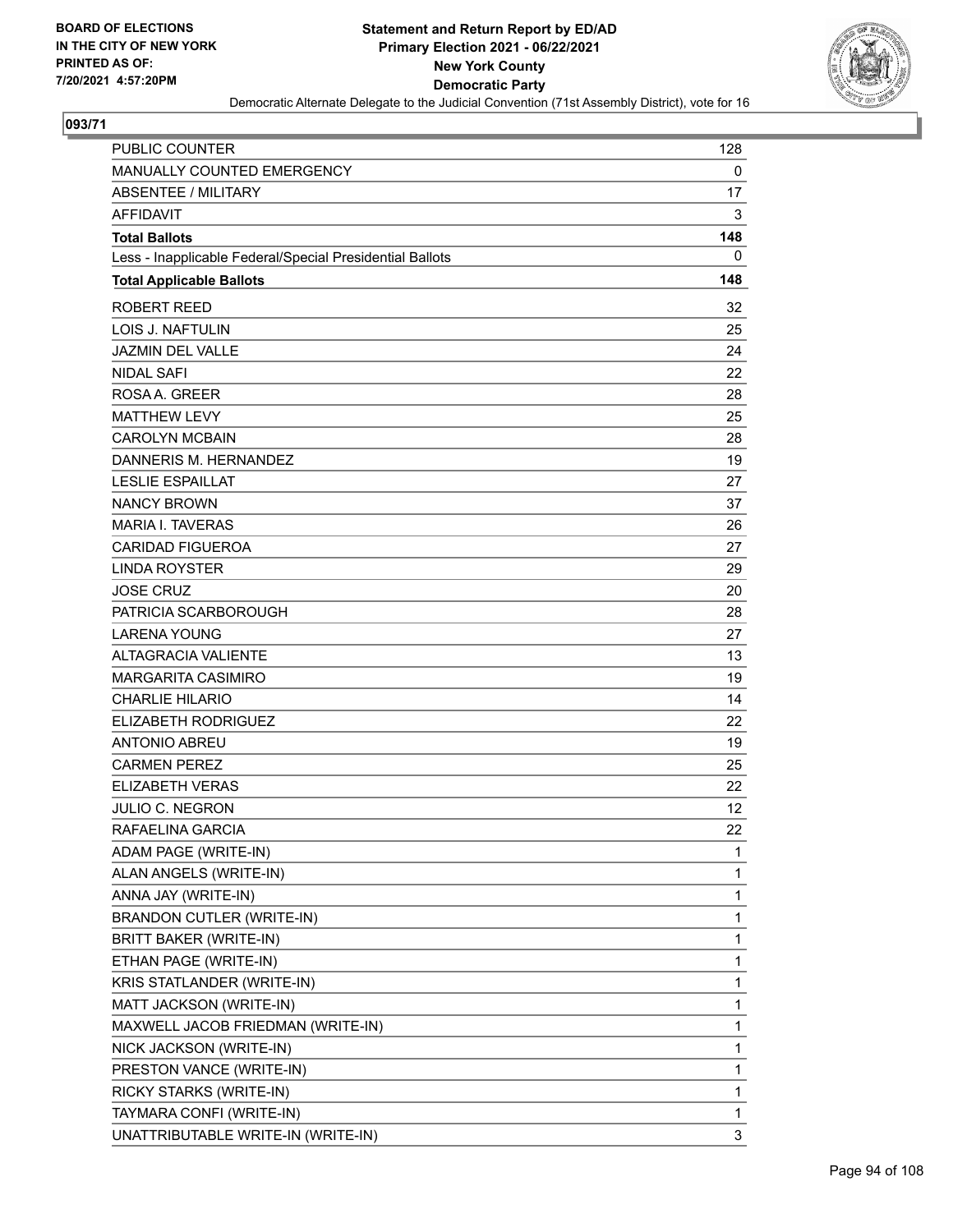

| <b>Total Votes</b>           | 608   |
|------------------------------|-------|
| Unrecorded                   | 1.760 |
| 094/71 COMBINED into: 102/71 |       |
|                              |       |

**095/71 COMBINED into: 101/71**

**096/71 COMBINED into: 093/71**

| PUBLIC COUNTER                                           | 255            |
|----------------------------------------------------------|----------------|
| MANUALLY COUNTED EMERGENCY                               | 0              |
| <b>ABSENTEE / MILITARY</b>                               | 10             |
| AFFIDAVIT                                                | 1              |
| <b>Total Ballots</b>                                     | 266            |
| Less - Inapplicable Federal/Special Presidential Ballots | 0              |
| <b>Total Applicable Ballots</b>                          | 266            |
| <b>ROBERT REED</b>                                       | 35             |
| <b>LOIS J. NAFTULIN</b>                                  | 35             |
| JAZMIN DEL VALLE                                         | 53             |
| <b>NIDAL SAFI</b>                                        | 43             |
| ROSAA, GREER                                             | 53             |
| <b>MATTHEW LEVY</b>                                      | 40             |
| <b>CAROLYN MCBAIN</b>                                    | 47             |
| DANNERIS M. HERNANDEZ                                    | 41             |
| <b>LESLIE ESPAILLAT</b>                                  | 61             |
| <b>NANCY BROWN</b>                                       | 52             |
| <b>MARIA I. TAVERAS</b>                                  | 57             |
| <b>CARIDAD FIGUEROA</b>                                  | 45             |
| <b>LINDA ROYSTER</b>                                     | 45             |
| <b>JOSE CRUZ</b>                                         | 37             |
| PATRICIA SCARBOROUGH                                     | 50             |
| <b>LARENA YOUNG</b>                                      | 51             |
| <b>ALTAGRACIA VALIENTE</b>                               | 32             |
| <b>MARGARITA CASIMIRO</b>                                | 39             |
| <b>CHARLIE HILARIO</b>                                   | 20             |
| ELIZABETH RODRIGUEZ                                      | 48             |
| <b>ANTONIO ABREU</b>                                     | 23             |
| <b>CARMEN PEREZ</b>                                      | 50             |
| <b>ELIZABETH VERAS</b>                                   | 47             |
| JULIO C. NEGRON                                          | 28             |
| RAFAELINA GARCIA                                         | 44             |
| JORDAN DEWBRE (WRITE-IN)                                 | 1              |
| KATHLEEN FITZGERALD (WRITE-IN)                           | $\mathbf{1}$   |
| PETER GORDON (WRITE-IN)                                  | $\mathbf{1}$   |
| UNATTRIBUTABLE WRITE-IN (WRITE-IN)                       | $\overline{c}$ |
| <b>Total Votes</b>                                       | 1,081          |
| Unrecorded                                               | 3,175          |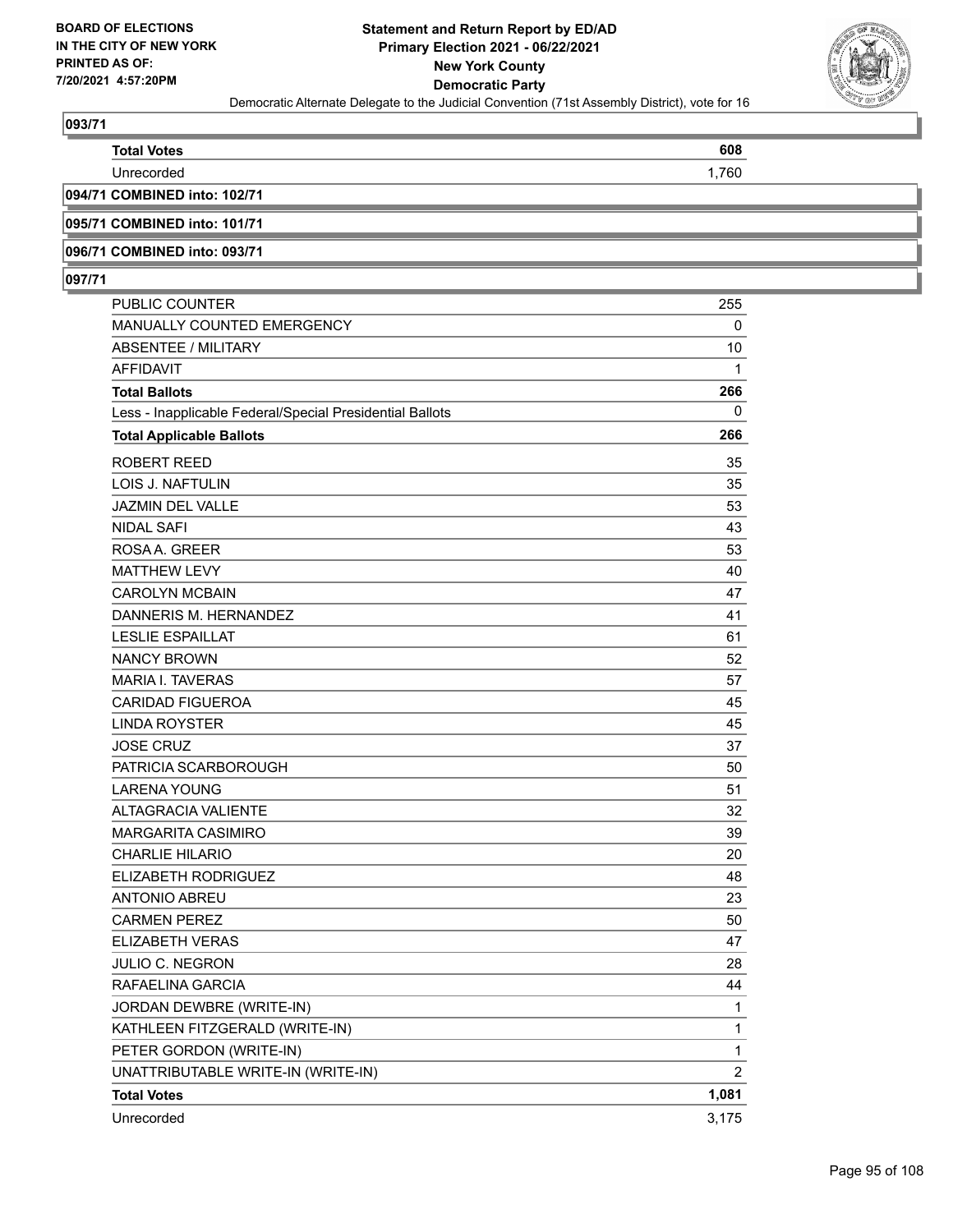

| <b>PUBLIC COUNTER</b>                                    | 180   |
|----------------------------------------------------------|-------|
| MANUALLY COUNTED EMERGENCY                               | 0     |
| <b>ABSENTEE / MILITARY</b>                               | 32    |
| <b>AFFIDAVIT</b>                                         | 0     |
| <b>Total Ballots</b>                                     | 212   |
| Less - Inapplicable Federal/Special Presidential Ballots | 0     |
| <b>Total Applicable Ballots</b>                          | 212   |
| ROBERT REED                                              | 36    |
| LOIS J. NAFTULIN                                         | 31    |
| <b>JAZMIN DEL VALLE</b>                                  | 50    |
| <b>NIDAL SAFI</b>                                        | 49    |
| ROSA A. GREER                                            | 53    |
| <b>MATTHEW LEVY</b>                                      | 36    |
| <b>CAROLYN MCBAIN</b>                                    | 47    |
| DANNERIS M. HERNANDEZ                                    | 38    |
| <b>LESLIE ESPAILLAT</b>                                  | 55    |
| <b>NANCY BROWN</b>                                       | 45    |
| <b>MARIA I. TAVERAS</b>                                  | 50    |
| <b>CARIDAD FIGUEROA</b>                                  | 45    |
| <b>LINDA ROYSTER</b>                                     | 42    |
| <b>JOSE CRUZ</b>                                         | 43    |
| PATRICIA SCARBOROUGH                                     | 49    |
| <b>LARENA YOUNG</b>                                      | 45    |
| <b>ALTAGRACIA VALIENTE</b>                               | 41    |
| <b>MARGARITA CASIMIRO</b>                                | 44    |
| <b>CHARLIE HILARIO</b>                                   | 23    |
| ELIZABETH RODRIGUEZ                                      | 46    |
| <b>ANTONIO ABREU</b>                                     | 21    |
| <b>CARMEN PEREZ</b>                                      | 47    |
| <b>ELIZABETH VERAS</b>                                   | 44    |
| JULIO C. NEGRON                                          | 27    |
| RAFAELINA GARCIA                                         | 45    |
| UNATTRIBUTABLE WRITE-IN (WRITE-IN)                       | 4     |
| <b>Total Votes</b>                                       | 1,056 |
| Unrecorded                                               | 2,336 |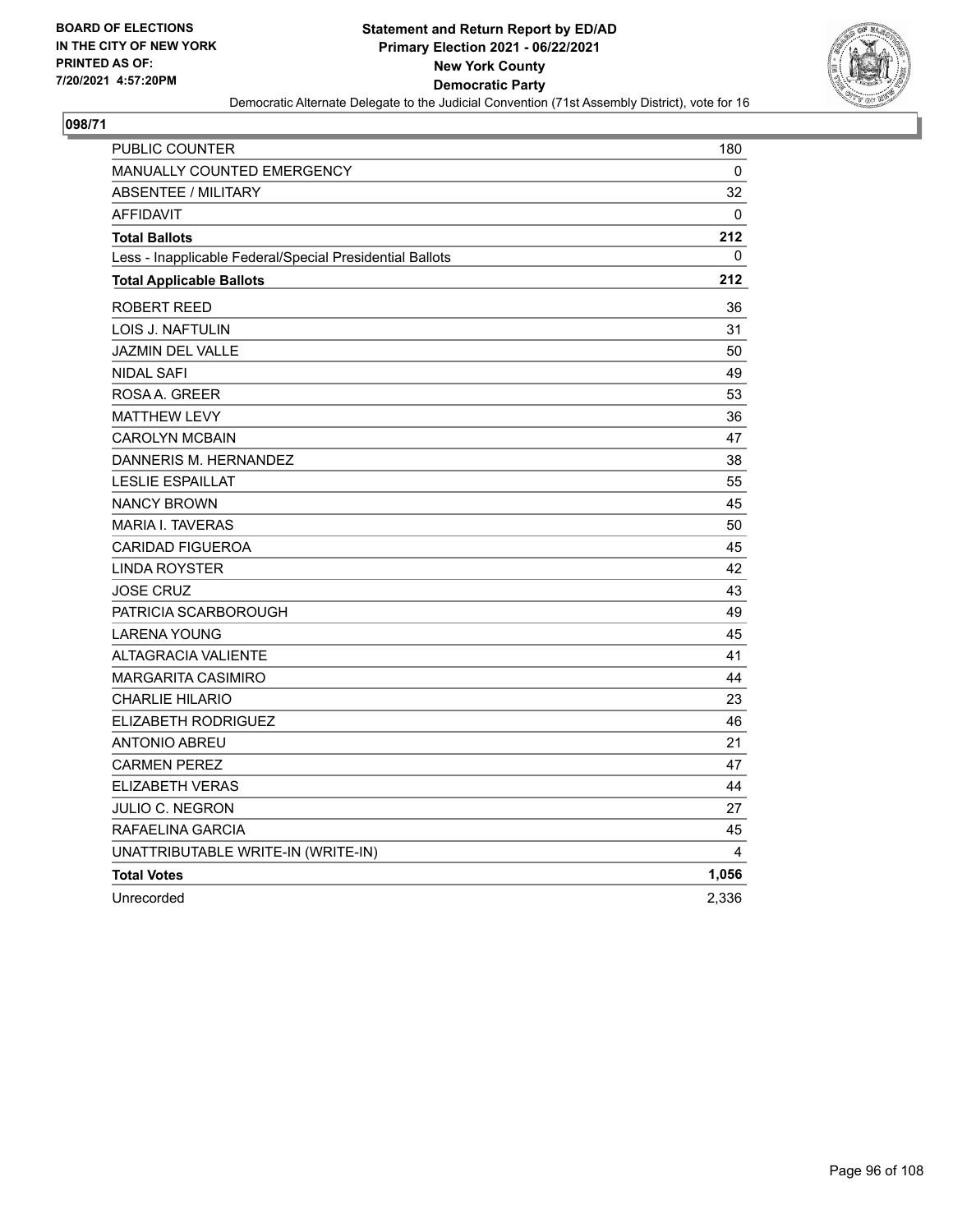

| PUBLIC COUNTER                                           | 134   |
|----------------------------------------------------------|-------|
| MANUALLY COUNTED EMERGENCY                               | 0     |
| ABSENTEE / MILITARY                                      | 12    |
| <b>AFFIDAVIT</b>                                         | 0     |
| <b>Total Ballots</b>                                     | 146   |
| Less - Inapplicable Federal/Special Presidential Ballots | 0     |
| <b>Total Applicable Ballots</b>                          | 146   |
| ROBERT REED                                              | 15    |
| LOIS J. NAFTULIN                                         | 20    |
| JAZMIN DEL VALLE                                         | 29    |
| <b>NIDAL SAFI</b>                                        | 18    |
| ROSA A. GREER                                            | 27    |
| <b>MATTHEW LEVY</b>                                      | 17    |
| <b>CAROLYN MCBAIN</b>                                    | 25    |
| DANNERIS M. HERNANDEZ                                    | 18    |
| <b>LESLIE ESPAILLAT</b>                                  | 27    |
| <b>NANCY BROWN</b>                                       | 28    |
| <b>MARIA I. TAVERAS</b>                                  | 24    |
| <b>CARIDAD FIGUEROA</b>                                  | 21    |
| <b>LINDA ROYSTER</b>                                     | 19    |
| <b>JOSE CRUZ</b>                                         | 18    |
| PATRICIA SCARBOROUGH                                     | 19    |
| <b>LARENA YOUNG</b>                                      | 19    |
| ALTAGRACIA VALIENTE                                      | 19    |
| MARGARITA CASIMIRO                                       | 21    |
| <b>CHARLIE HILARIO</b>                                   | 7     |
| ELIZABETH RODRIGUEZ                                      | 28    |
| <b>ANTONIO ABREU</b>                                     | 12    |
| <b>CARMEN PEREZ</b>                                      | 33    |
| <b>ELIZABETH VERAS</b>                                   | 22    |
| JULIO C. NEGRON                                          | 8     |
| RAFAELINA GARCIA                                         | 21    |
| <b>Total Votes</b>                                       | 515   |
| Unrecorded                                               | 1,821 |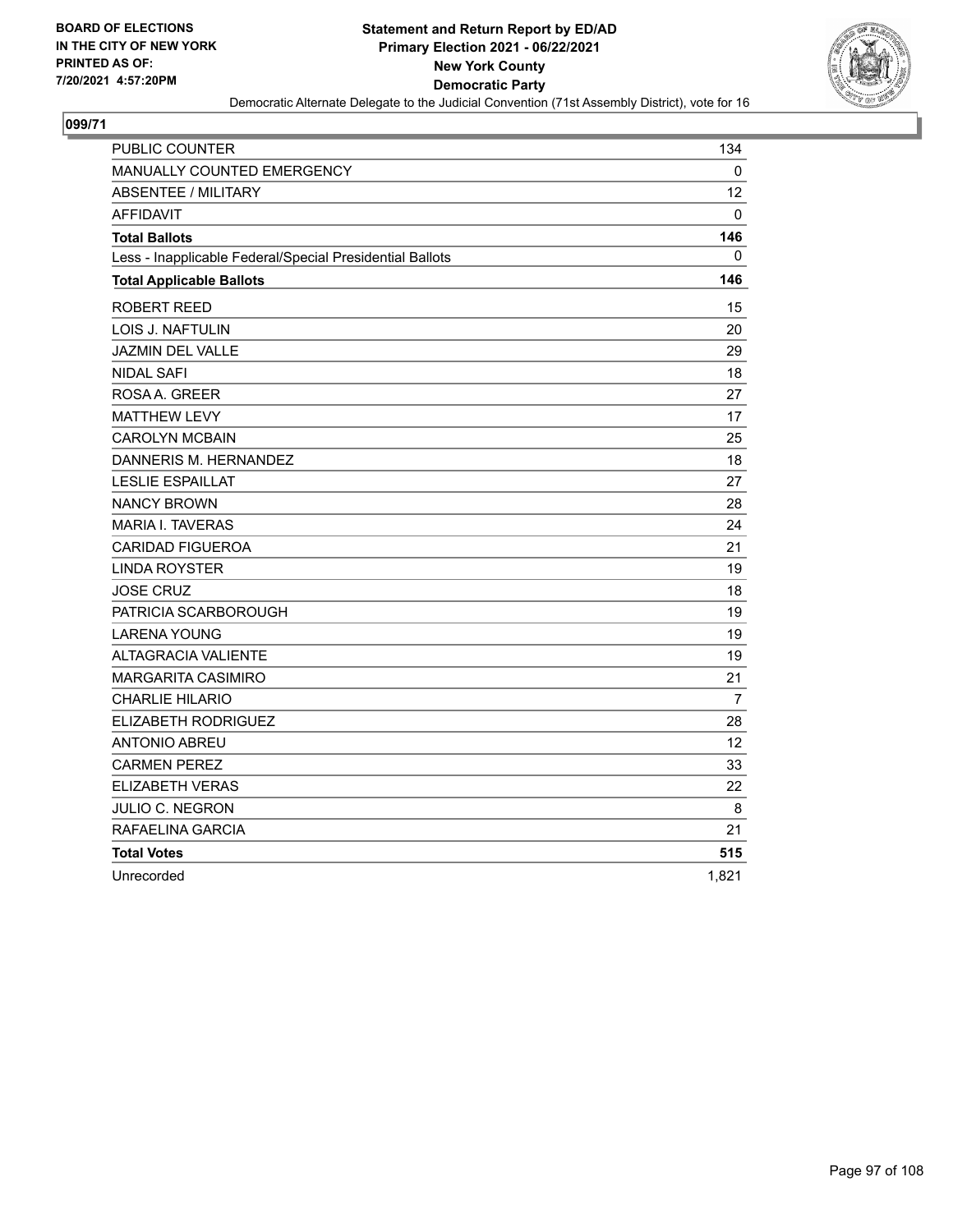

| PUBLIC COUNTER                                           | 125         |
|----------------------------------------------------------|-------------|
| MANUALLY COUNTED EMERGENCY                               | 0           |
| <b>ABSENTEE / MILITARY</b>                               | 20          |
| <b>AFFIDAVIT</b>                                         | 0           |
| <b>Total Ballots</b>                                     | 145         |
| Less - Inapplicable Federal/Special Presidential Ballots | 0           |
| <b>Total Applicable Ballots</b>                          | 145         |
| ROBERT REED                                              | 9           |
| LOIS J. NAFTULIN                                         | 9           |
| <b>JAZMIN DEL VALLE</b>                                  | 17          |
| <b>NIDAL SAFI</b>                                        | 10          |
| ROSA A. GREER                                            | 15          |
| <b>MATTHEW LEVY</b>                                      | 8           |
| <b>CAROLYN MCBAIN</b>                                    | 11          |
| DANNERIS M. HERNANDEZ                                    | 8           |
| <b>LESLIE ESPAILLAT</b>                                  | 18          |
| <b>NANCY BROWN</b>                                       | 16          |
| <b>MARIA I. TAVERAS</b>                                  | 19          |
| <b>CARIDAD FIGUEROA</b>                                  | 10          |
| <b>LINDA ROYSTER</b>                                     | 10          |
| <b>JOSE CRUZ</b>                                         | 15          |
| PATRICIA SCARBOROUGH                                     | 12          |
| <b>LARENA YOUNG</b>                                      | 9           |
| <b>ALTAGRACIA VALIENTE</b>                               | 11          |
| MARGARITA CASIMIRO                                       | 11          |
| <b>CHARLIE HILARIO</b>                                   | $\mathsf 3$ |
| ELIZABETH RODRIGUEZ                                      | 15          |
| <b>ANTONIO ABREU</b>                                     | 11          |
| <b>CARMEN PEREZ</b>                                      | 16          |
| <b>ELIZABETH VERAS</b>                                   | 12          |
| <b>JULIO C. NEGRON</b>                                   | 5           |
| RAFAELINA GARCIA                                         | 12          |
| <b>Total Votes</b>                                       | 292         |
| Unrecorded                                               | 2,028       |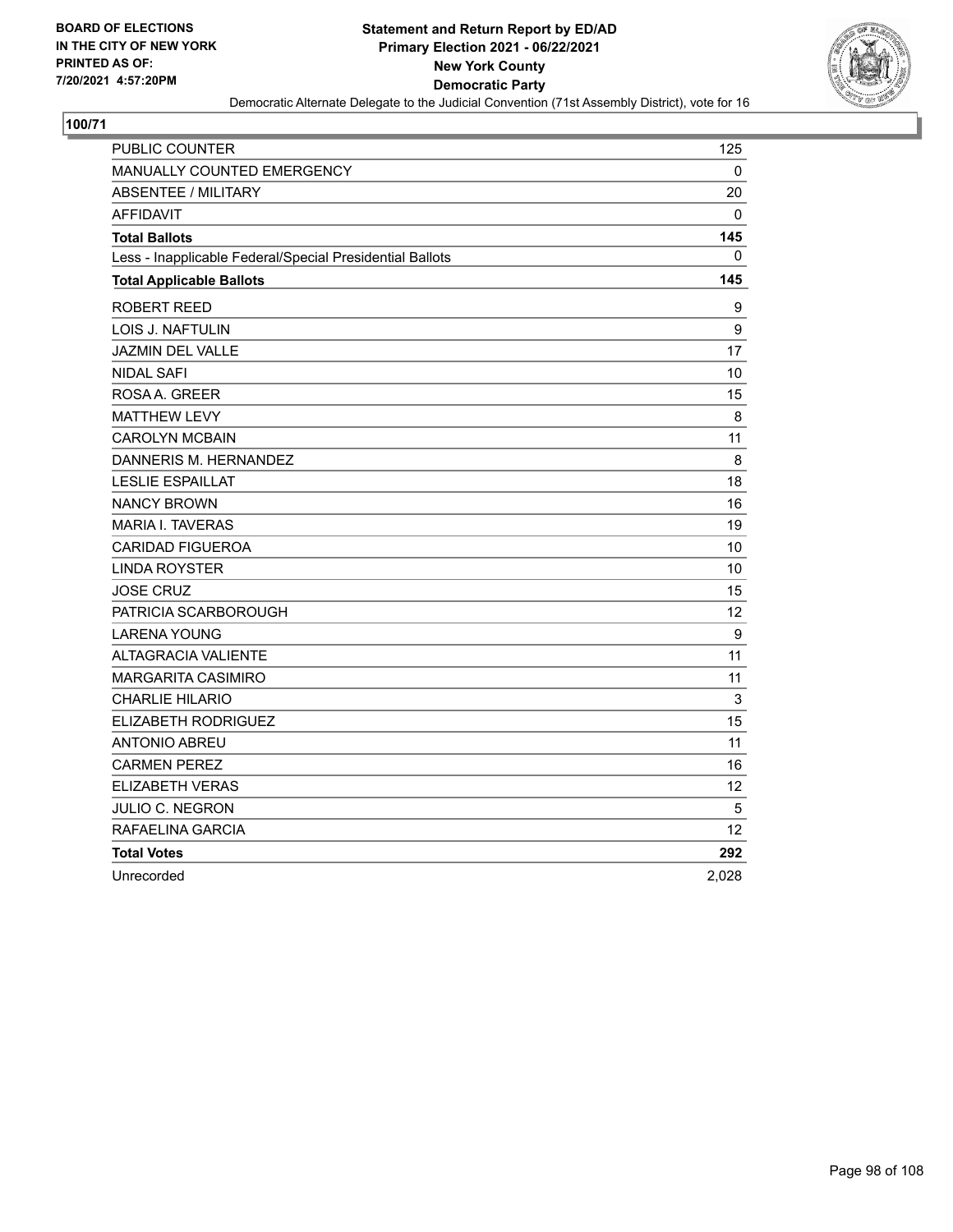

| PUBLIC COUNTER                                           | 108   |
|----------------------------------------------------------|-------|
| MANUALLY COUNTED EMERGENCY                               | 0     |
| <b>ABSENTEE / MILITARY</b>                               | 8     |
| <b>AFFIDAVIT</b>                                         | 0     |
| <b>Total Ballots</b>                                     | 116   |
| Less - Inapplicable Federal/Special Presidential Ballots | 0     |
| <b>Total Applicable Ballots</b>                          | 116   |
| ROBERT REED                                              | 25    |
| LOIS J. NAFTULIN                                         | 20    |
| JAZMIN DEL VALLE                                         | 32    |
| <b>NIDAL SAFI</b>                                        | 21    |
| ROSA A. GREER                                            | 34    |
| <b>MATTHEW LEVY</b>                                      | 16    |
| <b>CAROLYN MCBAIN</b>                                    | 28    |
| DANNERIS M. HERNANDEZ                                    | 21    |
| <b>LESLIE ESPAILLAT</b>                                  | 33    |
| <b>NANCY BROWN</b>                                       | 29    |
| <b>MARIA I. TAVERAS</b>                                  | 32    |
| <b>CARIDAD FIGUEROA</b>                                  | 27    |
| <b>LINDA ROYSTER</b>                                     | 28    |
| <b>JOSE CRUZ</b>                                         | 19    |
| PATRICIA SCARBOROUGH                                     | 30    |
| <b>LARENA YOUNG</b>                                      | 31    |
| <b>ALTAGRACIA VALIENTE</b>                               | 19    |
| <b>MARGARITA CASIMIRO</b>                                | 22    |
| <b>CHARLIE HILARIO</b>                                   | 8     |
| ELIZABETH RODRIGUEZ                                      | 19    |
| <b>ANTONIO ABREU</b>                                     | 18    |
| <b>CARMEN PEREZ</b>                                      | 21    |
| <b>ELIZABETH VERAS</b>                                   | 17    |
| JULIO C. NEGRON                                          | 10    |
| RAFAELINA GARCIA                                         | 18    |
| <b>Total Votes</b>                                       | 578   |
| Unrecorded                                               | 1,278 |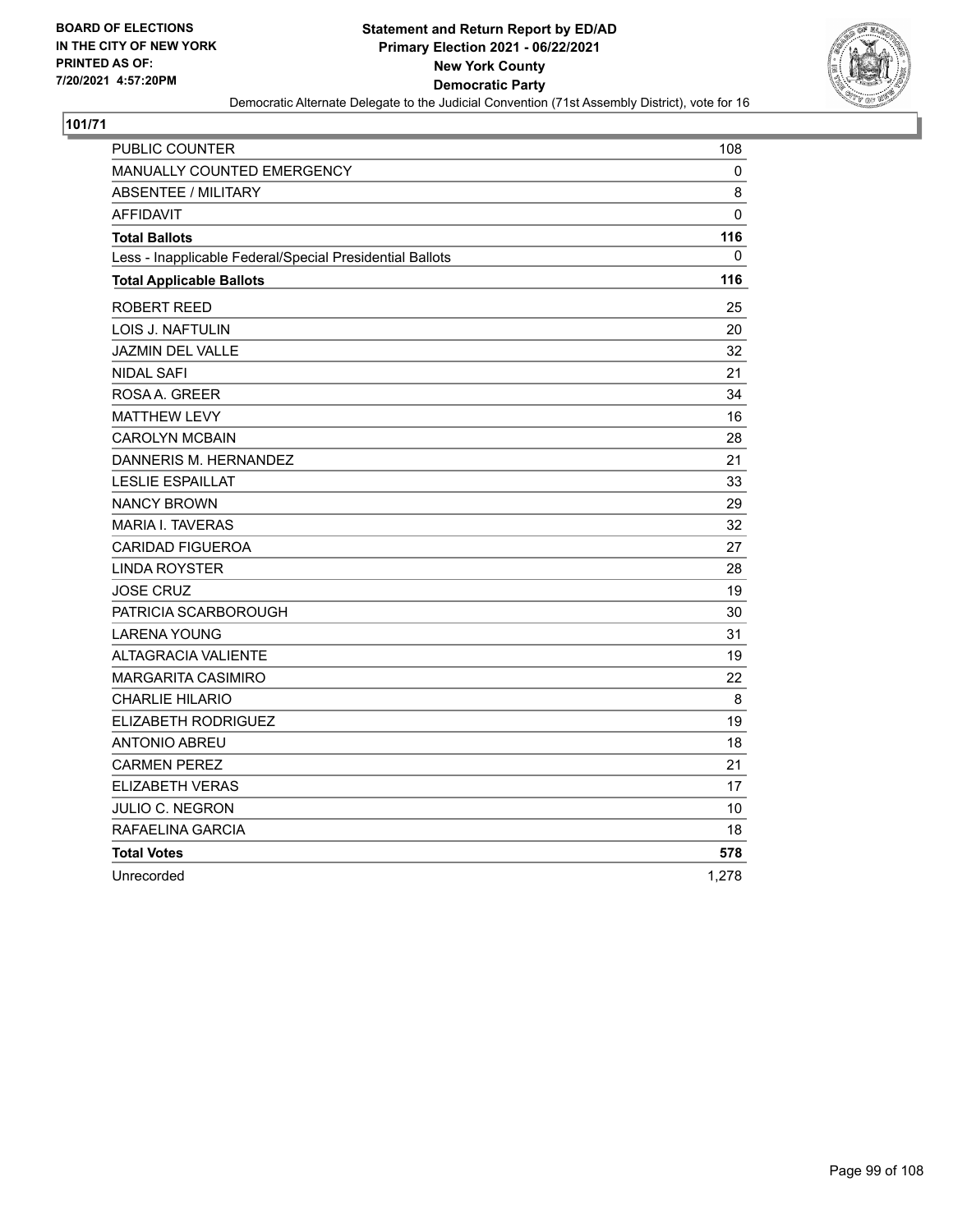

| PUBLIC COUNTER                                           | 161          |
|----------------------------------------------------------|--------------|
| <b>MANUALLY COUNTED EMERGENCY</b>                        | 0            |
| <b>ABSENTEE / MILITARY</b>                               | 6            |
| <b>AFFIDAVIT</b>                                         | $\Omega$     |
| <b>Total Ballots</b>                                     | 167          |
| Less - Inapplicable Federal/Special Presidential Ballots | 0            |
| <b>Total Applicable Ballots</b>                          | 167          |
| <b>ROBERT REED</b>                                       | 33           |
| <b>LOIS J. NAFTULIN</b>                                  | 28           |
| <b>JAZMIN DEL VALLE</b>                                  | 48           |
| <b>NIDAL SAFI</b>                                        | 34           |
| ROSA A. GREER                                            | 41           |
| <b>MATTHEW LEVY</b>                                      | 26           |
| <b>CAROLYN MCBAIN</b>                                    | 37           |
| DANNERIS M. HERNANDEZ                                    | 33           |
| <b>LESLIE ESPAILLAT</b>                                  | 41           |
| <b>NANCY BROWN</b>                                       | 48           |
| <b>MARIA I. TAVERAS</b>                                  | 44           |
| <b>CARIDAD FIGUEROA</b>                                  | 36           |
| <b>LINDA ROYSTER</b>                                     | 37           |
| <b>JOSE CRUZ</b>                                         | 32           |
| PATRICIA SCARBOROUGH                                     | 39           |
| <b>LARENA YOUNG</b>                                      | 45           |
| <b>ALTAGRACIA VALIENTE</b>                               | 26           |
| <b>MARGARITA CASIMIRO</b>                                | 38           |
| <b>CHARLIE HILARIO</b>                                   | 17           |
| ELIZABETH RODRIGUEZ                                      | 40           |
| <b>ANTONIO ABREU</b>                                     | 18           |
| <b>CARMEN PEREZ</b>                                      | 43           |
| <b>ELIZABETH VERAS</b>                                   | 34           |
| JULIO C. NEGRON                                          | 23           |
| RAFAELINA GARCIA                                         | 35           |
| UNATTRIBUTABLE WRITE-IN (WRITE-IN)                       | $\mathbf{1}$ |
| <b>Total Votes</b>                                       | 877          |
| Unrecorded                                               | 1,795        |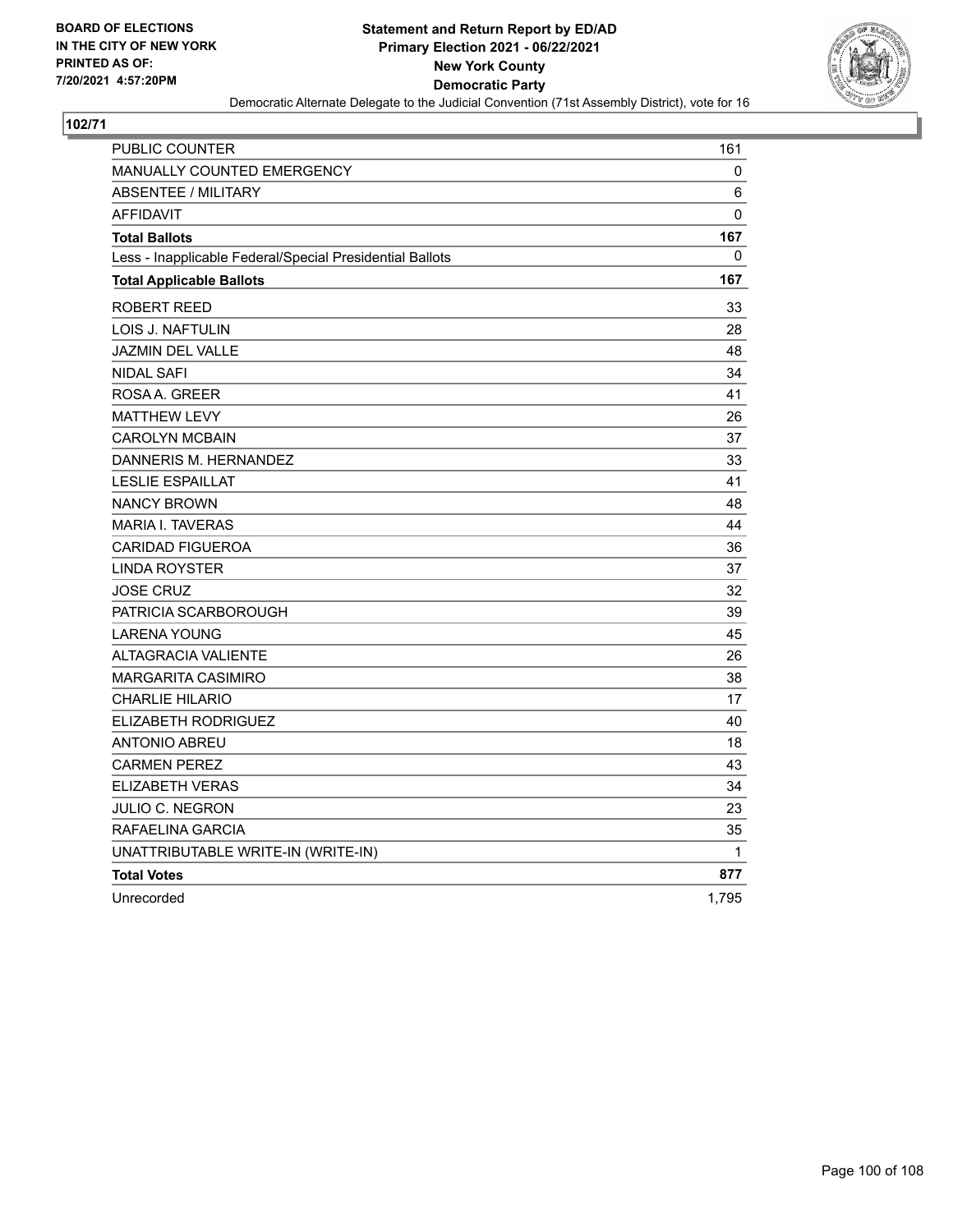

| <b>PUBLIC COUNTER</b>                                    | 103               |
|----------------------------------------------------------|-------------------|
| <b>MANUALLY COUNTED EMERGENCY</b>                        | 0                 |
| <b>ABSENTEE / MILITARY</b>                               | 11                |
| <b>AFFIDAVIT</b>                                         | 0                 |
| <b>Total Ballots</b>                                     | 114               |
| Less - Inapplicable Federal/Special Presidential Ballots | 0                 |
| <b>Total Applicable Ballots</b>                          | 114               |
| <b>ROBERT REED</b>                                       | 17                |
| LOIS J. NAFTULIN                                         | 10                |
| <b>JAZMIN DEL VALLE</b>                                  | 27                |
| <b>NIDAL SAFI</b>                                        | 10                |
| ROSAA, GREER                                             | 17                |
| <b>MATTHEW LEVY</b>                                      | 9                 |
| <b>CAROLYN MCBAIN</b>                                    | $12 \overline{ }$ |
| DANNERIS M. HERNANDEZ                                    | 17                |
| <b>LESLIE ESPAILLAT</b>                                  | 19                |
| <b>NANCY BROWN</b>                                       | 22                |
| <b>MARIA I. TAVERAS</b>                                  | 20                |
| <b>CARIDAD FIGUEROA</b>                                  | 18                |
| <b>LINDA ROYSTER</b>                                     | 14                |
| <b>JOSE CRUZ</b>                                         | 20                |
| PATRICIA SCARBOROUGH                                     | 14                |
| <b>LARENA YOUNG</b>                                      | 14                |
| <b>ALTAGRACIA VALIENTE</b>                               | 14                |
| <b>MARGARITA CASIMIRO</b>                                | 11                |
| <b>CHARLIE HILARIO</b>                                   | 6                 |
| ELIZABETH RODRIGUEZ                                      | 20                |
| <b>ANTONIO ABREU</b>                                     | 11                |
| <b>CARMEN PEREZ</b>                                      | 16                |
| ELIZABETH VERAS                                          | 16                |
| JULIO C. NEGRON                                          | $\overline{7}$    |
| RAFAELINA GARCIA                                         | 9                 |
| UNATTRIBUTABLE WRITE-IN (WRITE-IN)                       | 4                 |
| <b>Total Votes</b>                                       | 374               |
| Unrecorded                                               | 1,450             |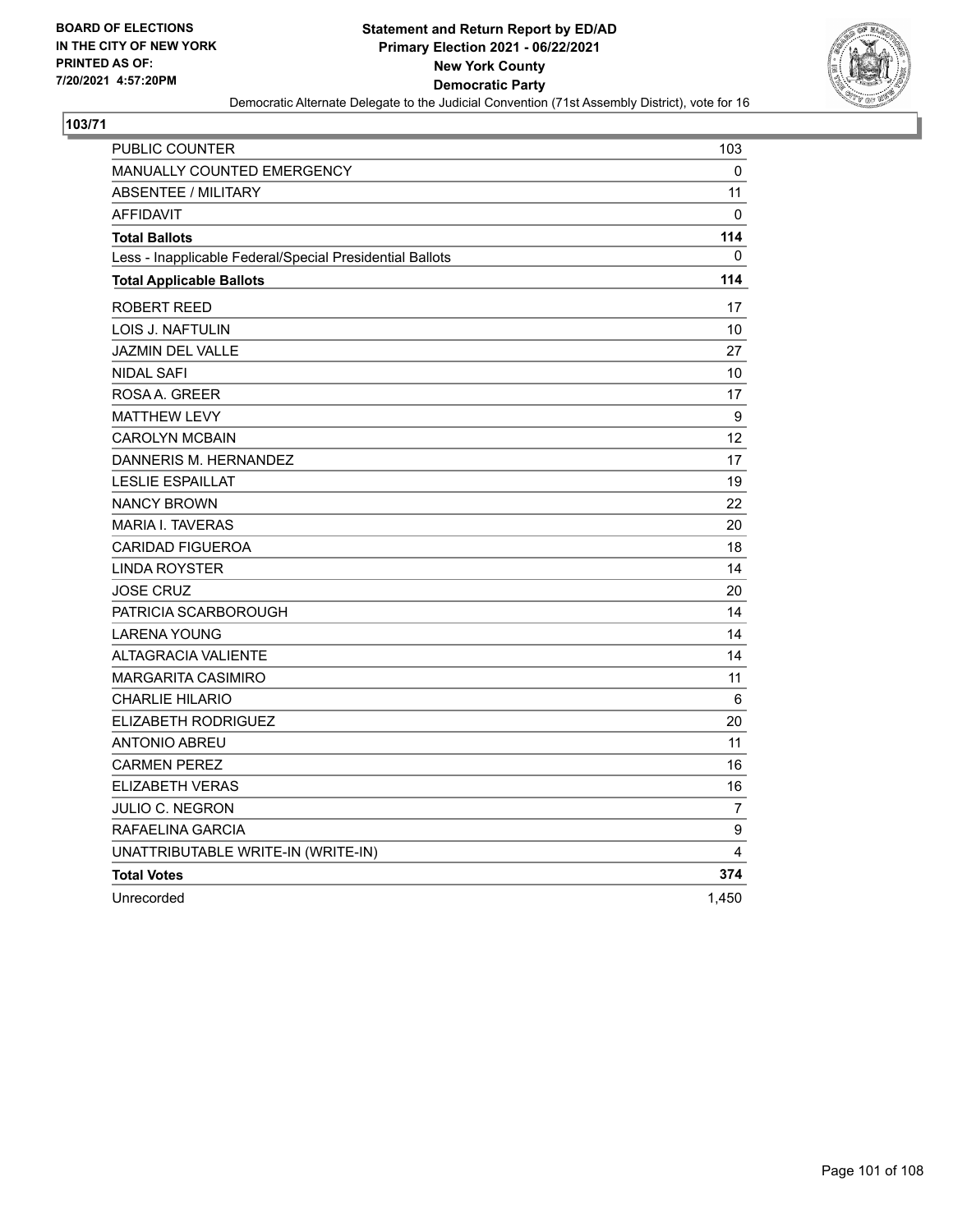

| PUBLIC COUNTER                                           | 100               |
|----------------------------------------------------------|-------------------|
| <b>MANUALLY COUNTED EMERGENCY</b>                        | 0                 |
| <b>ABSENTEE / MILITARY</b>                               | 14                |
| <b>AFFIDAVIT</b>                                         | 0                 |
| <b>Total Ballots</b>                                     | 114               |
| Less - Inapplicable Federal/Special Presidential Ballots | 0                 |
| <b>Total Applicable Ballots</b>                          | 114               |
| ROBERT REED                                              | 21                |
| LOIS J. NAFTULIN                                         | 13                |
| <b>JAZMIN DEL VALLE</b>                                  | 22                |
| NIDAL SAFI                                               | 21                |
| ROSAA, GREER                                             | 18                |
| <b>MATTHEW LEVY</b>                                      | 15                |
| <b>CAROLYN MCBAIN</b>                                    | 23                |
| DANNERIS M. HERNANDEZ                                    | 19                |
| <b>LESLIE ESPAILLAT</b>                                  | 21                |
| <b>NANCY BROWN</b>                                       | 25                |
| <b>MARIA I. TAVERAS</b>                                  | 30                |
| <b>CARIDAD FIGUEROA</b>                                  | 19                |
| <b>LINDA ROYSTER</b>                                     | 18                |
| <b>JOSE CRUZ</b>                                         | 24                |
| PATRICIA SCARBOROUGH                                     | 21                |
| <b>LARENA YOUNG</b>                                      | 22                |
| <b>ALTAGRACIA VALIENTE</b>                               | $12 \overline{ }$ |
| <b>MARGARITA CASIMIRO</b>                                | 21                |
| <b>CHARLIE HILARIO</b>                                   | 10                |
| <b>ELIZABETH RODRIGUEZ</b>                               | 26                |
| <b>ANTONIO ABREU</b>                                     | 14                |
| <b>CARMEN PEREZ</b>                                      | 20                |
| ELIZABETH VERAS                                          | 16                |
| JULIO C. NEGRON                                          | 12                |
| RAFAELINA GARCIA                                         | 25                |
| <b>Total Votes</b>                                       | 488               |
| Unrecorded                                               | 1,336             |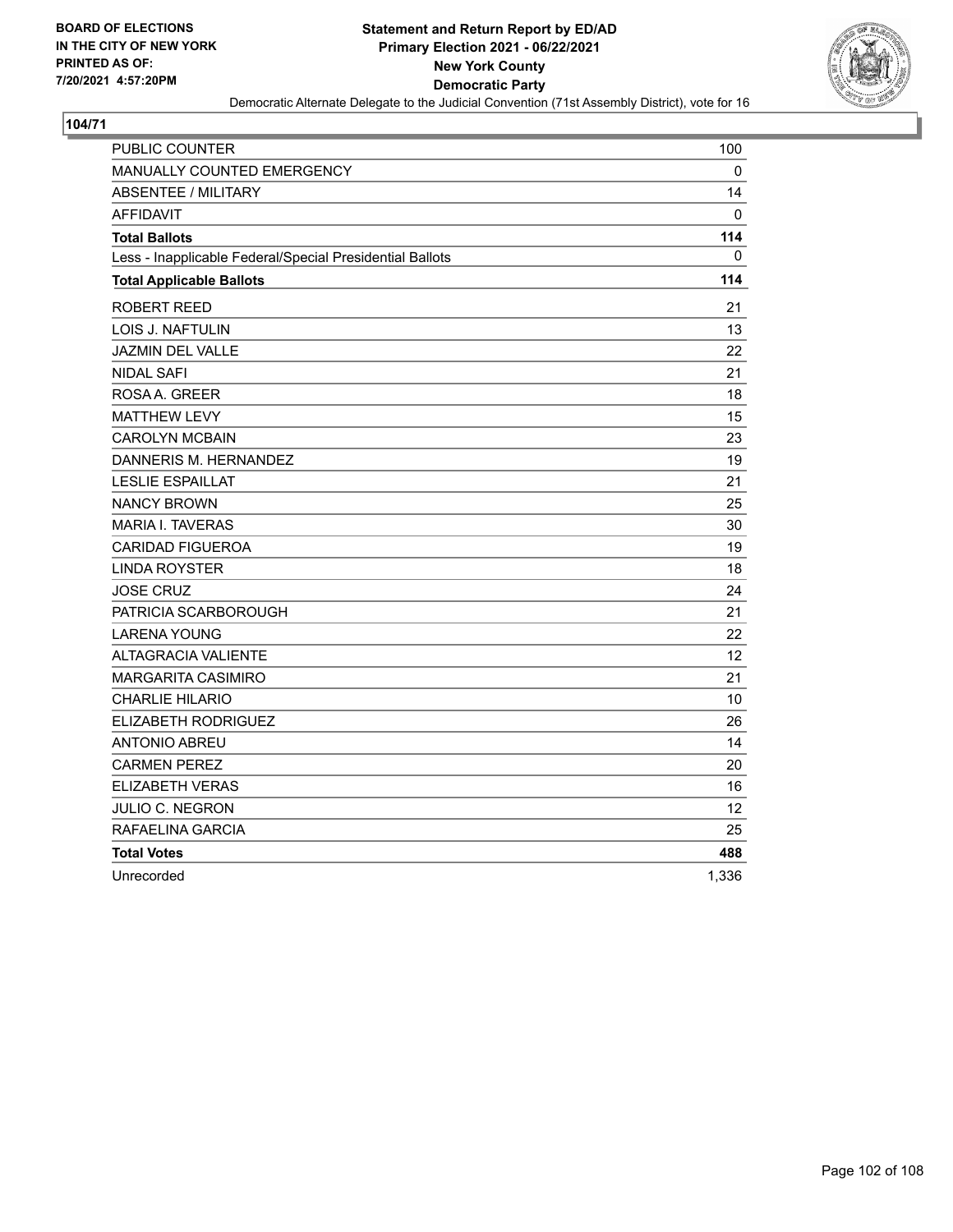

| <b>PUBLIC COUNTER</b>                                    | 122      |
|----------------------------------------------------------|----------|
| <b>MANUALLY COUNTED EMERGENCY</b>                        | 0        |
| <b>ABSENTEE / MILITARY</b>                               | 16       |
| <b>AFFIDAVIT</b>                                         | $\Omega$ |
| <b>Total Ballots</b>                                     | 138      |
| Less - Inapplicable Federal/Special Presidential Ballots | 0        |
| <b>Total Applicable Ballots</b>                          | 138      |
| <b>ROBERT REED</b>                                       | 28       |
| LOIS J. NAFTULIN                                         | 31       |
| <b>JAZMIN DEL VALLE</b>                                  | 38       |
| <b>NIDAL SAFI</b>                                        | 26       |
| ROSAA, GREER                                             | 36       |
| <b>MATTHEW LEVY</b>                                      | 23       |
| <b>CAROLYN MCBAIN</b>                                    | 37       |
| DANNERIS M. HERNANDEZ                                    | 25       |
| <b>LESLIE ESPAILLAT</b>                                  | 39       |
| <b>NANCY BROWN</b>                                       | 43       |
| <b>MARIA I. TAVERAS</b>                                  | 37       |
| <b>CARIDAD FIGUEROA</b>                                  | 27       |
| <b>LINDA ROYSTER</b>                                     | 37       |
| <b>JOSE CRUZ</b>                                         | 27       |
| PATRICIA SCARBOROUGH                                     | 36       |
| <b>LARENA YOUNG</b>                                      | 35       |
| <b>ALTAGRACIA VALIENTE</b>                               | 24       |
| <b>MARGARITA CASIMIRO</b>                                | 24       |
| <b>CHARLIE HILARIO</b>                                   | 11       |
| <b>ELIZABETH RODRIGUEZ</b>                               | 32       |
| <b>ANTONIO ABREU</b>                                     | 19       |
| <b>CARMEN PEREZ</b>                                      | 38       |
| <b>ELIZABETH VERAS</b>                                   | 28       |
| JULIO C. NEGRON                                          | 16       |
| RAFAELINA GARCIA                                         | 31       |
| PRISCILLA CROWELL (WRITE-IN)                             | 1        |
| <b>Total Votes</b>                                       | 749      |
| Unrecorded                                               | 1,459    |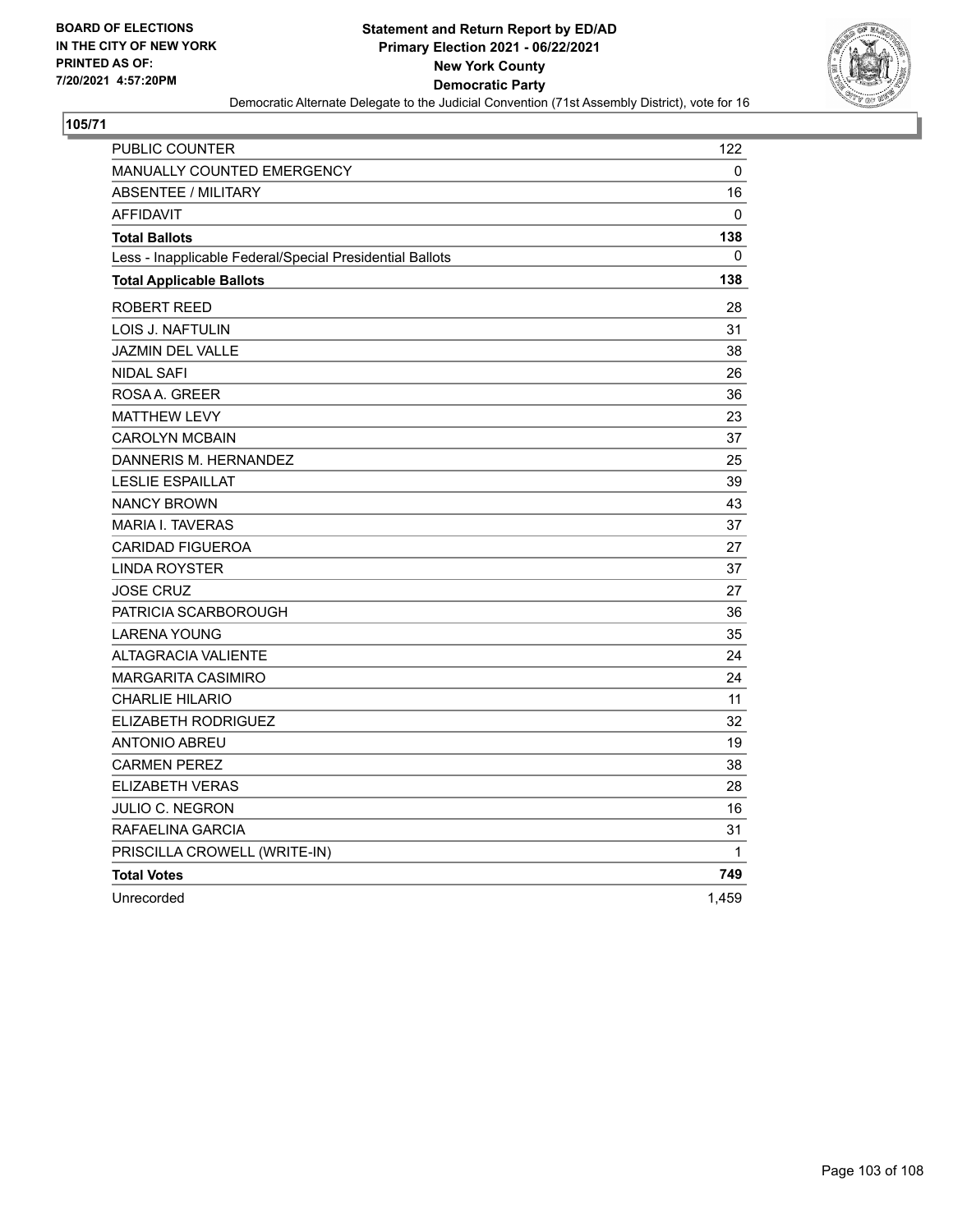

| PUBLIC COUNTER                                           | 103   |
|----------------------------------------------------------|-------|
| <b>MANUALLY COUNTED EMERGENCY</b>                        | 0     |
| <b>ABSENTEE / MILITARY</b>                               | 10    |
| AFFIDAVIT                                                | 1     |
| <b>Total Ballots</b>                                     | 114   |
| Less - Inapplicable Federal/Special Presidential Ballots | 0     |
| <b>Total Applicable Ballots</b>                          | 114   |
| ROBERT REED                                              | 23    |
| <b>LOIS J. NAFTULIN</b>                                  | 17    |
| JAZMIN DEL VALLE                                         | 25    |
| <b>NIDAL SAFI</b>                                        | 18    |
| ROSAA, GREER                                             | 30    |
| <b>MATTHEW LEVY</b>                                      | 15    |
| <b>CAROLYN MCBAIN</b>                                    | 33    |
| DANNERIS M. HERNANDEZ                                    | 21    |
| <b>LESLIE ESPAILLAT</b>                                  | 31    |
| <b>NANCY BROWN</b>                                       | 35    |
| <b>MARIA I. TAVERAS</b>                                  | 27    |
| <b>CARIDAD FIGUEROA</b>                                  | 17    |
| LINDA ROYSTER                                            | 33    |
| <b>JOSE CRUZ</b>                                         | 14    |
| PATRICIA SCARBOROUGH                                     | 33    |
| <b>LARENA YOUNG</b>                                      | 32    |
| <b>ALTAGRACIA VALIENTE</b>                               | 18    |
| <b>MARGARITA CASIMIRO</b>                                | 21    |
| <b>CHARLIE HILARIO</b>                                   | 6     |
| ELIZABETH RODRIGUEZ                                      | 27    |
| <b>ANTONIO ABREU</b>                                     | 10    |
| <b>CARMEN PEREZ</b>                                      | 22    |
| <b>ELIZABETH VERAS</b>                                   | 23    |
| <b>JULIO C. NEGRON</b>                                   | 8     |
| RAFAELINA GARCIA                                         | 19    |
| <b>Total Votes</b>                                       | 558   |
| Unrecorded                                               | 1,266 |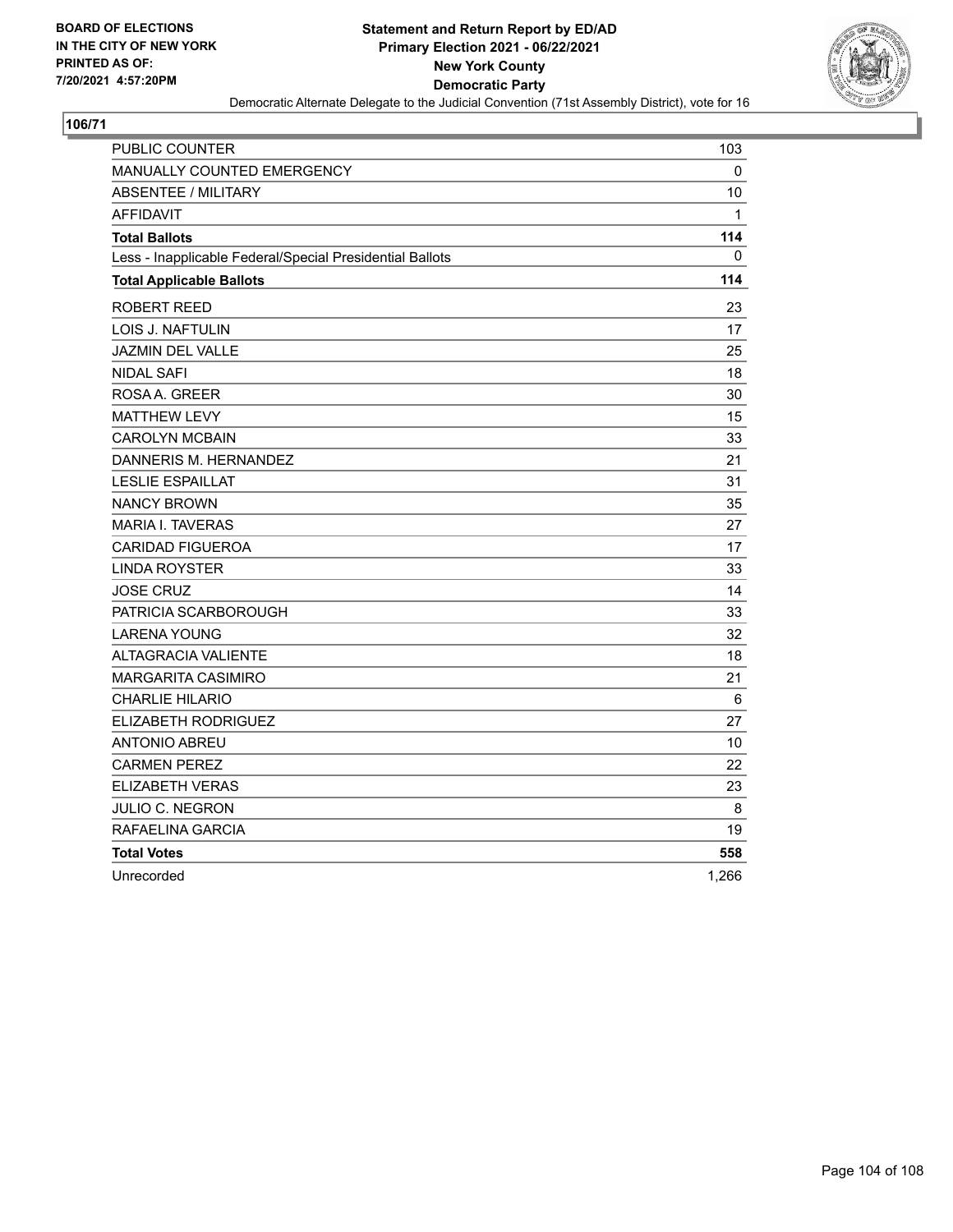

| PUBLIC COUNTER                                           | 191            |
|----------------------------------------------------------|----------------|
| <b>MANUALLY COUNTED EMERGENCY</b>                        | 0              |
| <b>ABSENTEE / MILITARY</b>                               | 15             |
| <b>AFFIDAVIT</b>                                         | $\overline{2}$ |
| <b>Total Ballots</b>                                     | 208            |
| Less - Inapplicable Federal/Special Presidential Ballots | 0              |
| <b>Total Applicable Ballots</b>                          | 208            |
| ROBERT REED                                              | 46             |
| LOIS J. NAFTULIN                                         | 27             |
| <b>JAZMIN DEL VALLE</b>                                  | 42             |
| <b>NIDAL SAFI</b>                                        | 34             |
| ROSA A. GREER                                            | 46             |
| <b>MATTHEW LEVY</b>                                      | 32             |
| <b>CAROLYN MCBAIN</b>                                    | 41             |
| DANNERIS M. HERNANDEZ                                    | 38             |
| <b>LESLIE ESPAILLAT</b>                                  | 40             |
| <b>NANCY BROWN</b>                                       | 64             |
| <b>MARIA I. TAVERAS</b>                                  | 48             |
| <b>CARIDAD FIGUEROA</b>                                  | 32             |
| LINDA ROYSTER                                            | 38             |
| <b>JOSE CRUZ</b>                                         | 33             |
| PATRICIA SCARBOROUGH                                     | 40             |
| <b>LARENA YOUNG</b>                                      | 41             |
| <b>ALTAGRACIA VALIENTE</b>                               | 31             |
| <b>MARGARITA CASIMIRO</b>                                | 37             |
| <b>CHARLIE HILARIO</b>                                   | 23             |
| ELIZABETH RODRIGUEZ                                      | 39             |
| <b>ANTONIO ABREU</b>                                     | 31             |
| <b>CARMEN PEREZ</b>                                      | 43             |
| <b>ELIZABETH VERAS</b>                                   | 37             |
| <b>JULIO C. NEGRON</b>                                   | 25             |
| RAFAELINA GARCIA                                         | 39             |
| <b>GREG HUNKING (WRITE-IN)</b>                           | 1              |
| PAULINE ROSS (WRITE-IN)                                  | 1              |
| RUBY HUNKING (WRITE-IN)                                  | 1              |
| <b>Total Votes</b>                                       | 950            |
| Unrecorded                                               | 2,378          |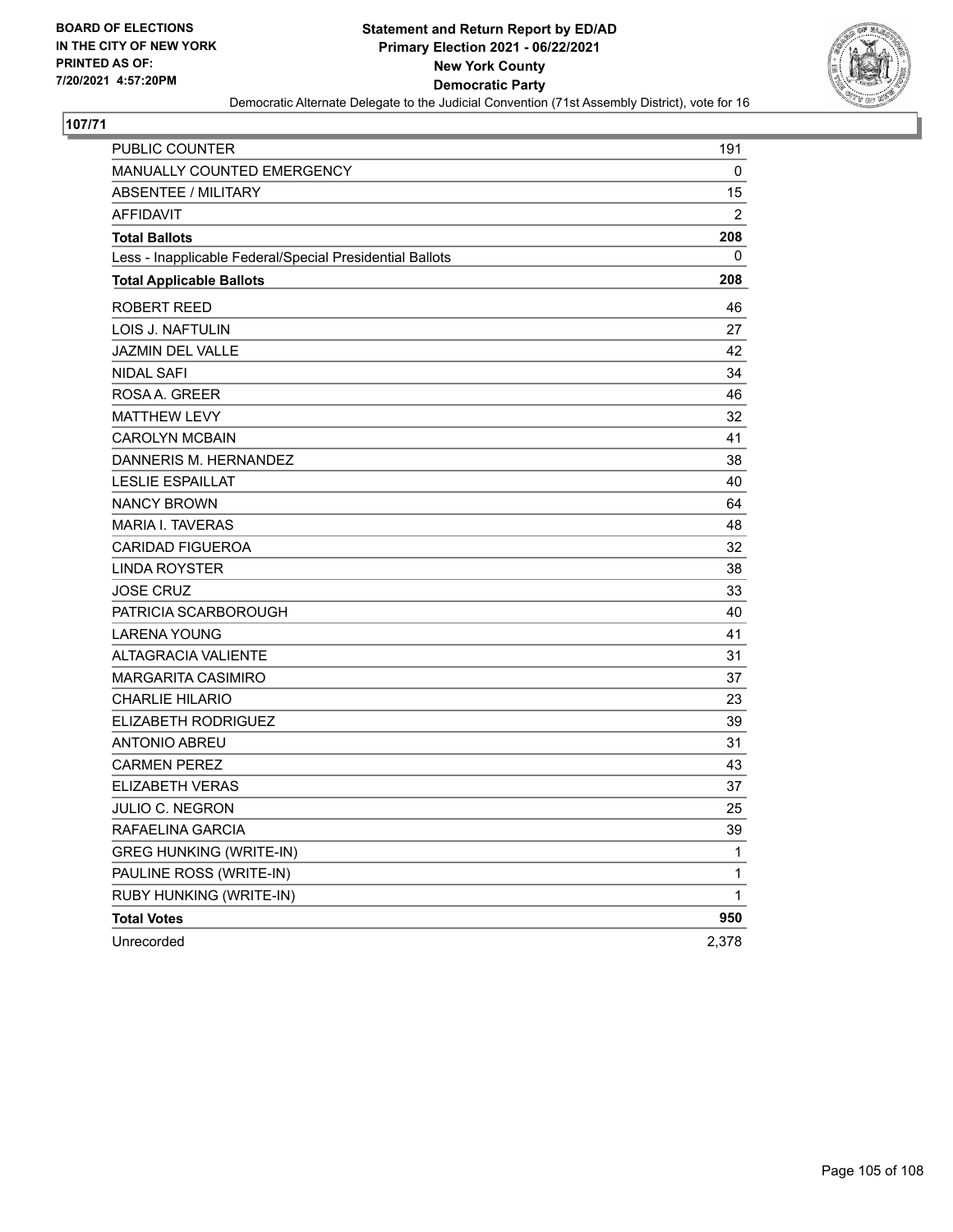

| PUBLIC COUNTER                                           | 88                |
|----------------------------------------------------------|-------------------|
| <b>MANUALLY COUNTED EMERGENCY</b>                        | 0                 |
| <b>ABSENTEE / MILITARY</b>                               | 3                 |
| <b>AFFIDAVIT</b>                                         | $\pmb{0}$         |
| <b>Total Ballots</b>                                     | 91                |
| Less - Inapplicable Federal/Special Presidential Ballots | 0                 |
| <b>Total Applicable Ballots</b>                          | 91                |
| <b>ROBERT REED</b>                                       | 12                |
| LOIS J. NAFTULIN                                         | 11                |
| <b>JAZMIN DEL VALLE</b>                                  | 17                |
| <b>NIDAL SAFI</b>                                        | 11                |
| ROSAA, GREER                                             | 14                |
| <b>MATTHEW LEVY</b>                                      | 15                |
| <b>CAROLYN MCBAIN</b>                                    | 14                |
| DANNERIS M. HERNANDEZ                                    | 13                |
| <b>LESLIE ESPAILLAT</b>                                  | 23                |
| <b>NANCY BROWN</b>                                       | 18                |
| <b>MARIA I. TAVERAS</b>                                  | 20                |
| <b>CARIDAD FIGUEROA</b>                                  | 13                |
| <b>LINDA ROYSTER</b>                                     | 11                |
| <b>JOSE CRUZ</b>                                         | 13                |
| PATRICIA SCARBOROUGH                                     | 11                |
| <b>LARENA YOUNG</b>                                      | 12                |
| <b>ALTAGRACIA VALIENTE</b>                               | 6                 |
| <b>MARGARITA CASIMIRO</b>                                | 9                 |
| <b>CHARLIE HILARIO</b>                                   | 4                 |
| ELIZABETH RODRIGUEZ                                      | 18                |
| <b>ANTONIO ABREU</b>                                     | 9                 |
| <b>CARMEN PEREZ</b>                                      | 12                |
| <b>ELIZABETH VERAS</b>                                   | $12 \overline{ }$ |
| JULIO C. NEGRON                                          | 6                 |
| RAFAELINA GARCIA                                         | 12                |
| UNATTRIBUTABLE WRITE-IN (WRITE-IN)                       | $\overline{2}$    |
| <b>Total Votes</b>                                       | 318               |
| Unrecorded                                               | 1,138             |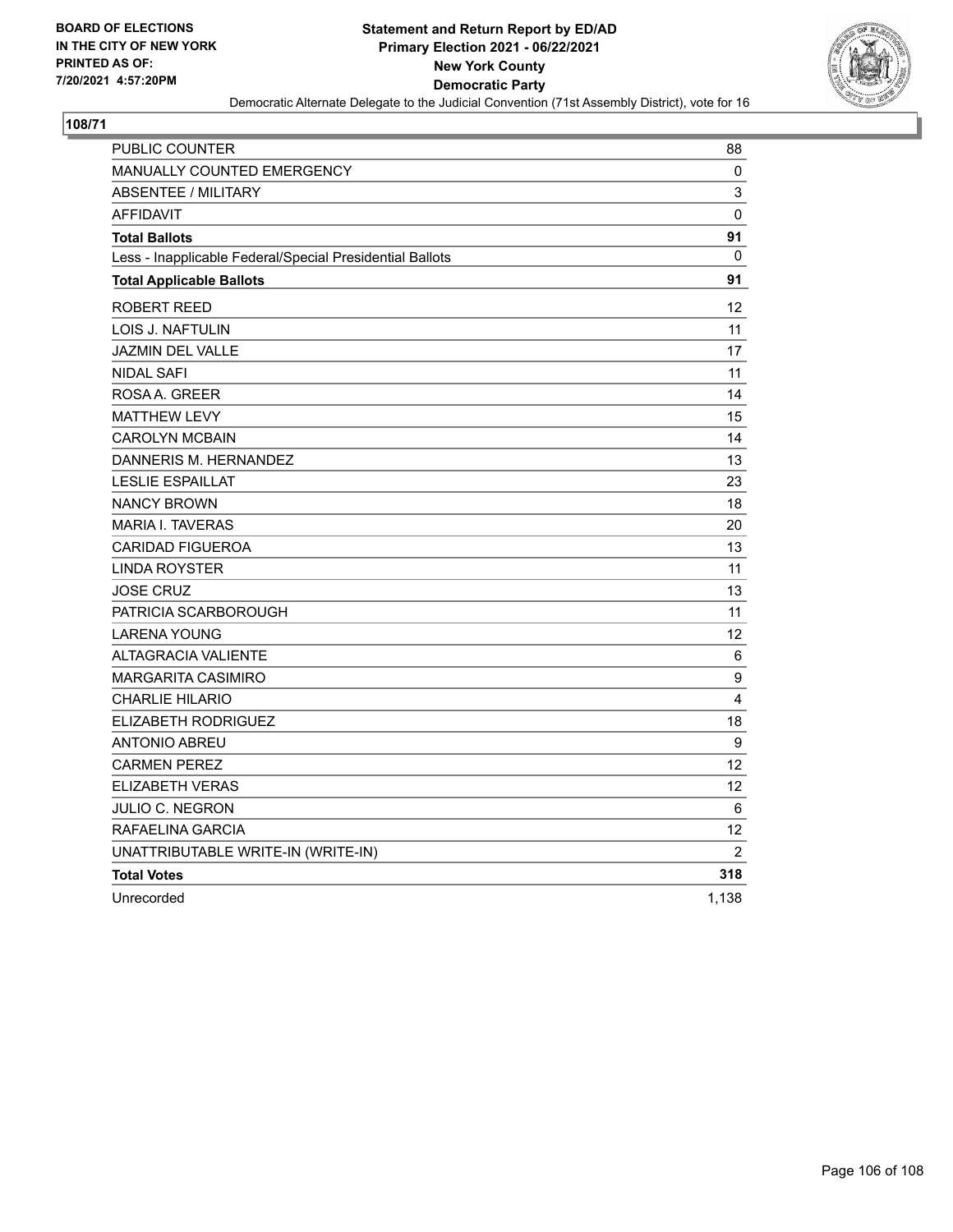

| <b>PUBLIC COUNTER</b>                                    | 139             |
|----------------------------------------------------------|-----------------|
| <b>MANUALLY COUNTED EMERGENCY</b>                        | 0               |
| <b>ABSENTEE / MILITARY</b>                               | 12 <sup>2</sup> |
| <b>AFFIDAVIT</b>                                         | 0               |
| <b>Total Ballots</b>                                     | 151             |
| Less - Inapplicable Federal/Special Presidential Ballots | 0               |
| <b>Total Applicable Ballots</b>                          | 151             |
| <b>ROBERT REED</b>                                       | 31              |
| LOIS J. NAFTULIN                                         | 15              |
| <b>JAZMIN DEL VALLE</b>                                  | 32              |
| <b>NIDAL SAFI</b>                                        | 18              |
| ROSAA, GREER                                             | 30              |
| <b>MATTHEW LEVY</b>                                      | 22              |
| <b>CAROLYN MCBAIN</b>                                    | 32              |
| DANNERIS M. HERNANDEZ                                    | 22              |
| <b>LESLIE ESPAILLAT</b>                                  | 35              |
| <b>NANCY BROWN</b>                                       | 36              |
| <b>MARIA I. TAVERAS</b>                                  | 27              |
| <b>CARIDAD FIGUEROA</b>                                  | 23              |
| <b>LINDA ROYSTER</b>                                     | 25              |
| <b>JOSE CRUZ</b>                                         | 20              |
| PATRICIA SCARBOROUGH                                     | 25              |
| <b>LARENA YOUNG</b>                                      | 28              |
| <b>ALTAGRACIA VALIENTE</b>                               | 15              |
| <b>MARGARITA CASIMIRO</b>                                | 16              |
| <b>CHARLIE HILARIO</b>                                   | 14              |
| ELIZABETH RODRIGUEZ                                      | 39              |
| <b>ANTONIO ABREU</b>                                     | 15              |
| <b>CARMEN PEREZ</b>                                      | 23              |
| <b>ELIZABETH VERAS</b>                                   | 16              |
| JULIO C. NEGRON                                          | 12 <sup>2</sup> |
| RAFAELINA GARCIA                                         | 20              |
| UNATTRIBUTABLE WRITE-IN (WRITE-IN)                       | 3               |
| <b>Total Votes</b>                                       | 594             |
| Unrecorded                                               | 1,822           |